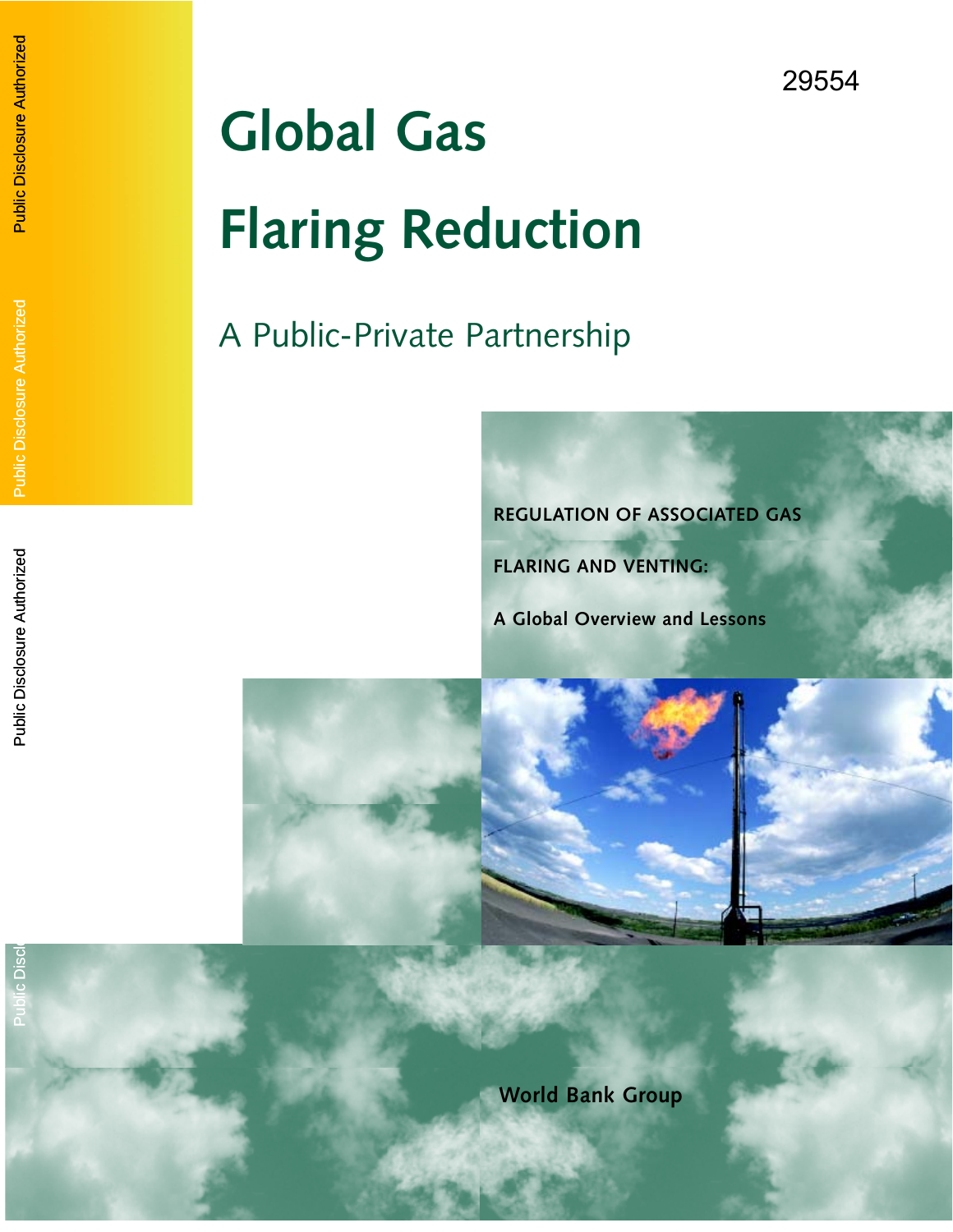# **Regulation of Associated Gas Flaring and Venting**

# **A Global Overview and Lessons from International Experience**

### **THE WORLD BANK**

Report Number 3 - World Bank Group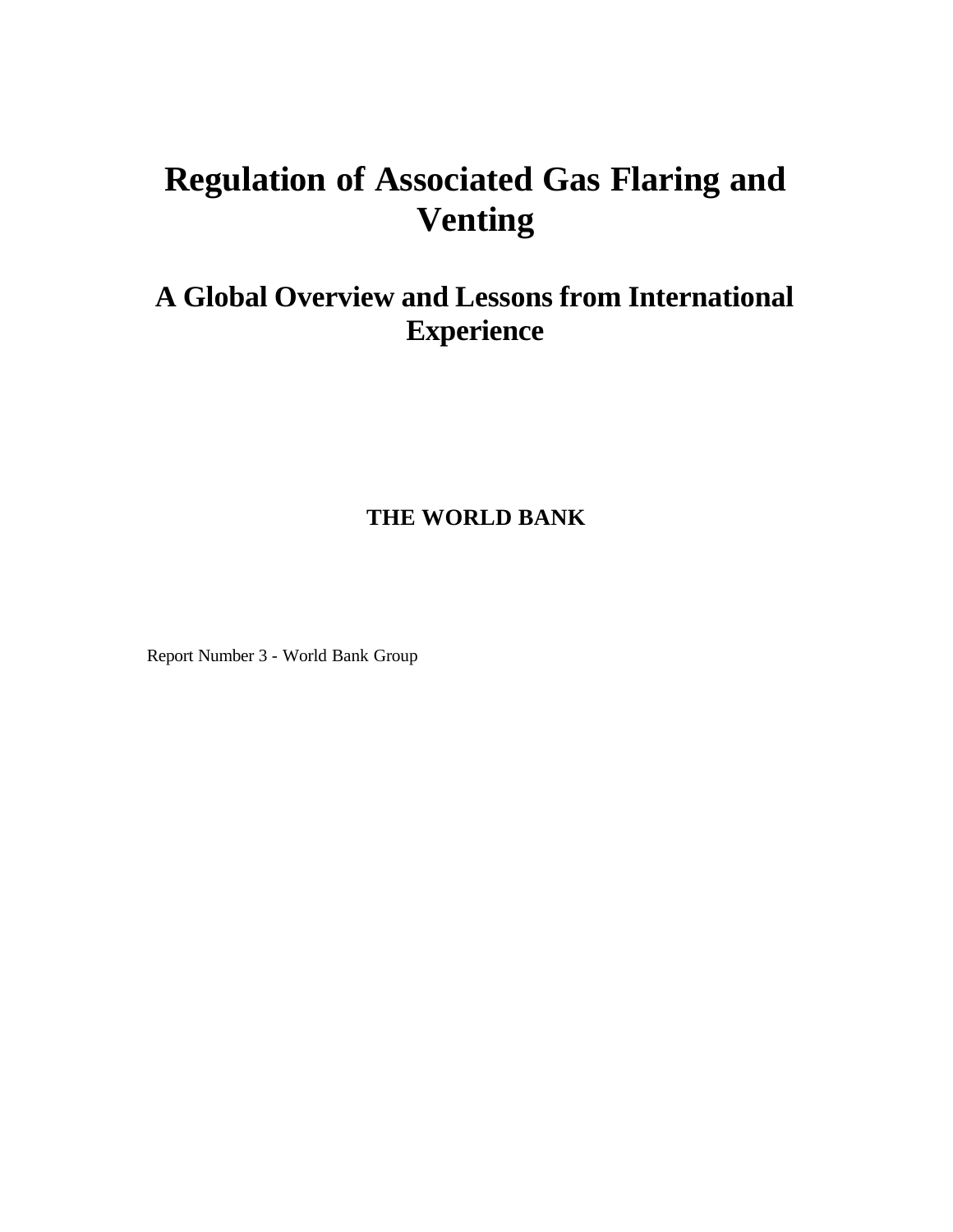# **Acknowledgments**

 $\overline{\phantom{a}}$ 

This report is one of the outputs of the Global Initiative on Natural Gas Fla ring Reduction  $(GGFR)$ .<sup>1</sup> The GGFR aims to support national governments and the petroleum industry in their efforts to reduce flaring and venting of gas associated with the extraction of crude oil.

The GGFR was transformed into the Global Gas Flaring Reduction Public-Private Partnership at the World Summit on Sustainable Development (WSSD) held in Johannesburg in August 2002. The existing partners at the time of the WSSD were the Bank, Shell, BP, Sonatrach of Algeria, and the governments of Ecuador, Nigeria, and Norway. Since then, the governments of Angola, Cameroon, Indonesia, and the United States, as well as Chevron Texaco, ExxonMobil, Norsk Hydro, Statoil, ENI, and TOTAL, have joined the GGFR.

The first Steering Committee meeting, held in December 2002, approved a three-year work program and budget for the GGFR, which included assisting countries in developing relevant gas flaring and venting regulations.

This report provides a global overview of regulatory practices on gas flaring and venting and draws relevant lessons and conclusions from international experience on how best to reduce flare and venting volumes.

This report benefited from a capacity building workshop hosted by the Energy and Utilities Board (EUB) of Alberta (Canada) in October 2003 on its experience with regulating gas flaring and venting. $^{2}$ 

This report was authored by Franz Gerner, regulatory expert, Oil and Gas Policy Division (COCPO), and Bent Svensson, GGFR program manager, based on a survey from IHS Energy Group and originally financed by the Energy Sector Management Assistance Programme (ESMAP) and later updated by GGFR. William Porter, consultant; Masami Kojima, lead energy specialist; Sascha Djumena, energy specialist; and Jacob Broekhuijsen, GGFR adviser, from the World Bank supplied many helpful comments. Esther Petrilli and Vince Minhas provided editorial support.

Valuable input was provided by Arden Berg, Kim Eastlick, and Michael Brown of the Alberta EUB, Arne Nilsen of the Norwegian Petroleum Directorate, Peter Enga Njumgwe from the Cameroon Societe Nationale des Hydrocarbures, Abiodun J. Ibikunle and Farouk G. Sa'id from the Office of the Presidential Advisor on Petroleum and Energy (Nigeria), Rachmat Priatna from BP Migas (Indonesia), Vito Caruso from Eni (Italy), Alcides Joa quim dos Santos from the Angolan Ministry of Energy, Rabah Nadir Allouani from Sonatrach (Algeria), Paul Gunning from the U.S. Environmental Protection Agency, Elmer Danenberger from the U.S. Minerals Management Service (MMS), and Louise Novell from the Department of Trade and Industry (DTI) in the United Kingdom.

<sup>1</sup> Other reports in this series include the Report on Consultations with Stakeholders and the Kyoto Mechanisms for Flaring Reductions. These reports can be found on the Partnership's web page at www.worldbank.org/ggfr.

 $\overline{2}$ International delegates from Algeria, Angola, Cameroon, Indonesia, Italy, Nigeria, and the World Bank attended the workshop, where EUB staff shared Alberta's experience with reducing gas flaring and venting volumes and the role of regulation. Further details on the workshop are on the GFFR website at www.worldbank.org/ggfr.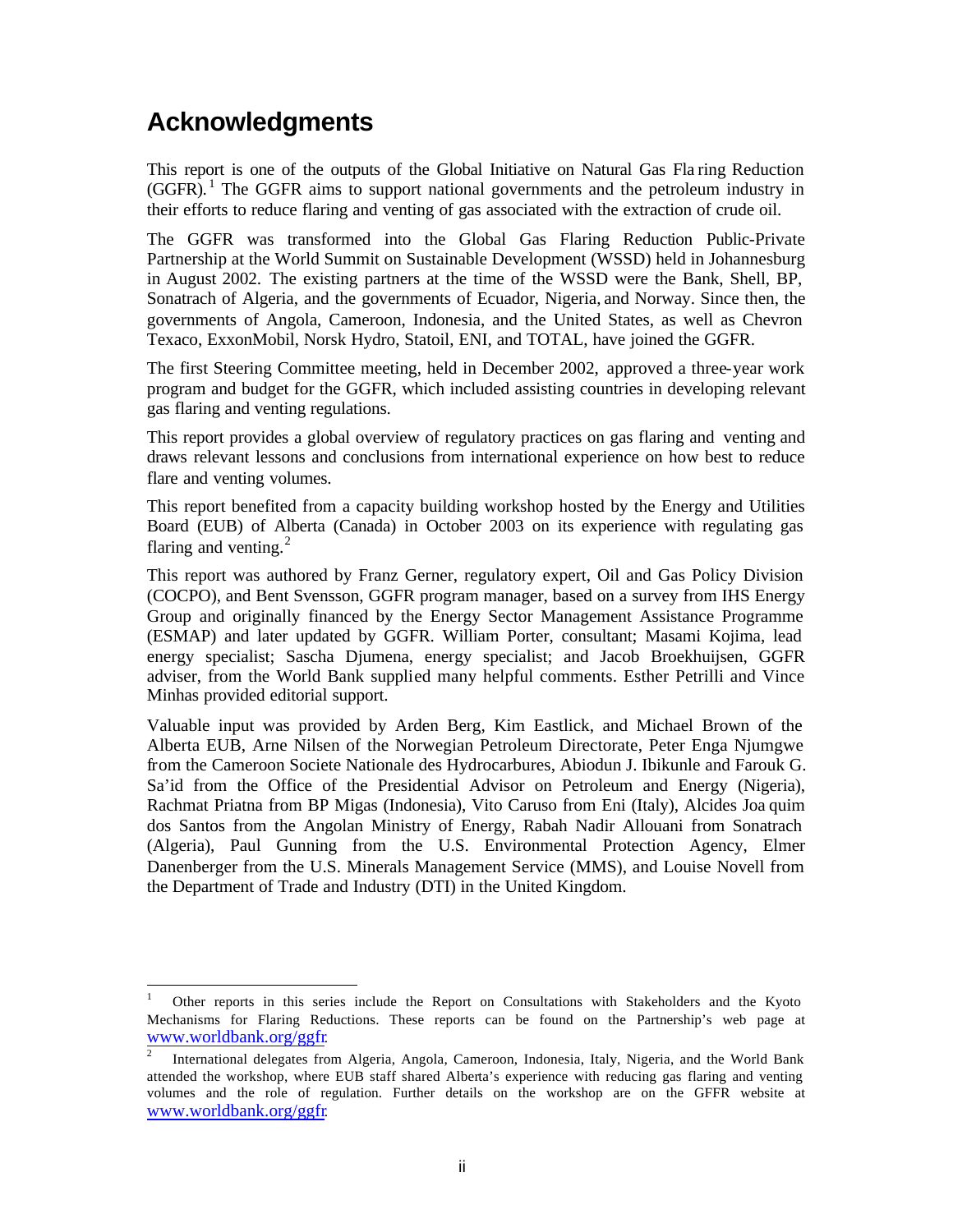# **Contents**

| 1. |      |                                                                 |  |  |  |
|----|------|-----------------------------------------------------------------|--|--|--|
| 2. |      |                                                                 |  |  |  |
| 3. |      |                                                                 |  |  |  |
|    | 3.1  |                                                                 |  |  |  |
|    | 3.2  |                                                                 |  |  |  |
|    | 3.3  |                                                                 |  |  |  |
|    |      |                                                                 |  |  |  |
|    | 3.4  |                                                                 |  |  |  |
|    |      |                                                                 |  |  |  |
|    |      |                                                                 |  |  |  |
|    |      |                                                                 |  |  |  |
| 4. |      |                                                                 |  |  |  |
|    |      |                                                                 |  |  |  |
|    |      |                                                                 |  |  |  |
|    |      | Natural Gas Market Development Based on Nonassociated Gas21     |  |  |  |
|    |      | Government Fiscal Policies Related to the Oil and Gas Sector 22 |  |  |  |
|    | 4.1  | Contractual Rights and Structure of Downstream Energy Markets23 |  |  |  |
|    |      |                                                                 |  |  |  |
|    |      |                                                                 |  |  |  |
| 5. |      |                                                                 |  |  |  |
|    |      |                                                                 |  |  |  |
|    | A.1  |                                                                 |  |  |  |
|    |      | Overview of Onshore Gas Flaring and Venting in Alberta 28       |  |  |  |
|    | A.2  |                                                                 |  |  |  |
|    |      |                                                                 |  |  |  |
|    | A.3  |                                                                 |  |  |  |
|    | A.4  |                                                                 |  |  |  |
|    | A.5  |                                                                 |  |  |  |
|    | A.6  |                                                                 |  |  |  |
|    | A.7  |                                                                 |  |  |  |
|    | A.8  |                                                                 |  |  |  |
|    | A.9  |                                                                 |  |  |  |
|    | A.10 |                                                                 |  |  |  |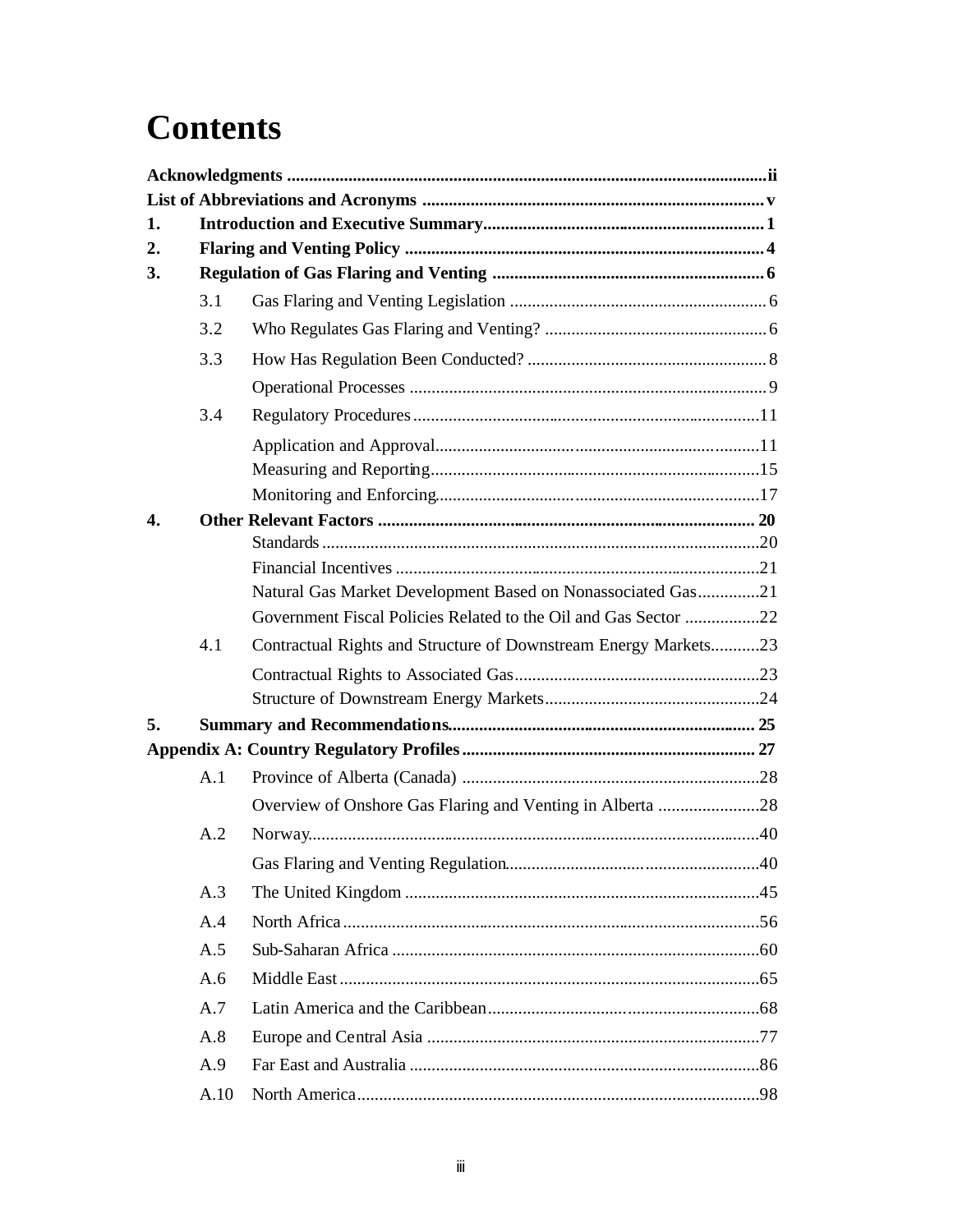# **List of Figures**

| Figure A.1 |                                                                 |  |
|------------|-----------------------------------------------------------------|--|
| Figure A.2 | Solution Gas Flaring/Venting Management Framework 33            |  |
| Figure A.3 |                                                                 |  |
| Figure A.4 | Flaring and Oil Production Volumes in Norway, 1980 and 2002  41 |  |
| Figure A.5 |                                                                 |  |
| Figure A.6 |                                                                 |  |
| Figure A.7 |                                                                 |  |

#### **List of Tables**

| Table 2.1 | Countries Profiled with Emission and-or Flaring and |  |
|-----------|-----------------------------------------------------|--|
|           |                                                     |  |
| Table 3.1 |                                                     |  |
| Table A.1 |                                                     |  |
| Table A.2 |                                                     |  |
| Table A.3 |                                                     |  |
| Table A.4 |                                                     |  |
| Table A.5 |                                                     |  |
| Table A.6 |                                                     |  |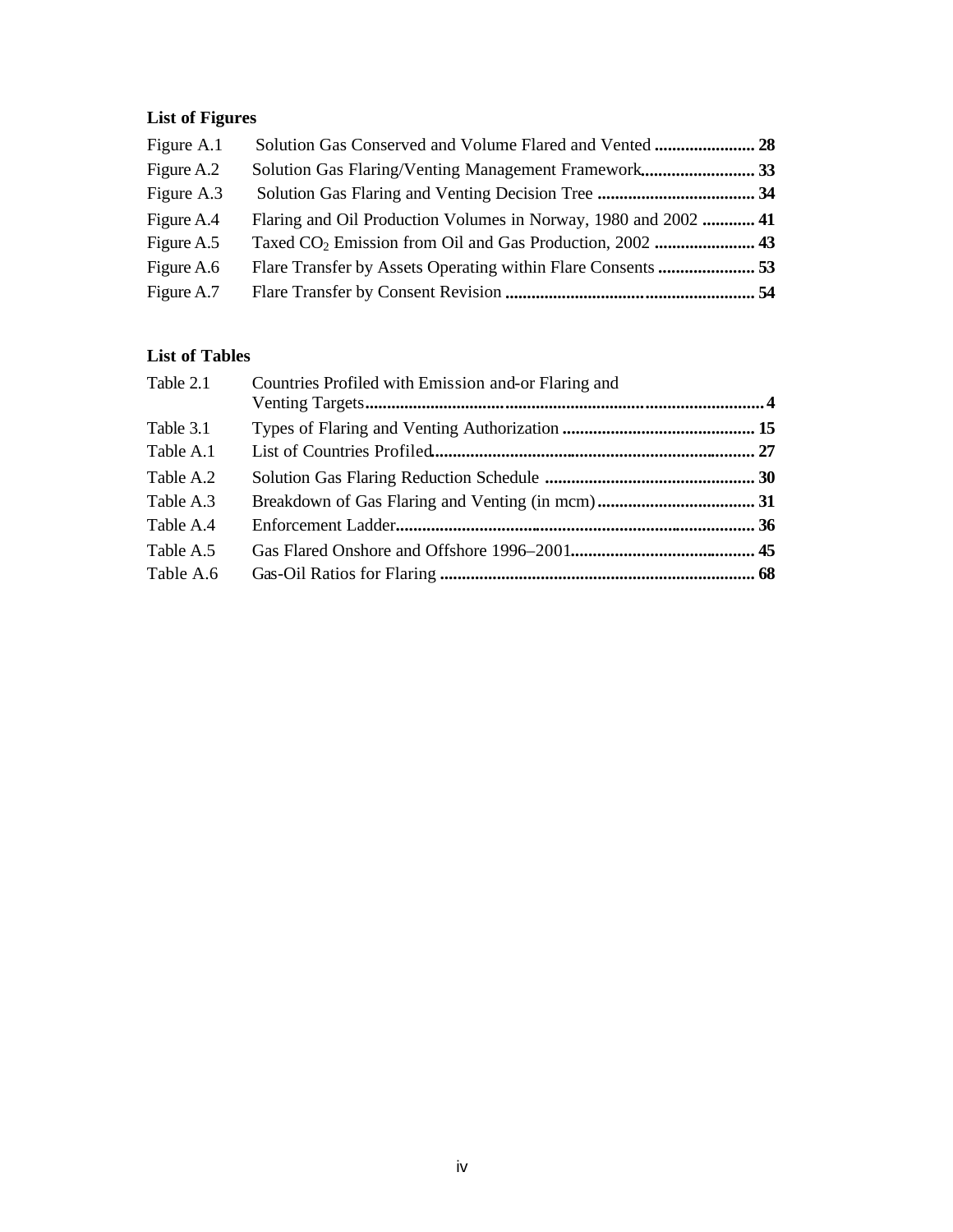# **List of Abbreviations and Acronyms**

| <b>AFR</b>      | <b>Annual Field Report</b>                                                 |
|-----------------|----------------------------------------------------------------------------|
| <b>ANP</b>      | National Petroleum Agency of Brazil                                        |
| ANPE            | National Environmental Protection Agency of Tunisia                        |
| API             | Americ an Petroleum Institute (United States)                              |
| <b>ARPEL</b>    | Regional Association of Oil and Natural Gas Companies in Latin America and |
|                 | the Caribbean                                                              |
| <b>BAT</b>      | Best available technique                                                   |
| <b>BATNEEC</b>  | Best available technology net entailing excessive costs                    |
| <b>BECA</b>     | Bangladesh Environment Conservation Act                                    |
| <b>BEP</b>      | Best environmental practice                                                |
| <b>BLM</b>      | Bureau of Land Management (United States)                                  |
| CASA            | The Clean Air Strategic Alliance (Alberta, Canada)                         |
| <b>CDM</b>      | <b>Clean Development Mechanism</b>                                         |
| CH <sub>4</sub> | Methane                                                                    |
| <b>CNOOC</b>    | China National Offshore Oil Corporation                                    |
| $\rm CO$        | Carbon monoxide                                                            |
| CO <sub>2</sub> | Carbon dioxide                                                             |
| <b>COS</b>      | Carbonyl sulfide                                                           |
| <b>CRF</b>      | <b>Common Reporting Format</b>                                             |
| CS <sub>2</sub> | Carbon disulfide                                                           |
| <b>DEFRA</b>    | Department for Environment, Food, and Rural Affairs                        |
| <b>DGPC</b>     | Directorate General of Petroleum Concessions (Pakistan)                    |
| <b>DPR</b>      | Department of Petroleum Resources (Nigeria)                                |
| DTI             | Department of Trade and Industry (United Kingdom.)                         |
| E&P             | Exploration and production                                                 |
| EC              | <b>European Community</b>                                                  |
| <b>ECR</b>      | <b>Environmental Conservation Rules</b>                                    |
| EEAA            | Egyptian Environmental Affairs Authority                                   |
| EEZ             | Exclusive Economic Zone                                                    |
| <b>EGPC</b>     | Egyptian General Petroleum Corporation                                     |
| EIA             | Environmental impact assessment                                            |
| <b>ENGO</b>     | Environmental nongovernmental organizations                                |
| EPA             | <b>Environmental Protection Agency (United States)</b>                     |
| <b>EPEA</b>     | Environmental Protection and Enhancement Act (Alberta, Canada)             |
| <b>ESMAP</b>    | <b>Energy Sector Management Assistance Programme</b>                       |
| EU              | European Union                                                             |
| <b>EUB</b>      | Alberta Energy and Utilities Board                                         |
| <b>FDP</b>      | <b>Field Development Program</b>                                           |
| <b>FEPA</b>     | Federal Environmental Protection Agency (Nigeria)                          |
| <b>FTPTS</b>    | <b>Voluntary Flare Transfer Pilot Trading Scheme</b>                       |
| <b>GGFR</b>     | Global Initiative on Natural Gas Flaring Reduction                         |
| <b>GHG</b>      | Greenhouse gas                                                             |
| $H_2O$          | Water                                                                      |
| $H_2S$          | Hydrogen sulfide                                                           |
| <b>HAP</b>      | Hazardous air pollutant                                                    |
| <b>IBAMA</b>    | Brazilian Institute of Environmental and Renewable Natural Resources       |
| <b>LNG</b>      | Liquefied natural gas                                                      |
|                 |                                                                            |

 $\overline{\phantom{a}}$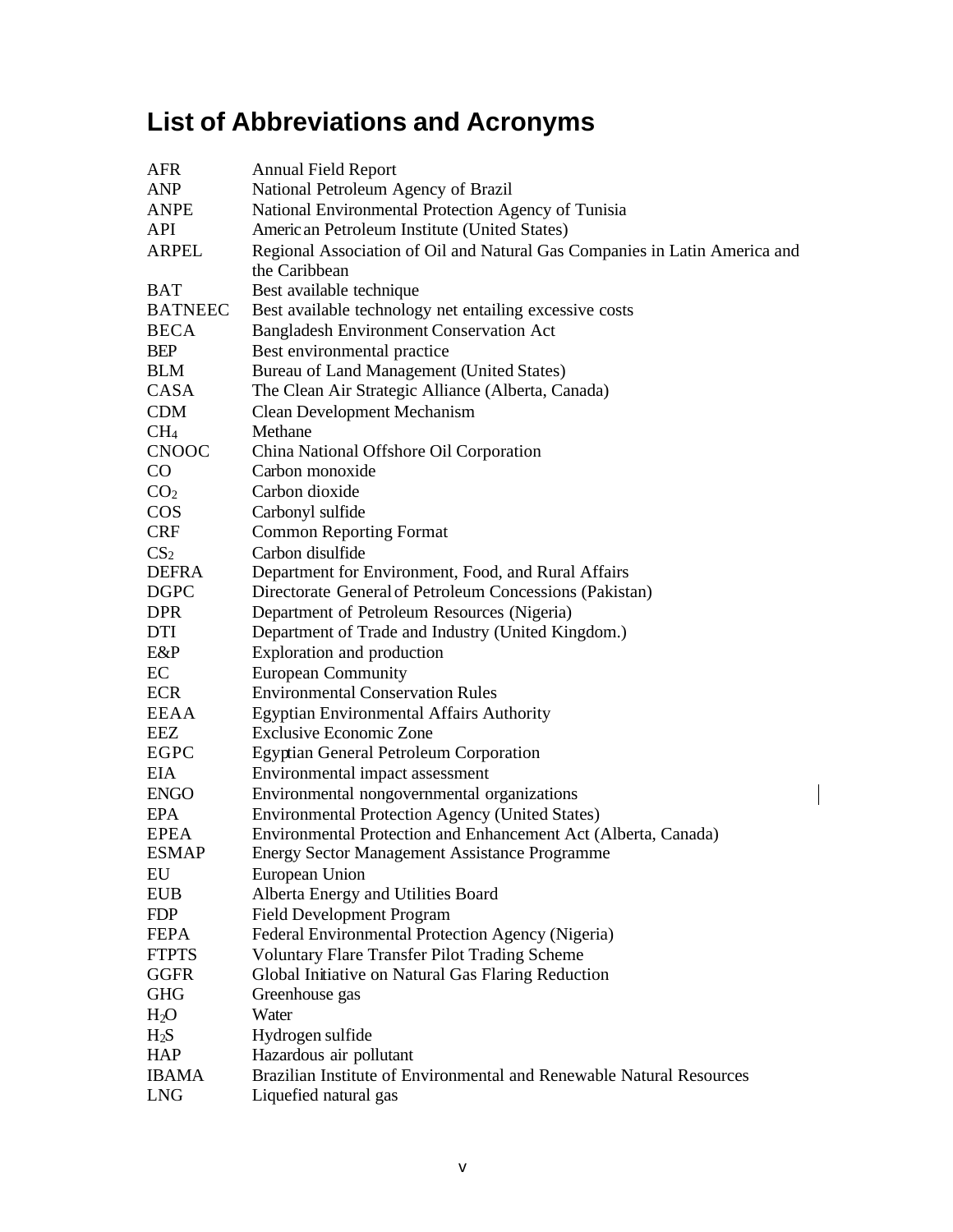| <b>LPG</b>                 | Liquefied petroleum gas                                                                         |
|----------------------------|-------------------------------------------------------------------------------------------------|
| <b>MARNR</b>               | Ministry of Environment and Renewable Natural Resources (Venezuela)                             |
| <b>MMAA</b>                | Ministry of Municipal Affairs and Agriculture (Qatar)                                           |
| <b>MMS</b>                 | Minerals Management Service (U.S.A.)                                                            |
| <b>MPE</b>                 | Ministry of Petroleum and Energy (Norway)                                                       |
| <b>NAMR</b>                | National Agency for Mineral Resources (Romania)                                                 |
| <b>NCS</b>                 | Norwegian Continental Shelf                                                                     |
| <b>NEB</b>                 | <b>National Energy Board</b>                                                                    |
| <b>NEPA</b>                | National Environmental Protection Agency (China)                                                |
| <b>NESHAPs</b>             | National Emission Standards for Hazardous Air Pollutants                                        |
| <b>NGL</b>                 | Natural gas liquid                                                                              |
| <b>NGO</b>                 | Nongovernmental organization                                                                    |
| <b>NNPC</b>                | Nigeria National Petroleum Corporation                                                          |
| NO <sub>2</sub>            | Nitrogen dioxide                                                                                |
| NOx                        | Nitrogen Oxides                                                                                 |
| <b>NOC</b>                 | National Oil Corporation                                                                        |
| <b>NOCC</b>                | National Oil Company of China                                                                   |
| <b>NOCL</b>                | National Oil Corporation of Libya                                                               |
| NOK                        | Norwegian Kroner                                                                                |
| <b>NPD</b>                 | Norwegian Petroleum Directorate                                                                 |
| <b>NPI</b>                 | National Pollutant Inventory                                                                    |
| <b>NPV</b>                 | Net present value                                                                               |
| <b>NSPS</b>                | <b>New Source Performance Standards</b>                                                         |
| <b>OSPAR</b>               | Convention for the Protection of the Marine Environment of the North-East                       |
| <b>PAH</b>                 | Atlantic                                                                                        |
|                            | Polycyclic aromatic hydrocarbons                                                                |
| <b>PDO</b><br><b>PDVSA</b> | Plan for Development and Operation<br>Petroleos de Venezuela SA                                 |
| <b>PIO</b>                 |                                                                                                 |
| <b>PSC</b>                 | Plan for Installation and Operation                                                             |
| <b>PTT</b>                 | <b>Production Sharing Contract</b><br>Petroleum Authority of Thailand                           |
|                            |                                                                                                 |
| QGPC<br><b>SFT</b>         | <b>Qatar General Petroleum Corporation</b><br><b>State Pollution Control Authority (Norway)</b> |
| <b>SMA</b>                 | Sub-Secretariat for Environmental Protection (Ecuador)                                          |
| SO <sub>2</sub>            | Sulfur dioxide                                                                                  |
| SOA                        | State Oceanic Administration (China)                                                            |
| <b>SOCAR</b>               | The National Petroleum Agency (Azerbaijan)                                                      |
| <b>SPT</b>                 | Special Petroleum Tax                                                                           |
| TPA                        | Third-party access                                                                              |
| U.K.                       | <b>United Kingdom</b>                                                                           |
| <b>UKETS</b>               | U.K. Emission Trading Scheme                                                                    |
| <b>UKCS</b>                |                                                                                                 |
| <b>UKOOA</b>               | United Kingdom Continental Shelf<br>United Kingdom Offshore Operators Association               |
| <b>VOCs</b>                | Volatile organic compounds                                                                      |
| WAGP                       | West Africa Gas Pipeline                                                                        |
| <b>WSSD</b>                | World Summit on Sustainable Development                                                         |
|                            |                                                                                                 |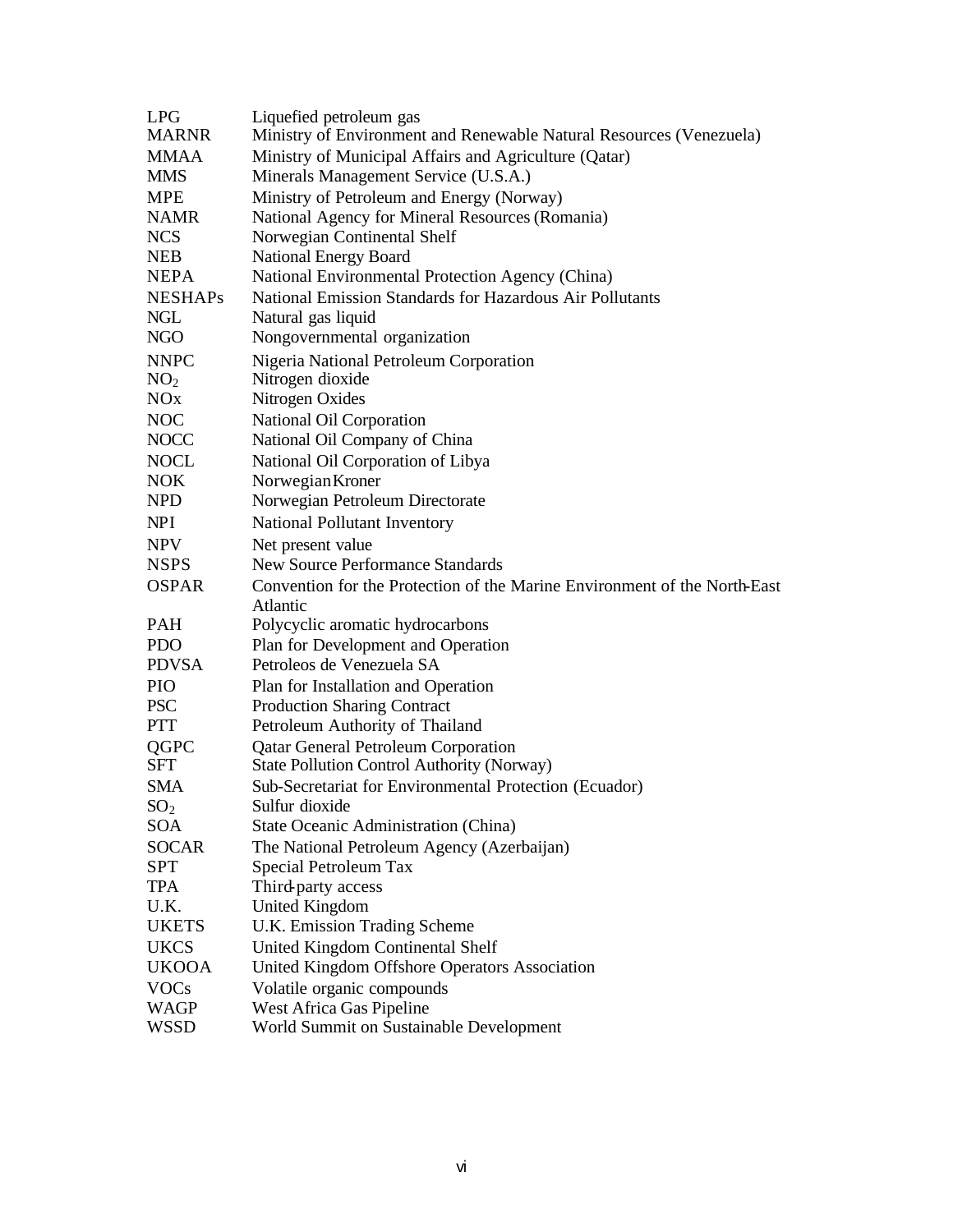# **Units of Measure**

| bcm            | billion cubic meters                    |
|----------------|-----------------------------------------|
| btu            | British thermal units                   |
| kmol           | kilomole                                |
| kw             | kilowatt                                |
| lb/h           | pound/hour                              |
| m <sup>2</sup> | square meters                           |
| m <sup>3</sup> | cubic meters                            |
| mcf            | million cubic feet                      |
| mcfd           | million cubic feet per day              |
| mcm            | million cubic meters                    |
| mg             | milligram                               |
| mol(e)         | the amount of a substance               |
| m/s            | meters per second                       |
| ppm            | parts per million                       |
| scm of oe      | standard cubic meters of oil equivalent |
| tcm            | thousand cubic meters                   |
| TWh            | terawatt hours                          |
| μg             | microgravitational acceleration         |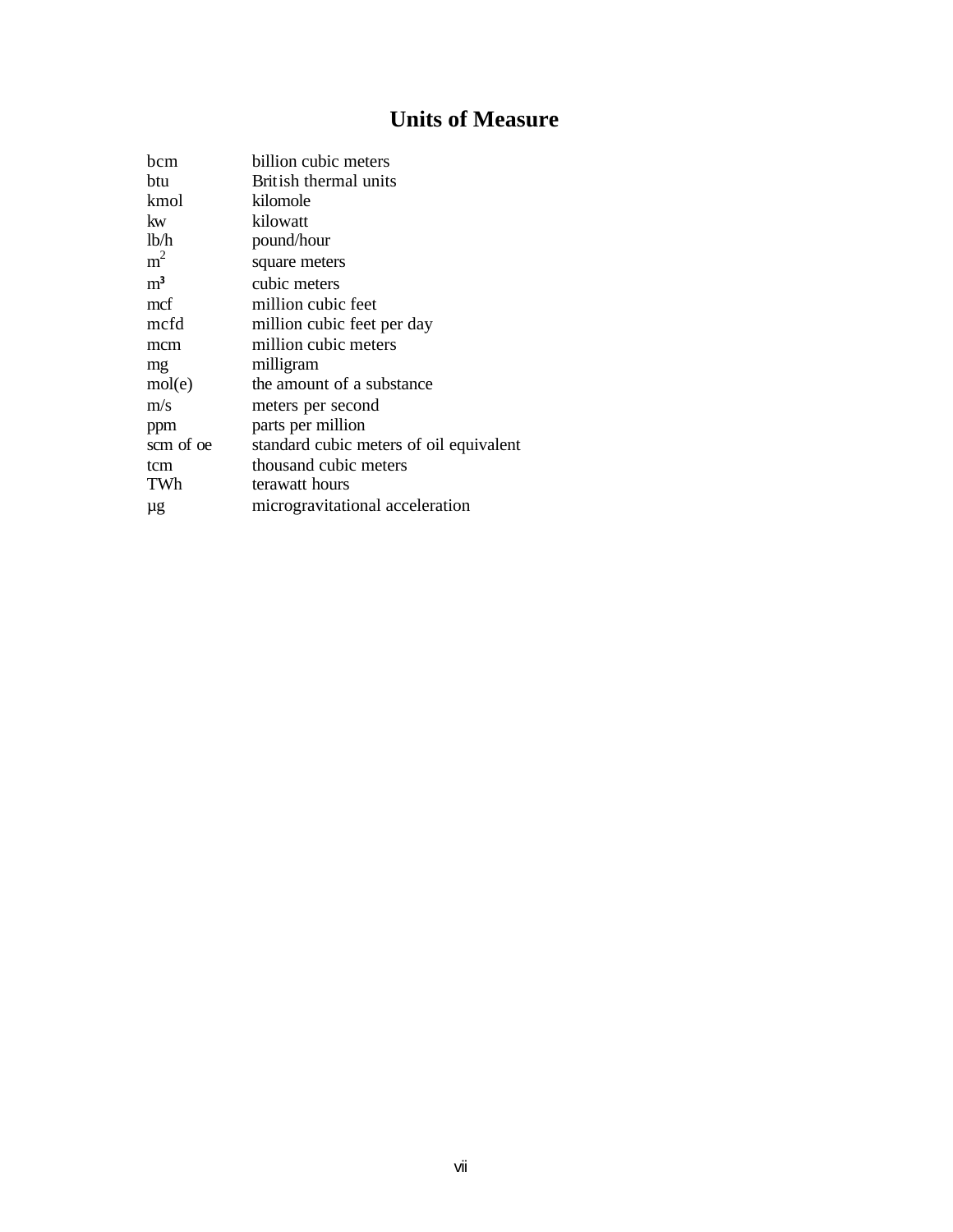# **1. Introduction and Executive Summary**

The World Bank has estimated that the annual volume of associated gas being flared and vented is about 110 billion cubic meters (bcm), enough fuel to provide the combined annual natural gas consumption of Germany and France. Flaring in Africa (37 bcm in 2000) could produce 200 Terawatt hours (TWh) of electricity, which is about 50 percent of the current power consumption of the African continent and more than twice the level of power consumption in Sub-Saharan Africa (excluding the Republic of South Africa).<sup>3</sup>

It is widely acknowledged that flaring and venting of associated gas<sup>4</sup> contributes significantly to greenhouse gas (GHG) emissions and has negative impacts on the environment. Associated gas is a blend of hydrocarbons that is released when crude oil is brought to the surface. Gas flaring and venting occurs at gas plants, during drilling and testing of oil and gas wells, and from natural gas pipelines during emergencies and equipment failures and maintenance shutdowns. This report focuses on associated gas related to the crude oil extraction.

Most governments in oil-producing countries have acknowledged the role gas flaring and venting reductions can play in achieving overall environmental objectives and emission targets. Natural gas prices have increased substantially since the early 1970s, and governments and industry increasingly recognize the potential economic benefits of using associated gas and so reduce gas flaring and venting.<sup>5</sup>

However, only a few oil-producing countries have significantly reduced associated gas flaring and venting volumes, and in most jurisdic tions flaring and venting volumes continue to rise with increased oil production.<sup>6</sup>

Regulation can play an important role in reducing flaring and venting, and this report provides a general description of associated gas flaring and venting regulations adopted in oil-producing countries around the globe.

The report also identifies nonregulatory aspects that affect the volume of gas flared and vented in the countries profiled and sets out some general conclusions and recommendations on how best to reduce fla ring and venting volumes.

In analyzing regulatory regimes around the world, the following key issues have been addressed:

- The role of government in defining flaring and venting policies
- The institutional characteristics of flaring and venting regulation
- The adopted operational processes and regulatory procedures

 $\overline{\phantom{a}}$ 

<sup>3</sup> Global Gas Flaring Reduction Initiative, Report on Consultations with Stakeholders, The World Bank, and the Government of Norway.

<sup>4</sup> Flaring refers to the burning of associated gas, and venting is the release of associated gas into the atmosphere.

<sup>&</sup>lt;sup>5</sup> Gas usage in this context means any use of associated gas other than for flaring and venting, including for reinjection into fields to increase oil production and for selling in downstream energy markets.

Real flare and vent reductions are achieved when the volumes of associated gas flared and vented decrease or remain constant with increased crude oil production.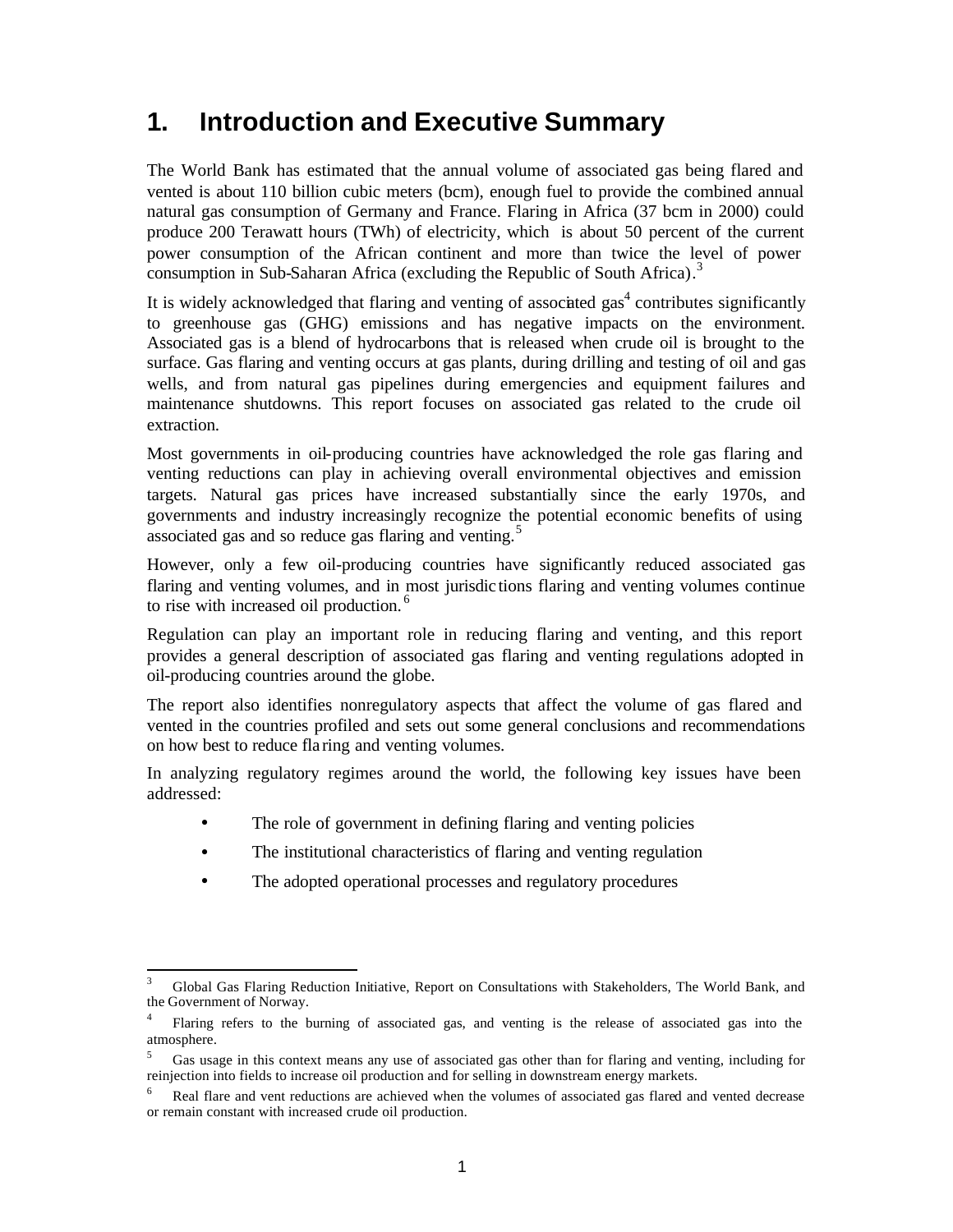Other relevant factors that affect flaring and venting volumes have been identified. They include:

- The role of standards
- The impact of financial incentives
- The effects of contractual rights and the structure of the downstream energy markets.

The analysis is based on 44 country profiles, which have been attached as an appendix to this report. Countries profiled include oil-producing jurisdictions in both developing and industrial countries.

A deta iled analysis was carried out for the Canadian province of Alberta, Norway, and the United Kingdom. These jurisdictions have reduced flaring and venting volumes over the past few years by using a combination of regulations and nonregulatory incentives, suc h as fiscal policies and gas market reform.

This report concludes that regulation can and should play an important role in achieving reductions in flaring and venting volumes in developing countries and it recommends that:

- Governments develop policies that specify the role that flare and vent reductions should play to achieve a country's environmental objectives
- Relevant primary and secondary legislation be established that empowers regulators to deal effectively with gas flaring and venting
- Regulators ha ve clearly defined responsibilities with no overlapping or conflicting mandates—most importantly, that regulators be independent from regulated operators to avoid any conflict of interest
- Regulators develop and adopt clear and efficient operational processes concerning gas flaring and venting
- Regulators are properly staffed and financed to be able to enforce compliance with regulations
- Circumstances when operators can flare and vent associated gas *without* prior regulatory approval be clearly defined
- Transparent gas flaring and venting application and approval procedures be established
- Effective flaring and venting measurement and reporting procedures be established to supervise regulatory compliance
- Regulators have adequate monitoring and enforcement powers.

Other factors that affect operators' decisions to use or flare and vent gas include:

- International industry standards, particularly in the area of setting improvement targets of flaring and venting and standardizing monitoring and reporting procedures
- Fiscal policies related to the oil and gas sector, including royalty payments and taxes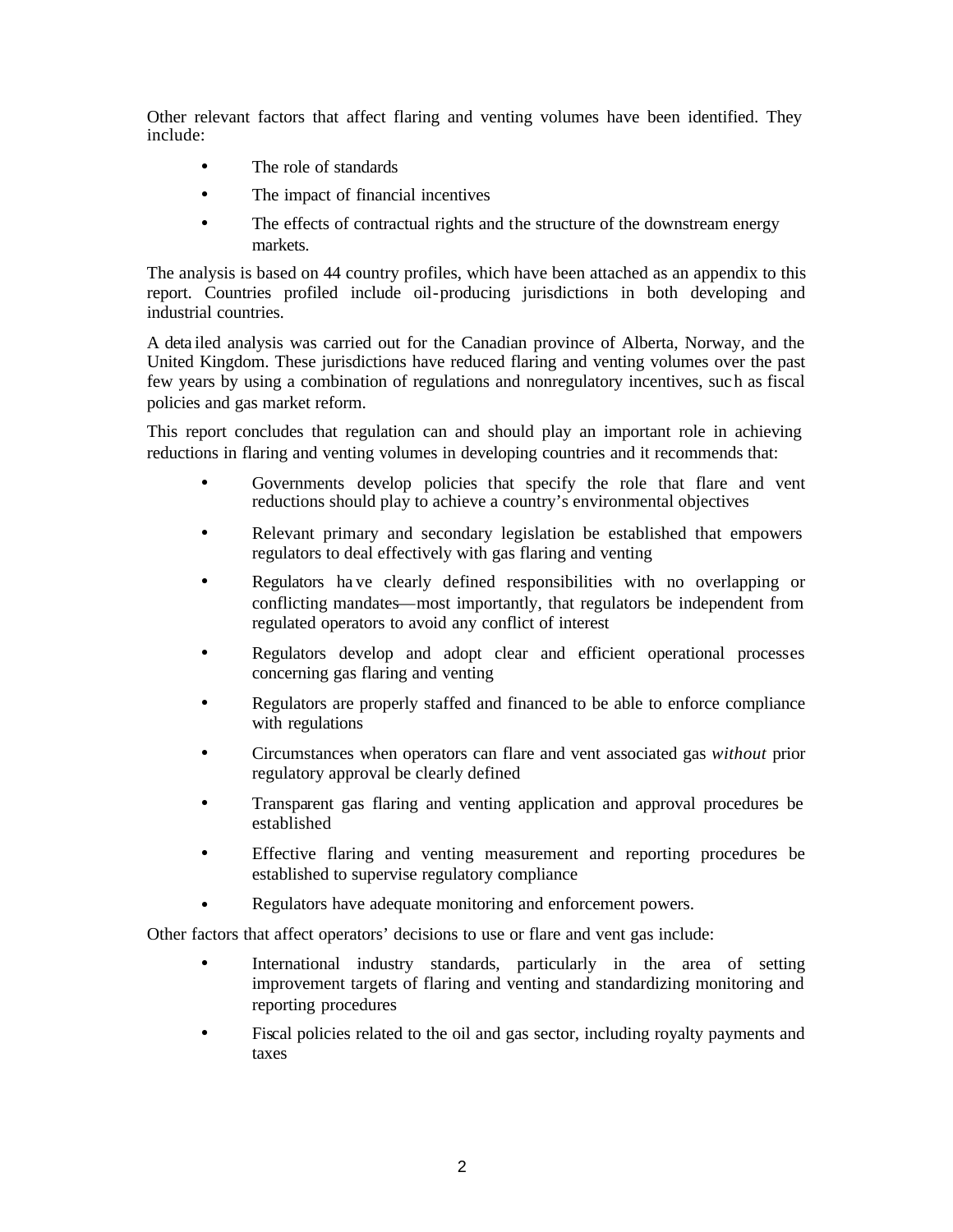• The structure of downstream energy markets and the existence of efficient and transparent regulatory and legal frameworks that provide for fair and nondiscriminatory access to network and customers.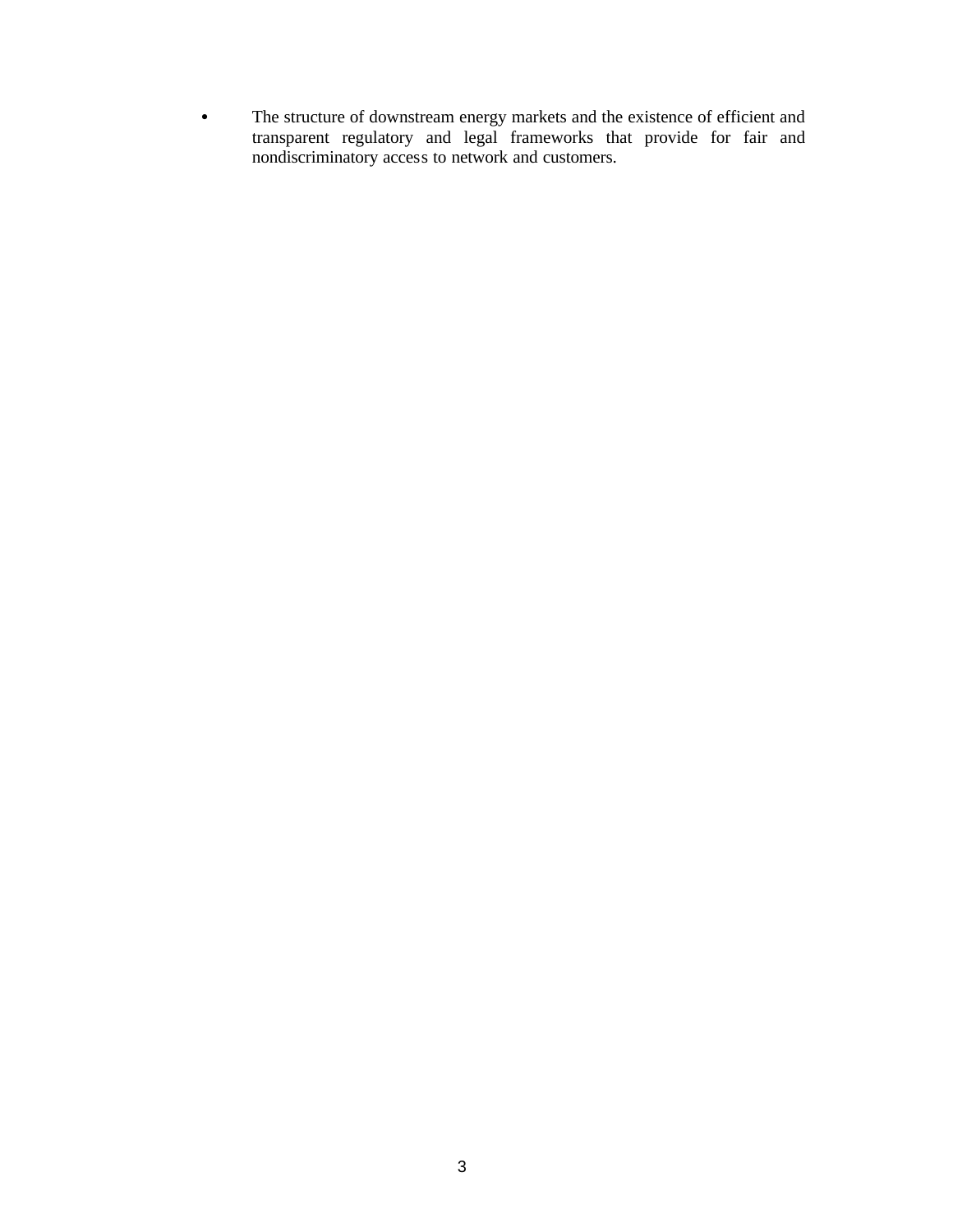# **2. Flaring and Venting Policy**

Only a few countries have introduced gas flaring and venting targets to date. Of the oilproducing countries that are signatories to the Kyoto Protocol and that are profiled in this report, only 18 out of 44 have set overall emission targets, and only 3 have developed policy guidelines and-or specific emission targets for gas flaring and venting.<sup>7</sup> Table 2.1 provides an overview of the 44 countries profiled in this report that have set overall emission and/or specific gas flaring and venting targets.

| <b>Countries</b>    | <b>Overall Emission</b><br><b>Targets</b> | <b>Flaring and</b><br><b>Venting Targets</b> |
|---------------------|-------------------------------------------|----------------------------------------------|
| Argentina           | ✓                                         |                                              |
| <b>Bolivia</b>      | ✓                                         |                                              |
| <b>Brazil</b>       | ✓                                         |                                              |
| (Alberta) Canada    |                                           | ✓                                            |
| Denmark             | ✓                                         |                                              |
| Ecuador             | $\checkmark$                              |                                              |
| Italy               | ✓                                         |                                              |
| Malaysia            | ✓                                         |                                              |
| New Zealand         | ✓                                         |                                              |
| <b>Netherlands</b>  | ✓                                         |                                              |
| Nigeria             |                                           | ✓                                            |
| Norway              | ✓                                         |                                              |
| Peru                |                                           | ✓                                            |
| Poland              | ✓                                         |                                              |
| Romania             | ✓                                         |                                              |
| Thailand            | ✓                                         |                                              |
| Trinidad and Tobago | ✓                                         |                                              |
| United Kingdom      |                                           |                                              |
| Uzbekistan          |                                           |                                              |
| Vietnam             | ✓                                         |                                              |

*Table 2.1 Countries Profiled with Emission and -or Flaring and Venting Targets*

One jurisdiction that has imposed strict targets and limits for annual gas flaring volumes and is currently in the process of defining gas volume venting targets is the Canadian province of Alberta.<sup>8</sup> Some developing countries have also set flare targets, including Nigeria and Peru.

 $\overline{\phantom{a}}$ 

<sup>&</sup>lt;sup>7</sup> The Kyoto Protocol was created in December 1997, and by the end of 2003, 61 developing and industrialized countries had signed it. Among the countries profiled in this report, Argentina, Bolivia, Brazil, Canada, Denmark, Ecuador, Italy, Malaysia, New Zealand, Norway, Peru, Poland, Romania, Thailand, Trinidad and Tobago, the United Kingdom, Uzbekistan, and Vietnam are signatories.

<sup>8</sup> The Alberta gas flaring limit in 2002 was 670 million cubic meters (mcm) per year, and if associated gas flared exceeded that limit, the regulator imposed reductions that stipulated maximum associated gas flaring limits for individual operating sites.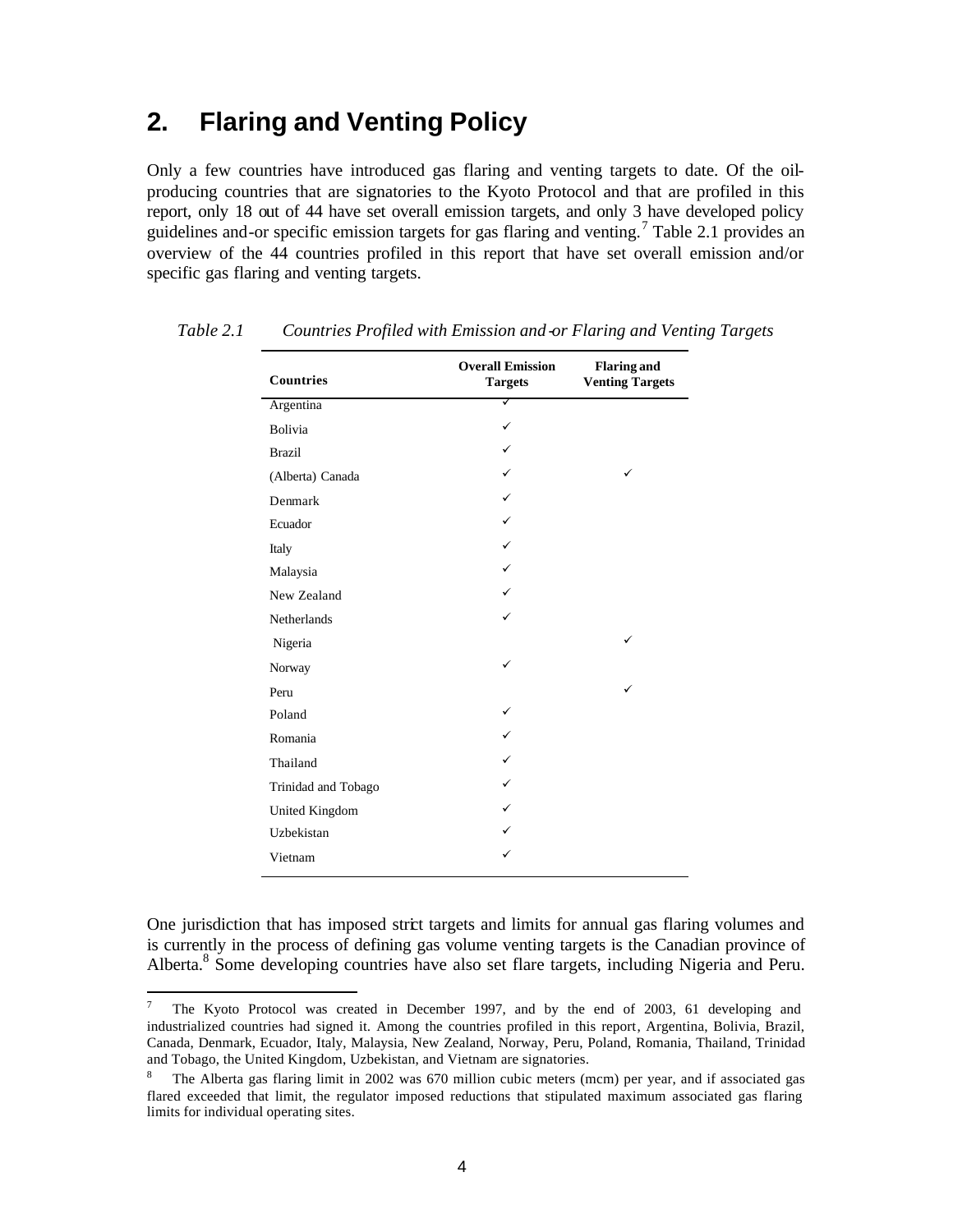In Nigeria, maximum natural gas emission levels for all upstream operations are set, and gas flare emission limits have been determined within those levels.<sup>9</sup> The Nigerian government has announced a target to end all nonoperational gas flaring by 2008. In Peru there are no emission and air quality standards, but the Ministry of Energy has set specific emission ceilings in relation to gas flaring and venting.<sup>10</sup>

Despite some success in a few jurisdictions in setting and achieving emission and flaring and venting targets, most oil-producing countries lack clear emission policies and guidelines. This includes large oil-producing nations such as Algeria, Angola, Indonesia, and the Russian Federation, which do not have specific guidelines.

In some cases, countries that have set flare and vent reduction targets have not yet implemented an efficient gas sector strategy and regulatory framework required to achieve real reductions in flare and vent volumes. Nigeria is currently developing a relevant strategy and framework.

The remaining countries reviewed in this report regulate gas flaring and venting through primary and secondary legislation as described in the following chapters.

*It is the responsibility of government to set out a country's resource management and environmental policy. As part of developing a relevant policy, it is recommended that the government specify the strategy and the role flare and vent reductions can and should play to achieve overall environmental and resource management objectives.* 

l

<sup>9</sup> The maximum natural gas emission levels for upstream operations are 5,000  $\mu$ g m<sup>-3</sup>, with a flaring emission limit of 5 mg/m<sup>3</sup> hydrocarbons.

Emission ceilings and operational standards are set out in *Supreme Decree No. 045-93-EM* and relate to flaring and venting (for example, SO<sub>2</sub> limited to 300 ug/m<sup>3</sup>; NO<sub>2</sub> limited to 200 ug/m<sup>3</sup>; CO limited to 35 ug/m<sup>3</sup>).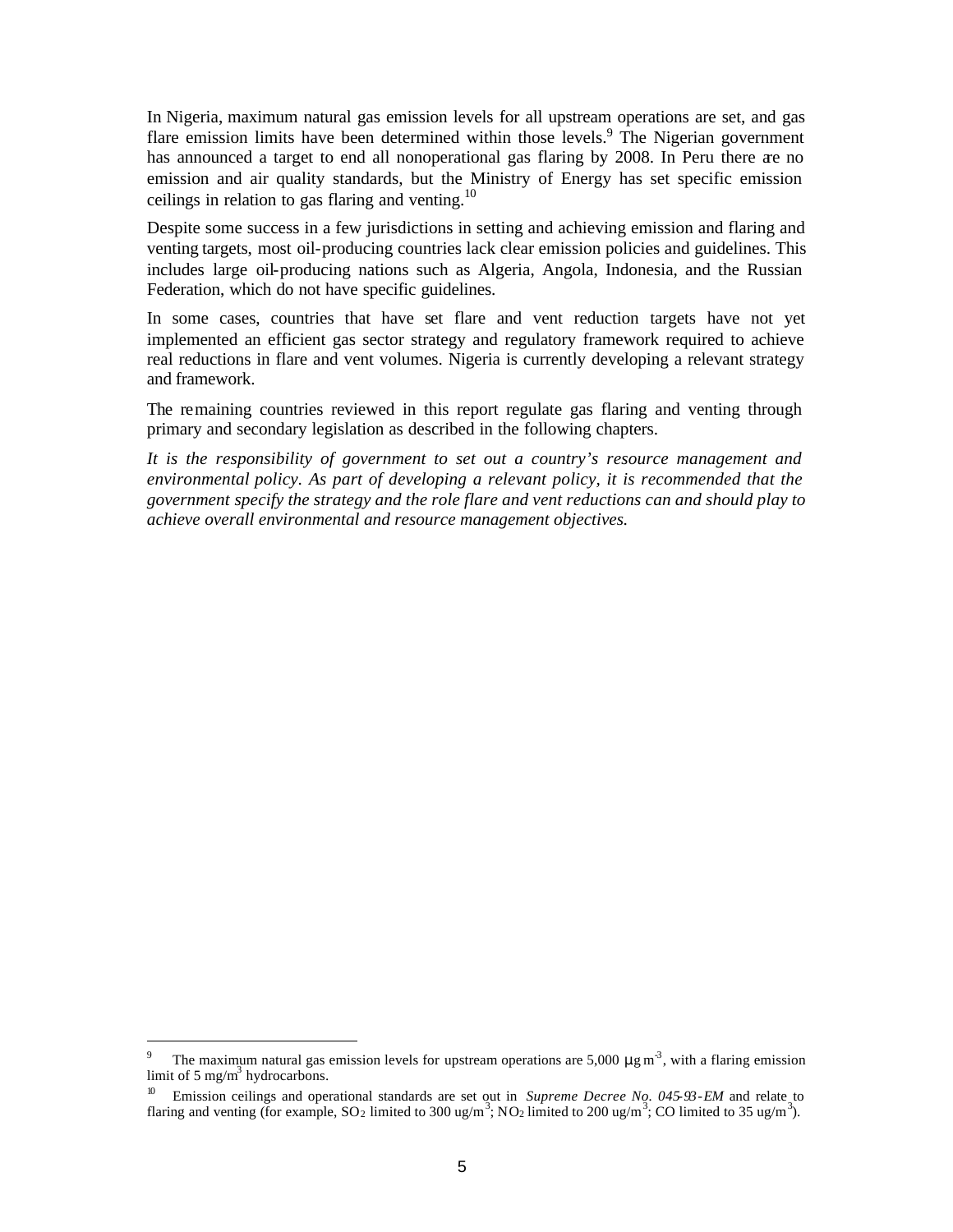# **3. Regulation of Gas Flaring and Venting**

### **3.1 Gas Flaring and Venting Legislation**

Resource management and environmental policies form the basis for establishing relevant legislation and regulations, which ensure that government policies relating to gas flaring and venting are being achieved efficiently and effectively.

In principle, legal powers on gas flaring and venting can either be embedded in primary legislation (in relevant petroleum and hydrocarbon laws, for example) or secondary legal instruments (such as regulations, codes, licenses, and guidelines).

Most countries profiled in this report have established relevant primary legislation, such as hydrocarbon and environmental laws. Primary legislation often gives relevant regulatory institutions legal powers to carry out natural resource management functions and environmental policies without explicitly referring to gas flaring and venting.

Jurisdictions and countries profiled that have developed gas flaring and venting policies and/or targets tend to adopt secondary legislation, such as codes, guidelines, and licenses, to regulate flaring and venting. The extent of secondary legislation and gas flaring and venting regulations adopted varies among countries. The Canadian province of Alberta has the most comprehensive and transparent gas flaring and venting regulatory regime among all the countries profiled.<sup>11</sup> Other countries that have adopted secondary legislation to address flaring and venting include Alberta, Argentina, Peru, and the United Kingdom.<sup>12</sup>

The advantage of incorporating detailed gas flaring and venting regulations in secondary legal instruments, rather than in primary legislation, is that those instruments are more flexible and adaptable to the ever-changing conditions of oil production and natural resource management.<sup>13</sup>

*Most oil-producing countries have established relevant primary legislation that provides regulatory agencies overall power to deal with gas flaring and venting. However, to date, only a few countries have introduced detailed secondary legislation, such as codes and guidelines, that is necessary to effectively regulate flaring and venting of associated gas.* 

### **3.2 Who Regulates Gas Flaring and Venting?**

Associated gas flaring and venting forms part of upstream oil production. Oil production is a competitive activity that does not require ongoing price regulation of an operator's business. In contrast, network businesses, such as transmission and distribution, that are natural monopolies are subject to tariff regulation.

Technical regulation of oil production and gas flaring and venting aims only to set standards and guidelines on the way oil production has to be conducted to achieve environmental, safety, and health objectives. Technical regulation of gas flaring and venting is inherently different from the concept of economic regulation of network industries. The main difference between economic and technical regulation is the ongoing tariff regulation of monopolies'

 $11\,$ <sup>11</sup> For a detailed description of Alberta's regime, refer to Appendix A.

<sup>12</sup> For example, Argentina (Resolution 236/93 on Gas Flaring and Venting); Alberta (*Guide 60: Upstream Petroleum Industry Flaring, Incinerating and Venting*).

<sup>13</sup> In some jurisdictions gas flaring and venting laws and regulations are backed up by "voluntary" standards or guidelines issued by the oil industry or a relevant industry association.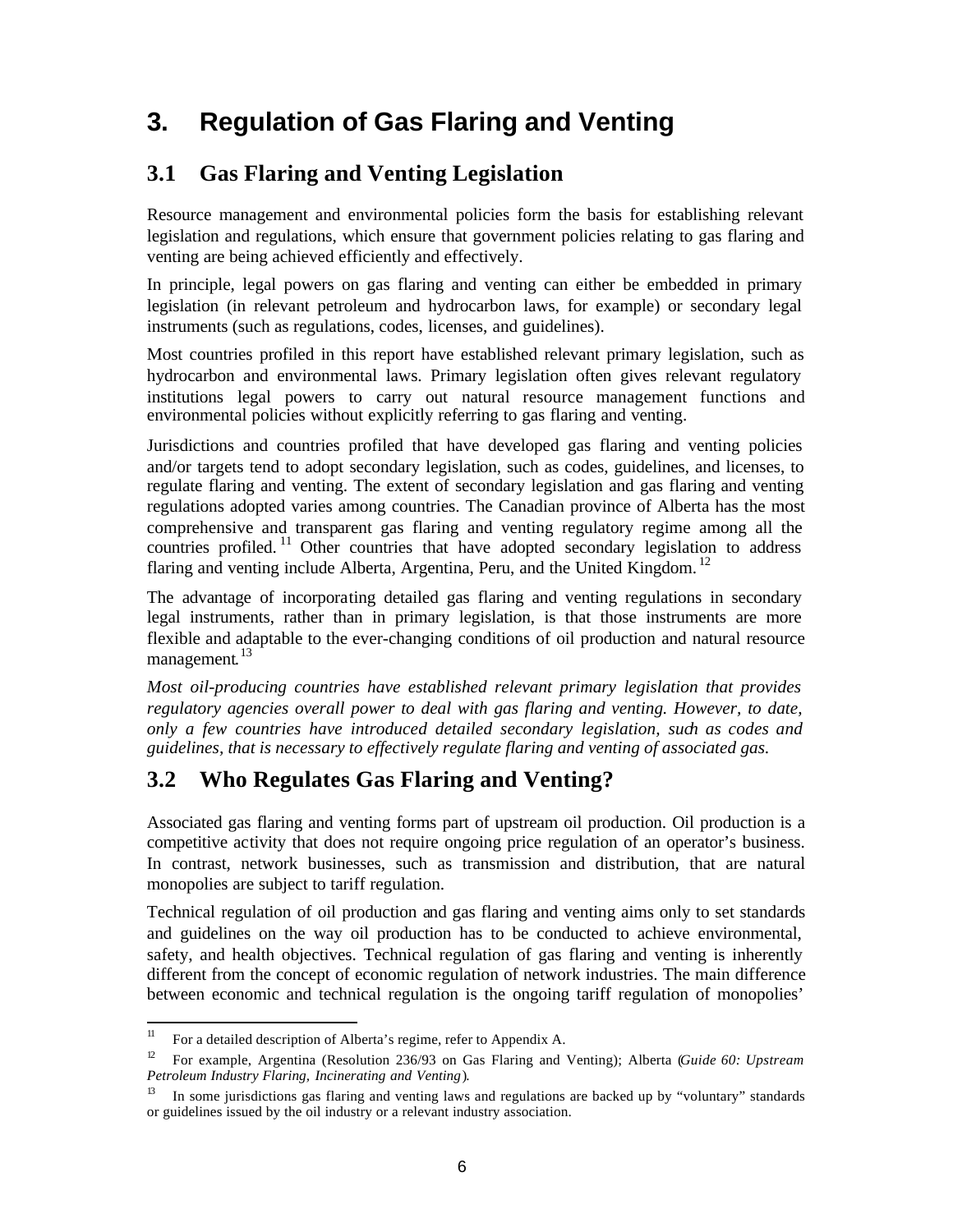transportation activities. It has impacts on the institutional requirements for carrying out gas flaring and venting regulation.

Economic regulation of networks requires a clear separation between policy and regulation and the establishment of an independent regulatory institution to ensure that political considerations do not influence the setting of gas transportation tariffs and hence affect the financial viability of the industry.

Technical regulation of gas flaring and venting does not require the establishment of an independent regulator. There is no best practice for determining which instit ution should carry out that function, and worldwide practices on the institutional responsibilities relating to gas flaring and venting regulation vary widely.

In most oil-producing countries profiled, the ministry responsible for managing a country's hydrocarbon resources has the primary responsibility of regulating gas flaring and venting as part of its overall obligation to oversee oil production. Examples are Nigeria's Ministry of Petroleum Resources, the Department of Trade and Industry in the United Kingdom, and the National Energy Department in Bolivia.<sup>14</sup>

Regulatory tasks are often carried out with other government institutions, such as environmental authorities, that have specific responsibilities relating to a country's management and usage of natural resources, including assessing the environmental impact of flaring and venting of associated gas. In such cases, energy ministries often consult and cooperate with environmental authorities before issuing flare permits or approving oil field development. In some countries environmental agencies are responsible for setting and enforcing gas flaring and venting regulation: for example, the Egyptian Environmental Affairs Authority (EEAA), the Italian Ministry of Environment, the Indonesian Ministry of Environment, and Thailand's Ministry of Science, Technology and Environment.<sup>15</sup>

In the Canadian province of Alberta, gas flaring and venting regulation is carried out by an independent regulatory institution that is also responsible for the downstream regulation of Alberta's energy markets.<sup>16</sup> In some countries, state-owned petroleum companies continue to carry out some or all of the regulatory functions and responsibilities in relation to gas flaring and venting. That is the case in Algeria, Bangladesh, Brazil, China, Egypt, Libya, Malaysia, Mexico, Peru, and Vietnam.<sup>17</sup>

 $14\,$ <sup>14</sup> That is also the case in Argentina (Ministry of Energy), Azerbaijan (National Petroleum Agency), Ecuador (Ministry of Energy and Mines), Gabon (Ministry of Mines, Energy and Petroleum), India (Ministry of Petroleum and Natural Gas), Kazakhstan (Ministry of Energy and Natural Resources), Namibia (Ministry of Mines and Energy), Netherlands (Oil and Gas Directive), New Zealand (Ministry of Commerce, Energy and Resources Division), Norway (Norwegian Petroleum Directorate), Oman (Ministry of Oil and Gas), Pakistan (Ministry of Petroleum and Natural Resources), Qatar (Ministry of Energy and Industry), Romania (National Agency for Mineral Resources), Syria (Ministry of Petroleum and Mineral Resources), and Trinidad and Tobago (Ministry of Energy and Energy Industries).

<sup>&</sup>lt;sup>15</sup> Others include the National Environment Protection Agency (ANPE) of Tunisia, Ministry of Environment (Columbia), Ministry of Environment and Renewable Natural Resources (Venezuela), Environmental Protection Agency (Australia), National Environmental Protection Agency (China), Ministry of Environment (Indonesia), and Department of Environment (Malaysia).

<sup>&</sup>lt;sup>16</sup> Alberta Energy and Utilities Board (EUB) on www.eub.gov.ab.ca.

<sup>&</sup>lt;sup>17</sup> Sonatrach (Algeria), National Oil Corporation (NOC) of Libya, Egyptian General Petroleum Corporation (EGPC), Petrobas (Brazil), Perupetro (Peru), Petrobangla (Bangladesh), NOC of China, Petronas (Malaysia), and PetroVietnam all carry out regulatory functions relating to gas flaring and venting.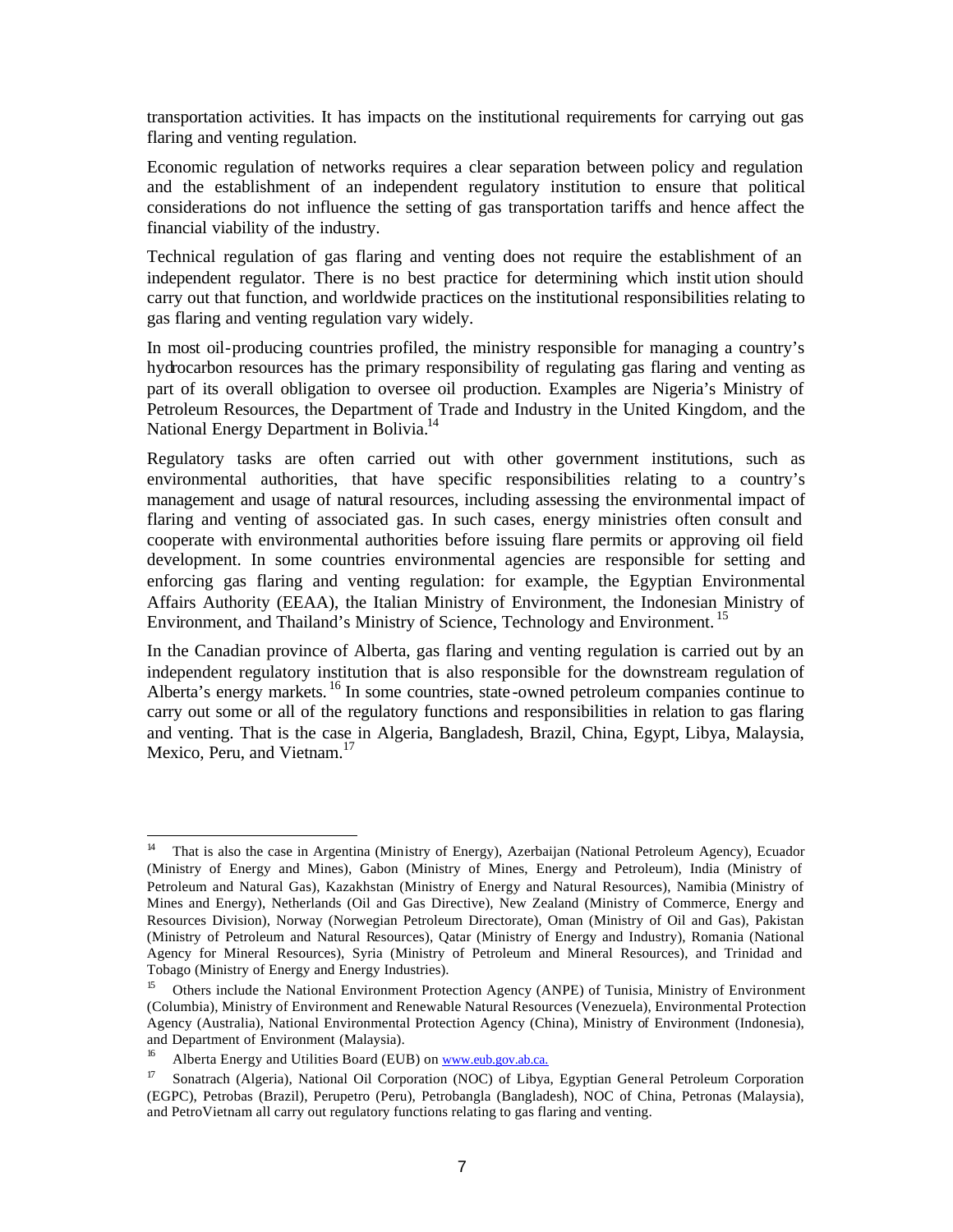Although there is no best practice for the institution or institutions that carry out gas flaring and venting regulation, certain minimum criteria must be met to ensure that gas flaring and venting regulation is carried out in a transparent and efficient manner.

These criteria include:

- Independence of the institutions that carry out gas flaring and venting regulation from the companies they regulate
- Clearly defined regulatory responsibilities for regulatory agencies
- Transparent and enforceable regulatory procedures and operational processes
- No conflicting or overlapping responsibilities among regulating institutions
- Ability to enforce compliance by being properly staffed and financed.

There is no international best practice or generally accepted theory as to who should regulate gas flaring and venting. In most developing countries profiled, institutional responsibilities for gas flaring and venting are often nontransparent, conflicting, and ineffective .

*It is recommended that in order to ensure effective and efficient gas flaring and venting volume reductions, regulatory institutions should have clearly defined responsibilities with no overlapping or conflicting mandates. Institutions that regulate must be fully independent from the operators they regulate to avoid any conflict of interest and must be properly staffed and financed to be able to enforce compliance.* 

# **3.3 How Has Regulation Been Conducted?**

The question of how regulation has been conducted refers to the translation of flaring and venting reduction policies into detailed technical regulations that best ensure those policy objectives are being achieved in an efficient and effective manner.

There are primarily two regulatory approaches to achieve flaring and venting reductions:

- A "prescriptive" approach
- A "performance-based" approach

The prescriptive approach is based on specific and detailed gas flaring and venting regulations established by the regulator and to be met by operators. Detailed prescriptions of regulatory procedures and operational processes make it clear what is required and how it is to be achieved. Stringent enforcement procedures give operators incentives to comply with gas flaring and venting regulations.

In theory, this approach makes it relatively easy for the regulator to set targets and determine whether an operator is meeting the gas flaring and venting requirements. In practice, imposing detailed technical regulations on gas flaring and venting is a challenging and complicated task. For example, measuring flare and vent volumes and monitoring compliance on each oil production site may be impractical and costly.

Consequently, most countries profiled opt for a more performance -based approach to achieve flaring and venting reductions. Such an approach places a greater emphasis on consensus and cooperation between the industry and the regulator in setting objectives and targets for gas flaring and venting. It is then the responsibility of the operator to define strategies for achieving these targets and provide evidence demonstrating it is complying with the agreement. To make regulation effective, the regulator still requires enforcement powers to ensure compliance.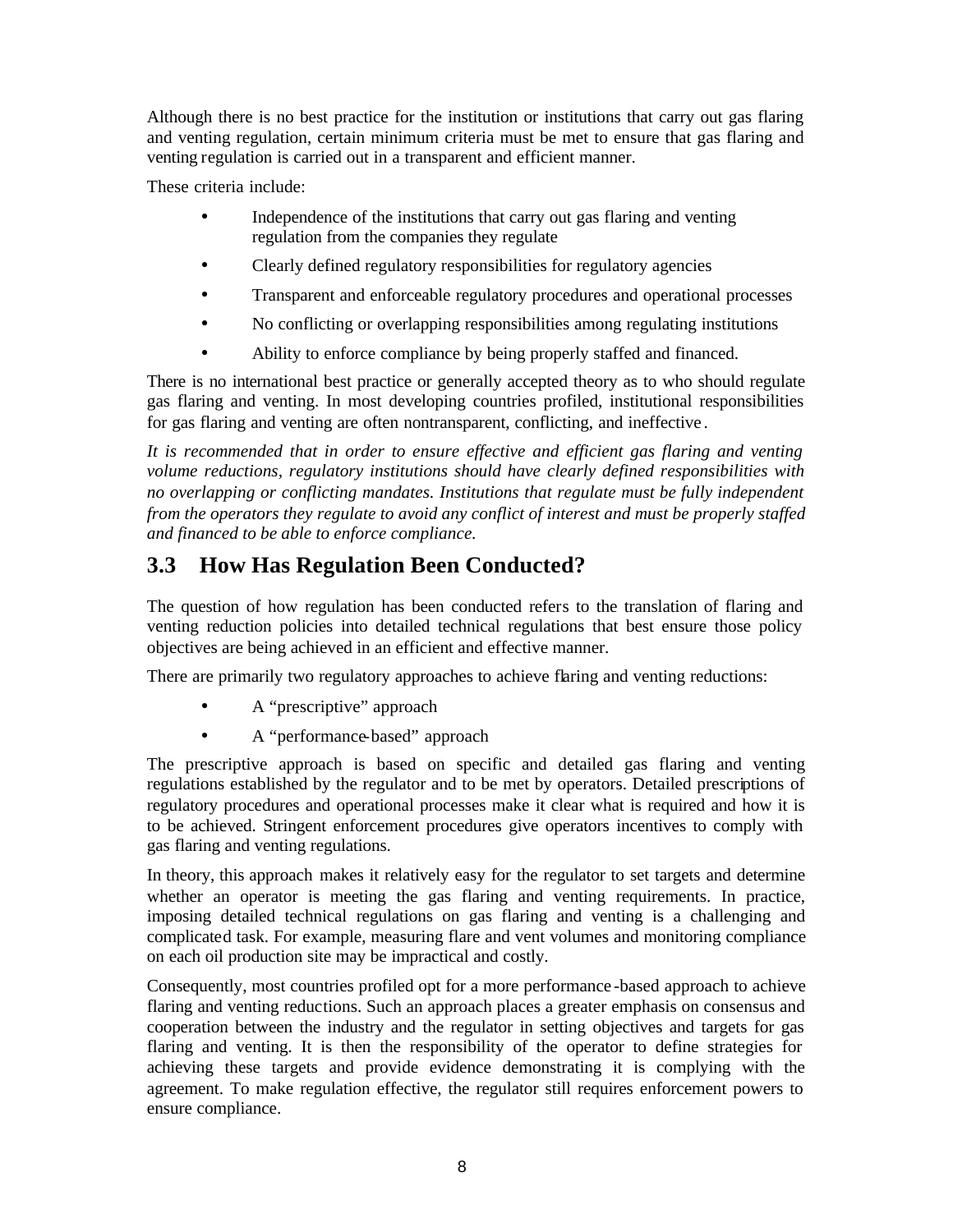In practice, the demarcation line between these two types of approaches is not sharp, and countries that have adopted effective gas flaring and venting regulations often use a hybrid approach.

Irrespective of the approach adopted, to establish an efficient and effective regulatory regime for gas flaring and venting, the following two key areas have to be addressed:

- Operational processes
- Regulatory procedures

Each of the above will be discussed in more detail below.

#### **Operational Processes**

 $\overline{a}$ 

A main function of technical regulation is to specify operational processes to ensure environmental, health, and safety standards are being met when operators flare and vent associated gas.

Flaring and venting is an important safety measure at oil production facilities. It safely disposes of gas during emergencies, power and equipment failures, or other upsets in oil production that might otherwise pose hazards to workers or nearby residents and sites.

Flaring and venting operations may be subject to a variety of conditions, and some developing countries have adopted operational standards and guidelines, including Ecuador, Egypt, Nigeria, Pakistan, Peru, and Qatar, often with mixed results.

Operational standards and guidelines typically include the following aspects:

**Burn technologies and practices—equipment and operating processes may** be specified to ensure burning of "clean" gas and efficient combustion;  $^{18}$ 

**Timing—**the maximum duration of continuous flaring may be limited; <sup>19</sup>

- **Flare location—the flare typically will have to be located a safe distance from** other facilities, accommodation units, and populated areas; <sup>20</sup>
- **Heat and noise generation—upper limits may be set at specified distances** from flaring operations; $^{21}$  and

<sup>18</sup> In Ecuador, for example, burners must be fitted with a terminal designed to provide a good mix with air, flame stability, and a rate of less than 18 m/s for gases with a calorific value under 1,000 British thermal units (BTU) per cubic foot, or a rate less than 120 m/s for gases with a calorific value of more than 1,000 BTU per cubic foot. The burner must have a continuously burning pilot system or other automatic lighting system that ensures that it lights and gives the operator immediate warning if it fails to operate. Total sulphite emissions, excluding oxides of sulphide, from all the chimneys may not exceed 4 pounds per hour (lb/h). In the case of vertical burners, the minimum height must be 6 meters; for higher emissions, special requirements apply. Other burner technologies, such as horizontal design, may be used according to the characteristics of the gas to be burned, in which case it must be demonstrated that it is a better alternative from an environmental point of view. Oman regulations specify that sulfur recovery units must be at least 95 percent efficient, and emissions of hydrogen sulfide must not exceed 5 parts per million (ppm) by volume.<br> $\frac{10}{2}$  Four execute in Malaysia flating connect take place for longer than 2

For example, in Malaysia flaring cannot take place for longer than 72 hours at a time.

 $20$  Nigerian regulations require that a maximum sterilized approach distance of 60 meters radius, measured from the base of the stack, shall be maintained and no other equipment except that related to the flare itself shall be located within this area. In the case of Ecuador, burners that burn gases containing more than 24 ppm by volume (ppmv) of sulfide, chlorine, or components containing either of these elements must be sited at least half a kilometer away from any recreational or residential area.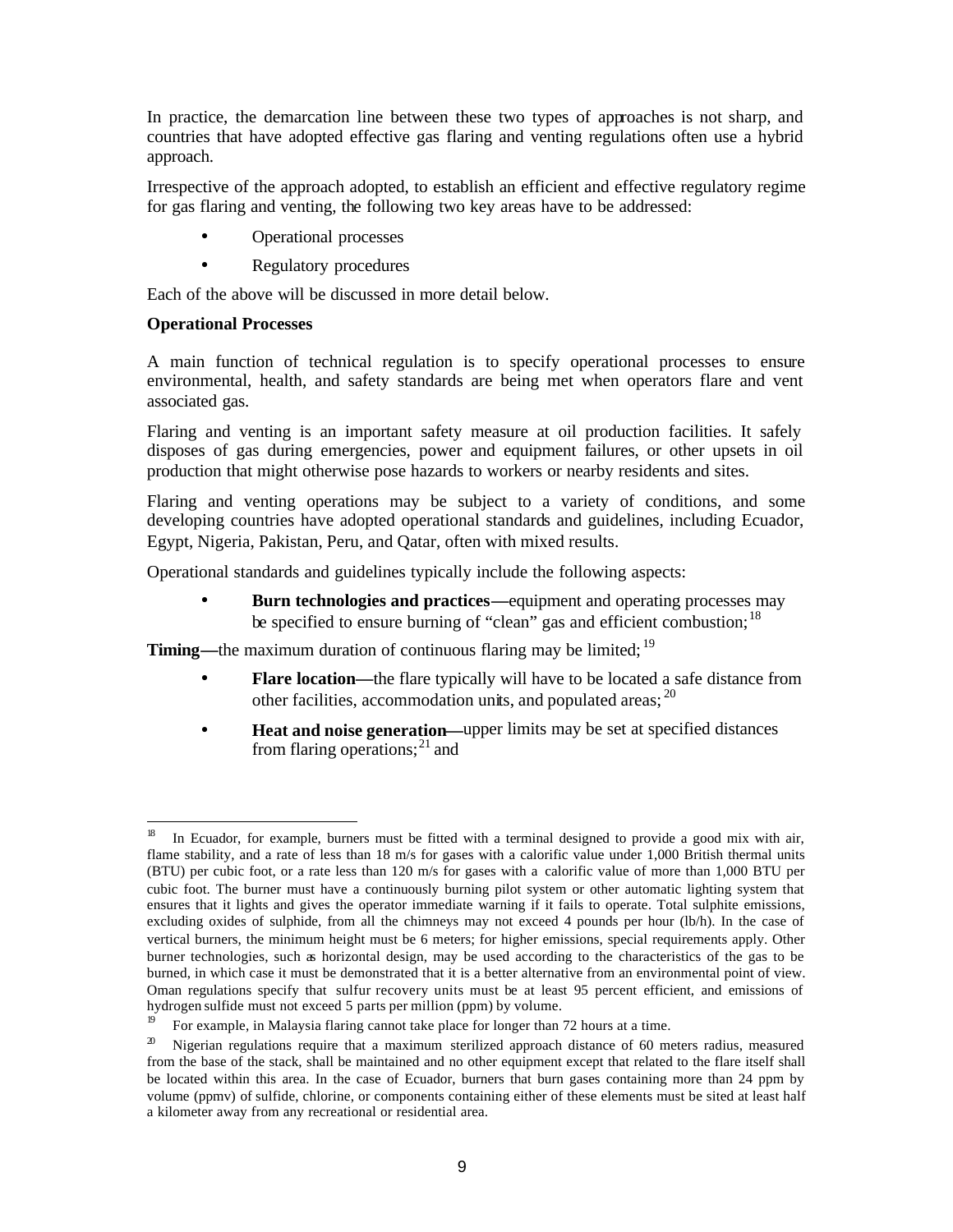**Smoke and noxious odor—limits also may be imposed on the opacity of** smoke generated by flaring and noxious odors. $2^2$ 

Over the years, technological improvements and operational changes in processes and equipment have reduced the need for flaring and venting in many instances. For example, operational changes in practices and equipment, and use of new well-testing methods, can reduce the duration of flaring. In Alberta and the United Kingdom, some plants have been reconfigured to reprocess nonassociated gas that does not meet pipeline specifications. In the past, this "nonspec" gas was flared. Remote controls also allow plant operators to reduce or shut down production and pipelines rather than flare or vent it.

Flare efficiency has been improved in many countries profiled, including Alberta,<sup>23</sup> Nigeria, Oman, and Qatar. An efficiently burning flare does not produce visible smoke. Black smoke from a flare indicates incomplete combustion, which can be caused by wind, water, impurities in the fuel, or poor mixing with air.<sup>24</sup> Flare efficiency can be improved further by ensuring that flare systems are appropriately designed, constructed, maintained, and operated.

Another new technology uses small gas-fired, mini-turbine generators to produce electricity from associated gas that would otherwise be flared. To encourage this practice, the province of Alberta has exempted such operations from provincial royalties. Cameroon is currently assessing the financial viability of such generators to reduce flaring and venting volumes. In Russia, several technologies are under development to use associated gas for even larger volumes.

An operator's compliance with flaring and venting guidelines depends mainly on the effectiveness of regulatory procedures. Regulatory procedures refer to a regulator's ability to monitor gas flaring and venting operations at oil production sites, measure actual flare and vent volumes, and enforce compliance with operational guidelines. To date, most developing countries that have adopted operational processes for gas flaring and venting lack effective regulatory procedures for monitoring, measuring, and enforcing.

Most developing countries profiled in this report have not established any operational requirements for gas flaring and venting. Operators in these jurisdictions tend to follow their own operational practices, often based on vague references in production contracts to "international best practices for oil production." That is the case in Algeria, Angola, Gabon, India, Indonesia, Uzbekistan, Venezuela, and others.<sup>25</sup>

 $2\mathbf{l}$ <sup>21</sup> In Nigeria, the allowable heat radiation at ground level is 6.31 kw/m<sup>2</sup> during maximum flaring at a distance of 60 meters from the base of the flame. The regulation further specifies that the noise levels for unprotected ears shall be well within the threshold of pain (80—100 acoustic decibels).

<sup>&</sup>lt;sup>22</sup> The Ringlemann Scale is a measure of opacity grading the density of smoke from gas flaring. For example, Nigerian regulations require that the relative density of emitted smoke from gas flaring shall not exceed shade 2 on the Ringlemann Scale, which is related to 40 percent of smoke density and 60 percent of light transmission through smoke—observed over a period of one year. Oman regulations specify that products of combustion must not emit smoke as dark, or darker, than shade 1 on the Ringlemann Scale, which is 20 percent opacity. Qatar regulations specify that all flares (onshore and offshore) should operate free of smoke except in emergency conditions.

 $2<sup>3</sup>$  The EUB's flaring guide states that the goal should be continuous improvement in combustion efficiency, aiming for 98 percent or higher.

<sup>&</sup>lt;sup>24</sup> Incomplete combustion can produce carbon monoxide; unburned hydrodcarbons; volatile organic compounds (VOCs) such as benzene, toluene, and xylene; and other organic compounds known as polycyclic aromatic hydrocarbons (PAH).

 $25$  Argentina, Azerbaijan, Bangladesh, Bolivia, Brazil, China, Columbia, Kazakhstan, Libya, Malaysia, Namibia, Poland, Romania, Syria, Thailand, Trinidad and Tobago, Uzbekistan, and Venezuela.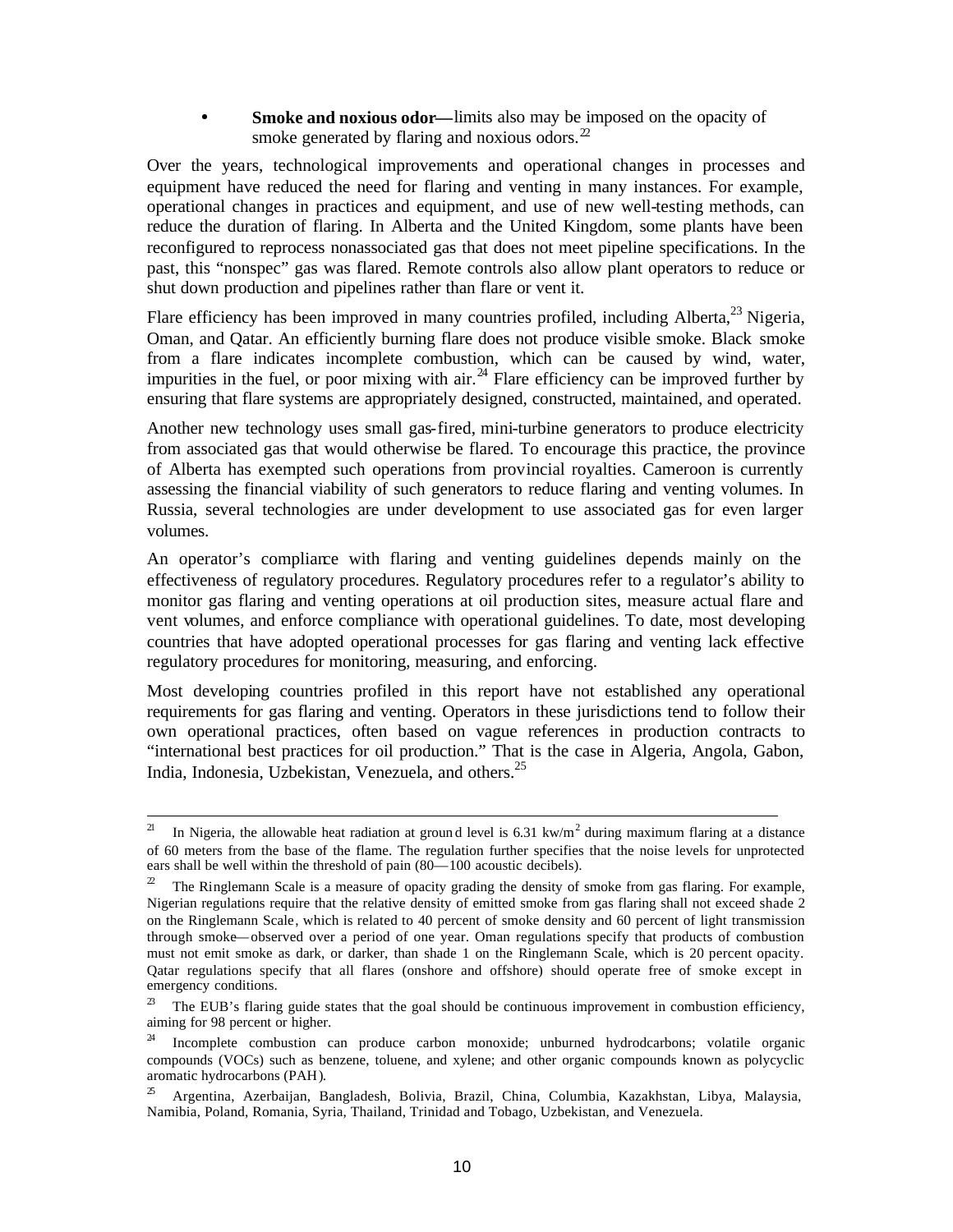*To effectively achieve health, safety, and environmental standards and objectives, countries*  should adopt dear operational processes and regulatory procedures for gas flaring and *venting.* 

## **3.4 Regulatory Procedures**

Regulatory gas flaring and venting procedures refer to dealings among the institution that regulates gas flaring and venting, the operators, and other interested parties.

Regulatory procedures relating to gas flaring and venting are given legal effect, binding on all parties, pursuant to powers of the regulating entity provided in relevant primary and secondary legislation. Gas flaring and venting procedures must be made public to help achieve the objectives of openness (ability to take part in a proceeding) and transparency (ability to understand policies, laws, regulations, and related decisionmaking procedures).

Regulatory gas flaring and venting proc edures refer mainly to the following procedures:

- Application and approval
- Measuring and reporting
- Monitoring and enforcing.

Each procedure will be discussed in more detail below.

#### **Application and Approval**

One can distinguish between flaring and venting of associated gas with or without prior approval by the relevant regulator.

(i) Gas Flaring and Venting *without* Regulatory Approval

Most countries profiled permit the flaring and venting of associated gas under the following circumstances:

- For safety reasons (for example, flaring in safety burner pilots to maintain positive pressure)
- For unavoidable technical reasons (such as purge venting)
- During well testing and startup of operations
- In emergencies (emergency production stops, compression, and others)

Flaring and venting under these circumstances normally does not require regulatory approval. The permission tends to be part of the operating rights granted to operators under production licenses (or contracts) or field development plan approvals.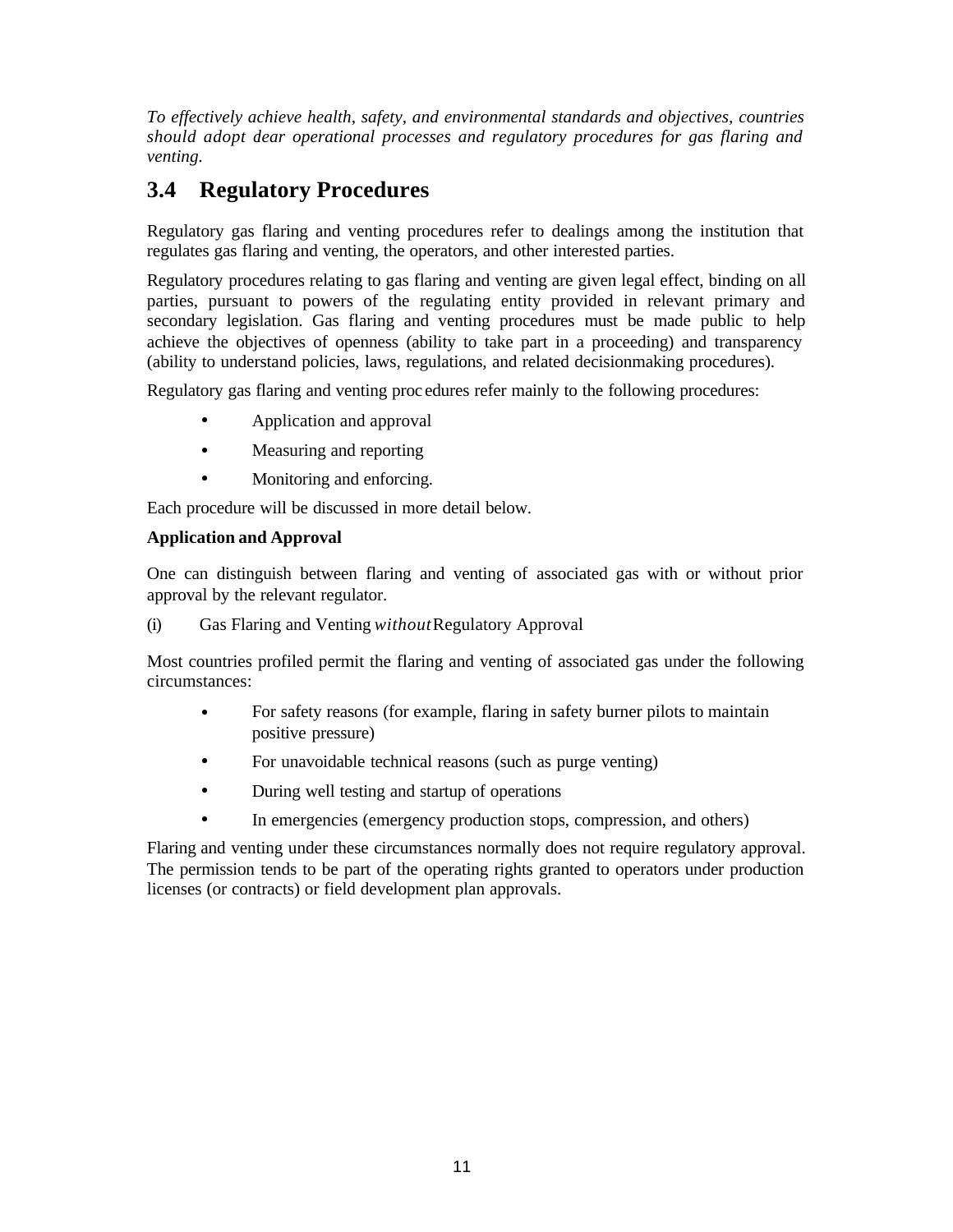However, "unavoidable technical reasons," "emergencies," and "safety reasons" are vaguely defined terms that can be interpreted widely. Only a few countries profiled have clearly defined the circumstances and events that justify unauthorized gas flaring and venting. These countries include Brazil<sup>26</sup> and the United Kingdom.<sup>27</sup>

Most developing countries profiled in this report have not defined the circumstances under which flaring and venting is allowed without prior approval. This decision is often left to the discretion of operators with reference to good oil field engineering practices and utilization principles.

*It is recommended that the* circumstances *under which operators can flare and vent associated gas without prior approval from the relevant regulatory authority be clearly defined in regulation.* 

(ii) Gas Flaring and Venting *with* Regulatory Approval

l

In most countries profiled, unauthorized flaring and venting of associated gas is prohibited other than for technical, safety, and emergency situations. In all other cases, regulatory approval is required.

The application and approval procedures for flaring and venting of associated gas can take place in a number of different ways, including:

- As part of an overall field development approval
- As a separate flare and vent permit or environmental license.

A common practice is to authorize flaring and venting by means of approving upstream oil field development and production plans. Flaring and venting authorizations form an integral part of the overall license (or contract) for field development. These tend to be one-time approvals but include provisions for review upon a change in the scope of approved operations, including flare and vent volumes.

- Burning or release of natural gas that corresponds to 3 percent of the monthly production of the associated gas
- Burning during well testing, during the exploratory phase, with a flow period of 72 hours or less per interval tested
- Burning for safety reasons limited to  $15,000 \text{ m}^3$  per month for the equipment burner pilots, 30,000 m<sup>3</sup> per month for pilots of land-based flares, and 60,000 m<sup>3</sup> per month for the pilots of flares on i nstallations at sea
- Burning of gas in fields that produce  $150,000 \text{ m}^3$  or less per month, or in fields with a gaspetroleum ratio of less than 20 m $\frac{3}{m}$ <sup>3</sup>
- Burning of gas vapors in land-based tanks or storage ships limited by the solubility of  $15/m<sup>3</sup>$ or less
- Burning for emergency reasons resulting from emergency stoppages of production or accidents caused by uncontrollable events.

<sup>27</sup> Regulatory approval is not required for any flaring that follows an unforeseeable event the licensee did not have time to deal with other than by flaring to remove or reduce risk or injury to persons in the vicinity of the well in question, or to maintain a flow of petroleum from that or any other well.

<sup>26</sup> Burning and release of natural gas in Brazil for the following reasons do not require prior approval of the National Petroleum Agency (ANP):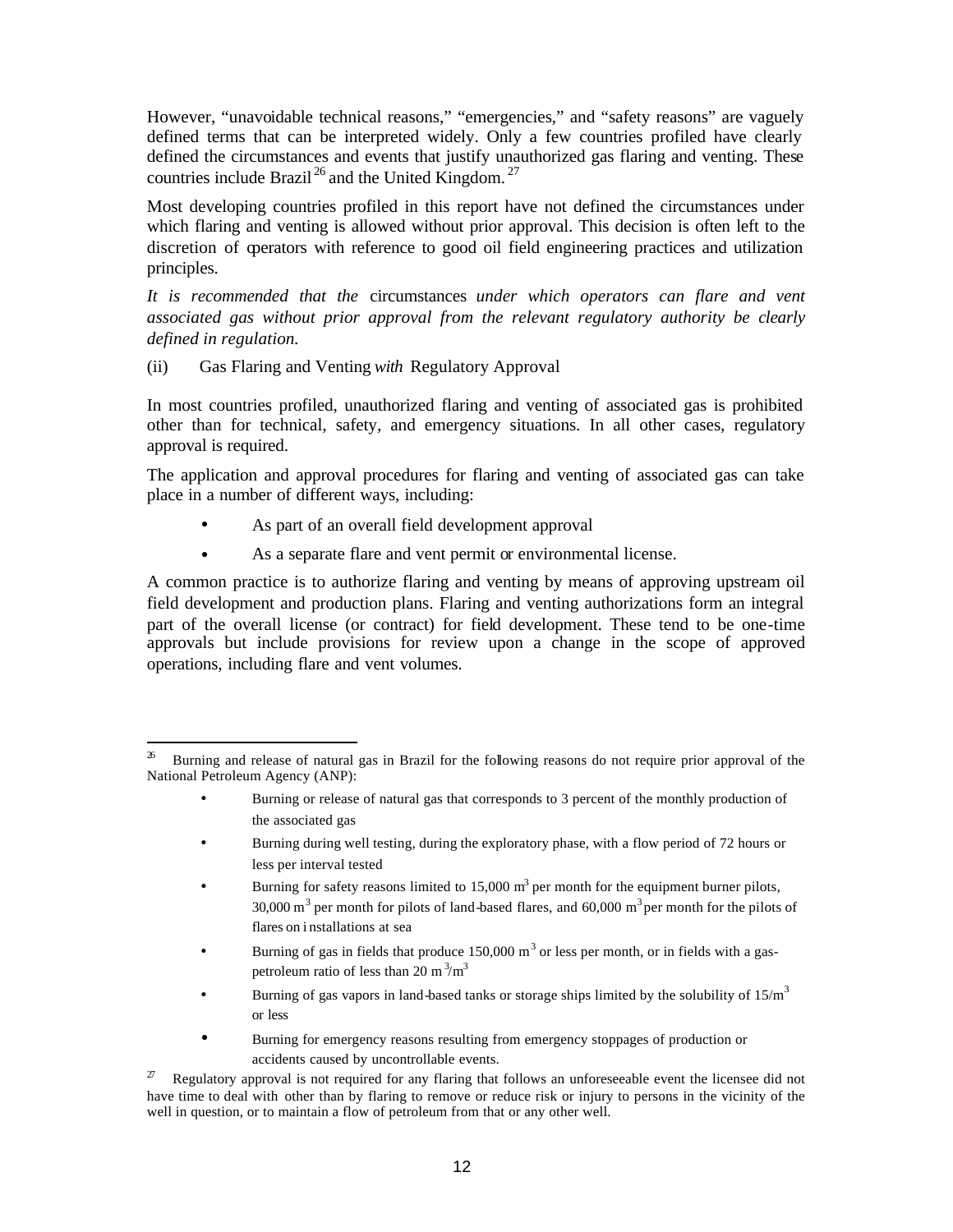Often field development approvals do not make specific references to gas flaring and venting but more generally require operators to follow best oil production practices. That is the case in Angola, Cameroon, India, Indonesia, and Pakistan, among others.

Some jurisdictions, including Argentina, Nigeria, Norway, and the United Kingdom, issue separate flare permits. Permits are often issued for a limited duration (for example, one year) and require regulatory applications and approval for extension. Alberta requires special permits for sour gas flaring. $^{28}$ 

In Brazil, Colombia, and Venezuela, the responsibility for authorizing flaring and venting is under the jurisdiction of environmental authorities, and the operator's permission to flare and vent is granted by virtue of an environmental license.

Before approving flaring and venting volumes, regulatory agencies often require the operator to provide evidence of the likely impact that flaring and venting will have on the environment. This information is typically provided in an environmental impact assessment (EIA) that must be submitted as part of the flare permit or field development application process. EIAs increasingly form an intrinsic part of the regulatory approval procedures and help set conditions under which flaring and venting is authorized. This is already the case in the Australia, Indonesia, Malaysia, Nigeria, Peru, Thailand, and the United Kingdom.

Some countries profiled have additional requirements and conditions for approving flaring and venting of associated gas. In Argentina, the issuance of flaring and venting approvals depends on the gas-to-oil ratio of an oil field. Wells and production facilities that exceed a specified gas-to-oil ratio are prohibited from flaring and venting.<sup>29</sup> However, the Secretariat of Energy does allow exceptions and may authorize flaring and venting where the operator can demonstrate a lack of technically and economically feasible alternatives.

As part of the approval procedure, regulatory agencies increasingly look at the economics of associated gas and require operators to prove that it is uneconomic to use gas before issuing authorizations. Explicit references have been made in relevant laws and regulations in Alberta, Algeria, Bangladesh, Brazil, Malaysia, the United Kingdom, and the United States.

Some jurisdictions make it mandatory that operators satisfy the regulatory authority that they have investigated all reasonable alternatives to flaring and venting, including reinjection for improved oil recovery or for storage or gas gathering, treatment, and sale in downstream energy markets.  $30$ 

Regulators generally adopt an "incremental" approach, meaning operators are allowed to flare or vent only if they can prove that the incremental benefits of using associated gas are lower than the incremental costs. In Alberta, for example, the Alberta Energy and Utilities Board (EUB) considers a project as being economic if the incremental economics of gas conservation (that is, use) generates a discounted net present value (NPV) before tax greater than zero.

l

Sour gas is natural gas containing hydrogen sulfide  $(H_2S)$ .  $H_2S$  is flammable, has a strong rotten-egg odor, and is poisonous to animals and humans. In contrast, sweet gas contains little or no  $H_2S$ .

<sup>&</sup>lt;sup>29</sup> Since January 1, 1994 the venting of natural gas is prohibited from wells with a gas-to-oil ratio exceeding  $100m^{3}/m^{3}$ .

<sup>&</sup>lt;sup>30</sup> In the United Kingdom, the Department of Trade and Industry (DTI) states that if it is not economic to bring gas to shore, the licensees should carefully consider: (a) its use as a fuel, (b) it as a means of improving oil recovery, (c) converting it to other fuels, (d) injecting it for disposal, (e) selling it to a neighboring development, or (f) flaring/venting. The option that maximizes the economic recovery of the field would normally be selected.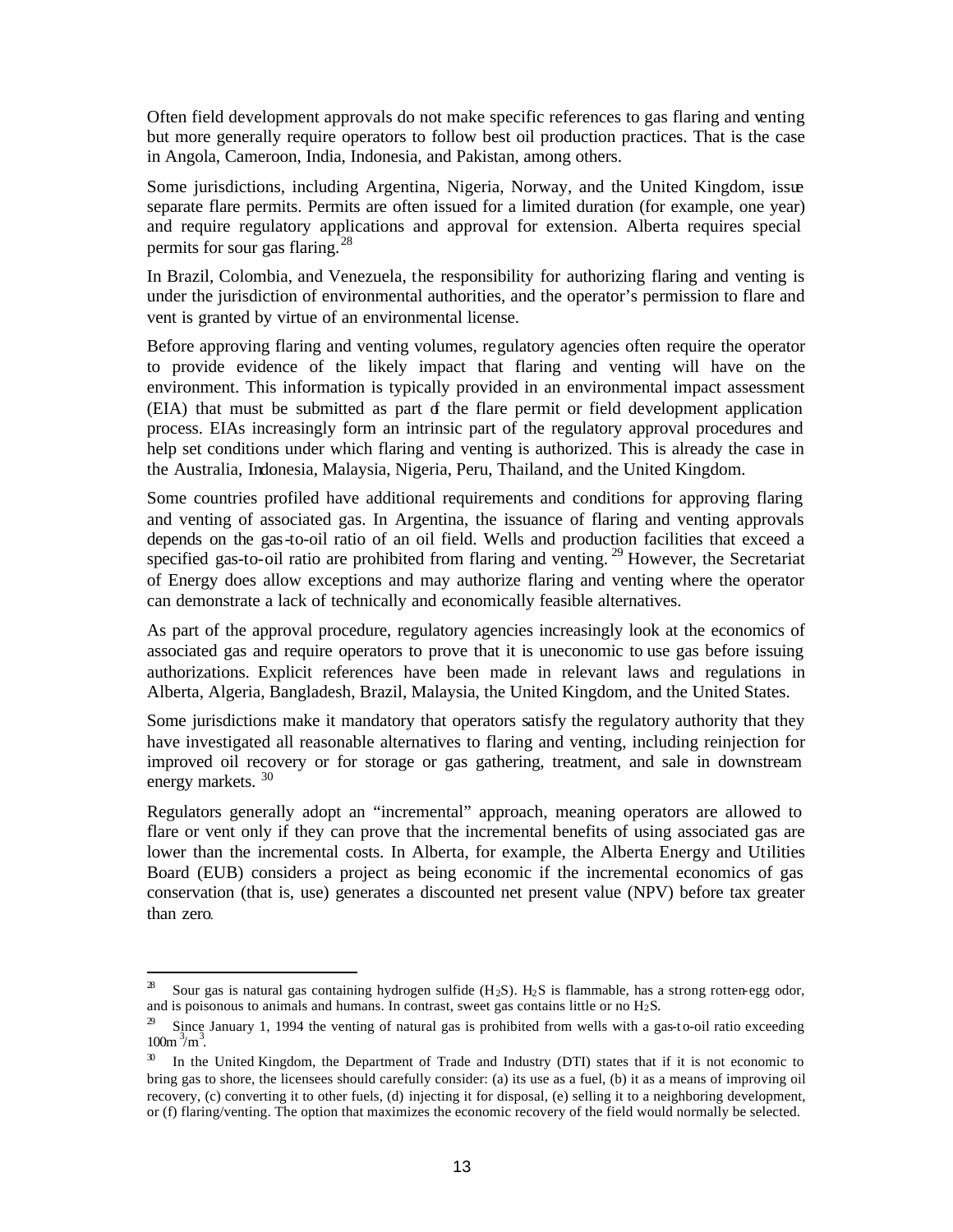An alternative approach is the "integrated" approach, in which the economics of associated gas are determined as part of the initial oil development approval. Under this approach, flaring and venting of associated gas is considered a negative externality of oil production, and the costs of that externality will be fully included in assessing the viability of oil production in a field. The integrated approach tends to further reduce gas flaring and venting compared with an incremental approach, but it also increases the costs of developing an oil field that could have major implications on marginal oil fields in developing countries.

To date, the integrated approach has not been adopted by any regulator or country profiled in this report, but some operators have introduced this concept for the development of new oil fields on a voluntary basis.

Flaring and venting authorizations are often subject to a variety of additional conditions. These include air emission limits for pollutants released into the atmosphere and operational restrictions that are typically imposed to ensure the safe flaring and venting of gas with limited environmental impacts. Some countries profiled also have introduced specific requirements: for example, the regulator may require operators to have recovered natural gasoline and other liquids in any associated gas before it is flared or vented. This is the case in Trinidad and Tobago.<sup>31</sup> The economic value of condensates and liquefied petroleum gas (LPG) encourages operators to recover these liquids before reinjecting associated gas into oil fields.

Regulatory practices related to the authorization and approval procedures adopted vary in the countries profiled. In principle, it is less important whether separate flare and vent permits are being issued or whether gas flaring and venting is being approved and authorized via the field development plan. What is important is that regulators can monitor and enforce compliance with its regulations and operational guidelines to ensure that operators limit flaring and venting to the approved volumes.

#### *It is recommended that countries establish clear and transparent gas flaring and venting application and approval procedures, either as part of an overall field development approval or as separate flare and vent permits.*

Table 3.1 provides an overview of the various instruments used to authorize gas flaring and venting in the countries profiled.

 $3\mathbf{l}$ This is the case in Trinidad and Tobago, where gas flaring is permitted provided that the operator has reinjected as much gas for storage as is consistent with best good petroleum industry practice and has taken reasonable measures, in agreement with the minister, to recover natural gasoline and other liquids contained in the gas.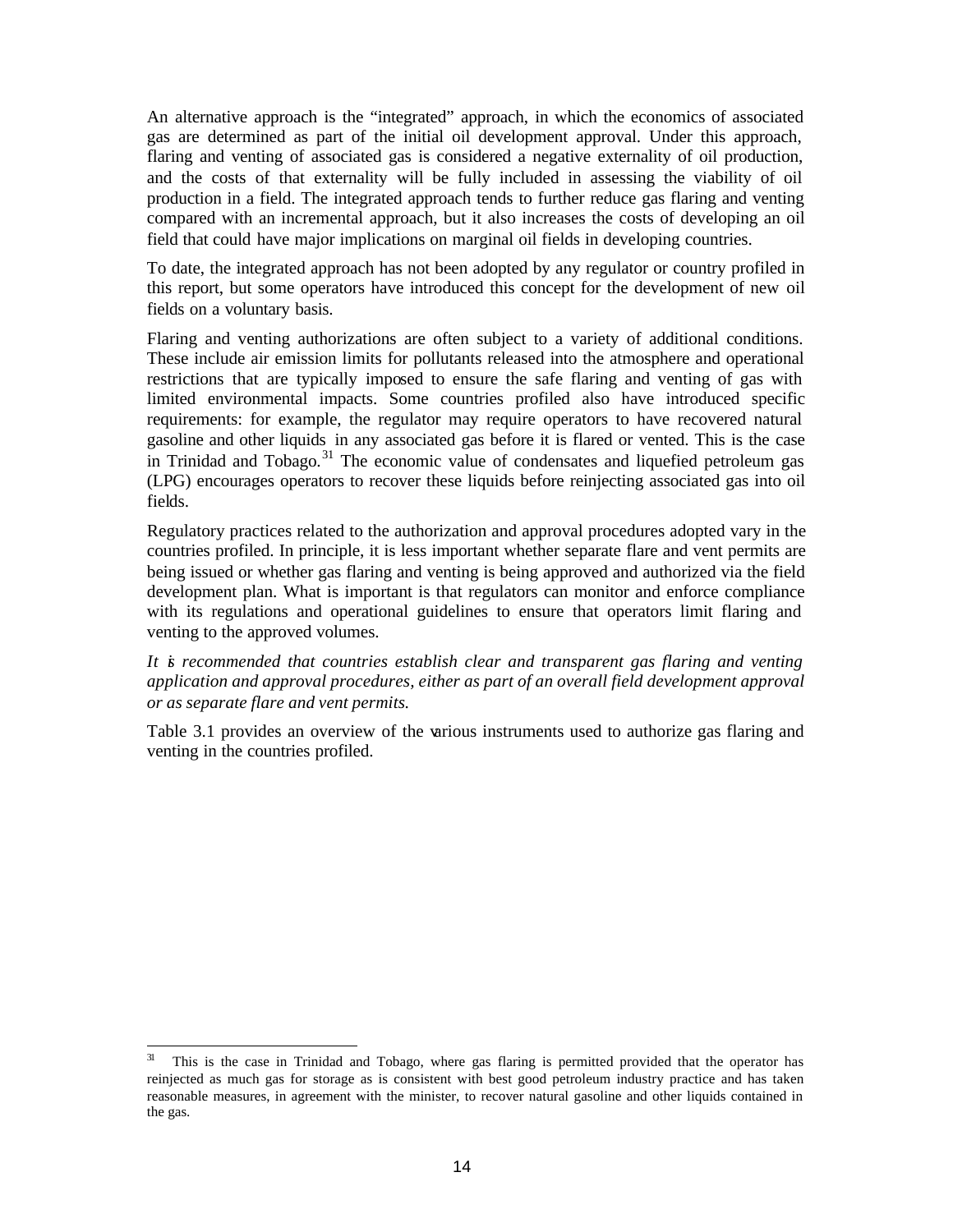| Country              | <b>Flare/Vent</b><br>Permit | <b>Development</b><br>Plan | Environmental<br><b>License</b> |
|----------------------|-----------------------------|----------------------------|---------------------------------|
| Alberta (Canada)     | ✓                           | ✓                          |                                 |
| Algeria              | ✓                           |                            |                                 |
| Angola               |                             | ✓                          |                                 |
| Argentina            | ✓                           |                            |                                 |
| Australia (offshore) |                             | $\checkmark$               |                                 |
| Azerbaijan           |                             | $\checkmark$               |                                 |
| Bangladesh           |                             | $\checkmark$               |                                 |
| Bolivia              |                             | ✓                          |                                 |
| <b>Brazil</b>        |                             |                            |                                 |
| China                |                             | $\checkmark$               |                                 |
| Colombia             |                             |                            |                                 |
| Denmark              | ✓                           |                            |                                 |
| Ecuador              | $\checkmark$                |                            |                                 |
| Egypt                | ✓                           |                            |                                 |
| Gabon                |                             | ✓                          |                                 |
| India                |                             | $\checkmark$               |                                 |
| Indonesia            |                             | $\checkmark$               |                                 |
| Italy                | ✓                           |                            |                                 |
| Kazakhstan           |                             | ✓                          |                                 |
| Libya                |                             | $\checkmark$               |                                 |
| Malaysia             |                             | $\checkmark$               |                                 |
| Namibia              |                             | $\checkmark$               |                                 |
| <b>Netherlands</b>   |                             | $\checkmark$               |                                 |
| New Zealand          |                             | ✓                          |                                 |
| Nigeria              | ✓                           |                            |                                 |
| Norway               | $\checkmark$                |                            |                                 |
| Oman                 |                             |                            |                                 |
| Pakistan             |                             | ✓                          |                                 |
| Peru                 |                             | ✓                          |                                 |
| Poland               |                             | $\checkmark$               |                                 |
| Qatar                |                             | $\checkmark$               |                                 |
| Romania              |                             | $\checkmark$               |                                 |
| Syria                |                             | ✓                          |                                 |
| Thailand             |                             | ✓                          |                                 |
| Trinidad and Tobago  |                             |                            |                                 |
| Tunisia              |                             | ✓                          |                                 |
| United Kingdom       |                             | ✓                          |                                 |
| Uzbekistan           |                             | ✓                          |                                 |
| Venezuela            |                             | ✓                          |                                 |
| Viet nam             |                             | ✓                          |                                 |

*Table 3.1 Types of Flaring and Venting Authorization*

#### **Measuring and Reporting**

The effectiveness of any regulatory regime for gas flaring and venting depends on accurate measuring and reporting of volumes flared and vented (in combination with regulatory enforcement powers).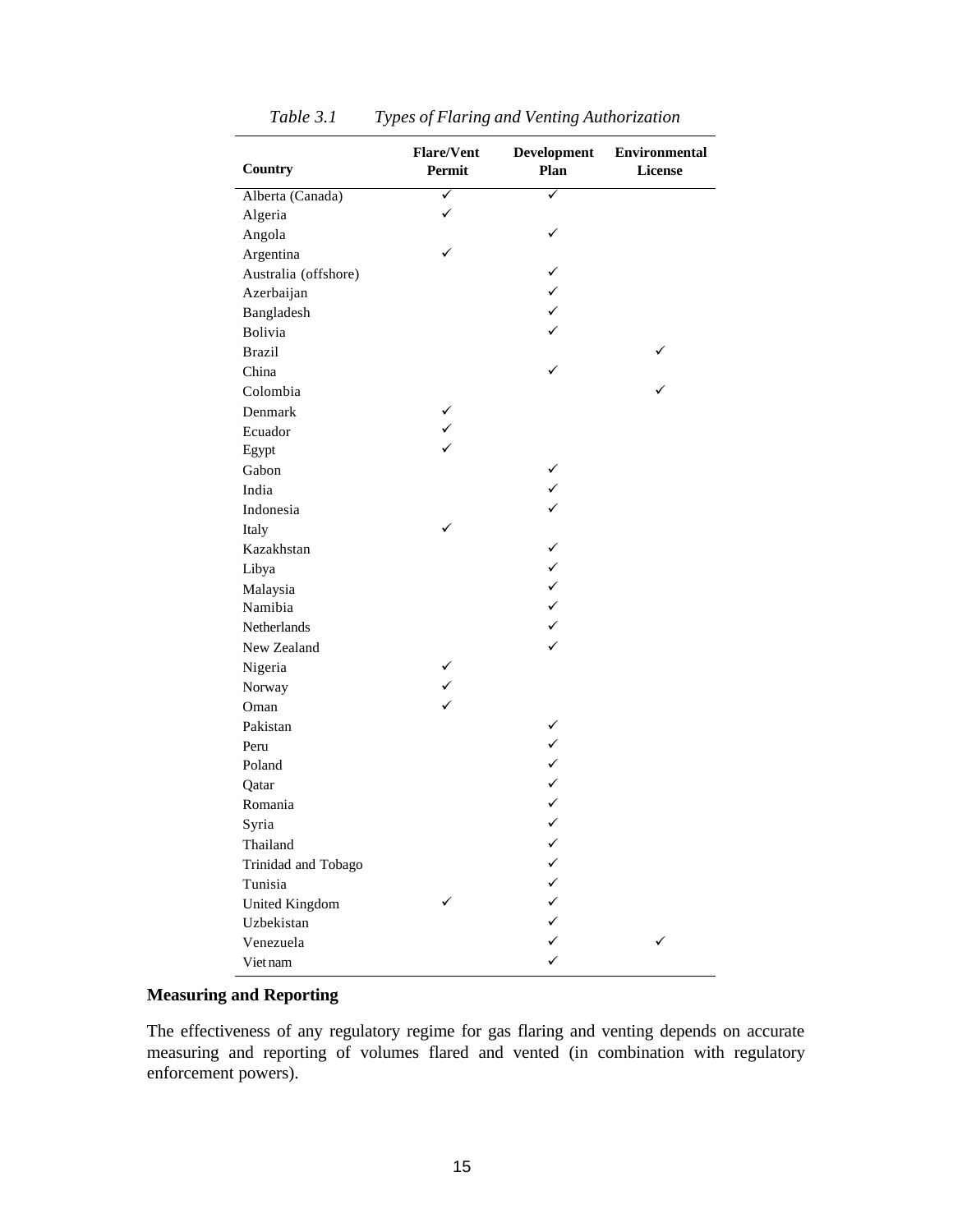The main objective of measuring and reporting is to provide accurate information and data about gas flaring and venting volumes to the regulator that allows the regulator to verify operators' compliance with flaring and venting objectives and targets.

There are two options for measuring gas flaring and venting volumes:

- Gas flaring and venting metering
- Estimating flare and vent volumes

Gas flaring and venting metering has long been a contentious issue. Oil-producing countries have thousands of oil and gas wells, and installing accurate flare and vent meters for every flare stack can be costly and impractical, especially at smaller production sites. In addition, under normal operating conditions the gas to be flared and vented is flowing at a very low velocity, and under such conditions flow gas meters do not always provide accurate and reliable metering data.

The recent development of ultrasonic gas meters has made it easier to accurately measure gas flare and vent volumes, and this type of meter now has an extensive track record in the North Sea, both in the U.K. continental shelf (UKCS) and the Norwegian shelf (NCS). However, ultrasonic meters tend to be expensive to install, especially for smaller production facilities (as measured per unit of gas flared).

Regulators tend to prefer accurate meter readings from calibrated meter installations, but the technical challenges and the associated costs have prevented regulatory agencies in all the countries profiled from making the installation of certain types of meters at operation sites mandatory. Regulators normally require operators to report flared and vented volumes accurately and leave it up to operators whether they install meters (and the type of meter installation) or provide estimates. <sup>32</sup> However, some regulators require meter inst allations for certain hazardous types of flaring and venting and if certain volume thresholds are exceeded.<sup>33</sup> If it is not practical to meter flared or vented gas, regulatory agencies in the countries profiled tend to accept estimates. Estimates are based on engineering calculations, and operators must adopt estimating procedures and software packages that have been widely tested and approved.

In many countries, operators are required to maintain flaring and venting registers that are subject to audit and to report those data to the regulatory authority on a regular basis. Different practices relating to reporting flaring and venting volumes apply. For new field developments, operators often have to estimate flaring and venting volumes as part of their application process for field development.<sup>34</sup> For existing fields, operators often have to

 $\mathfrak{D}% _{T}=\mathfrak{D}_{T}\!\left( a,b\right) ,\ \mathfrak{D}_{T}=C_{T}\!\left( a,b\right) ,$ <sup>32</sup> For example, in Alberta, the EUB emphasises the need to report flared and vented volumes accurately, and the regulator recommends that flared and vented gas be metered with equipment suited to source-flow conditions. However, the regulator acknowledges the technical difficulties and costs involved in metering gas flaring and venting and stresses that accurate engineering estimates may be accepted where meters are not practical and the measurement requirements can be met.

<sup>33</sup> For example, in Alberta, flare meters are required for (a) flaring at oil and gas production facilities, including gas plants, if the volume flared is larger than  $0.5 \ 10^3 \text{m}^3$  per day and (b) flaring of acid gas, either continuously or in emergencies, regardless of volume. In Norway, operators are responsible for metering  $CO<sub>2</sub>$ emissions during the operational phase and are obliged to establish an internal control system that ensures that regulation requirements are met.

<sup>&</sup>lt;sup>34</sup> In the United Kingdom, as part of the assessment process of a new field development, the operator is required to provide a spreadsheet called the "Common Reporting Format" (CRF), which provides detailed information on the new field, including projections about annual gas flaring/venting. This information will help DTI decide whether to approve a field development.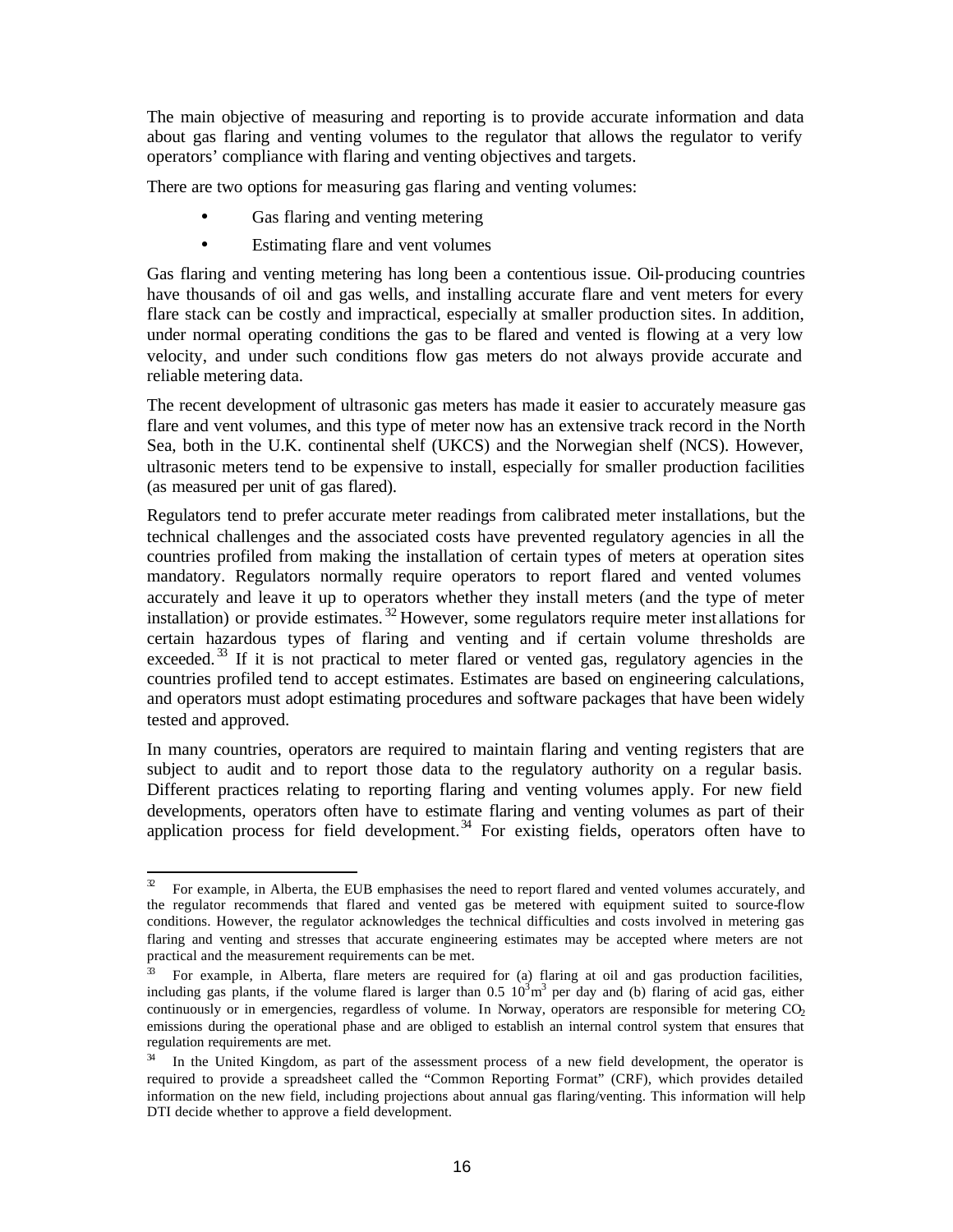produce an Annual Field Report (AFR) that sets out production data, including gas flared and vented.<sup>35</sup> In advanced regulatory regimes, regulatory agencies have developed auditing procedures for flaring and venting measurement (that is, submitted meter data or estimates) and reporting and defined consequences for errors in flare and vent measurement and reporting.  $36$ 

Measuring and reporting is an important part of any regulatory regime, and practices in the countries profiled vary widely. Industrial countries tend to have more sophisticated measuring and reporting procedures. Most developing countries profiled lack clear rules and guidelines relating to measuring and reporting gas flared and vented.

*To ensure* compliance *with gas flaring and venting objectives, it is recommended that countries establish transparent and effective measuring and reporting procedures for flaring and venting volumes.* 

#### **Monitoring and Enforcing**

Most regulatory agencies have acknowledged that operating processes and regulatory procedures are not effective without adequate monitoring of flaring and venting volumes and enforcement powers in case of noncompliance.

Because of the technical and financial restrictions on monitoring all flaring and venting sites, site inspections form an integral part of more advanced regulatory regimes. The characteristics of oil production make it impossible to inspect every site and installation. Considering the potential costs involved and the requirement of qualified personnel to carry out such site visits, monitoring has been applied mostly in jurisdictions in industrial countries such as Alberta,  $37$  the United Kingdom, and the United States. Some regulators have developed methods and criteria to preselect installation sites that most likely require close regulatory scrutiny.<sup>38</sup>

Many developing countries lack the financial resources and technical expertise to introduce a comprehensive monitoring program for oil production (and gas flaring and venting) and often require operators to keep a register showing the amounts and volumes flared and vented from

 $\mathfrak{B}% _{T}=\mathfrak{B}_{T}\!\left( a,b\right) ,\ \mathfrak{C}_{T}=C_{T}\!\left( a,b\right) ,$ In Alaska, gas disposition must be compiled by production facilities and reported monthly on the Producer's Report of Gas Disposition (Form 10-422). The categories of gas disposition reported are (a) sold; (b) reinjected, flared, and/or vented; (c) used for lease operations (other than flared and vented); and (d) other. If a facility's production comes from multiple pools, the operator allocates production between each producing pool as a percentage of the total monthly gas volume handled by the facility. A written supplement must be reported for any flaring and venting incident exceeding one hour. The supplement must describe why the gas was flared or vented, list the beginning and ending time of the flaring and venting, report the volume of gas flared and vented, and describe the actions taken to comply with the regulations.

<sup>&</sup>lt;sup>36</sup> In Australia, the volume of associated gas flared or vented offshore must be reported on a monthly basis. In the United States, operators must keep detailed flaring records, which must be reported to the Minerals Management Service (MMS) as a part of monthly production statements and are subject to MMS inspection.

In 2002, the Alberta EUB carried out 8,255 inspections of oil and gas production facilities. In its 2002 annual report, the EUB states that it is particularly concerned with fugitive emissions, noise from compressors, black smoke, and flaring, and hence has increased its inspections of gas-producing facilities only to 2,170 in 2002. Along with site inspections, EUB surveillance staff use two mobile air monitoring units to identify installations that emit fugitive  $H_2S$  and  $SO_2$  emissions.

<sup>38</sup> The EUB, for example, has developed criteria for selecting sites to be inspected. Those criteria are based on (a) operator performance and noncompliance history, (b) sensitivity of the area (public proximity and environmental sensitivity), and (c) inherent risk of the operation (potential impact level).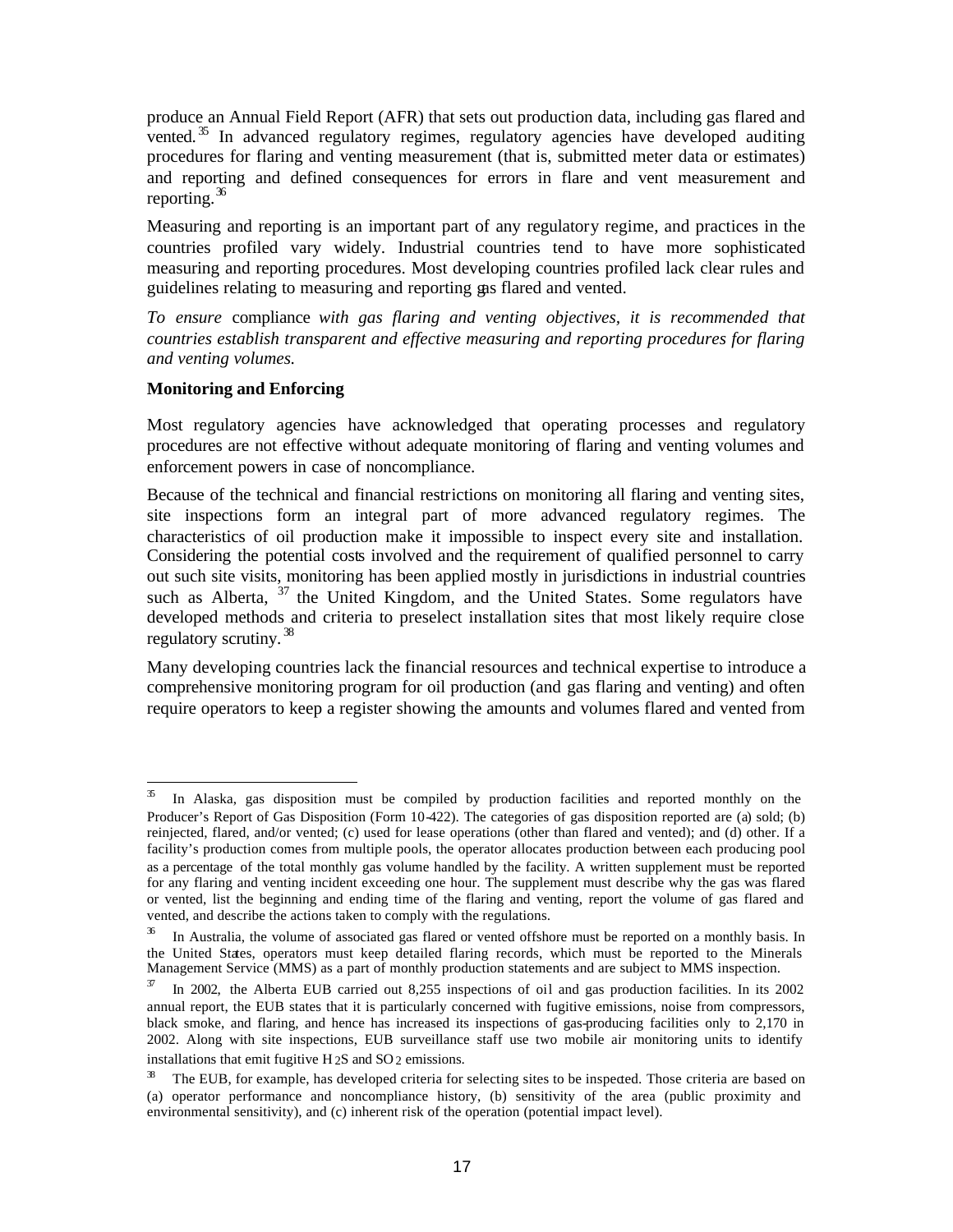oil production facilities.<sup>39</sup> Based on those data, the regulator can determine sites for inspection. <sup>40</sup>

Legislation and contractual provisions in many countries profiled tend to impose sanctions (enforcement actions) on operators for noncompliance with flaring and venting regulations. The sanctions are typically in the form of:

- Penalties and fines
- Withdrawal of the production/operation license.

In most countries, noncompliance with gas flaring regulations or other license conditions may constitute grounds for revoking a production license.<sup>41</sup> However, the lack of monitoring or enforcing of regulations in most developing countries profiled means there is little chance that a license will be revoked for noncompliance. Some countries have established fines and penalty regimes to create incentives for operators to comply with gas flaring and venting regulations, with mixed results. Many countries that have imposed fines for noncompliance do not create sufficient incentives for operators to comply, either because fines are insignificant in relation to the commercial value of oil production or because monitoring and reporting facilities are ineffective. Some of the most severe penalties are in Latin America, where both companies and individuals can be fined for noncompliance.<sup>42</sup>

The Canadian province of Alberta has the most transparent and comprehensive enforcement rules in case operators fail to comply with gas flaring and venting regulations. The EUB has established an "enforcement ladder system" to address noncompliance with regulatory requirements, including noncompliance with flaring and venting regulations. The enforcement ladder is based on the appropriate response to the seriousness of the noncompliance and provides for escalating consequences if timely remedial actions are not taken or if repeat noncompliance occurs. The enforcement action depends mostly on the nature of the noncompliance. Minor noncompliance<sup>43</sup> normally incurs only a written notification by the regulator requiring that corrective action be taken within a certain period. Serious noncompliance, which includes an operator failing to comply with written

 $\mathfrak{B}$ The Egyptian Environmental Affairs Authority (EEAA) is also responsible for compliance checking, emissions monitoring, and enforcement, although some degree of internal control has been introduced by the requirement that the operator keep a register showing the impact of activity on the environment. In Qatar, a Standards Manual stipulates emission-monitoring requirements. For example, periods of smoky, high -volume, emergency, and salt gas flaring must be recorded in a log book, to be submitted to Qatar's Environmental Affairs Department on a monthly basis.

<sup>40</sup> Because of these challenges, some oil-producing countries have developed monitoring and enforcement measures that typically involve a strong element of consultation and joint effort between the regulatory agency and industry.

<sup>41</sup> That is the case in Algeria, Argentina, Ecuador, Egypt, Malaysia, Russia, United Kingdom, and most other jurisdictions.

<sup>&</sup>lt;sup>42</sup> Under Venezuelan environmental legislation, fines (and even custodial sentences) can be imposed on individuals in civil liability proceedings. In Italy, companies operating a plant without a valid emission permit are liable to a prison term of two months to two years or fines. Unauthorized emissions of gas are punishable with imprisonment up to one month or a fine.

 $43$  Minor noncompliance related to gas flaring and venting includes noncompliance with flare spacing requirements, not reporting gas usage, not conforming flare stack heights to regulatory standards, and others.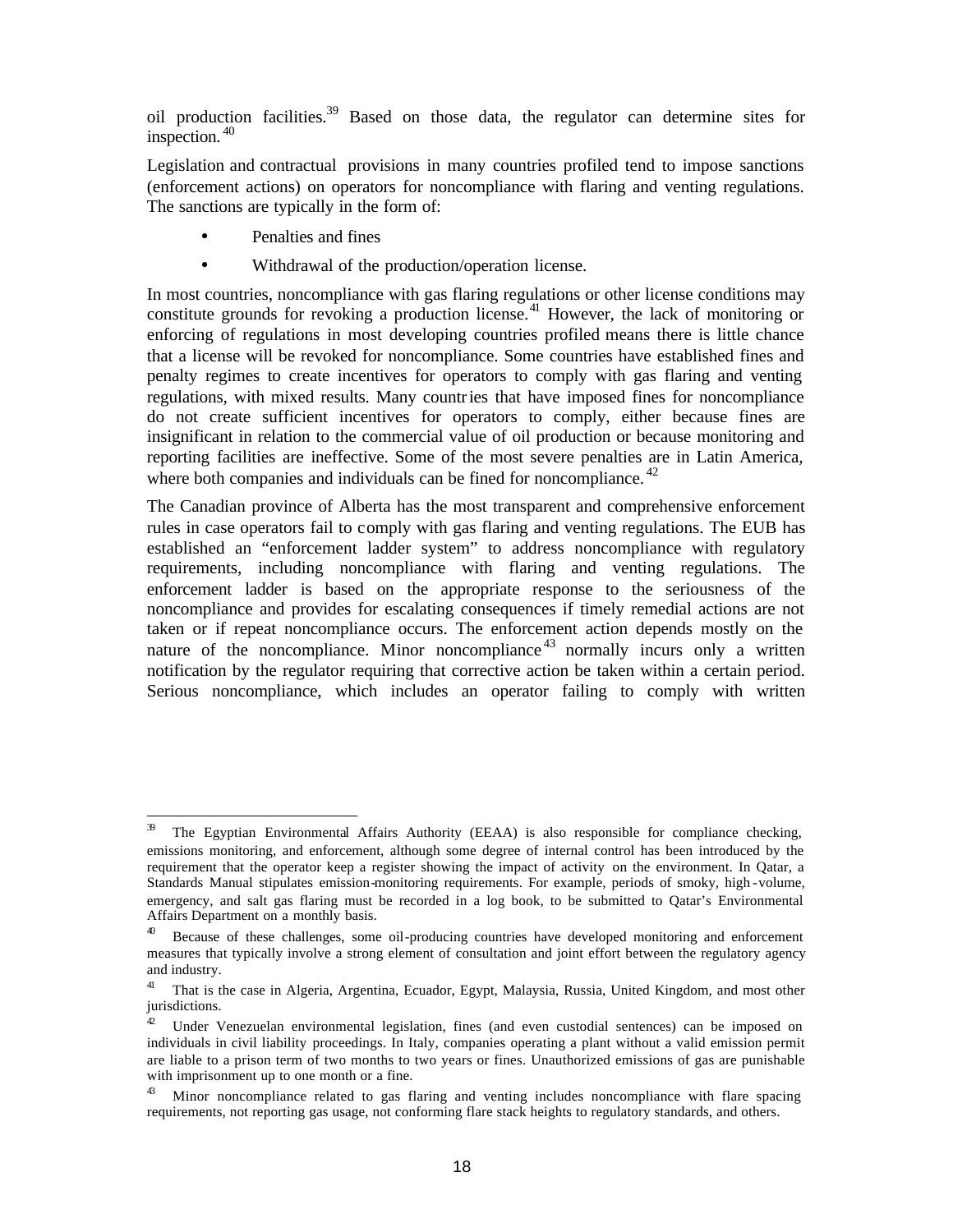notifications and flaring of sour gas without permission, leads to production license suspension.<sup>44</sup>

*In most oil-producing countries profiled, regulatory agencies do not have adequate power to monitor and enforce compliance with gas flaring and venting regulations. To ensure compliance with* operating *processes and regulatory procedures, an efficient regulatory regime requires sufficient monitoring and enforcement powers.*

 $44\,$ The EUB reported that noncompliance resulted in 128 shutdowns of drilling rigs, well-service rigs, oil production batteries, gas production batteries, pipeline construction projects, and operating pipelines. One of the most common reasons for suspending oil and gas production facilities is H2S emissions associated with sour gas venting and equipment leaks.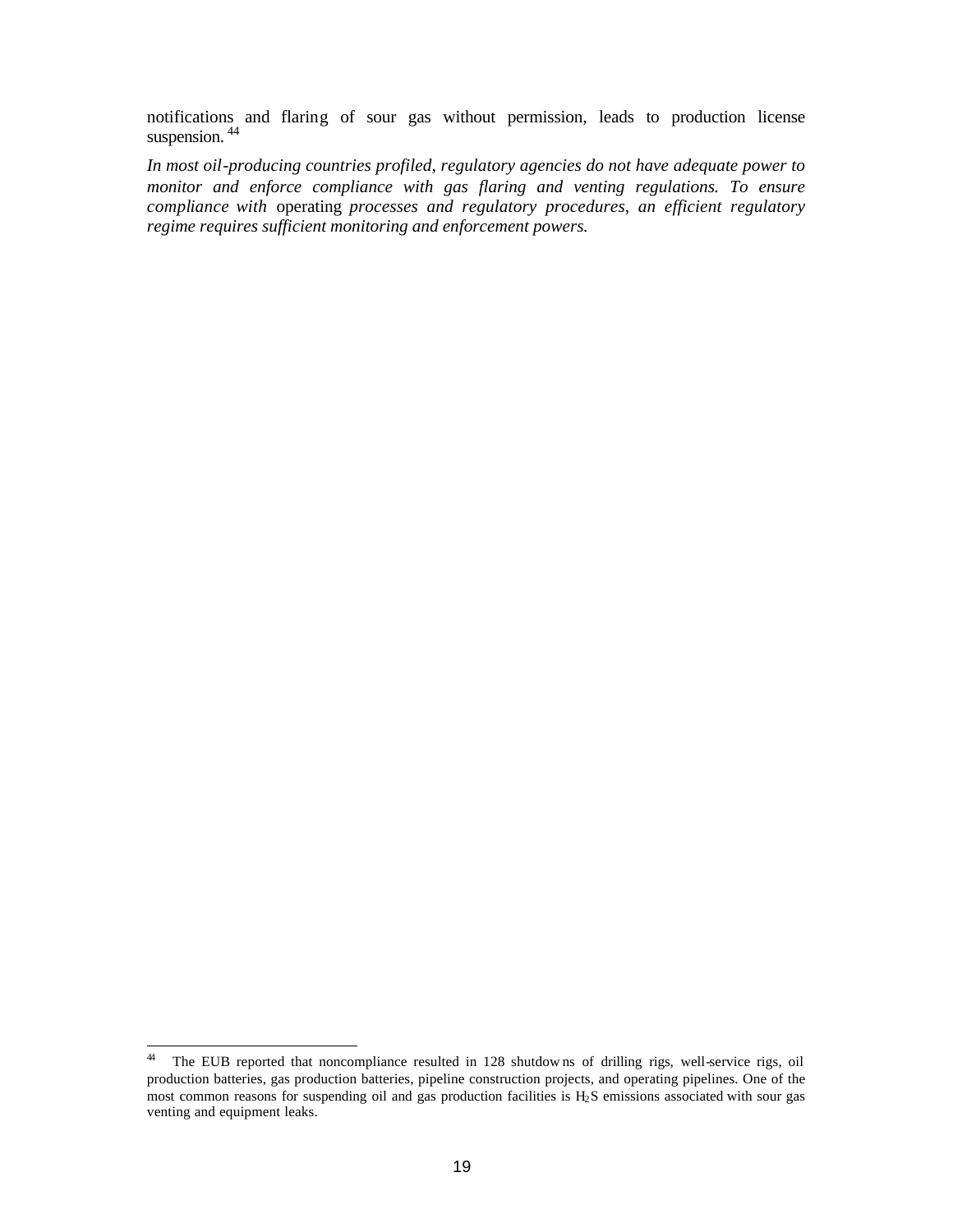# **4. Other Relevant Factors**

Technical regulation is only one aspect and cannot be isolated from the broader issues and measures that directly or indirectly affect the volume of associated gas flared and vented in a country. Although it is beyond the scope of this study to analyze those factors in any great detail on a country-by-country basis, it is important to set out the main areas, as they have major implications on operators' incentives to either use gas or flare and vent.

There are three main nonregulatory factors that affect the economics of associated gas:

- **Standards**
- Financial incentives
- Contractual rights and the structure of downstream energy markets

Each of these aspects will be discussed in more detail below.

#### **Standards**

l

Gas flaring and venting regulation can be supplemented by national or international standards that often cover aspects not easily achieved by conventional legislation and regulation. Standards can form an important part of reducing gas flaring and venting regulation and are particularly important in the areas of:

- Setting improved flaring and venting targets
- Standardizing monitoring and reporting procedures.

These standards are jointly developed by operators, sometimes in consultation with governments and nongovernmental organizations (NGOs), and are often combined with public reporting, which provides an incentive to adhere to these voluntary agreements, despite their being legally nonbinding.

At the national level, the U.K. Offshore Operators Association (UKOOA) has issued guidelines to help operators reduce emissions, including gas flaring and venting.<sup>45</sup>

At an international level, the Convention for the Protection of the Marine Environment of the North-East Atlantic (OSPAR Commission is in the process of expanding descriptions of best available techniques (BATs) and best environmental practice (BEP) related to the flaring of oil and gas condensate from well testing. <sup>46</sup>

*National and* international *standards can play an important role in improving gas flaring and venting operations and regulatory procedures, such as monitoring and reporting of flare and vent volumes, and can provide a valuable supplement to conventional technical regulation.* 

The GGFR is establishing a voluntary global venting and flaring reduction standard to assist governments and oil producers worldwide in their efforts to reduce the flaring and venting of associated gas. With these guidelines, the GGFR hopes to:

<sup>45</sup> *Guidelines on Reducing Atmospheric Emissions from Oil and Gas Facilities 1995* and *Guidelines on Atmospheric Emissions Inventory 1995*.

<sup>46</sup> A draft OSPAR recommendation on BAT and BET for flaring of oil, condens ate, and gas from well testing is due to be presented for discussion to the Offshore Industry Committee in 2004.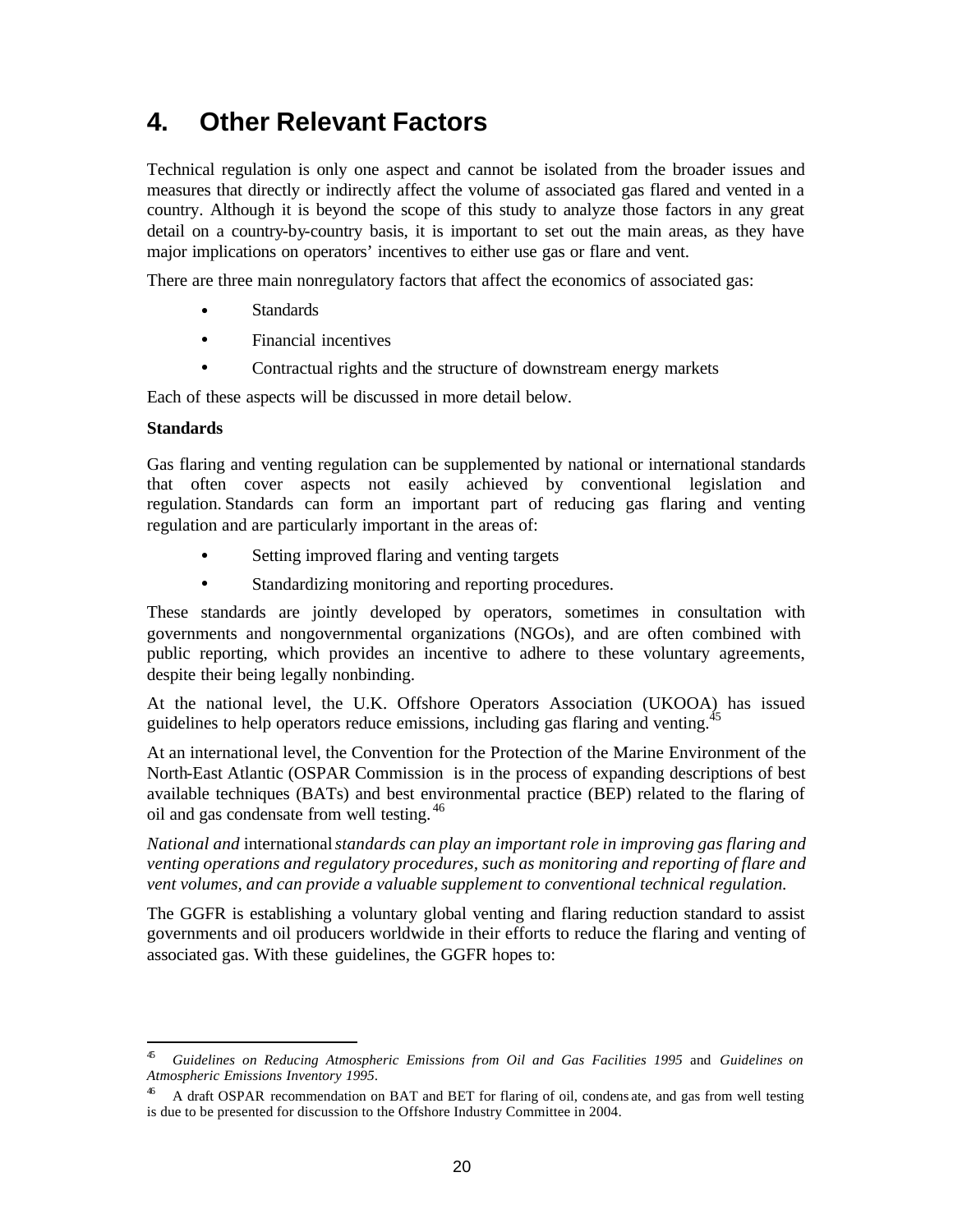- Provide the oil and gas industry with a common framework to encourage consistent objectives and approaches to reducing and eliminating venting and flaring of associated gas
- Provide common guidelines that could help countries achieve their objectives with respect to flaring and venting
- Encourage cooperation between industry and governments by defining mutually agreeable and consistent gas flaring and venting policies and targets.

#### **Financial Incentives**

The economic value of assoc iated gas is the main factor that influences an operator's decision to use or flare and vent. In theory, if the benefits of using associated gas are higher than its costs, operators will refrain from flaring and venting. In practice, this is not always the case, as many developing countries focus on producing crude oil, and often consider finding ways to use associated gas a hindrance to crude oil production.

There are two factors that influence the economics of associated gas:

- Natural gas market development based on nonassociated gas
- Government fiscal policies related to oil and gas

#### **Natural Gas Market Development Based on Nonassociated Gas**

In many countries, gas development prospects have been hindered by the low valuation placed on natural gas compared with other energy sources, in particular oil and coal.

This low valuation was initially reflected in very low natural gas prices either determined by the market or set by governments. In addition, energy sources have often been subsidized (mainly nuclear, hydropower, and coal, resulting in low prices for competing fuels), which has hindered the development of the upstream and downstream gas industry in many developing and industrial countries.

The steady increase of international oil and natural gas prices since the early 1970s changed the perception of the value of natural gas (and hence associated gas) in many oil-producing countries. Governments aimed to diversify their energy sources to increase supply security and reduce environmental externalities through increased usage of alternative fuels such as natural gas.

The higher economic value of natural gas prompted many industrial countries to reconsider flaring and venting of associated gas and to seek opportunities to sell gas in downstream energy markets. Higher gas prices also encouraged governments and companies to develop downstream gas networks and markets that eventually provided opportunities to use associated gas and so reduce gas flaring and venting.

Encouraged by the rising economic value of associated gas, some developing countries, in public-private partnerships with industry, are looking at financially viable options to build downstream gas network to use associated gas. A prominent example is the West Africa Gas Pipeline (WAGP), which aims to reduce gas flaring in Nigeria by exporting associated gas to the neighboring countries of Benin, Togo, and Ghana. Angola and Nigeria are also considering expanding liquefied natural gas (LNG) terminals that not only allow for the export of natural gas from gas fields but also use associated gas from oil fields and so reduce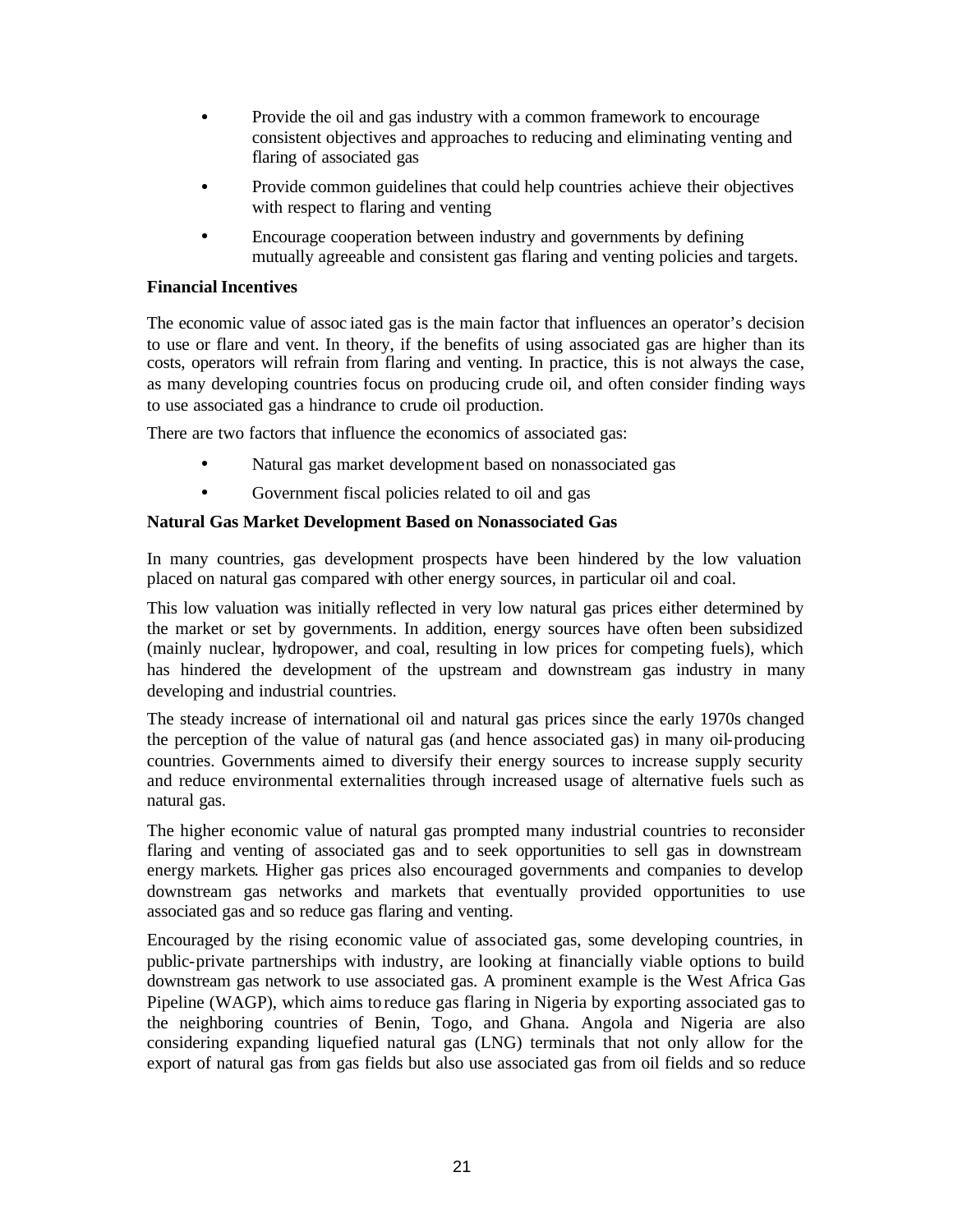gas flaring and venting. <sup>47</sup> Many oil-producing countries, including Saudi Arabia, Egypt, and Algeria, have developed a domestic gas market.

Governments in developing countries are also increasingly phasing out subsidies for various energy sources and allowing operators to sell associated gas at actual costs in downstream markets.

*Increasing natural gas prices, reforming pricing arrangements, and creating a level playing field in the energy sector by phasing out subsidies will have positive effects on the development of domestic gas markets and will create opportunities for operators to use associated gas.* 

#### **Government Fiscal Policies Related to the Oil and Gas Sector**

Petroleum fiscal incentives that directly or indirectly affect gas flaring and venting volumes include royalty payments, taxes, government share in Production Sharing Contracts (PSCs), and duties. This is often referred to as total government take.

Governments take their share of the petroleum revenues from the companies for the right to explore and produce oil and gas resources in a country. Some governments have actively promoted gas production and provided larger fiscal incentives for gas compared with oil production. A preferential treatment of gas production, through lower taxes and royalties compared with oil production, for example, provides a positive incentive to produce gas and develop downstream gas network and markets. This eventually provides opportunities for operators of oil fields to market associated gas. Nigeria has adopted such an approach to encourage the development of a gas network.

Some jurisdictions have applied royalty waivers as a financial instrument to improve the economics of associated gas. For example, Alberta's Ministry of Energy introduced a royalty waiver program in 1998 to create additional incentives for operators to use associated gas. Under the program, regulatory changes have been made to provide a royalty waiver on associated gas currently being flared because it is uneconomic to use the gas.<sup>48</sup>

In some countries, taxes are used as an incentive to reduce gas flaring and venting. Although not widely used, some countries, most notably Nigeria<sup>49</sup> and Norway<sup>50</sup>, have adopted tax regimes that aim to discourage flaring and venting of associated gas. Algeria<sup>51</sup> and Brazil<sup>52</sup>

 $47$ Nigerian National Petroleum Company (NNPC) has recently announced that it aims to build a second LNG facility by 2008, which will open strategic opportunities to reduce gas flaring in Nigeria. Angola is planning to build a LNG plant 2007, which will allow the country to use and export associated gas and natural gas.

<sup>48</sup> Information Letter (IL), 99-19 : Otherwise Flared Solution Gas Royalty Waiver Program, Department of Energy, June 11, 1999.

<sup>&</sup>lt;sup>49</sup> The Nigerian gas flaring tax was imposed some 20 years ago at a time when as much as 95 percent of associated gas was being flared. Despite the tax, a significant proportion of associated gas continues to be flared. The Nigerian government has since acknowledged that taxes are insufficient to deter operators from flaring and venting and that policy would have to place more emphasis on creating a downstream gas market that provides opportunities for operat ors to market associated gas.

 $50$  Norway introduced a carbon tax in 1991, payable by operators for all petroleum operations generating CO<sub>2</sub> emissions, including oil fields. The tax was imposed as part of an economywide drive to address the environmental impacts of  $CO<sub>2</sub>$  emissions and was not, unlike the Nigerian tax, targeted specifically at gas flaring.

<sup>51</sup> Algeria released a draft hydrocarbons law in 2000. The draft requires operators to pay a nondeductible tax equivalent to US\$100 per 1,000 m3 of gas flared. The World Bank understands that the law has not been passed by the parliament.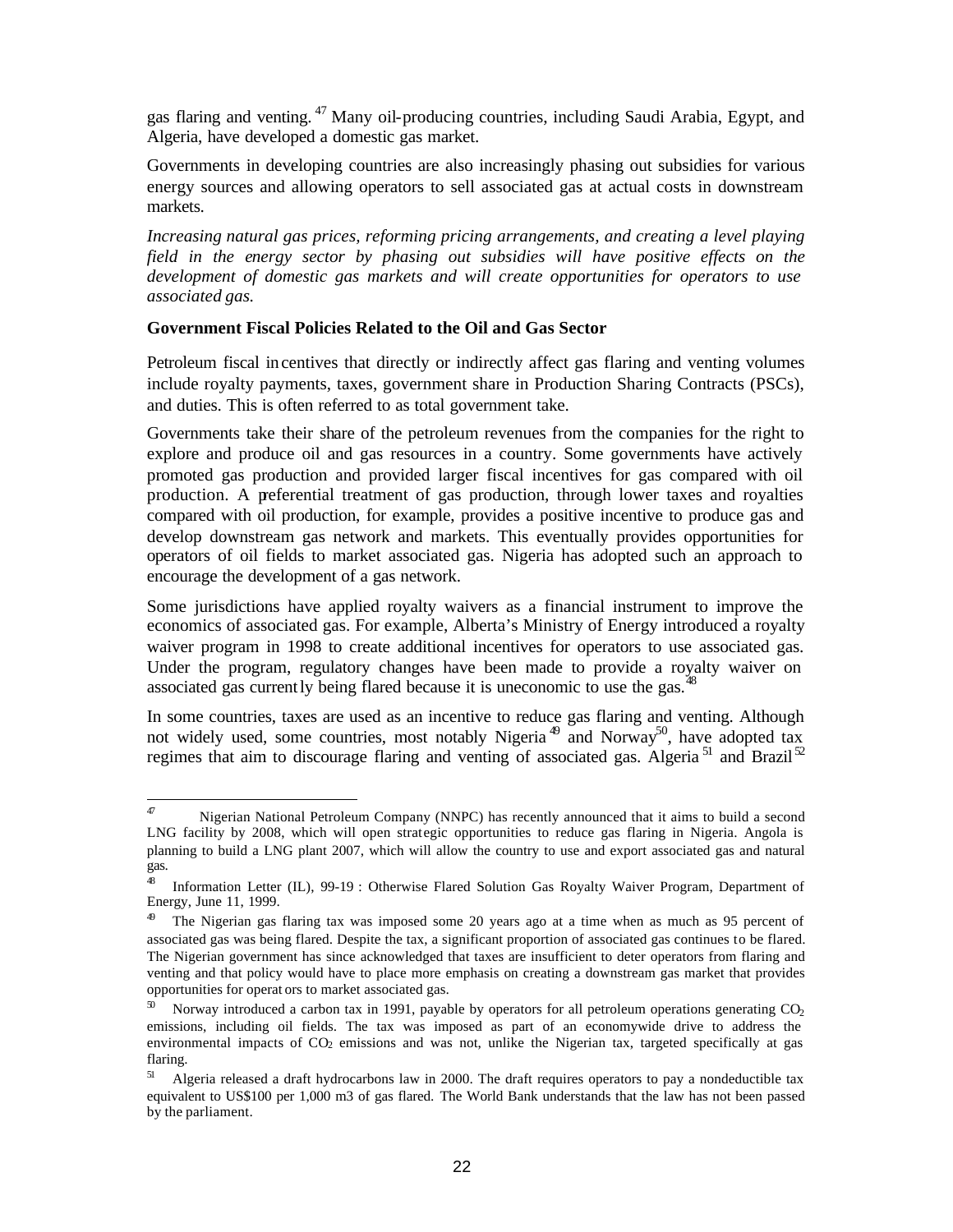are considering implementing a similar tax regime. The Clean Development Mechanism (CDM) under the Kyoto Protocol can also create new markets on the emissions of  $CO<sub>2</sub>$  and other GHGs that could allow an operator to sell carbon credits to assist the financing of gas flaring reduction projects.<sup>53</sup>

*General fiscal policies can have a major impact on the gas volumes flared and vented by operators. However, fiscal incentives, such as taxes, ten d to be effective only if they are high*  enough *compared with the overall value of oil production in a field. In addition, if alternative usage of associated gas is not available, such as downstream gas markets or LNG facilities*  for export, the only effect of a tax on gas flared and vented is to increase the cost of oil *production and potentially reduce the financial viability of a field.* 

### **4.1 Contractual Rights and Structure of Downstream Energy Markets**

The characteristics of a country's downstream energy markets have major implications on an operator's decision to use or flare and vent associated gas. To use associated gas, operators must be able to sell that gas in a country's domestic gas market or to export markets in other countries (for example through LNG facilities or export-oriented pipelines).

There are two main issues that affect the usage of associated gas in many countries profiled in the report:

- Contractual rights to associated gas
- Structure of downstream energy markets

These issues are discussed in greater detail below.

#### **Contractual Rights to Associated Gas**

Contractual rights refer to provisions in oil production contracts (or licenses) that govern the rights and obligations of operators and governments in regard to associated gas. There are two main aspects that have to be distinguished in this context:

- Associated gas used for field operations
- Associated gas used for marketing and sale in downstream markets

Contractual provisions in production contracts related to associated gas vary considerably. However, most contracts recognize that associated gas can be used by operators within oil field operations to optimize oil production through reinjection to improve oil recovery rates and to use gas to generate power for operation or to fuel equipment among other operational processes.

In contrast, the right of operators to sell associated gas in downstream gas markets has traditionally been constrained by so-called "preemptive rights." A preemptive right gives the government an exclusive right to market associated gas not used for oil field operation.<sup>54</sup>

 $52\,$ <sup>52</sup> Brazil plans to introduce tax legislation for upstream petroleum operations. Under the plan, a 10 percent royalty is imposed on gas produced that is either sold or flared in excess of reasonable and notified safety requirements. The World Bank understands that the legislation has yet to be passed and implemented.

<sup>53</sup> For further discussion refer to the GGFR report Number 2 on *Kyoto Mechanisms for Flaring Reductions* at www.worldbank.org/ggfr.

<sup>&</sup>lt;sup>54</sup> This also applies to the export of associated gas to third countries, which is often allowed only to the extent that domestic requirements have been fulfilled.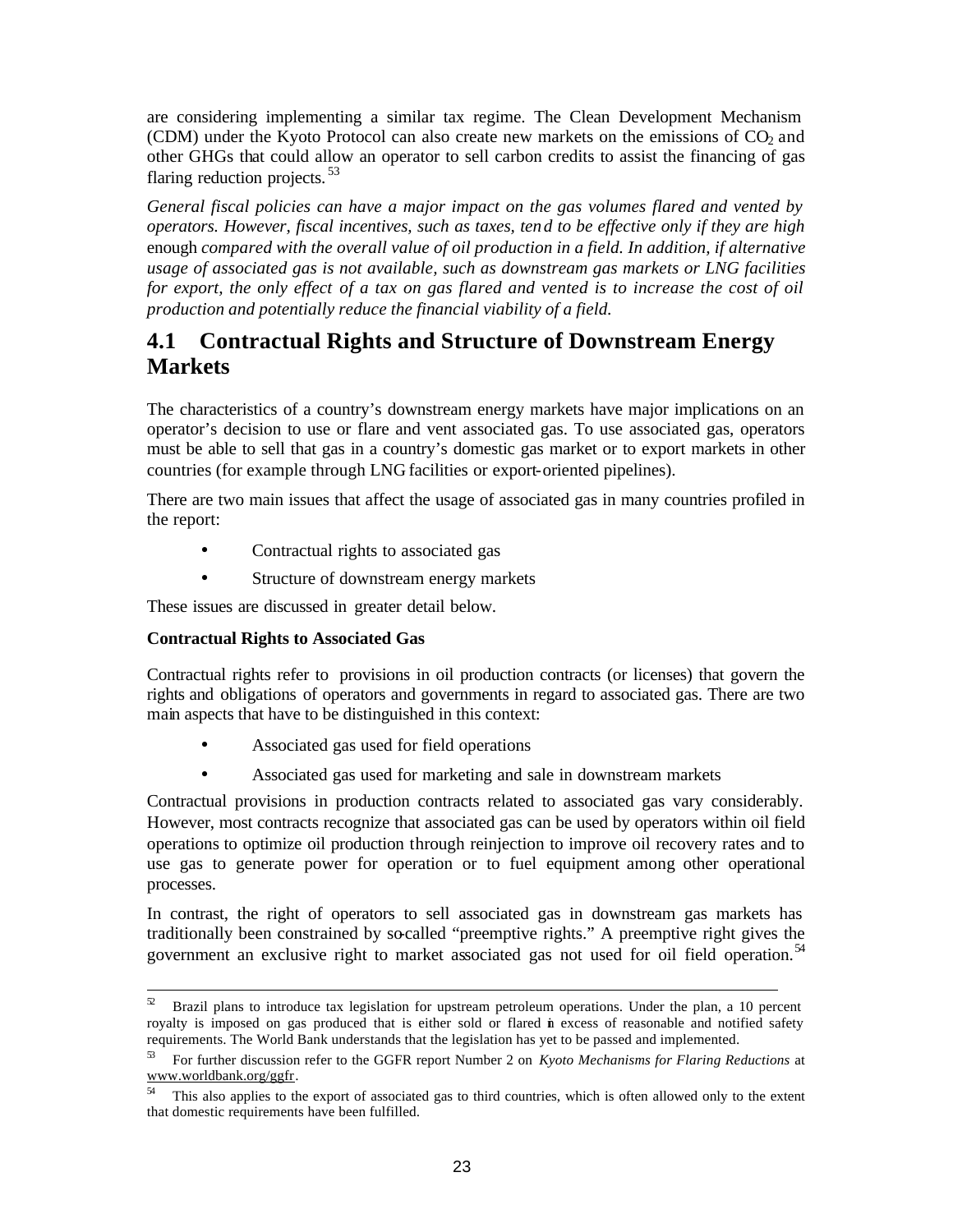Preemptive rights are a common contractual feature for upstream oil production in many developing countries such as Algeria, Angola, China, Egypt, Venezuela, and Vietnam.

Under those traditional arrangements the government has a legal right to take associated gas that the operator does not use, often free of charge or at highly deflated prices. Some of these contracts allow the government to determine the price for that gas irrespective of market price, with the consequence that operators have to provide nonflared or nonvented associated gas below cost. At the same time, governments often do not have the financial means to build downstream networks to use that gas, which often leads to high volumes of gas being flared and vented.

*Although many of these traditional contractual arrangements have been modified in recent years and operators are no longer subject to government preemptive rights, they are still common in many developing countries.* 

#### **Structure of Downstream Energy Markets**

 $\overline{a}$ 

In many developing countries the prospects for using associated gas in the downstream energy market are hindered by monopolistic market structures, a lack of a transparent legal and regulatory framework, and restrictions on accessing downstream transportation network and final customers.

Australia, Canada, Singapore, the United States, and countries in the European Union (EU) have liberalized their gas markets and encourage private participation and competition in gas supply. Regulator y institutions ensure that pipeline operators are able to recover their investment costs through regulated transportation tariffs and provide open access to pipeline networks for third parties. These market liberalization steps have substantially increased the opportunities for the operator to market and sell associated gas in the downstream market. Some developing countries, such as Argentina, Brazil, Chile, China, Indonesia, Malaysia, and Mexico, have carried out market reforms in the past, but with the exception of Argentina most developing countries are at an early stage of liberalizing and restructuring their downstream energy markets. Monopoly structures, combined with a lack of network, continue to affect the economics of associated gas adversely.<sup>55</sup>

*To improve the economics of associated gas and create suitable opportunities for operators to use gas rather than flare and vent, governments must not only create efficient technical regulations, but also develop* competitive *downstream markets and transparent and efficient regulatory and legal frameworks that provide access to network and customers.* 

The importance of creating downstream gas markets for the use of associated gas and reducing flaring and venting is best documented in the case of Nigeria. A recent study carried out by Nexant on gas flaring for the Bureau of Public Enterprises of Nigeria has estimated that the country loses between US\$500 million and US\$2.5 billion annually to gas flaring because operators are not encouraged to use and commercialize associated gas. The report identified inappropriate pricing, lack of gas sector policy, and lack of infrastructure for transmission and distribution as the main issues hampering the development of the gas sector. It recommended the establishment of a gas and electricity regulatory agency that efficiently regulates the natural monopolies of transmission and distribution and implements open access rules to gas network to foster competition and provide opportunities to market associated gas downstream.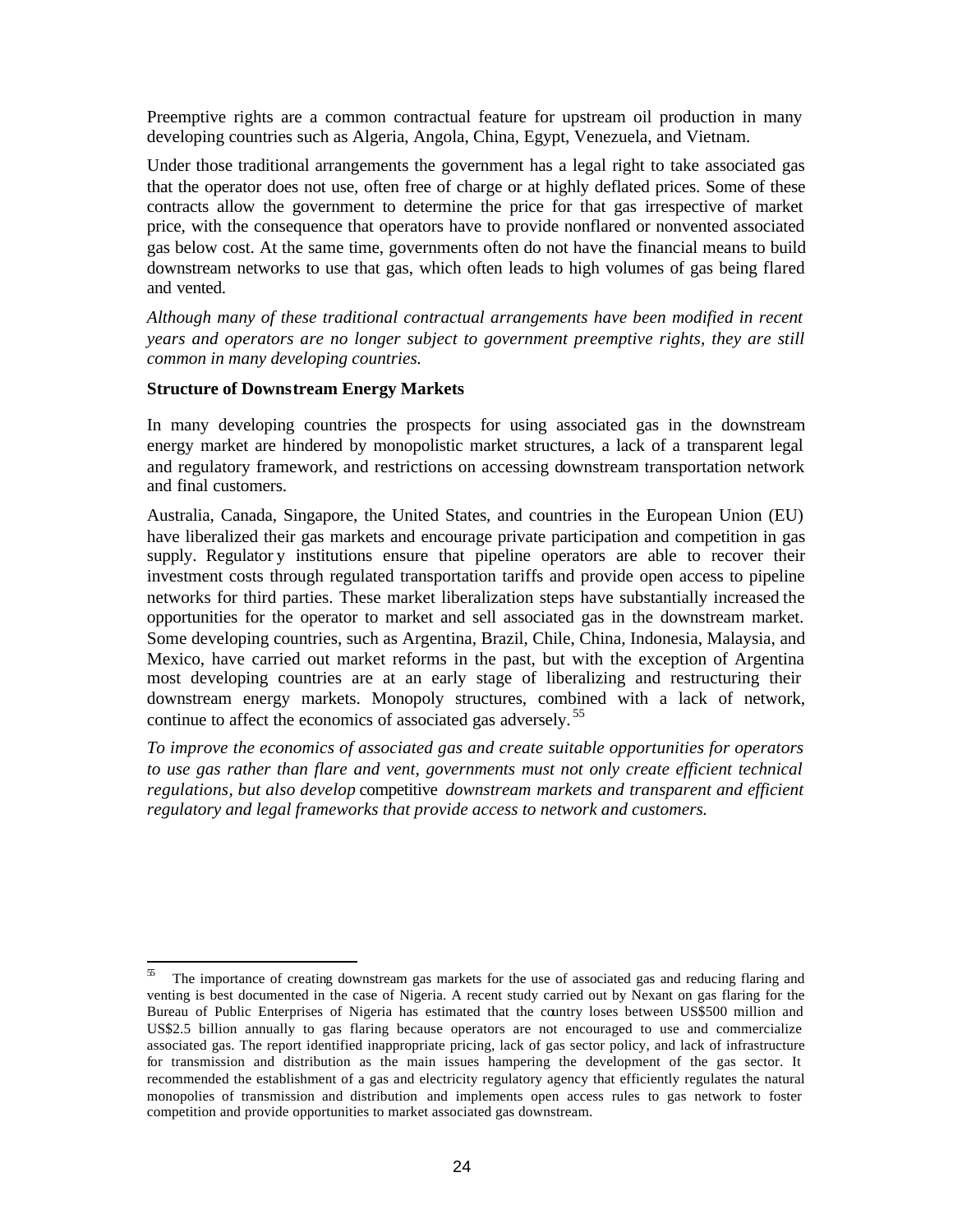# **5. Summary and Recommendations**

Reducing associated gas flaring and venting is an increasingly important objective of many oilproducing countries around the globe. Flaring and venting reduction not only makes environmental sense, it also lessens the waste of a potentially valuable commodity.

While one must recognize that flaring and venting is an important safety measure in oil production facilities, the current level of flaring and venting in many developing and industrial countries goes far beyond operational levels and is mostly caused by a lack of an effective regulatory regime and the fact that operators are not encouraged to market associated gas.

Regulation can and should play a prominent role in reducing flaring and venting volumes. To this end, it is recommended that:

- a. Governments develop policies that specify the role flare and vent reductions can and should play to achieve a country's environmental objectives
- b. Relevant primary and secondary legislation be established that gives regulators the power to deal effectively with gas flaring and venting
- c. Regulators have clearly defined responsibilities with no overlapping or conflicting mandates—most importantly, regulators must be independent from operators regulated to avoid any conflict of interest
- d. Regulators develop and adopt clear and efficient operational processes for gas flaring and venting
- e. Regulators be properly staffed and financed to be able to enforce compliance with regulations
- f. The circumstances when operators can flare and vent associated gas *without* prior regulatory approval be clearly defined
- g. Transparent gas flaring and venting application and approval procedures be established
- h. Effective flaring and venting measurement and reporting procedures be established to supervise regulatory compliance
- i. Regulators have adequate monitoring and enforcement powers.

Relevant factors that affect an operator's decision to use or flare and vent gas include:

- International industry standards, particularly in the areas of setting improvement targets for flaring and venting and standardizing monitoring and reporting procedures
- Fiscal policies related to the oil and gas sector, including royalty payments and taxes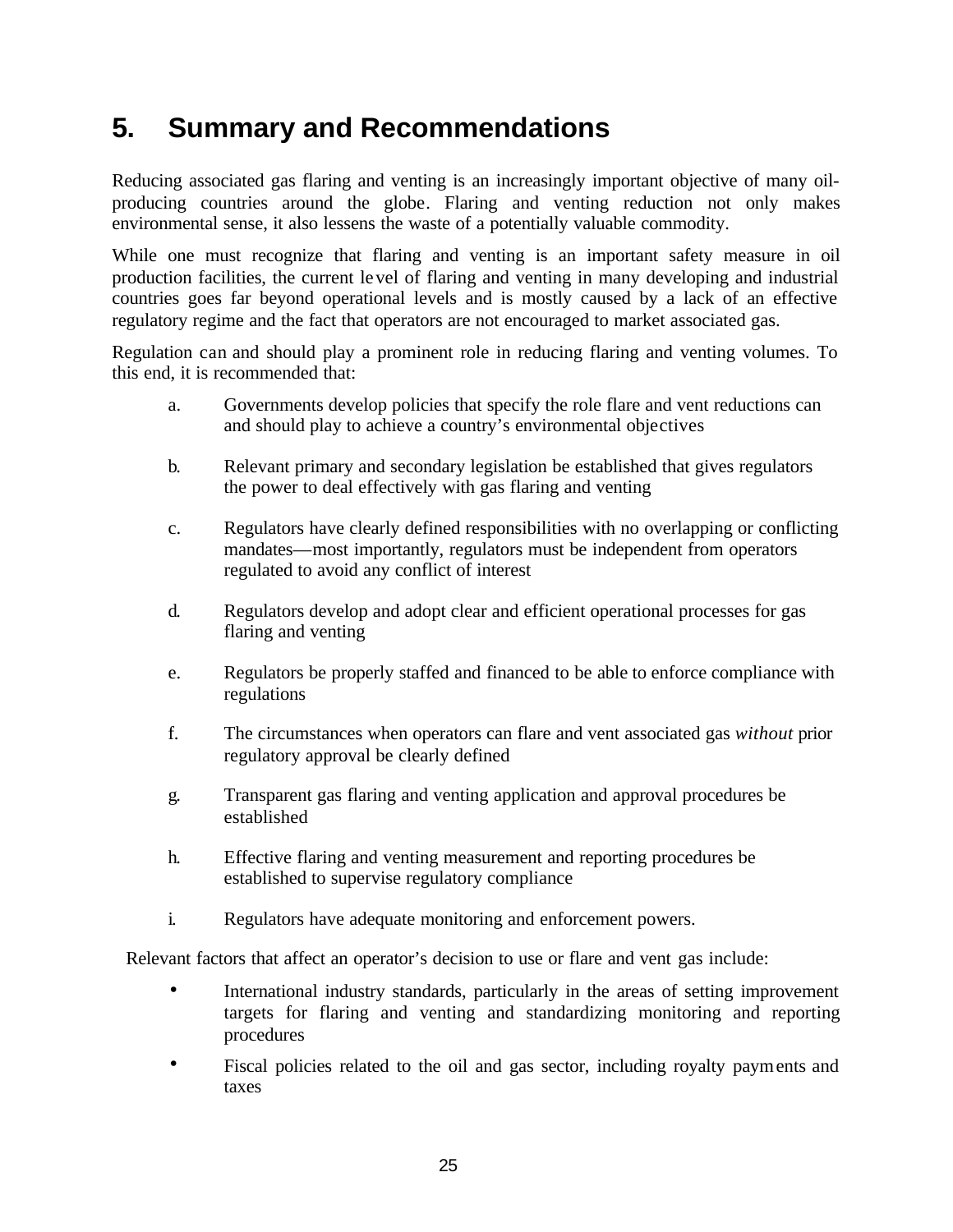• The structure of downstream energy markets and the existence of efficient and transparent regulatory and legal frameworks that provide for fair and nondiscriminatory access to network and customers.

One objective of the GGFR is to assist developing countries in reducing gas flaring and venting by providing technical assistance related to establishing an efficient regulatory framework and to provide support in:

- Developing relevant gas flaring and venting strategies and policies
- Formulating efficient operational processes and regulatory procedures
- Providing institutional capacity-building capabilities
- Advising on adequate fiscal policies
- Developing efficient natural gas markets.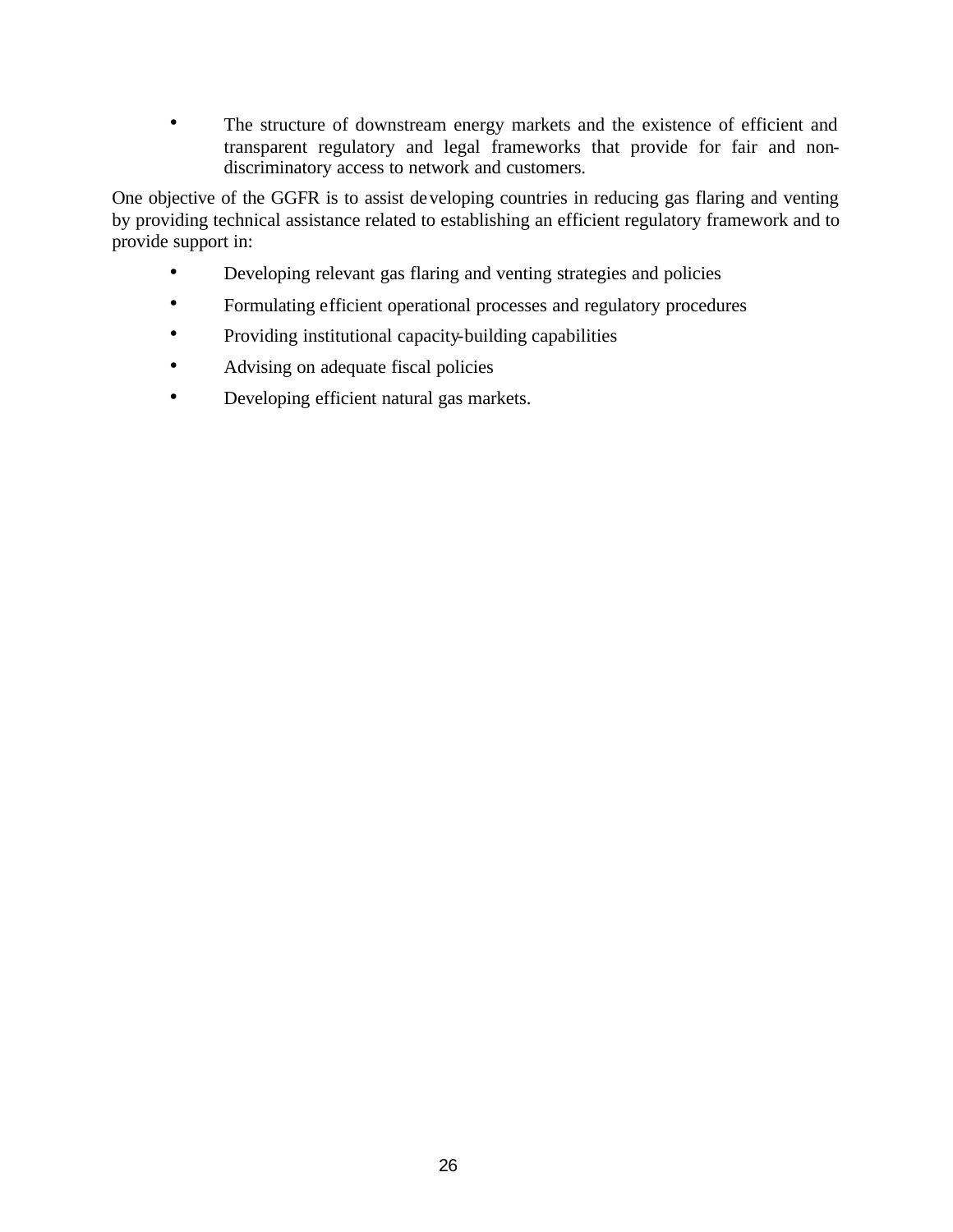# **Appendix A: Country Regulatory Profiles**

| <b>Detailed Country Profiles</b>                  |                                                                                                                  |  |  |
|---------------------------------------------------|------------------------------------------------------------------------------------------------------------------|--|--|
| <b>Region</b>                                     | Country                                                                                                          |  |  |
| North America and Europe                          | Alberta (Canada), Norway, United Kingdom                                                                         |  |  |
| <b>Overview of Countries' Regulatory Profiles</b> |                                                                                                                  |  |  |
| <b>Region</b>                                     | Country                                                                                                          |  |  |
| North Africa                                      | Algeria, Egypt, Libya, Tunisia                                                                                   |  |  |
| Sub-Saharan Africa                                | Angola, Cameroon, Gabon, Namibia, Nigeria                                                                        |  |  |
| Middle East                                       | Oman, Qatar, Syria                                                                                               |  |  |
| Latin American and Caribbean                      | Argentina, Bolivia, Brazil, Colombia, Ecuador,<br>México, Peru, Trinidad and Tobago, Venezuela                   |  |  |
| Europe and Central Asia                           | Azerbaijan,<br>Denmark,<br>Italy,<br>Kazakhstan,<br>Netherlands,<br>Poland,<br>Romania,<br>Russia.<br>Uzbekistan |  |  |
| Far East and Australia                            | Australia, Bangladesh, China, India, Indonesia,<br>Malaysia, New Zealand, Pakistan, Thailand,<br>Vietnam         |  |  |
| North America                                     | <b>United States</b>                                                                                             |  |  |

*Table A.1 List of Countries Profiled*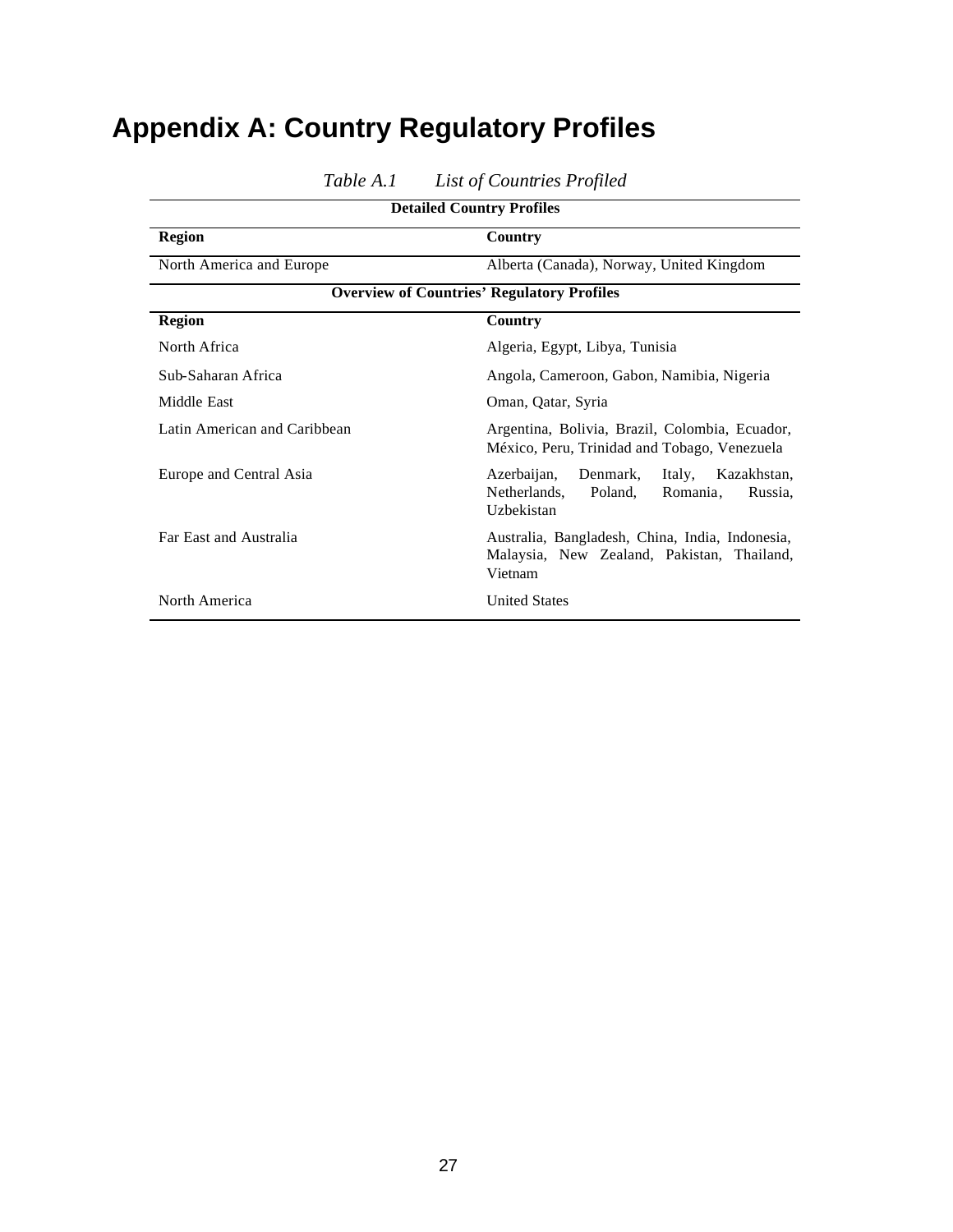### **A.1 Province of Alberta (Canada)**

#### **Overview of Onshore Gas Flaring and Venting in Alberta**

The energy industry in Alberta has made considerable progress in reducing flaring and venting volumes from upstream oil sources.<sup>56</sup>

By 2002, the flaring of solution gas had been reduced by 62 percent from the 1996 flaring baseline of 1,340 million cubic meters (mcm).<sup>57</sup> Solution gas venting has been reduced by 29 percent from the 2000 venting baseline of 704 mcm. The volume of solution gas flared and vented has declined from the 1996 volume of 1,808 mcm to 1,010 mcm in 2002, an overall decrease of 44 percent.<sup>58</sup>

Figure A.1 shows the percentage of solution gas conserved and the volume flared and vented for each year from 1992 to  $2002$ .



*Figure A.1 Solution Gas Conserved and Volume Flared and Vented*

<sup>56</sup> Alberta is landlocked and does not have offshore production.

<sup>57</sup> Alberta uses the terminology "solution gas and gas conservation" to describe natural gas contained in crude oil using natural gas. In other jurisdictions and in this report it is generally referred to as "associated gas and gas use."

<sup>58</sup> *Upstream Petroleum Industry Flaring and Venting Report, Industry Performance for Year Ending December 31, 2002*, September 2003.

<sup>59</sup> Conservation refers to the use of solution gas as fuel for production facilities, for reinjection into an oil or gas pool, or for sale in the downstream market (for example, for power generators).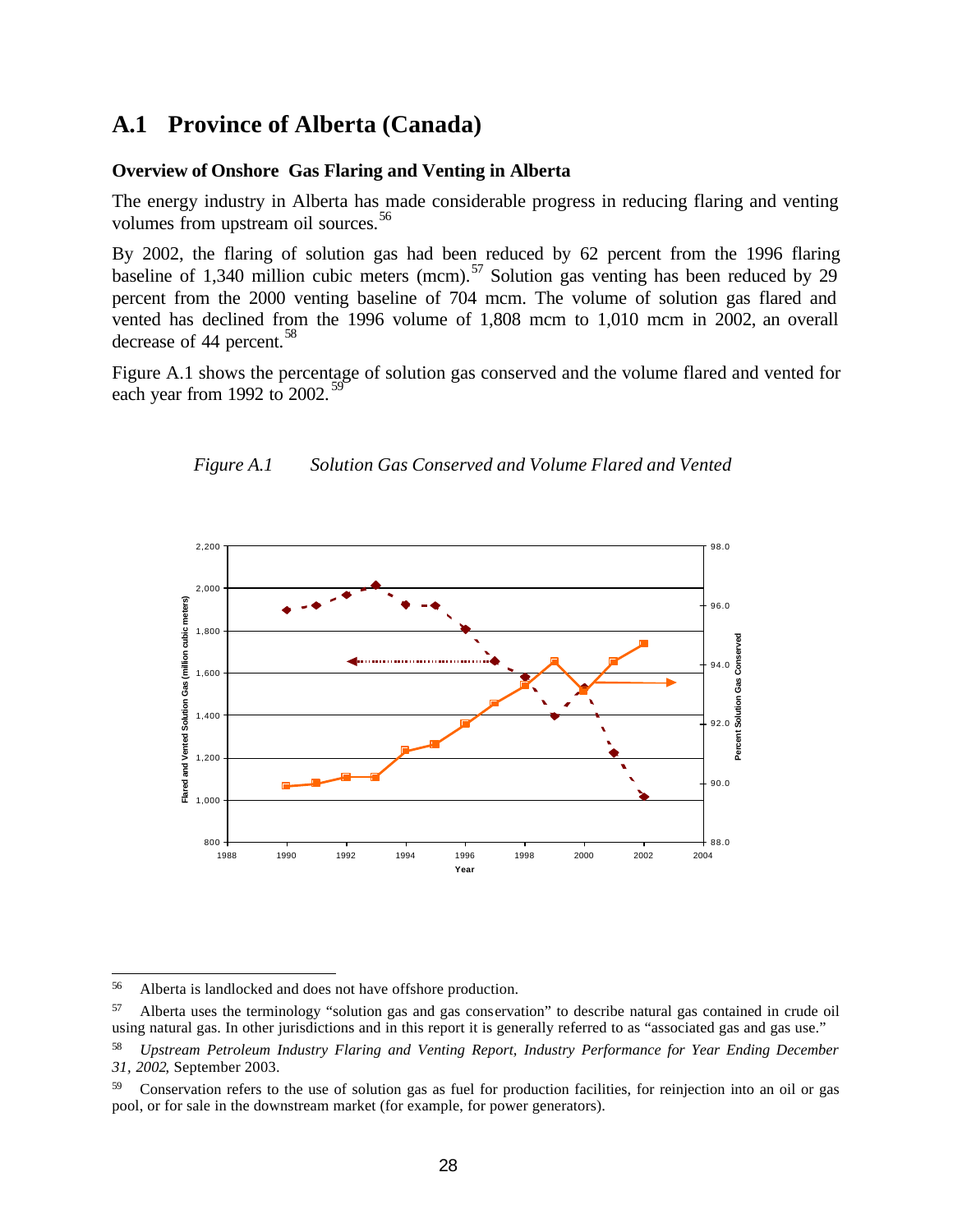#### **Flared and Vented Solution Gas in Alberta**

#### *Alberta's Government Policy on Gas Flaring and Venting*

*Gas flaring and venting in Canada is generally a matter of provincial jurisdiction.* The Environmental Protection and Enhancement Act (EPEA) provides for the development of guidelines and environmental quality objectives for the province of Alberta. Alberta's air quality guidelines (Alberta Ambient Air Quality Guidelines) are established under EPEA.<sup>60</sup> The air quality guidelines specify parameters such as maximum concentrations of water  $(H<sub>2</sub>O)$ , sulfur dioxide  $(SO_2)$ , nitrogen dioxide  $(NO_2)$ , and carbon monoxide  $(CO)$ .

Alberta Environment,  $61$  a government body, regulates air emissions in the province of Alberta and is responsible for setting emissions and air quality standards. These standards are subsequently applied by the Alberta Energy and Utilities Board (EUB) to set upstream petroleum industry gas flaring and venting targets.

Alberta allows industry, public, environmental nongovernmental organizations (ENGOs), and regulators to participate in assessing air quality issues and recommending management actions. The Clean Air Strategic Alliance  $(CASA)^{62}$  is a multistakeholder forum sponsored by the government of Alberta that provides recommendations on policy and regulation related to air quality. Although CASA does not have legislative authority, agencies such as Alberta Environment and the EUB receive CASA recommendations and implement subsequent regulations and guidelines, as appropriate. The CASA process is viewed as being constructive and including interested parties, and the consensus built helps to forge a strong commitment to implement resulting recommendations. The petroleum industry and the EUB initiated CASA teams to make consensus recommendations on gas flaring and venting management in 1998 and 2002.

#### *Who Regulates Gas Flaring and Venting in Alberta?*

The EUB $^{63}$  has the primary responsibility for regulating the upstream petroleum industry in the province<sup>64</sup> and for conserving solution gas, and has consolidated its requirements in *Guide 60: Upstream Petroleum Industry Flaring, Incinerating and Venting*. <sup>65</sup> It provides regulatory

 $60\,$ Refer to Section 14 of EPEA.

<sup>61</sup> http://www3.gov.ab.ca/env.

 $62$  CASA is a nonprofit association composed of diverse stakeholders from government, industry, and nongovernmental organizations (such as health and environmental groups). Senior representatives from each of the three sectors are committed to developing and applying a comprehensive quality management system for the people of Alberta through a consensus-based process.

<sup>63</sup> http://www.eub.gov.ab.ca.

<sup>64</sup> The EUB also regulates crude oil and natural gas pipelines within Alberta, while the National Energy Board (NEB) regulates energy transportation across interprovincial and international borders and must approve exports, transportation charges, and operation of facilities.

The guide is now in its second iteration and incorporates consensus recommendations of a joint committee of industry, environmental nongovernment organizations, and regulatory agency representatives. A copy of the guide is available on www.eub.gov.ab.ca/bbs/products/guides/g60/g60-draft.pdf.

The other western Canadian provinces (British Columbia and Saskatchewan) often refer to Alberta practices in the development of provincial requirements. The NEB has consulted the EUB on upstream industry requirements and has used this information in its regulatory development processes.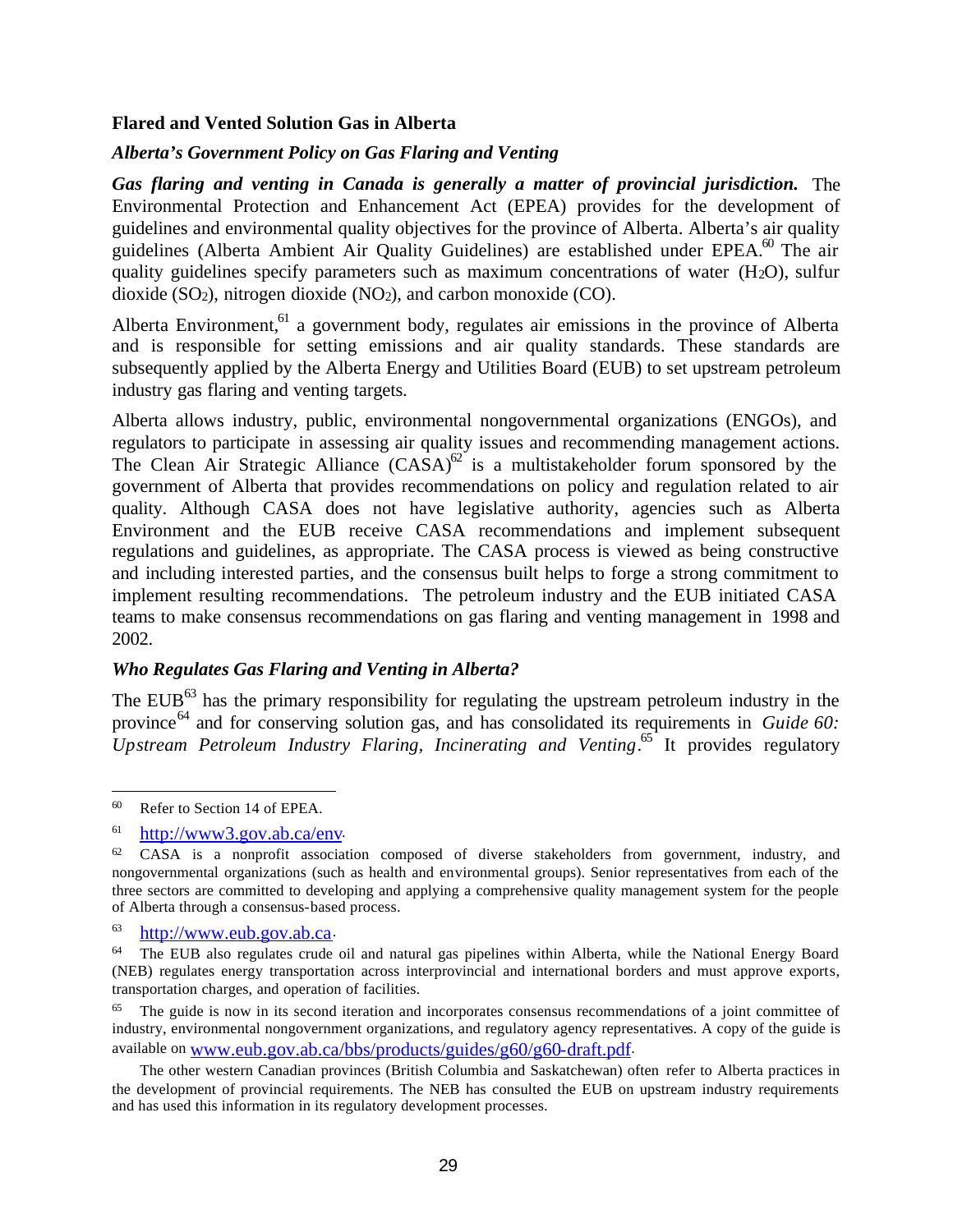guidelines for flaring, incinerating, <sup>66</sup> and venting in Alberta, as well as procedural information for flare permit applications and the measuring and reporting of flared and vented gas. In addition to upstream petroleum industry facilities, the guidelines also apply to gas transmission facilities licensed by the EUB. *Guide 60* is based on CASA recommendations on gas flaring and venting.

Following recommendations of CASA, in 1999 the EUB established a solution gas flaring reduction target for Alberta for the year 2001, with the objective of reducing flaring by 25 percent of the flared volume in 1996. Actual reductions in 2000 were more than double the industry target, and the requirements for 2002 held solution gas flaring to not more than 50 percent of the volume flared in 1996. Flaring of solution gas has been reduced by approximately 62 percent from 1996.

For 2002, the EUB had the following targets and limits for gas flaring in Alberta:

- a.  $670 \text{ mcm}$ ;  $67 \text{ and}$
- b. if solution gas flaring exceeds the 670 mcm limit in a year, the EUB will impose reductions that will stipulate maximum solution gas flaring limits for individual operating sites based on analysis of the most current annual data.

A summary of the targets of the past four years is given below.

| Year | Firm target reduction<br>$\frac{9}{6}$ | <b>Actual reduction</b><br>$\frac{9}{6}$ |  |
|------|----------------------------------------|------------------------------------------|--|
| 1999 | None established                       | 30                                       |  |
| 2000 | 15                                     | 38                                       |  |
| 2001 | 25                                     | 53                                       |  |
| 2002 | 50                                     | 62                                       |  |
| 2003 | no target set                          | data to be released*                     |  |

*Table A.2 Solution Gas Flaring Reduction Schedule*

\*Data are expected to be released in the second quarter of 2004.

The above figures show that progress has been made in reducing solution gas flaring. Other reductions reported in 2002 include: $68$ 

- Solution gas flaring was reduced to 514 mcm, 18 percent less than in 2002
- Solution gas venting decreased by 98 thousand cubic meters (tcm), or 16 percent
- Well-test flaring decreased by 46 mcm, or 14 percent; 8 percent less

<sup>66</sup> <sup>66</sup> For the purposes of associated gas management and reporting, incinerated gas is considered flared gas.

 $67$  That is 50 percent of the revised 1996 baseline of 1,340 million cubic meters.

<sup>68</sup> EUB News Release 2002 Flaring and Venting Industry Performance Report: Solution Gas Flaring Reduced by 62 percent since 1996**[is this a title? If so, ital entire title and capitalize as appropriate]**.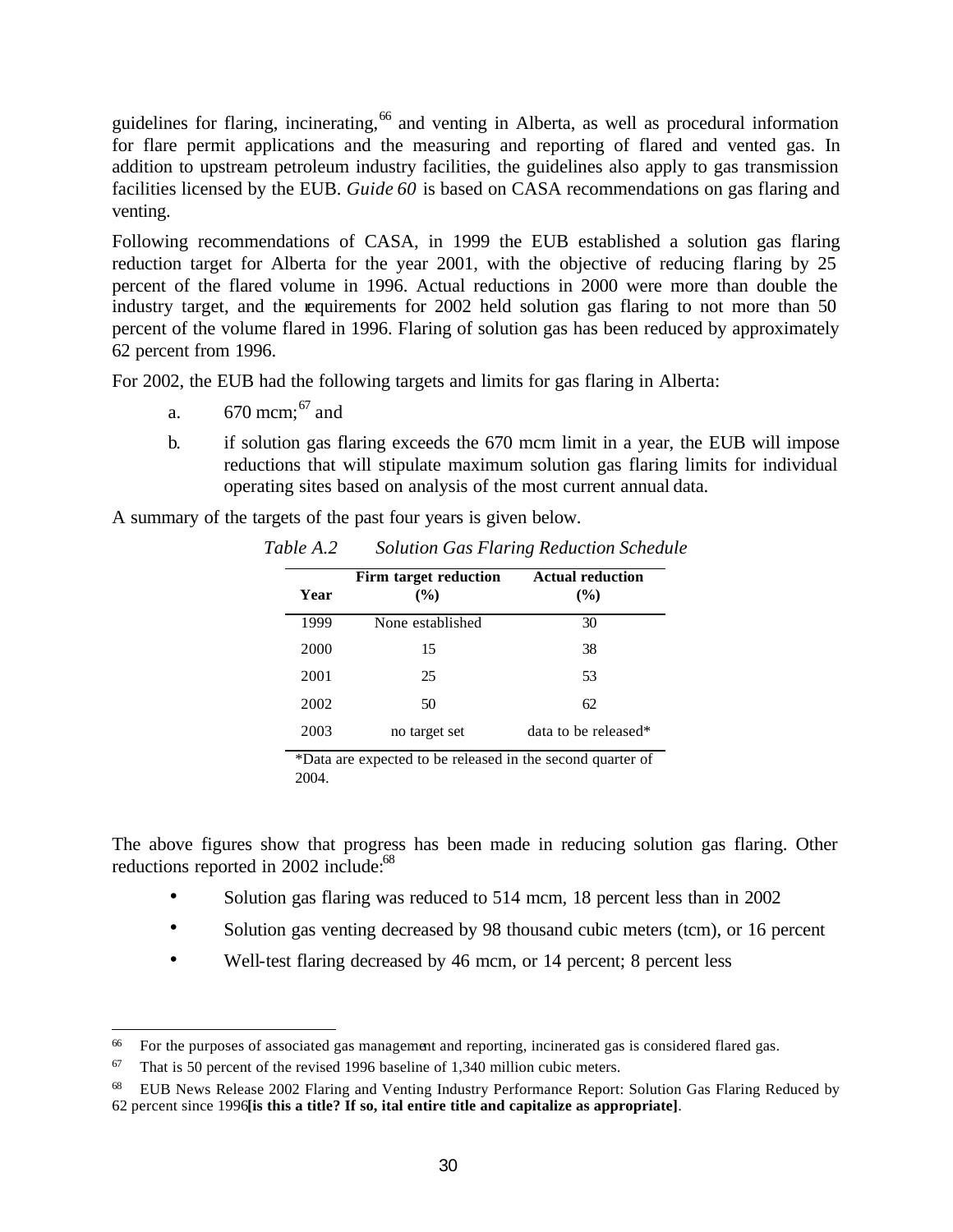- Gas plants flared or vented a total of 127 mcm; a decrease of 32 mcm, or 20 percent
- Industry achieved a 94.7 percent solution gas conservation rate in 2002, compared with 94.1 percent in 2001. This is the best conservation rate achieved to date.

In 2002, the CASA team decided that before setting new reduction targets for 2003, an economic evaluation of gas conservation in Alberta should be carried out. CASA and the EUB are in the process of analyzing economic evaluation data and are in the midst of developing the next round of targets.

The EUB is currently not setting venting reduction targets, and gas vented increased from 459 mcm in 1999 to 704 mcm in 2000. The venting increase was found to result both from start-up of new, significant heavy oil operations and from improved reporting of gas venting. The former resulted from the commencement of oil production before gas conservation systems were complete. A greater regulatory and industry focus on measurement and reporting of vented gas as a result of the 1999 introduction of the EUB's flaring guide was a key factor in better reporting of vented volumes. Table A.3 provides an overview of gas flared and vented between 1999 and 2002.

*Table A.3 Breakdown of Gas Flaring and Venting (in mcm)*

| Year | <b>Flaring</b> | <b>Venting</b> |
|------|----------------|----------------|
| 1999 | 937            | 459            |
| 2000 | 831            | 704            |
| 2001 | 624            | 600            |
| 2002 | 514            | 502            |

To counter the problem of increasing venting volumes, the EUB has initiated a number of measures designed to achieve a reduction of gas venting. The measures include a requirement that all existing sources of vented gas greater than 500 m<sup>3</sup>/day be evaluated by December 31, 2003, and if economic to do so, be conserved by December 2004. In addition, all proposed new vent sources must be evaluated as part of the project planning and application process.<sup>69</sup>

The EUB does not consider venting an acceptable alternative to flaring. CASA is currently considering making recommendations in this regard. This will ensure that companies will not be able to decrease their flare volumes by increasing their venting volumes.

#### *How Has Gas Flaring and Venting Regulation Been Conducted?*

*Guide 60* provides regulatory requirements and guidelines for gas flaring and venting in Alberta, as well as procedural information for flare permit applications and the measuring and reporting of flared and vented gas. $\frac{70}{2}$ 

<sup>69</sup> <sup>69</sup> Further details can be found in *General Bulletin GB 2002–2005*, May 16, 2002, EUB.

 $\frac{70}{10}$  In addition to upstream petroleum facilities, the guide also applies to gas transmission facilities licensed by the EUB.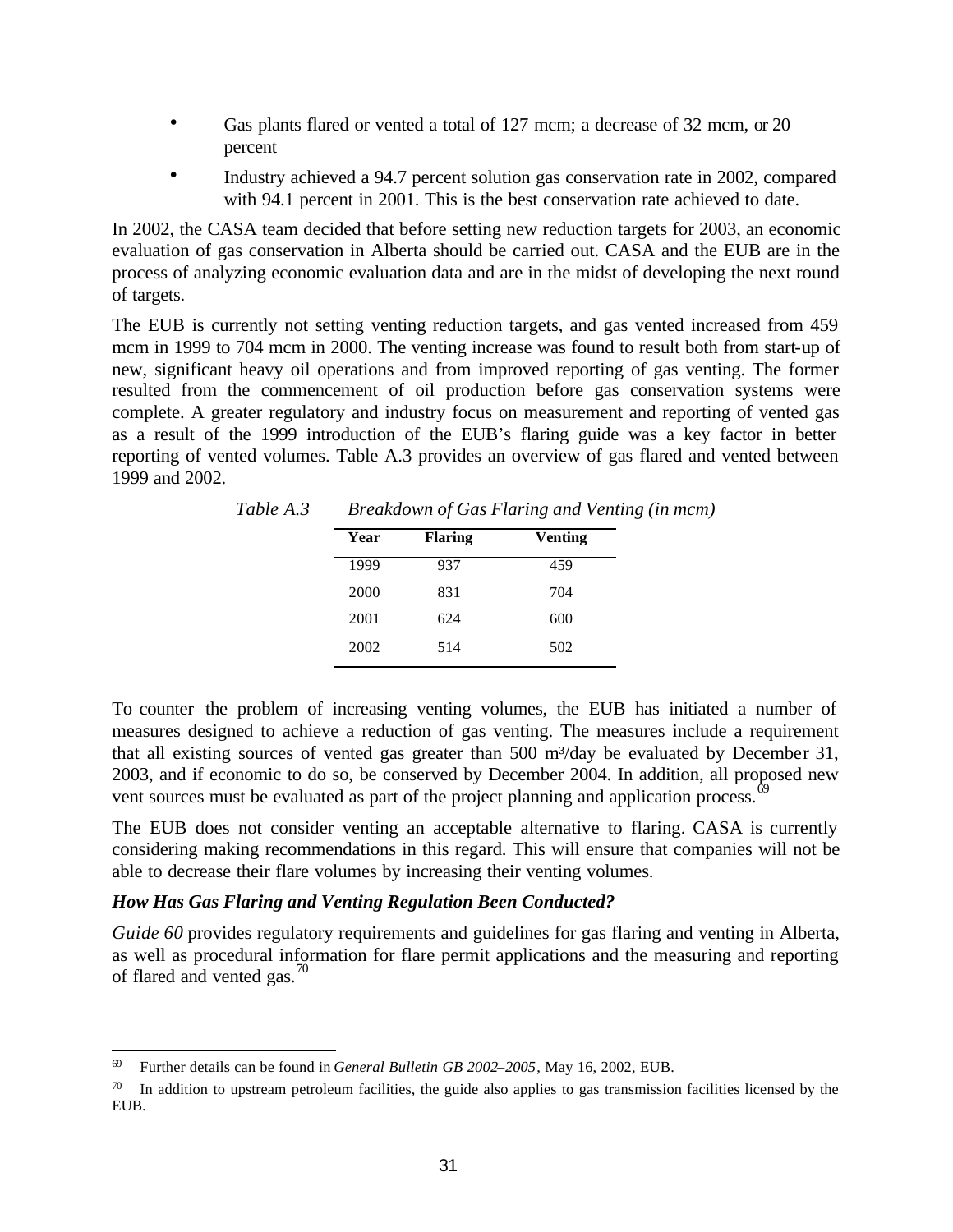The key elements of gas flaring and venting regulation in Alberta include:

- The gas flaring and venting management framework and decision tree
- Economic evaluation of gas conservation
- Gas flaring and venting performance requirements
- Measurement and reporting of gas flaring and venting
- The enforcement ladder.

Each element will be discussed in more detail below.

## **Gas Flaring and Venting Management Framework and Decision Tree**

Regulation of flaring and venting in Alberta seeks not only to address solution gas conservation, but also to prevent adverse health and environmental impacts related to flare and venting emissions.

The EUB has adopted CASA's objective hierarchy and its framework for managing routine solution gas flaring and has extended its application to include flaring and venting of gas in general.<sup>71</sup> Alberta requirements are founded on a framework that requires operators of petroleum production facilities to:

- Evaluate opportunities to eliminate flaring and venting
- Assess opportunities to reduce flaring and venting if the activity cannot be feasibly eliminated
- Ensure that any residual flaring and venting is conducted in compliance with performance requirements.

All proposed flares and vents must be evaluated by oil producers using the flaring and venting management framework<sup>72</sup> (figure A.2) and decision-tree process (figure A.3).

### **Economic Evaluation of Gas Conservation**

A key concept regulation is the economic evaluation of gas conservation, and companies are required to evaluate opportunities to conserve flared and vented gas. EUB's policy is that gas must be conserved if conservation is determined to be economic. The evaluation is conducted using an incremental rather than an integrated basis. The EUB does not require solution gas conservation if it is not economic to do so.

In principle, a project is considered economic if the incremental economics of gas conservation generates a net present value before tax greater than zero. The EUB has specified economic evaluation procedures, assumptions, and parameters for evaluating gas flaring and venting in *Guide* 60.<sup>73</sup> These criteria define costs and gas prices that can be used in the evaluation as well as the discount interest rate (prime plus 3 percent).

 $71$ <sup>71</sup> *Management of Routine Solution Gas Flaring in Alberta: Report and Recommendations of the Flaring Report Team*, CASA, 1998, and *Gas Flaring, Incinerating and Venting in Alberta: Report and Recommendations for Upstream Petroleum Industry by the Flaring/Venting Project Team*, CASA, 2002.

 $72$  Production, pipeline, and gas processing facilities must also comply with the flaring management framework.

<sup>73</sup> Refer to section 2.7, Economic Evaluation of Gas Conservation.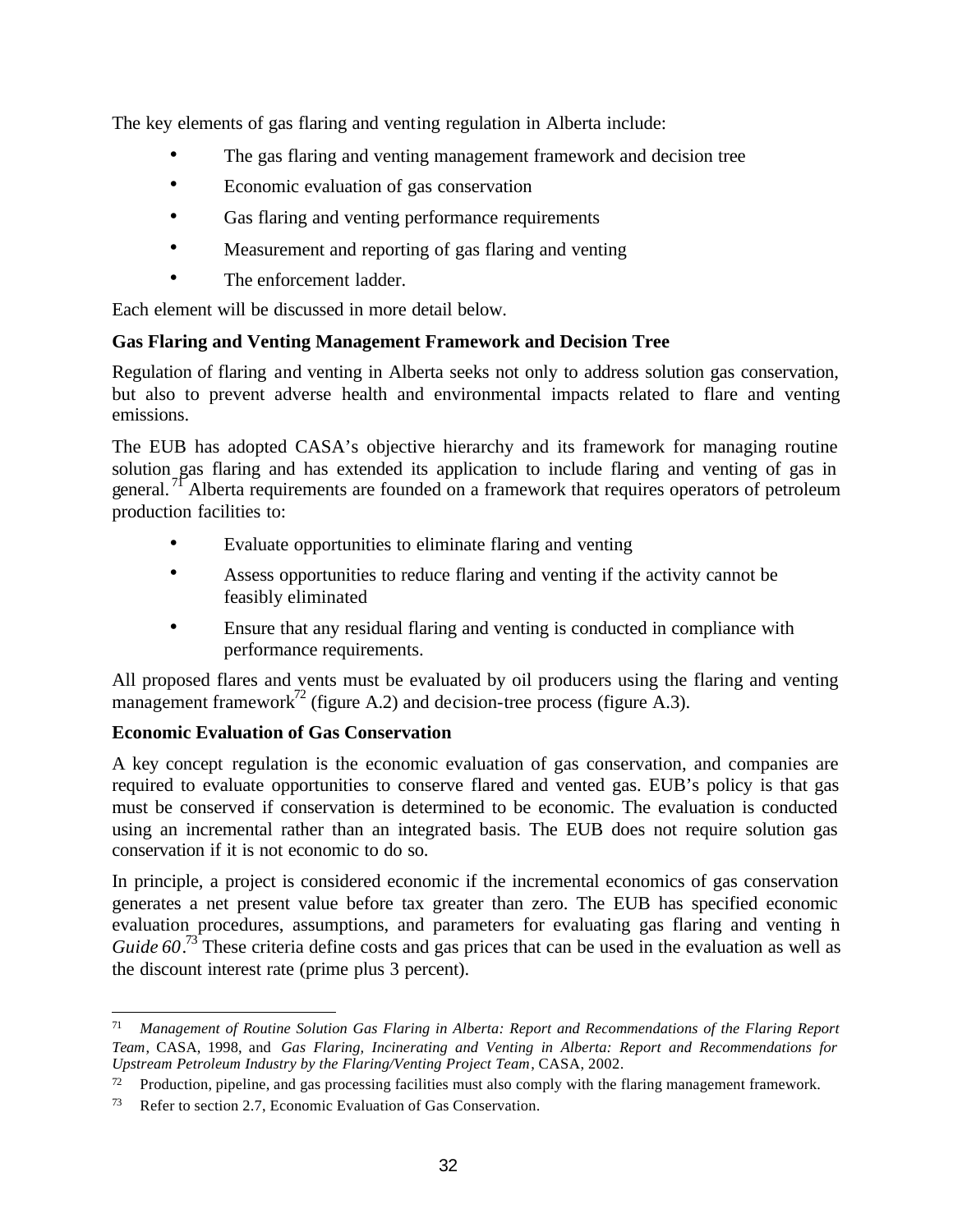If a licensee determines that gas conservation is uneconomic, the complete decision-tree analysis and economic evaluation must be available for audit by the EUB. In addition, the EUB may request the following:

- Licensees to provide additional information to demonstrate that all practical options for gas conservation have been thoroughly evaluated
- Reevaluation if it appears that cost estimates are excessive or based on inappropriate technology

Audits of flare evaluations are in the form of random audits and targeted audits of sites flaring larger volumes, and there is no specific approval for each flare evalua tion.



*Figure A.2 Solution Gas Flaring/Venting Management Framework*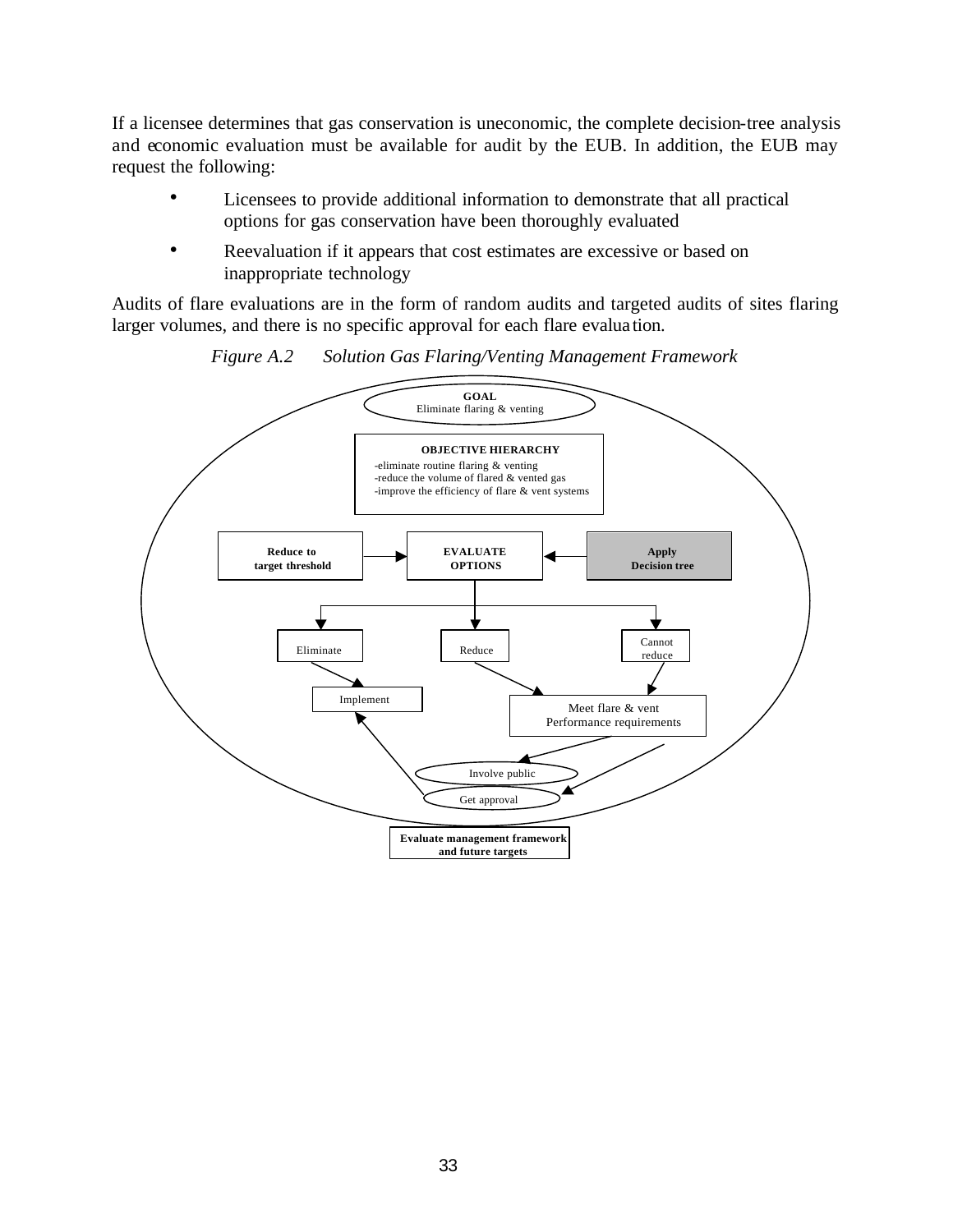

#### **Performance Requirements**

After a company has evaluated its gas flaring and venting options following the management framework and decision tree as described above, it may conclude that it is uneconomic to conserve gas. If that is the case, and if it has been approved by the EUB, the company will have to follow performance requirements for gas flaring and venting. *Guide 60* provides detailed regulatory requirements (including permit applications) for:

- Temporary and well-test flaring
- Gas battery flaring and venting
- Gas plant flaring and venting
- Pipeline flaring and venting
- Gas combustion requirements
- Venting and fugitive emissions management requirements.

These requirements include measures to ensure adequate flare ignition, liquid separation, and sour gas plume dispersion. The guide also describes limitations on venting unburned gas and includes strictly enforced requirements to prevent off lease odors.

Limited flaring of new gas wells for clean up and testing is permitted in Alberta. Regulatory permits (flare permits) are required in situations where temporary equipment is used (almost exclusively in testing of new wells), if the gas contains more than 5 percent hydrogen sulfide (H2S), or if significant volumes are involved (that is, greater than 600 tcm for an exploration well). Flaring of sour gas is permitted only after operators can demonstrate that the flaring will comply with Alberta Ambient Air Quality Guidelines for  $H_2S$  and sulfur dioxide  $(SO_2)$ . Operators are required to use the flaring management framework to assess opportunities to avoid or reduce well-test flaring (that is, prebuilt pipelines to connect new wells).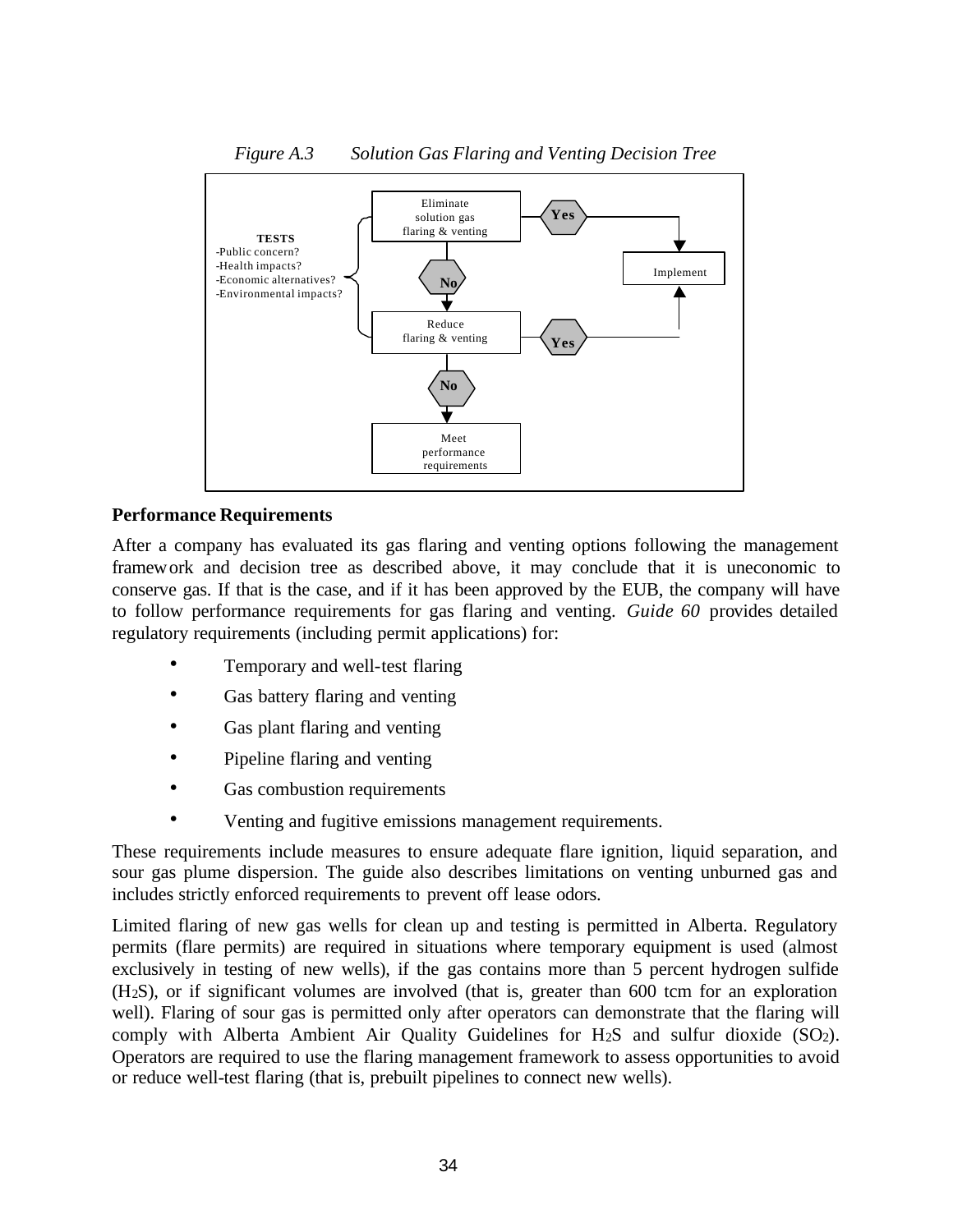Design and operation of flares in permanent facilities such as gas processing plants are addressed as part of the application and approval processes for those facilities.

In addition, maximum annual flaring limits are imposed on gas plants, and there is a new pending requirement to limit the frequency of upset flaring events (that is, plant operators must improve facility reliability if more than six upset flaring events occur within a six-month period).

#### **Measuring and Reporting**

EUB measurement and accuracy requirements<sup>74</sup> for gas flaring and venting include:

- Reports of gas volumes greater than 0.1 tcm per month flared or vented by licensees of oil, bitumen, and natural gas production and processing facilities (including well tests). This includes reporting all emissions from routine operations; emergency conditions; and the depressurizing of pipeline, compression, and processing systems.
- Demonstrations by operators that gas volumes are accurately and consistently captured.
- Recommendations by the EUB that flared and vented gas be metered with equipment suited to source flow conditions.

Accurate engineering estimates may be accepted where meters are not practical and the measurement requirements can be met.

The EUB emphasizes the need to report flared and vented volumes accurately. All flared and vented gas must be reported to the EUB. This information is used to evaluate compliance with flaring reduction targets and to identify significant flaring sites for investigation. The information is also used in an annual public report published by the EUB. The EUB compiles these annual data from monthly production data operators are required to submit.

The annual report:

- Provides data and information of flared and vented gas and volumes for the various oil and gas industry sectors (well tests; gas plants; gas gathering systems; and oil, bitumen, and gas batteries)
- Reports in detail the volume of solution gas (gas from oil and bitumen batteries) conserved, flared, and vented on an annual basis
- Ranks operators according to the volume of solution gas flared, solution gas vented, total solution gas produced, and total oil from crude oil and bitumen batteries
- Reflects trends in conservation and initiatives being carried out
- Aims to increase awareness of flaring and venting volumes throughout Alberta and to encourage further gas conservation.

 $\overline{a}$ <sup>74</sup> EUB *Guide 60*, Section 10, summarizes measurement and reporting requirements for flared and vented gas. The EUB requires comprehensive reporting of oil and gas production and disposition (EUB *Guide 7: Production Accounting Handbook*).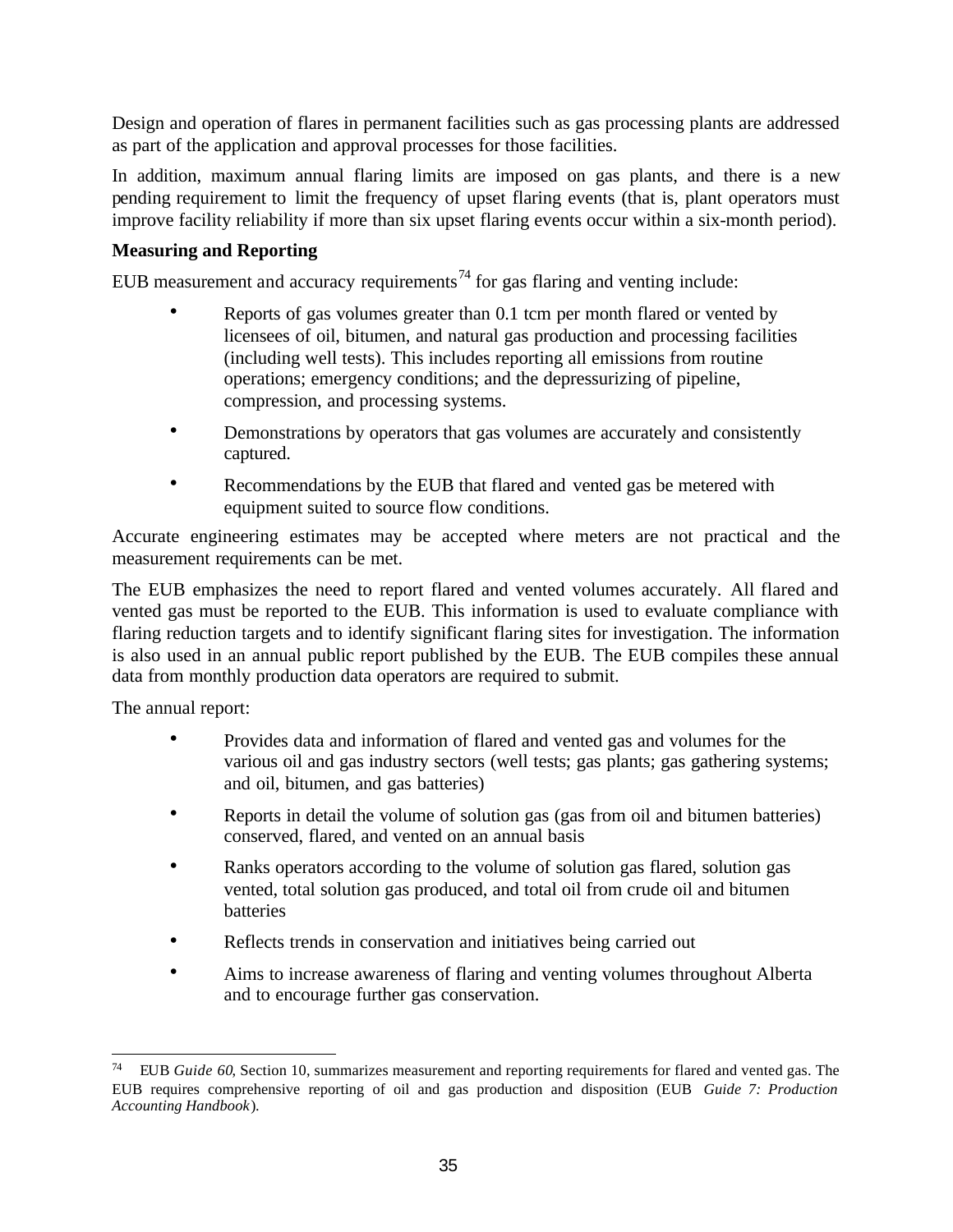Before the annual report is published, operators have the opportunity to verify the volumes of solution gas flared and vented submitted to the EUB.

#### **Enforcement of Gas Flaring and Venting Regulations**

Sound flaring management rules are not effective without adequate monitoring and enforcement. The EUB inspects and audits wells and production facilities that it licenses, as well as responds to public complaints related to petroleum industry operations. <sup>75</sup> The characteristics of oil production make it impossible to establish continuous surveillance of each field at the same time.

The EUB's criteria for selecting sites to be inspected are based on:

- Operator performance and noncompliance history
- Sensitivity of the area (public proximity and environmental sensitivity)
- Inherent risk of the operation (potential impact level).

The monitoring process will ensure that operators with a noncompliant inspection history (for example, on gas flaring and venting) will be inspected more frequently than operators in good standing.

The EUB has established an "enforcement ladder system" to address noncompliance with regulatory requirements. The enforcement ladder is based on appropriate responses to the seriousness of the noncompliance and provides for escalating consequences if timely remedial actions are not taken or if repeat noncompliance occurs. The EUB's generic enforcement ladder is summarized in Table A.4.

| Enforcement<br>Level | <b>Nature of Noncompliance</b>                                                                                  | <b>Enforcement Action</b>                                                                                                                           |
|----------------------|-----------------------------------------------------------------------------------------------------------------|-----------------------------------------------------------------------------------------------------------------------------------------------------|
| Level 1              | Minor noncompliance <sup>76</sup> with<br>reporting, measurement, or less<br>significant facility requirements. | Written notification of noncompliance requesting<br>that corrective action be taken within 30 days and<br>that confirmation be provided to the EUB. |

*Table A.4 Enforcement Ladder*

 $\overline{a}$ 

The EUB is responsible for inspecting the over 110,000 operating wells, 15,911 oil batteries and associated satellites, 456 sweet gas plants, 247 sour gas plants, and over 300,000 km of pipelines that form the core of Alberta's energy infrastructure.

<sup>&</sup>lt;sup>76</sup> Minor noncompliance related to gas flaring and venting includes noncompliance with flare spacing requirements, gas usage not reported or reported inaccurately to the EUB, a flare stack height that does not conform to EUB requirements, and so forth.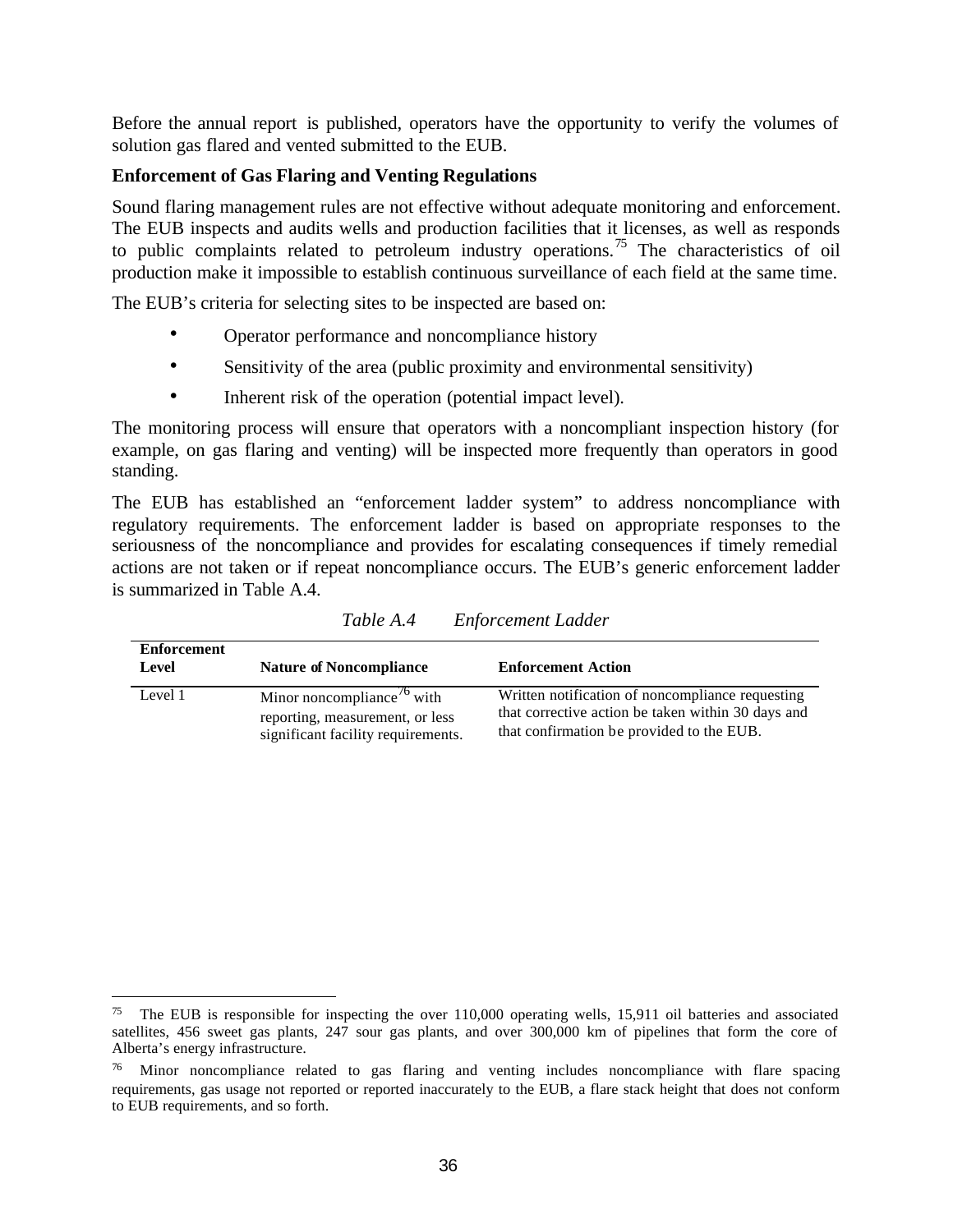| <b>Enforcement</b><br>Level | <b>Nature of Noncompliance</b>                                                                                    | <b>Enforcement Action</b>                                                                                                                                                                              |
|-----------------------------|-------------------------------------------------------------------------------------------------------------------|--------------------------------------------------------------------------------------------------------------------------------------------------------------------------------------------------------|
| Level 2                     | Major noncompliance $\frac{1}{1}$ that has an<br>immediate or potential threat to                                 | Written notification to senior company<br>management of noncompliance requesting:                                                                                                                      |
|                             | public safety, the environment, or<br>resource conservation.                                                      | Noncompliance be corrected in 30 days<br>$\bullet$                                                                                                                                                     |
|                             | Failure to respond to Level 1                                                                                     | Written explanation of cause<br>$\bullet$                                                                                                                                                              |
|                             | enforcement.                                                                                                      | Plan to ensure event does not recur<br>$\bullet$                                                                                                                                                       |
|                             |                                                                                                                   | Confirmation that the noncompliance will not<br>occur at other sites operated by the company.                                                                                                          |
|                             |                                                                                                                   | Facility licenses may be suspended (that is,<br>ordered to shut down) if necessary to protect<br>public safety or the environment.                                                                     |
| Level 3                     | Serious noncompliance <sup>78</sup><br>involving a "major" item and<br>demonstrated disregard for<br>regulations. | Suspension of the license until written approval is<br>received from the EUB.                                                                                                                          |
|                             |                                                                                                                   | Require that the suspension remain in effect until<br>written approval is received from the EUB. This                                                                                                  |
|                             | Failure to respond to Level 2<br>enforcement.                                                                     | will not occur until a senior company<br>representative provides, in writing, at a meeting,<br>the following:                                                                                          |
|                             | Repeat major noncompliance at<br>any site operated by the company.                                                | Confirmation of compliance at this and all<br>similar sites and operations                                                                                                                             |
|                             |                                                                                                                   | An explanation of why the company<br>$\bullet$<br>demonstrates disregard for EUB<br>requirements                                                                                                       |
|                             |                                                                                                                   | An action plan that could include third-party<br>$\bullet$<br>reviews at the company's expense to ensure<br>this disregard for requirements does not<br>recur.                                         |
| Level 4                     | Failure to respond to Level 3<br>enforcement.                                                                     | Per Level 2 and 3 (that is, potential license<br>suspension), plus:                                                                                                                                    |
|                             | Repeat serious noncompliance by                                                                                   | Formal order to comply<br>$\bullet$                                                                                                                                                                    |
|                             | the company within 12 months.                                                                                     | Enact "refer" status.                                                                                                                                                                                  |
|                             |                                                                                                                   | "Refer" status results in greater scrutiny of the<br>company and is considered by the EUB in<br>determining whether pending and future<br>applications for wells and facilities should be<br>approved. |

 $77\,$ Major noncompliance includes failure to comply with any condition or permit or approval (well-test permits, volume exceeding approvals); exceeding the allowable annual flare volumes at a gas plant; and decision-tree process not completed for new, existing, and temporary flares and vents as required.

 $78$  Serious events include no attempt to comply with notifications, or consultations and flaring sour gas containing more than 50 mol/kmol  $H_2S$ , or flaring gas from a critical sour gas well without the required permit.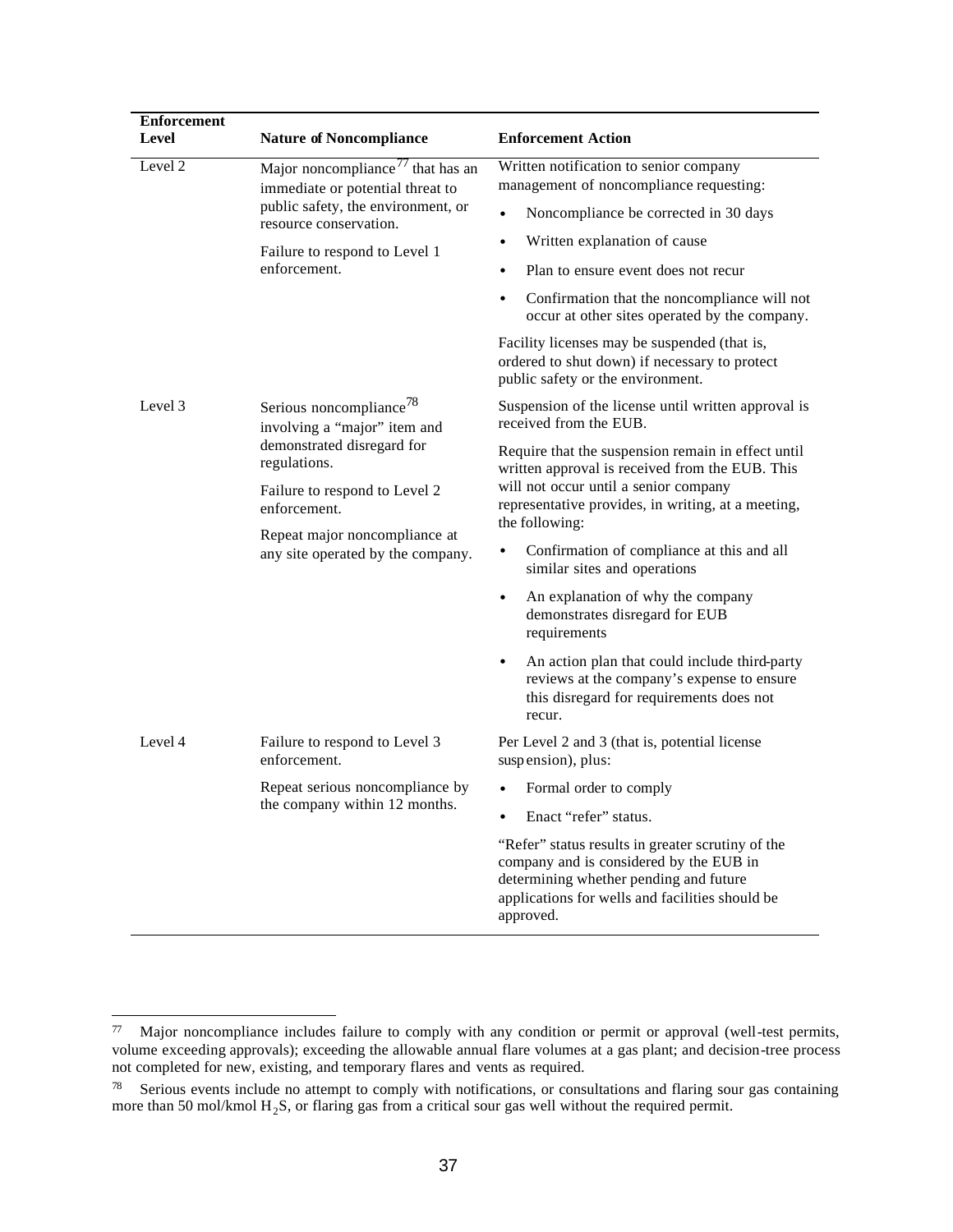EUB reported<sup>79</sup> that 324 of 8,255 inspections in 2002 resulted in major or serious noncompliance assessments and that the noncompliance resulted in some 128 shutdowns of:

- Drilling rigs  $(14)$
- Well-service rigs  $(1)$
- Oil production batteries (45)
- Gas production facilities (16)
- Pipeline construction projects (11)
- Operating pipelines (41)

One of the most common reasons for the suspension of oil and gas production facilities is  $H_2S$ emissions (odors) associated with sour gas venting and equipment leaks. Typically, the shutdowns or suspensions remain in effect until the operator rectifies the noncompliance condition.

## **Other Measures That Affect Gas Flaring/Venting Volumes in Alberta**

The characteristics of the upstream and downstream gas markets have significant impacts on the economics of gas flaring and venting. In principle, access to upstream and downstream gas transportation facilities, as well as direct access to customers, substantially decreases a producer's gas conservation costs.

Alberta's gas and electricity markets are fully liberalized and have the following characteristics:

- A competitive power generation market with approximately one-third of the total installed generation capacity sourced from natural gas
- Open access to upstream and downstream gas pipeline network
- Full wholesale and retail competition in the gas market that allows gas producers to either sell solution gas to gas purchasers or supply industrial and retail customers in their own right

As an additional incentive to conserve solution gas, in 1998 the minister of energy announced a program of royalty waivers on otherwise flared solution gas.<sup>80</sup> The program encourages reduction in the volume of solution gas being flared. The waiver is independent of end-use of solution gas and lasts for 10 years. Solution gas conserved before the beginning of December 1998 is not eligible for this royalty waiver program.

The program can be summarized as follows:

- Regulatory changes have been made to provide a royalty waiver on solution gas currently being flared because it is uneconomic to conserve the gas.
- The program covers all methods of conserving solution gas.

<sup>79</sup> <sup>79</sup> EUB *Field Surveillance Provincial Summary* (report ST 57), http://www.eub.gov.ab.ca/bbs/products/STs/st57-2003.pdf.

Information Letter (IL) 99-19: Otherwise Flared Solution Gas Royalty Waiver Program, Department of Energy, June 11, 1999.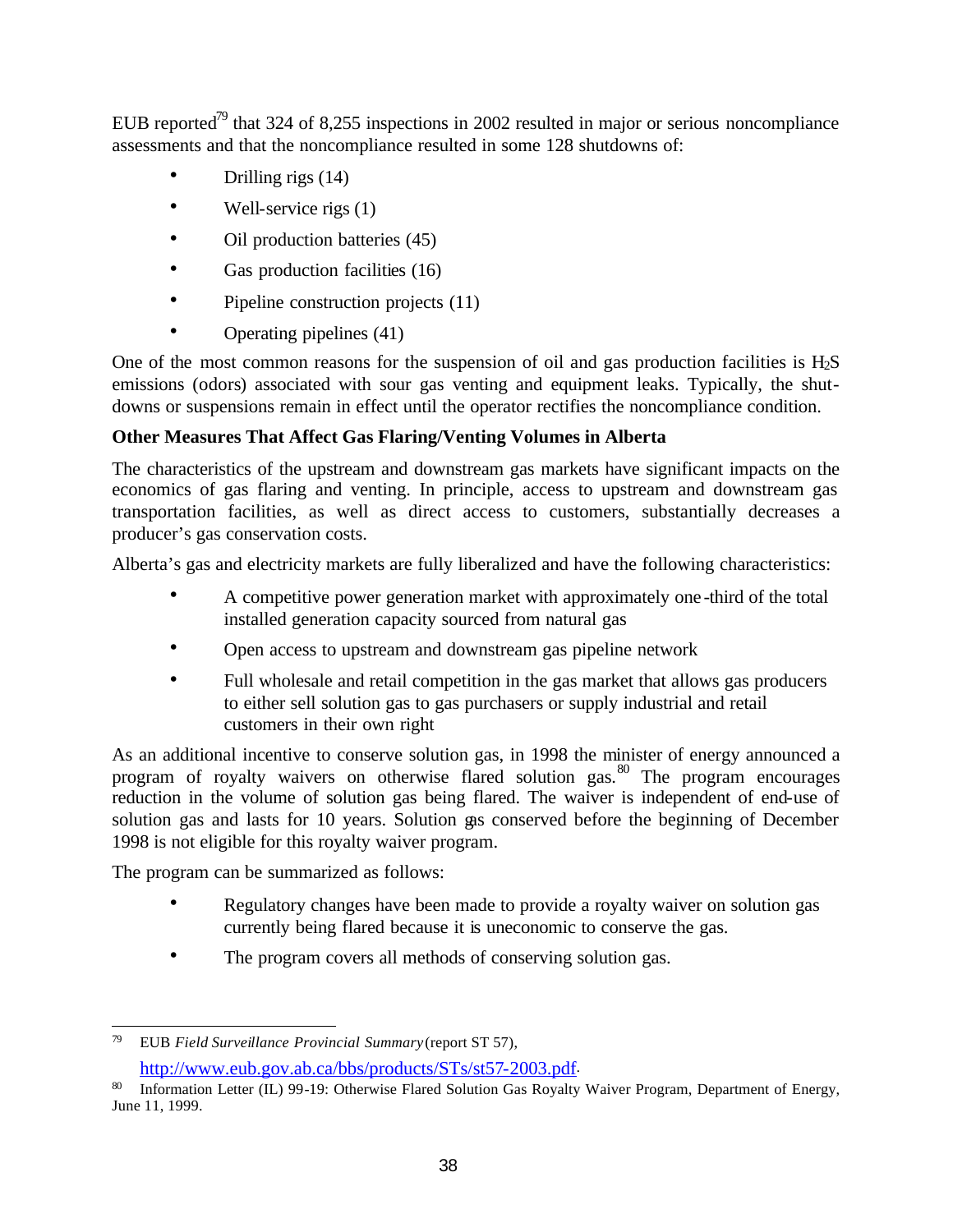• The Alberta Department of Energy has developed criteria to ensure that when gas can be economically conserved, it does not receive a royalty waiver.

As part of the application, the applicant will provide detailed evidence of the subeconomic status of the solution gas. The EUB will audit this evidence. If the EUB agrees that it is subeconomic, the department will qualify the associated wells for a royalty waiver.

All of the above facilitates access of solution gas to the downstream gas and electricity markets and improves the economics of solution gas and creates financial incentives to conserve rather than flare and vent.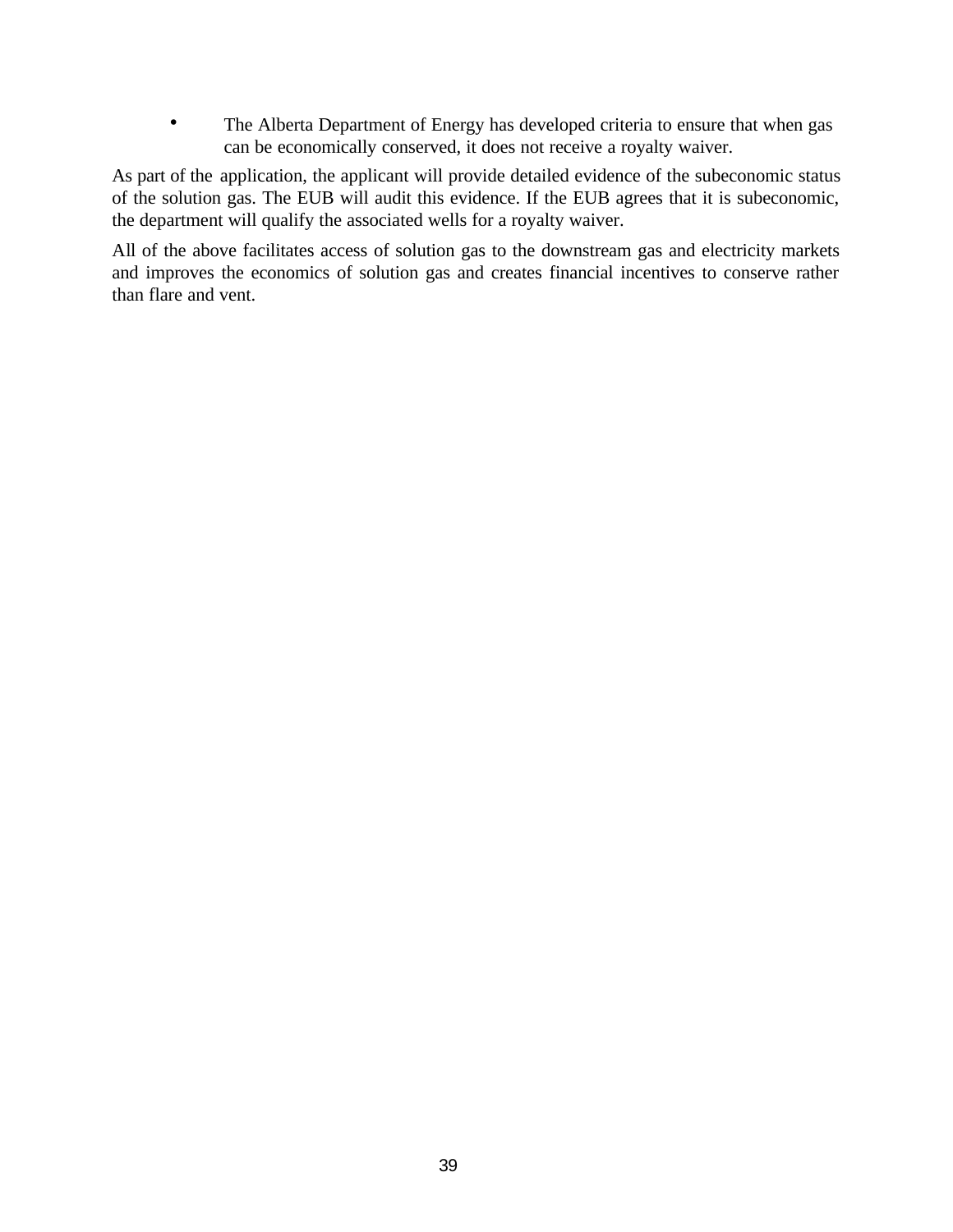# **A.2 Norway**

## **Volumes of Associated Gas Flared on Norwegian Continental Shelf**

Norway is a major oil producer, and its oil fields are located offshore in the Norwegian Continental Shelf (NCS).<sup>81</sup> In 2002, oil accounted for about 44 percent of Norwegian exports and 24 percent of government revenue.

In 2002, crude oil production from the NCS was 174 million standard cubic meters of oil equivalent (scm of oe). It has almost doubled since 1990 and increased sixfold since 1981, when Norway produced about 95 million and 27 million scm of oe respectively. The amount of gas flared has varied from year to year, mostly depending on the number of new fields that came into operation. <sup>82</sup> However, flaring volumes as a percentage of oil production has decreased substantially over the last two decades.

Figure A.4 provides an overview of crude oil production and annual flaring volumes over the last two decades.<sup>83</sup> It shows that, despite a steep increase in oil production, annual gas flaring volumes have remained stable or decreased. As a consequence, flaring volumes as a percentage of oil production have substantially decreased over the last two decades.

## **Gas Flaring and Venting Regulation**

- The Norwegian Petroleum Directorate (NPD), which is part of the Ministry of Petroleum and Energy (MPE), and the Norwegian Pollution Control Authority (SFT) are the two principal authorities that supervise air emissions and the petroleum activities under the Petroleum and Pollution Act, respectively. NPD is responsible for energy efficiency and safety on installations and for gas flaring and venting operations and enforces legislation concerning the carbon dioxide (CO2) tax on the NCS. SFT has overall responsibility for emissions to the sea.
- Environmental and Gas Flaring Policy

Since the beginning of oil production in Norway in 1970, the government's policy prohibited gas flaring to avoid wasting valuable energy. The pollution aspect of flaring and venting was introduced later. The Norwegian environmental policy historically has been based on direct regulation of environmentally harmful emissions and discharges. Increasingly, economic instruments such as taxes have been used.

The Norwegian authorities consider a close cooperation with the industry essential to achieve the established environmental goals, including reducing flaring and venting volumes, without imposing excessive economic cost burdens on the society. The " Miljøsok," a cooperative body, was established in 1995 to promote such collaboration with all interested parties in the petroleum industry. <sup>84</sup>

<sup>81</sup> <sup>81</sup> The oil fields in the NCS are located in the North Sea, Norwegian Sea, and Barents Sea.

<sup>82</sup> *Facts 2003, The Norwegian Petroleum Sector*, Ministry of Petroleum and Energy

<sup>83</sup> *Environment 2003, The Norwegian Petroleum Sector*, Ministry of Petroleum and Energy

<sup>84</sup> Miljøsok seeks to reconcile the need for cost-effective oil and gas exploration with environmental concerns through a wide ranging cooperative body composed of government ministers, top executives in the industry, and special interest groups such the Norwegian Fishery Association.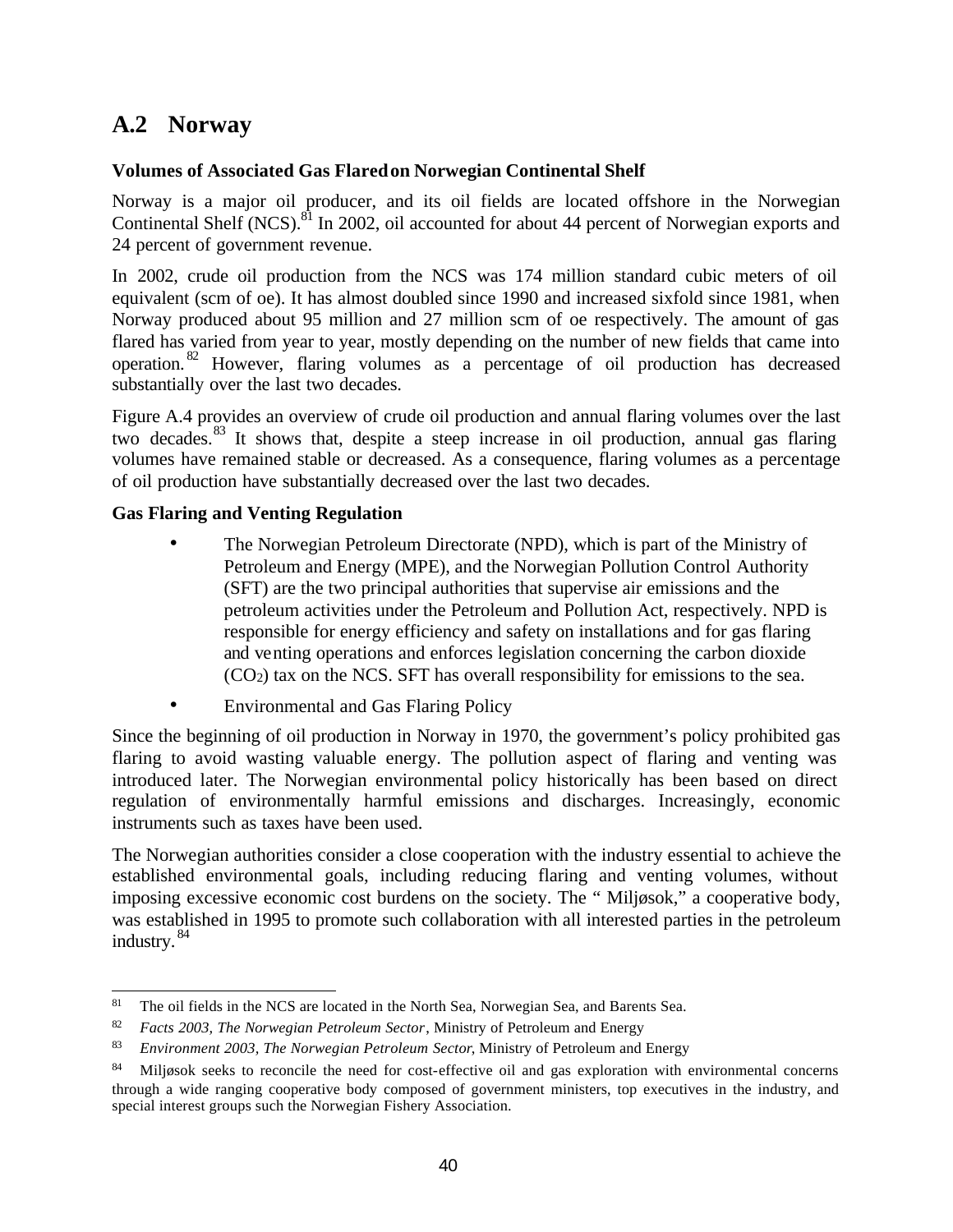

*Figure A.4 Flaring and Oil Production Volumes in Norway, 1980 and 2002*

The goal of this initiative was to maintain the position of the NCS as being internationally competitive and at the same time to promote environmentally sound oil production processes and procedures. Miljøsok ended in 2000, but its recommendations have been followed up by a new collaborative organization, the "Environment Forum." The Environmental Forum has 45 members, and the director general of NPD participates in the Forum's Executive Committee.

#### **Associated Gas Use and Permission to Flare**

Operators in the NCS may lift, process, and use associated gas in operations; reinject; or flare gas, subject to relevant consents and approval of a development plan. Operators can market associated gas downstream.<sup>85</sup>

The Norwegian government does not set specific gas flaring and venting targets, but permission to flare gas is very restricted. Gas flaring, other than volumes necessary for safety reasons during normal operation, is not permitted under the Petroleum Act without the approval of the MPE.<sup>86</sup>

 $\overline{a}$  Until 2002, gas marketing was subject to the coordination of sales by the Gas Negotiating Committee. It is now a matter of individual sales contracts by each company.

Petroleum Act 1996, Article (§ 4-4).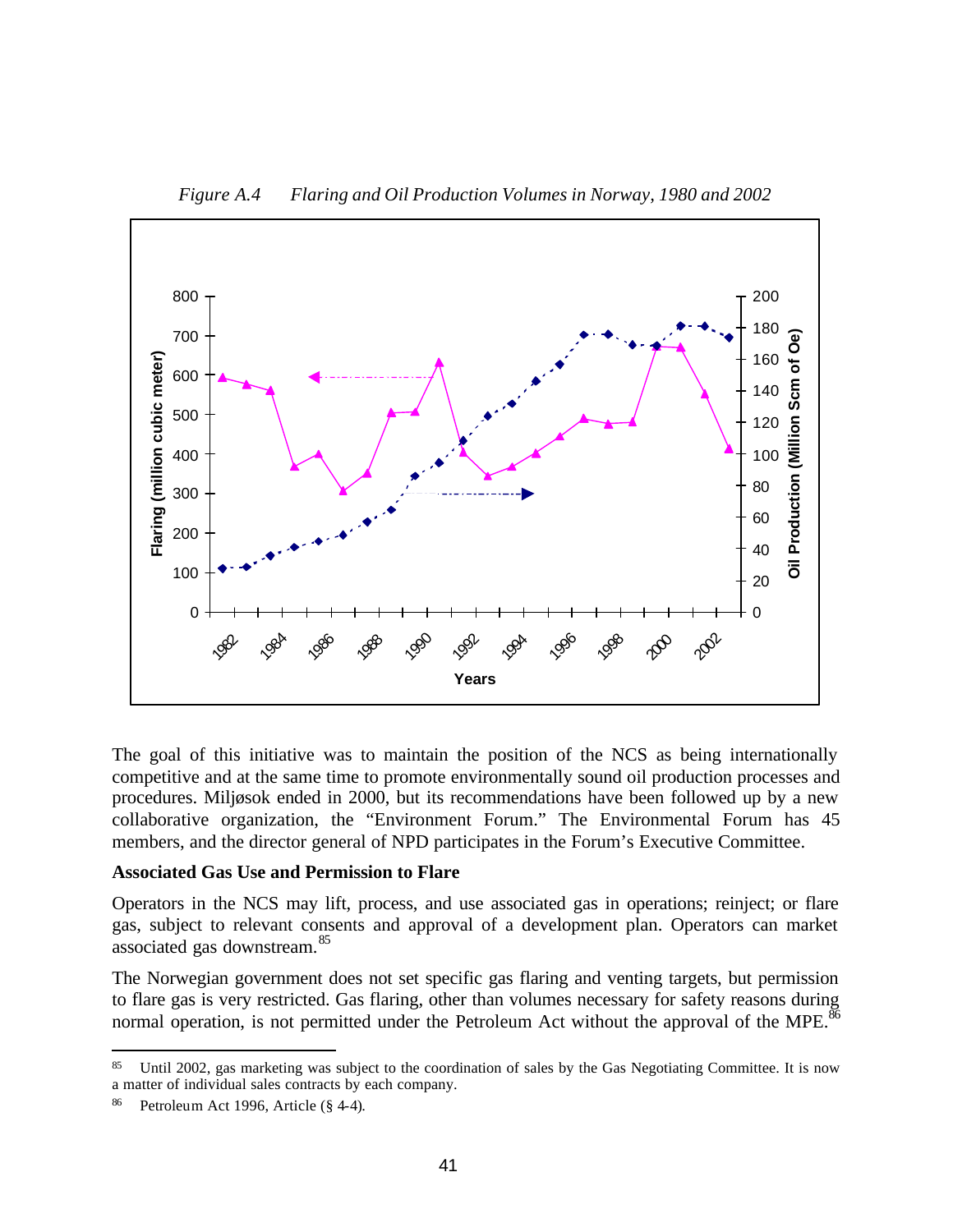Applications for annual offshore flaring permits are evaluated directly by the NPD, and the permits are issued by MPE.

Permit applications must specify the type and level of atmospheric emissions and the technology applied to avoid or reduce pollution. Emission limits are set on a case-by-case basis, with consideration of relevant and applicable national and regional standards.

The operating company has to have a solution for using associated gas before the field development plan will be approved. As a part of the approval process, NPD and MPE also evaluate the flaring equipment and operating procedures.<sup>8</sup>

## **Gas Flaring and Venting Regulations in the Development and Production Phase**

The development and production of oil fields involves continuous emissions to the air, including emissions of CO<sub>2</sub> from flaring. Several policy instruments are deployed by the authorities to limit the environmental impact of flaring during the operating phase. These include conditions attached to plans for development and operation and installations carbon tax, and flaring permits.

Before an operator can develop a discovery, the Petroleum Act requires that a plan for development of the operation (PDO), and possibly a plan for installation and operation (PIO), be approved by the relevant authorities.<sup>88</sup> As part of the PDO-PIO process, the operator must submit an environmental impact assessment (EIA). The EIA describes any environmental effects of expected emissions and discharges (including flaring and venting) and includes a systematic review of costs and benefits of any mitigating measures. Both the program and the actual impact assessment are subject to public consultation.

The NPD has recently carried out an assessment of opportunities for achieving further reductions in greenhouse gas emissions from flaring.  $\frac{89}{9}$  The authority has concluded that important technical measures have largely been implemented and further reductions of flaring can most likely be achieved through a stronger focus on better operating routines and fewer unplanned shutdowns.

### **Carbon Dioxide Tax and Gas Flaring**

Increased energy utilization and reduced flaring have contributed to the reduction of emissions. This can be attributed partly to general improvements in technology but also to measures that create incentives to reduce emissions, such as a carbon tax on emissions.

The government introduced a  $CO<sub>2</sub>$  tax to encourage operators to reduce gas flaring volumes. The bulk of  $CO<sub>2</sub>$  emissions by the petroleum sector derives from offshore production installations.<sup>90</sup> Virtually all CO<sub>2</sub> emissions from installations on the NCS derive from gas turbines and flaring and burning of diesel as part of the oil production process.

 $\overline{a}$ <sup>87</sup> At an international level the OSPAR Commission is in the process of expanding descriptions of best available techniques (BATs) and best environmental practice (BEP) related to oil and gas condensate flaring from well testing. A draft OSPAR recommendation on BATs and BEP for oil, condensate, and gas flaring from well testing is due to be presented for discussion at the meeting of the Offshore Industry Committee in 2004.

<sup>88</sup> *Offshore Norway*, The Norwegian Petroleum Directorate, Annual Report 2002.

<sup>89</sup> *Low Level of Flaring on the Norwegian Shelf*, NPT, June 2003**.**

<sup>90</sup> Other sources include gas receiving terminals.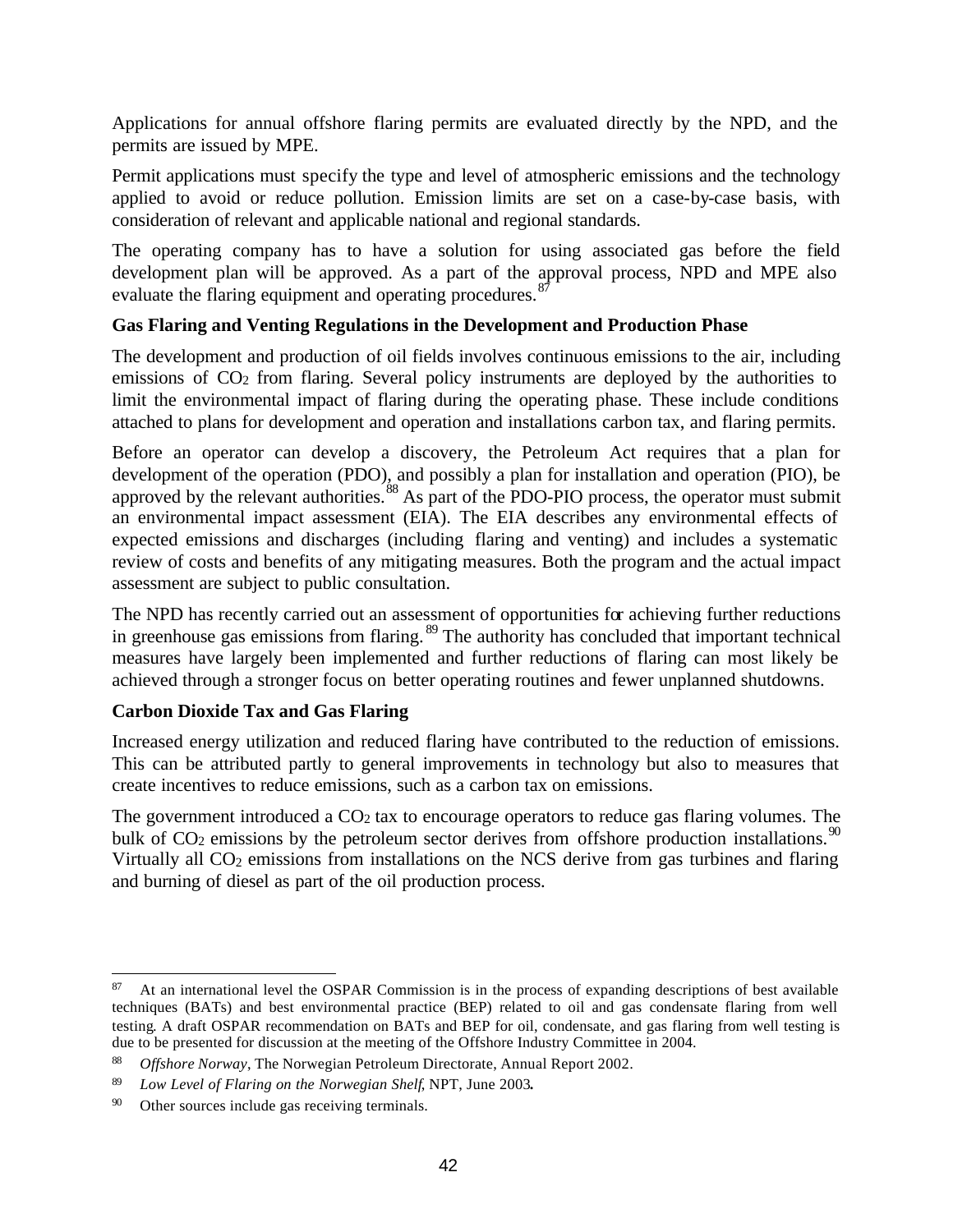On January 1, 1991, Norway introduced a tax on  $CO<sub>2</sub>$  emissions from offshore platforms.<sup>91</sup> This tax is levied on all fossil fuels, primarily natural gas and diesel, which emits  $CO<sub>2</sub>$  and also includes gas flaring. The  $CO<sub>2</sub>$  tax is assessed on the volume of gas flared, on the volume of natural gas vented, and on CO<sub>2</sub> separated from petroleum and vented on platforms or other installations used for production or transportation of petroleum. The tax is levied both in territorial waters and on the continental shelf but only in quantities corresponding to Norwegian ownership in fields that extend into foreign jurisdictions.

The tax rate is reviewed periodically, and as of January 1, 2003, the tax rate on the NCS is Norwegian Kroner (NOK) 0.75 per m<sup>3</sup> of gas (or US\$0.1066 per m<sup>3</sup>). Although not deductible against royalty or SPT (Special Petroleum Tax, 50 percent), it is deductible as a cost for corporate income tax purposes.

Fuel and flare figures for payment of the  $CO<sub>2</sub>$  tax must be reported to the NPD every six months using a standard form. Vented gas also has to be metered and reported along with gas-to-fuel and flaring, but it is a relatively small amount of gas compared with fuel and flare.

Each year, the NPD compiles historical emission data and prepares forecasts for the activities, including gas flaring and venting. Figure A.5 shows that the major oil and gas production  $CO<sub>2</sub>$ emission sources include fuel gas, flaring, and diesel. Turbines, flaring, and diesel engines on installations represent major offshore sources. In 2002, 10 percent of the  $CO<sub>2</sub>$  tax revenue collected came from flaring of associated gas.



*Figure A.5 Taxed CO2 Emission from Oil and Gas Production, 2002*

The  $CO<sub>2</sub>$  tax has undoubtedly created financial incentives for operators to reduce gas flaring. In addition, an extensive offshore gas pipeline network that is connected to the Norwegian mainland, continental Europe (Germany), and the United Kingdom has enabled operators to market associated gas in these markets.

<sup>91</sup> Act No. 72, relating to Carbon Dioxide Tax in Petroleum Activities.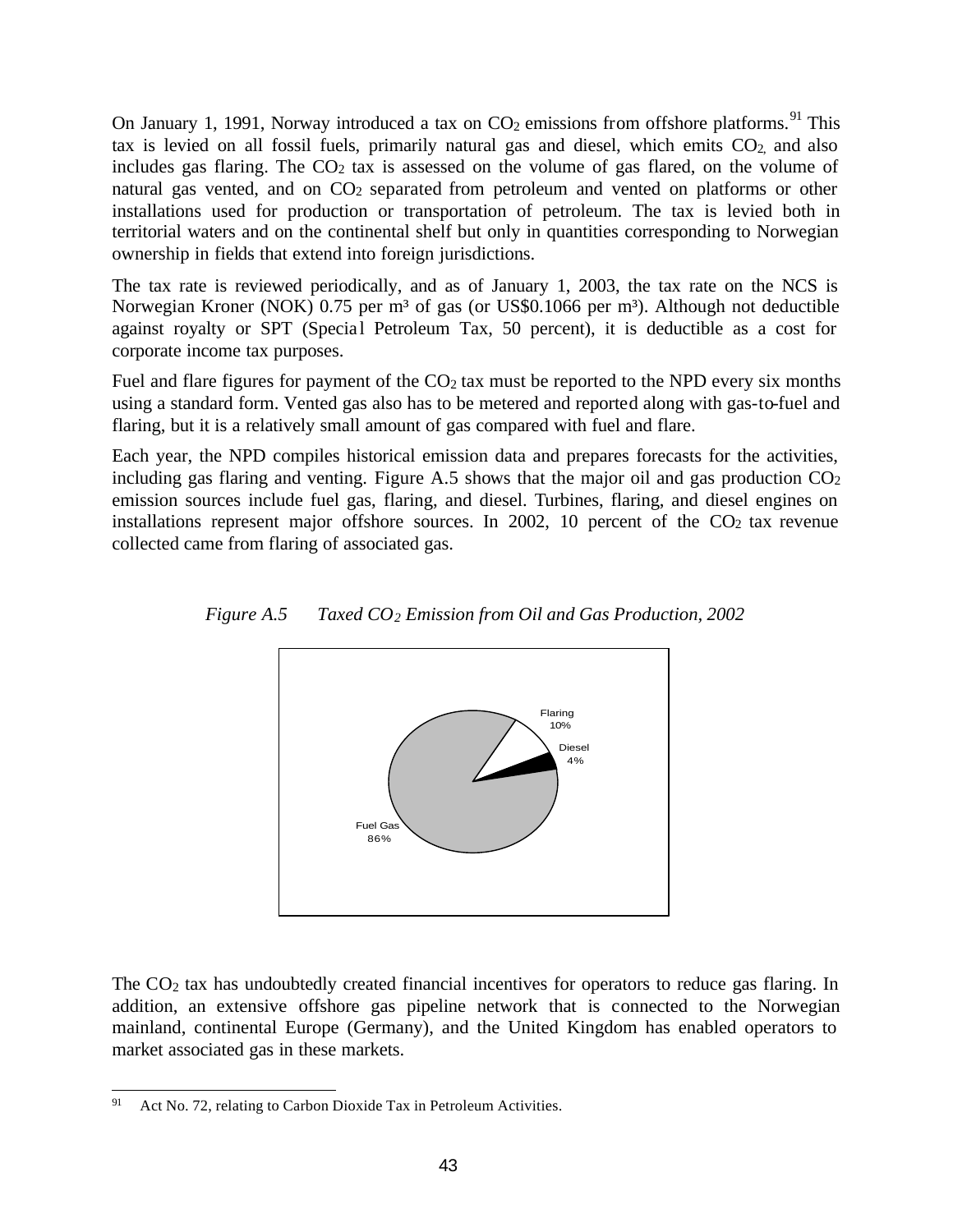The Norwegian government is now aiming to align the  $CO<sub>2</sub>$  tax with EU and global emission trading schemes. It is envisaged that the  $CO<sub>2</sub>$  tax will eventually be abolished and replaced by tradable emission quotas that companies will either use themselves or sell or trade to others that may have overused their own quota.

### **Measuring and Reporting**

The authorities have acknowledged that environmental objectives can be achieved only if emissions are effectively measured and monitored. Supervising environmental measures and activities is an integral function of the NPD. The NPD also supervises internal control systems for operators to ensure that the activities are planned and implemented in accordance with the authorities' requirements and the companies' acceptance criteria goals.

The NPD supervises the use of equipment that measures fuel consumption and the quantity of gas used for flaring and venting. It also collects the CO<sub>2</sub> tax on the shelf, and the Directorate evaluates the companies annually to assess the impact of the tax on  $CO<sub>2</sub>$  emissions.

Operators are responsible for metering gas-to-fuel, flare, and venting during the operational phase and are obliged to establish an internal control system that ensures that the requirements of the regulations are met. These responsibilities include the obligation to check sensor calibration every six months.

Operators are required to keep an emissions inventory, which must be submitted to the NPD with a copy to the SFT, before March 1 of each year.

The amount of gas to the flare system is measured through a metering system with an accuracy of plus or minus 5 percent. This system is subject to audits from the authorities. The operating company has to operate within the flaring permit and reports the amount of flared gas daily. The operating company has to notify the authorities if it reaches the permit's limits. For tax purposes, the amount of gas to flare is reported every six months.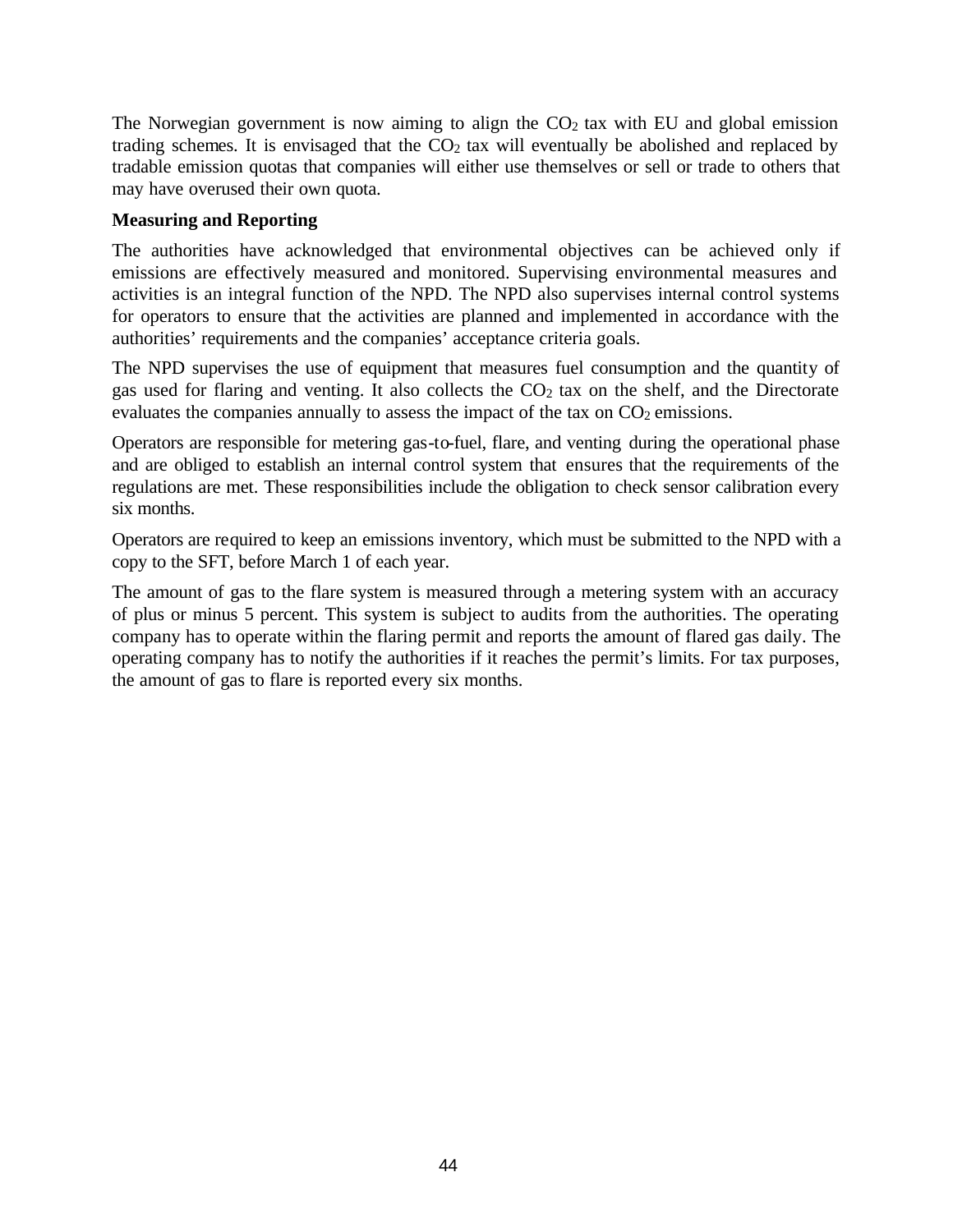# **A.3 The United Kingdom**

#### **Overviewof Onshore and Offshore Gas Flaring and Venting in the United Kingdom**

The U.K. Offshore Operators Association  $(UKOOA)^{92}$  calculates quantities of waste gases produced by its members, including oil and gas operators. Using 2001 data, it calculated that the oil and gas operators' CO<sub>2</sub> emissions represent some 4.5 percent of overall U.K. emissions. Out of that percentage, about 71 percent of offshore  $CO<sub>2</sub>$  emissions are from gas consumed in turbines (that is, fuel gas), with an additional 20 percent from flaring. Venting accounts for only 0.05 percent of the industry's total atmospheric emissions.

Table A.5 shows how gas flaring fell between 1996 and 2001 by about 20 percent.

| Year | <b>Gas flared (tons)</b> |                 |              |
|------|--------------------------|-----------------|--------------|
|      | <b>Onshore</b>           | <b>Offshore</b> | <b>Total</b> |
| 1996 | 253,686                  | 2,054,542       | 2,308,228    |
| 1997 | 182,586                  | 1,860,947       | 2,043,533    |
| 1998 | 169,177                  | 1,886,572       | 2,055,749    |
| 1999 | 179,736                  | 1,768,184       | 1,947,920    |
| 2000 | 282,488                  | 1,688,512       | 1,971,000    |
| 2001 | 265,424                  | 1,561,694       | 1,827,118    |

*Table A.5 Gas Flared Onshore and Offshore 1996–2001*

*Source:* UKOOA

### **U.K.'s Government Policy on Gas Flaring and Venting**

The U.K.'s government policy on gas flaring and venting has to be assessed within its overall policy objectives in regard to:

- Maximizing economic recovery of the U.K.'s oil and gas reserves
- Reducing greenhouse gas emissions.

Under the Kyoto Protocol the United Kingdom has a legally binding target to reduce a basket of six greenhouse gases by 12.5 percent below 1990 levels in the period 2008–2012. The United Kingdom further set a domestic goal to cut  $CO<sub>2</sub>$  emissions by 20 percent below 1990 levels by 2010.

To achieve those targets the U.K. government issued a policy statement in November  $2000<sup>93</sup>$ specifying detailed policies and measures and containing a balanced package across all sectors to tackle climate change and emission reductions.

<sup>92</sup> UKOOA is the representative organization for the U.K. offshore oil and gas industry. Its members are companies licensed by the government to explore for and produce oil and gas in U.K. waters. UKOOA currently has over 30 members, including all major oil and gas companies.

<sup>93</sup> *Climate Change: The U.K. Programme*, Department for the Environment, Transport and the Regions, November 2000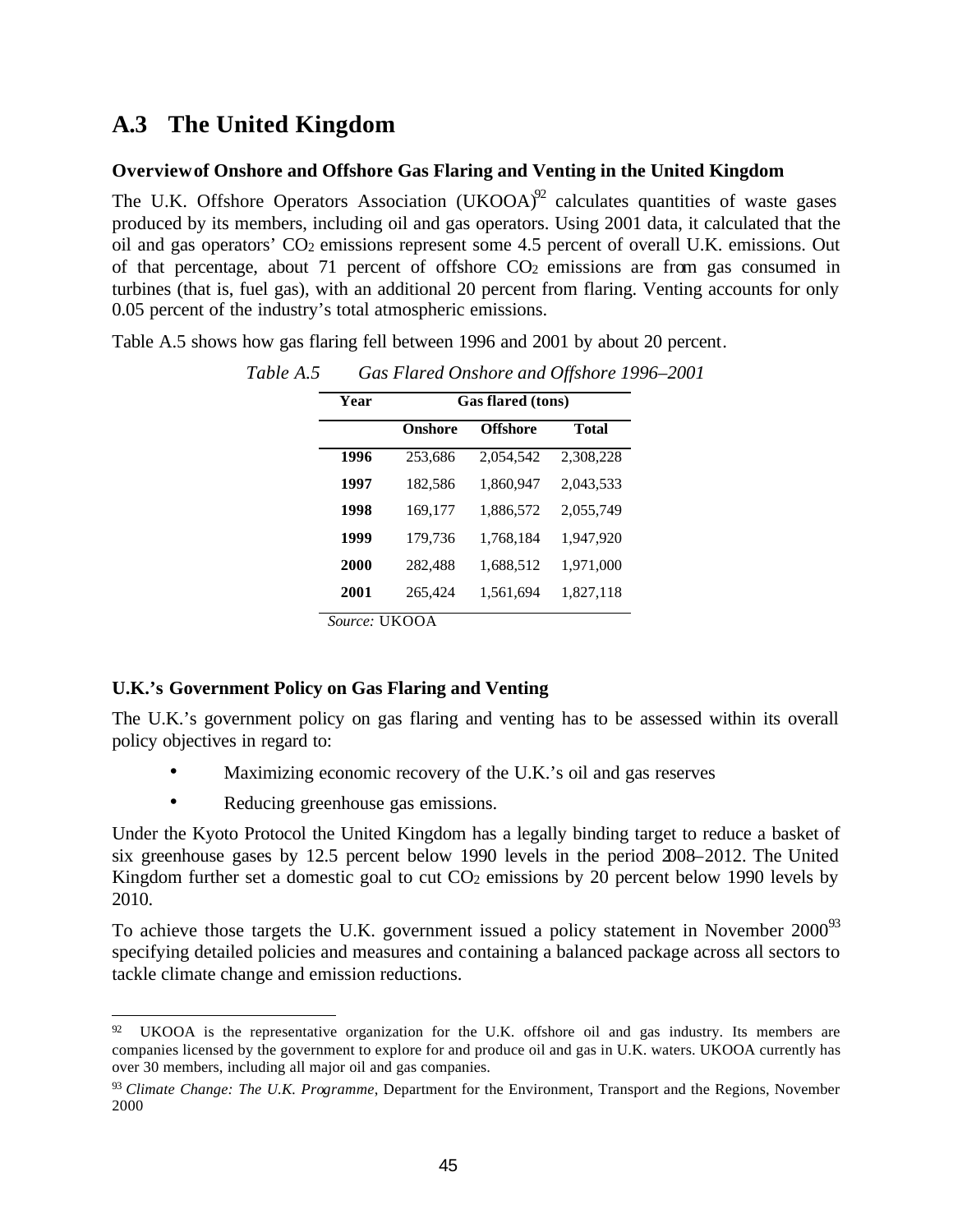At the same time the government not only has policy objectives to achieve environmental targets, but also to maximize economic recovery of the United Kingdom's oil and gas resources. Hence, in assessing proposals for new field development, the government considers the following policy objectives: $94$ 

- Ensuring the recovery of all economic hydrocarbon reserves
- Ensuring adequate and competitive provision of pipelines and facilities
- Taking proper account of environmental impacts and the interests of other users of the sea.

The government specifies that no single policy objective takes precedence, and where a conflict arises, the relative merits of each will be viewed in light of particular facts of the oil and gas field proposal on a "case-to-case basis."

### **Who Regulates Gas Flaring and Venting in the United Kingdom?**

The Licensing and Consents Unit of the Department of Trade and Industry (DTI)<sup>95</sup> is responsible for developing and coordinating government policy related to:

- The oil and gas fields on the land territory of Great Britain (onshore)
- The U.K.'s territorial waters and on the U.K. Continental Shelf (UKCS) (offshore).

DTI is responsible not only for policy issues but also for regulating the upstream gas and oil markets through powers given in the Petroleum Act.<sup>96</sup> These responsibilities include regulating and supervising gas flaring and venting. Under the Energy Act 1976, *consent* of the secretary of state for trade and industry<sup>97</sup> is required for the disposal of natural gas (whether at source or elsewhere) by flaring or by releasing it unignited into the atmosphere (venting). <sup>98</sup> This applies to all onshore hydrocarbon fields as well as offshore fields.

There are also other departments and government institutions that have responsibilities in regard to gas flaring and venting, including local authorities that assess the likely impact of "noise and vibration" of onshore gas flaring.  $99$  However, the ultimate responsibility of issuing gas flaring and venting consents lies with DTI.

The Environment Agency and the Scottish Environment Agency also issue stringent consents regarding emissions from onshore operations.

 $\overline{a}$ <sup>94</sup> Guidance Notes on Procedures for Regulating Offshore Oil and Gas Field Development.

<sup>95</sup> www.og.dti.gov.uk.

<sup>96</sup> Petroleum Act 1998. "Petroleum" as defined under the Act includes any mineral oil or relative hydrocarbon and natural gas existing in its natural condition in strata. Please refer to Chapter 17, Section 1, of the Act.

<sup>&</sup>lt;sup>97</sup> The secretary of state for Trade and Industry has the overall responsibility for the Department.

<sup>98</sup> Consent for flaring is also required under The Petroleum (Current Model Clauses) Order 1999.

<sup>99</sup> Environmental legislation applicable to the Onshore Hydrocarbon Industry (England, Scotland, and Wales).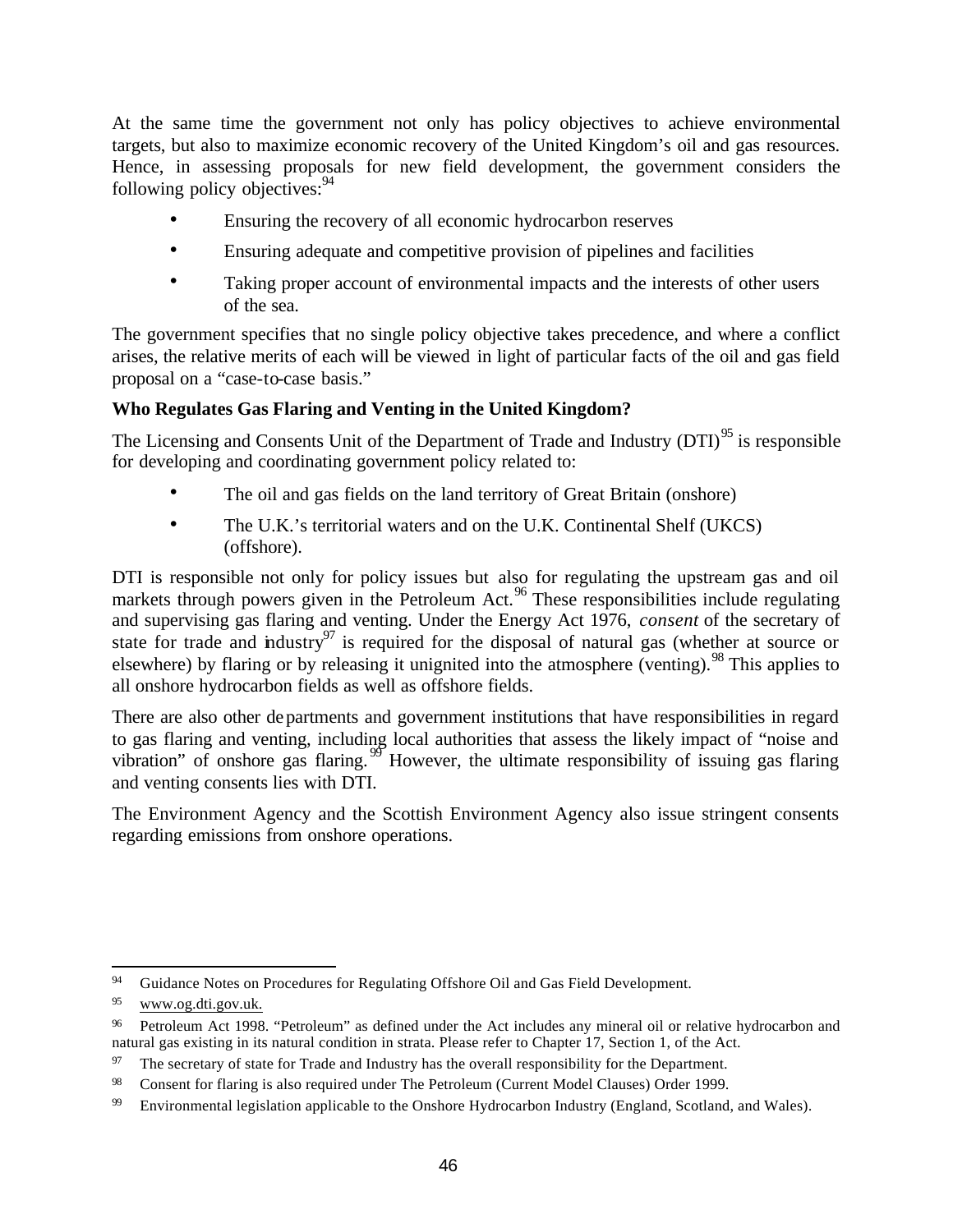## **How Has Gas Flaring and Venting Regulation Been Conducted?**

The question of how regulation is being conducted refers to the translation of government policy objectives into detailed regulations that best ensure that those objectives are achieved in an efficient and transparent manner.

Issues that have been addressed in this context are:

- In which legislation has gas flaring/venting been embedded?
- What types of regulation have been implemented?
- Which processes and procedures have been adopted?

### **Gas Flaring and Venting Legislation**

The following laws and regulations govern gas flaring and venting in the United Kingdom:

- *Primary legislation:* Energy Act 1976**,** Petroleum Act 1998; Petroleum (Current Model Clauses) Order 1999; Environmental Legislation applicable to the Onshore Hydrocarbon Industry (England, Scotland, and Wales); The Offshore Petroleum Production and Pipelines (Assessment of Environmental Effects) Regulations 1999
- *Key instruments for invoking primary legislation:* Onshore (that is, Petroleum Exploration and Development Licenses); Offshore (that is, Exploration $^{100}$  and Production Licenses<sup>101</sup>); Guidance Notes on Procedures for Regulating Offshore Oil and Gas Field Developments; Field Development Program; Venting and Flaring Consents; Offshore Pipeline Works Authorizations.

Primary legislation gives DTI the power to regulate onshore and offshore gas production and exploration and gas flaring and venting. It also gives DTI the power to approve and issue flare and gas consents for onshore and offshore fields. Other agencies, such as local authorities, also have powers under primary legislation. For example, environmental legislation specifies that new onshore developments will be assessed by the local authorities on the likely impacts of "noise and vibration" of gas flaring and venting as part of the overall planning approval process.

### **Types of Regulations**

### *Flare and Venting Consent*

The flare and venting consent is a key regulatory instrument applied by DTI to control the volume of gas flared and vented and approve the amount of gas each facility and site can flare and vent each year.

DTI issues licenses and is responsible for authorizing the development of new gas and oil fields.<sup>102</sup> Licensees submit a Field Development Plan for approval. Operators are given the opportunity to make representations about relevant technical and financial factors before DTI

 $\overline{\phantom{a}}$ <sup>100</sup> Production, or any drilling deeper than 350m, is not permitted under an Exploration License.

<sup>&</sup>lt;sup>101</sup> The main type of offshore license is the Seaward License, of which DTI has now granted more than a thousand.

<sup>&</sup>lt;sup>102</sup> As with any licensing system, many of the detailed regulatory provisions are laid down in conditions attached to the licenses. The Petroleum Act is rather unusual in that these conditions ("Model Clauses") are published in secondary legislation.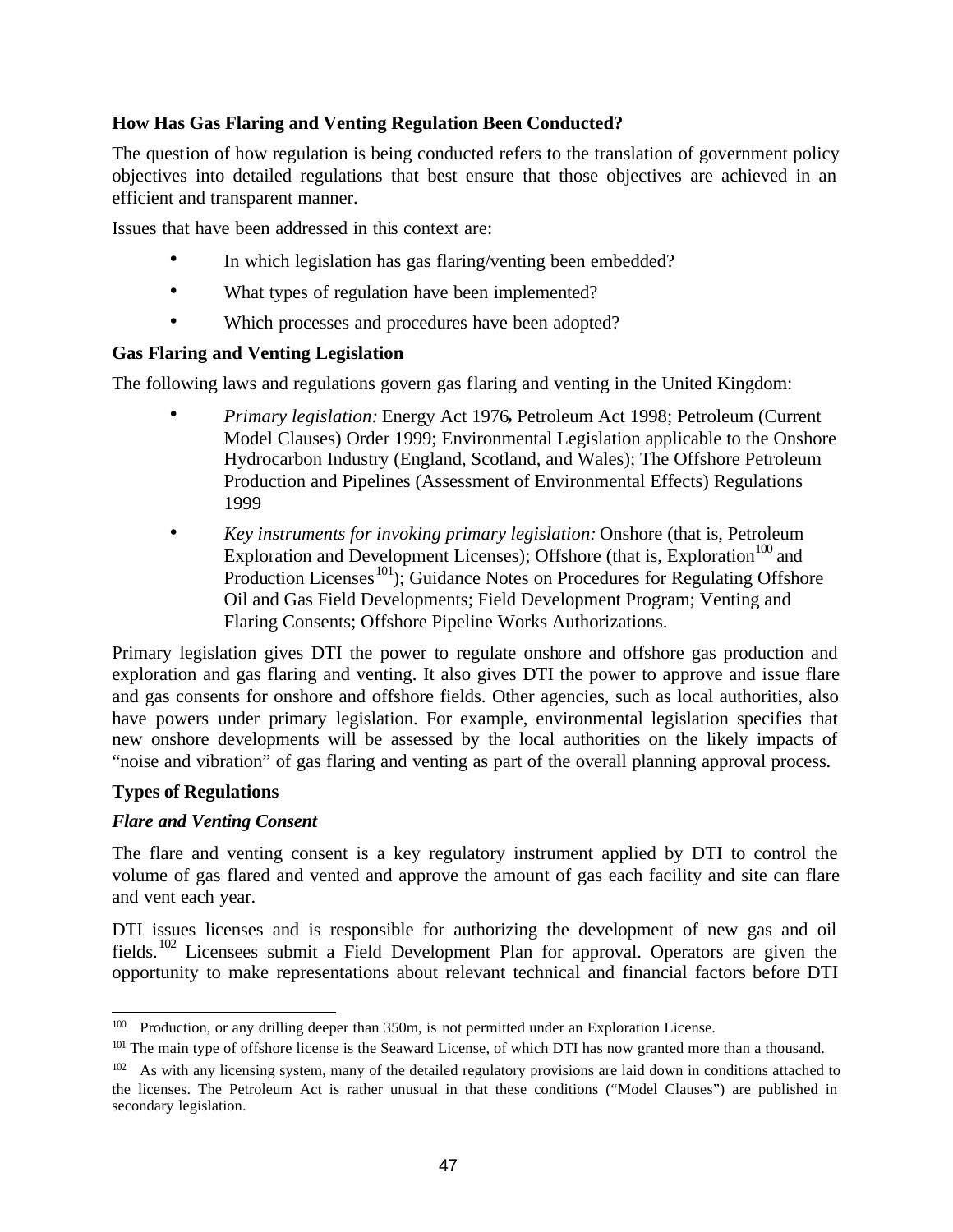determines whether to grant approval. If approved, a Production and Development consent will be issued.

Before startup, operators must submit a written application for the consent to flare and vent gas, specifying the proposed date the flaring or use of gas is to commence. This date must be not less than two months from the date the application is submitted, unless DTI notifies the operator of a shorter period as a consequence of the development plan approval procedure.

Consents are given mainly in the context of development plan approvals. Prior consents are not required for unanticipated flaring that is necessary to avoid personal injury. DTI requires licensees to keep flaring to the minimum that is technically and economically justified, including the flaring of gas during extended well tests. These may also require consent. Particular attention will be given to the facility's design, the potential for gas reinjection, and in the facility's commissioning program to ensure that all steps are taken to reduce the need for flaring.

For fields in the commissioning stage, or where there have been particular problems, operators are required to submit regular reports to DTI regarding the amounts being flared. Operators are also required to submit details of production and flare rates. These are published on the DTI website following a three-month confidentiality period.

There are currently no financial penalties for gas flaring and venting in breach of a consent. However, a breach of a consent is considered grounds for revoking an operator's license.

Field operators on short-term consents are required to provide DTI with detailed reports (weekly or monthly or at longer intervals as agreed) of production, flaring, efficiency of the plant, any technical problems, and so forth. Operators then have to justify their application for the next consent period. These consents are considered on a case-by-case basis. For companies on annual consents DTI will not issue a consent for the following year until it is satisfied that the amounts being requested are justified from a technical and economic point of view. Though production consents and venting may be issued to cover several years, the maximum offshore flaring consent is one year.

### *Technical and Operatio nal Regulations and Restrictions*

Technical and operational regulations typically apply to:

- Burn technology and practices
- Timing of burning and venting
- Location of flaring and venting
- Heat and noise generation.

In the United Kingdom., technical and operational requirements are set out in guidelines and codes of conduct issued by the oil industry. The UKOOA publishes guidelines on reducing emissions and maintaining flaring and venting safety.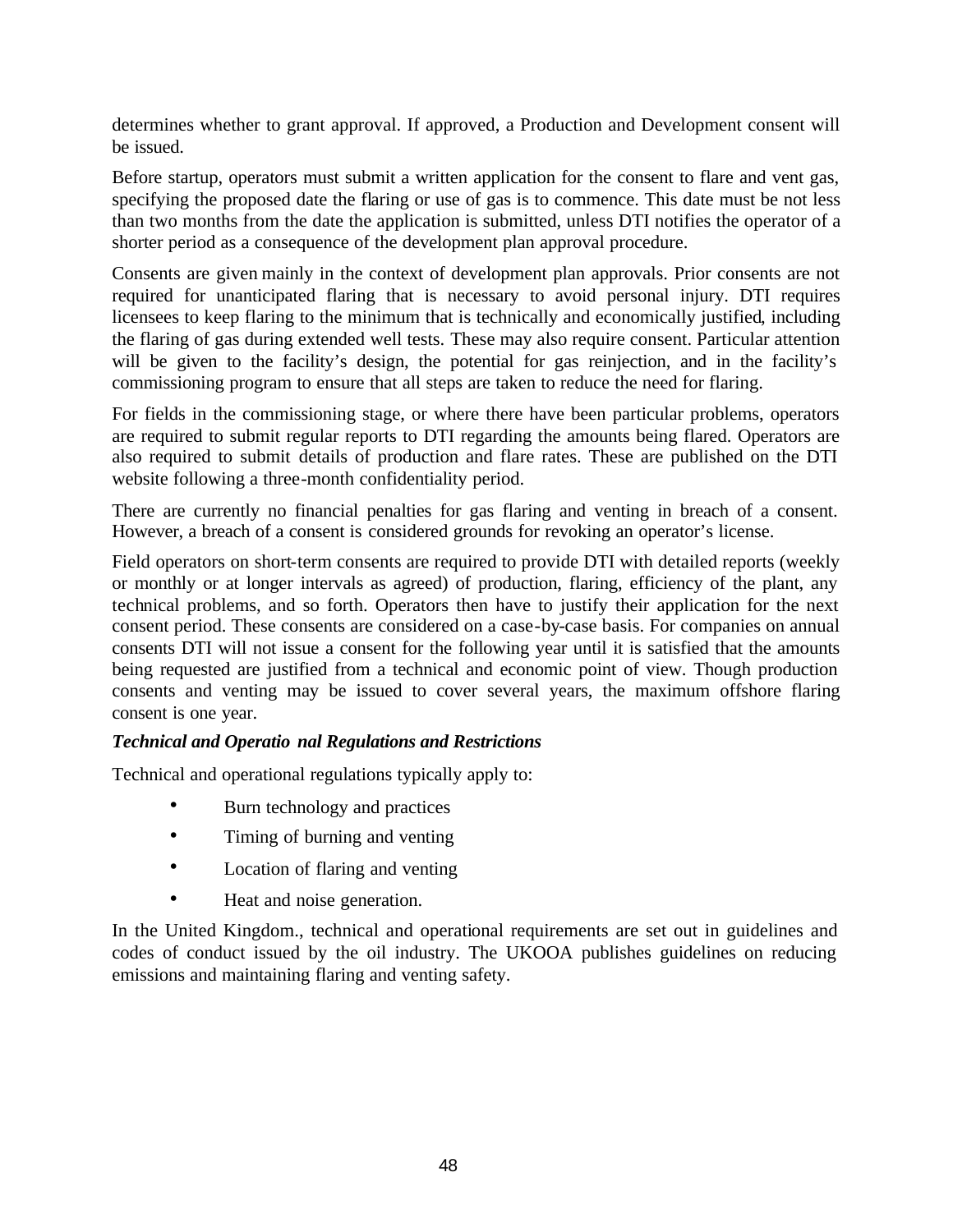#### *Regulatory Processes and Procedures*

#### *Field Development Program*

The documentation required for new oil and gas field authorizations is the Field Development Program (FDP).<sup>103</sup> The FDP provides a summary description of the actual field development and the principles and objectives that will govern its management. The FDP includes provision of how the operator plans to deal with flaring and venting of gas.

As part of the assessment process of a new field development, the operator is required to provide a spreadsheet called the Common Reporting Format (CRF), which provides detailed information on the new field and will help DTI to make an efficient assessment. The spreadsheet includes projections of annual gas flaring and venting in the field.<sup>104</sup>

A new field development will be authorized once the secretary of state is satisfied that the FDP meets the government's policy objectives and the Environmental Impact Assessment  $(EIA)$ <sup>105</sup> process has been completed successfully. An EIA is mandatory for all developments where the level of oil production is intended to exceed 500 metric tons a day  $(3,750)$  barrels per day).<sup>106</sup>

For new oil field developments, DTI expects that where, over the life of the field, the value of the produced gas is higher than the costs of bringing it to the market, the licensees will make provisions for its processing and transportation to shore. In considering whether the gas should be brought to the market, DTI will regard the overall costs and benefits that may not reflect the commercial positions of individual licensees.<sup>107</sup>

If it is not economic to bring gas to shore, the licensees should carefully consider:

- Its use as a fuel
- It as a means of improving oil recovery
- Conversion to other fuels
- Injection for disposal
- Sale to a neighboring development
- Flaring/venting.

The option that maximizes the economic recovery of the field would normally be selected.

<sup>103</sup> The norm for Field Development Program documentation for all fields is a maximum of about 15 pages of text plus associated figures.

<sup>104</sup> A copy is available on www.og.dti.gov.uk/upstream/field\_development/CommonReportingFormat.xls.

<sup>105</sup> The Offshore Petroleum Production and Pipelines (Assessment of Environmental Effects) Regulations 1999 came into force on March 14, 1999. These regulations implement the European Council Directive on the Assessment of the Effects of Certain Public and Private Projects on the Environment insofar as it relates to certain offshore oil and gas projects' effects on the environment. Please note that the public has the right to comment on the Environmental Statement, and the secretary of state must be satisfied that the regulations' requirements relating to publicity and consultation have been substantially met.

<sup>106</sup> Offshore Petroleum Production and Pipelines (Assessment of Environmental Effects) Regulations 1999.

<sup>&</sup>lt;sup>107</sup> In this context, where gas transportation and processing involves the use of third-party infrastructure, in the first instance, access to those facilities is a matter of commercial negotiations. The secretary of state may, however, use his or her discretionary powers under the Petroleum Act 1998 to set charges or to require access to infrastructure if the parties cannot agree.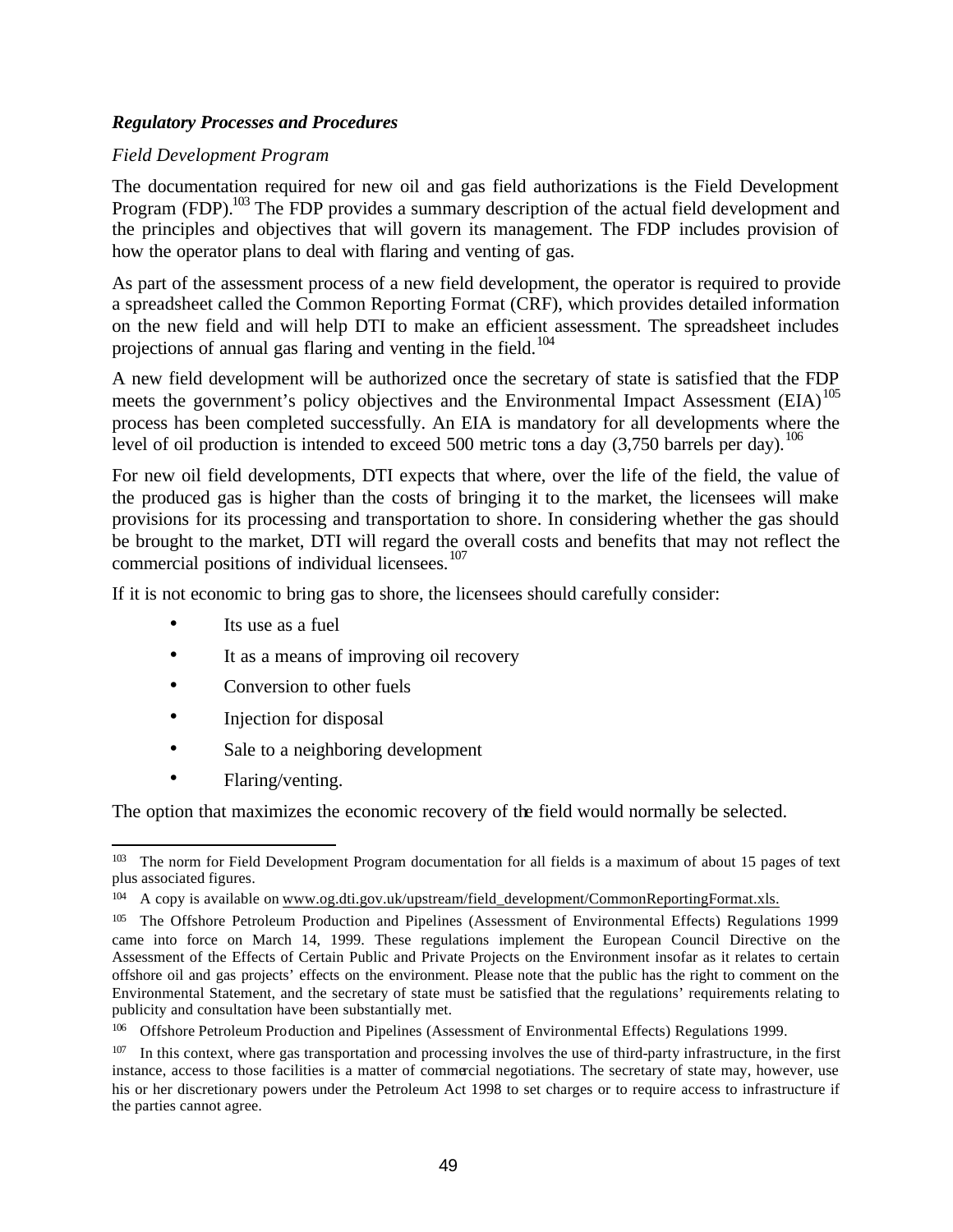## *Gas Flaring and Venting during Commissioning*

Appendix 9 of the Guidance Notes<sup>108</sup> provides further details on the procedures for dealing with gas flaring and venting during the commissioning phase of new field developments.

It is DTI's policy that gas flaring during commissioning should be kept to its lowest level that is consistent with the safe and efficient commissioning of oil- and gas-related plants.

To achieve this the operator should:

- Take the initiative in keeping in close contact with DTI at all stages, from design through construction (during the commissioning process, DTI will insist on regular meetings)
- Demonstrate that all reasonable steps have been taken to keep flaring and venting to a minimum.

The following points should be noted in this respect.

a. Plant design

Should the operator propose any venting of hydrocarbons, for example, from low-pressure drains, rather than disposing of them via the flare system, this should be discussed with DTI at the earliest opportunity.

b. Hookup and installation planning

All gas plants must be complete, fully leak tested, and otherwise tested and commissioned as far as is practicable, and able to receive gas, before First Oil. A gas flaring consent will not be issued until DTI is satisfied that the system is ready to receive gas as soon as stabilized flow is achieved.

c. Commissioning gas flaring and venting consent applications

These should be submitted at least two months before First Oil and should contain the following:

- A summary of the main points in the application.
- A summary of the main flaring assumptions.
- A detailed description of the plant startup procedures and philosophy.
- The commissioning schedule.
- Flaring calculations—to include flaring on a daily basis and total quantities. Where the gas stream contains a significant proportion of nonhydrocarbon gas a Venting Consent may also be required. The quantities of gas stated in the Venting Consent application should be on the same basis as the hydrocarbon gas in the Flaring Consent application.
- Commissioning gas flaring consents.

 $\overline{\phantom{a}}$ <sup>108</sup> Guidance Notes on Procedures for Regulating Offshore Oil and Gas Field Development.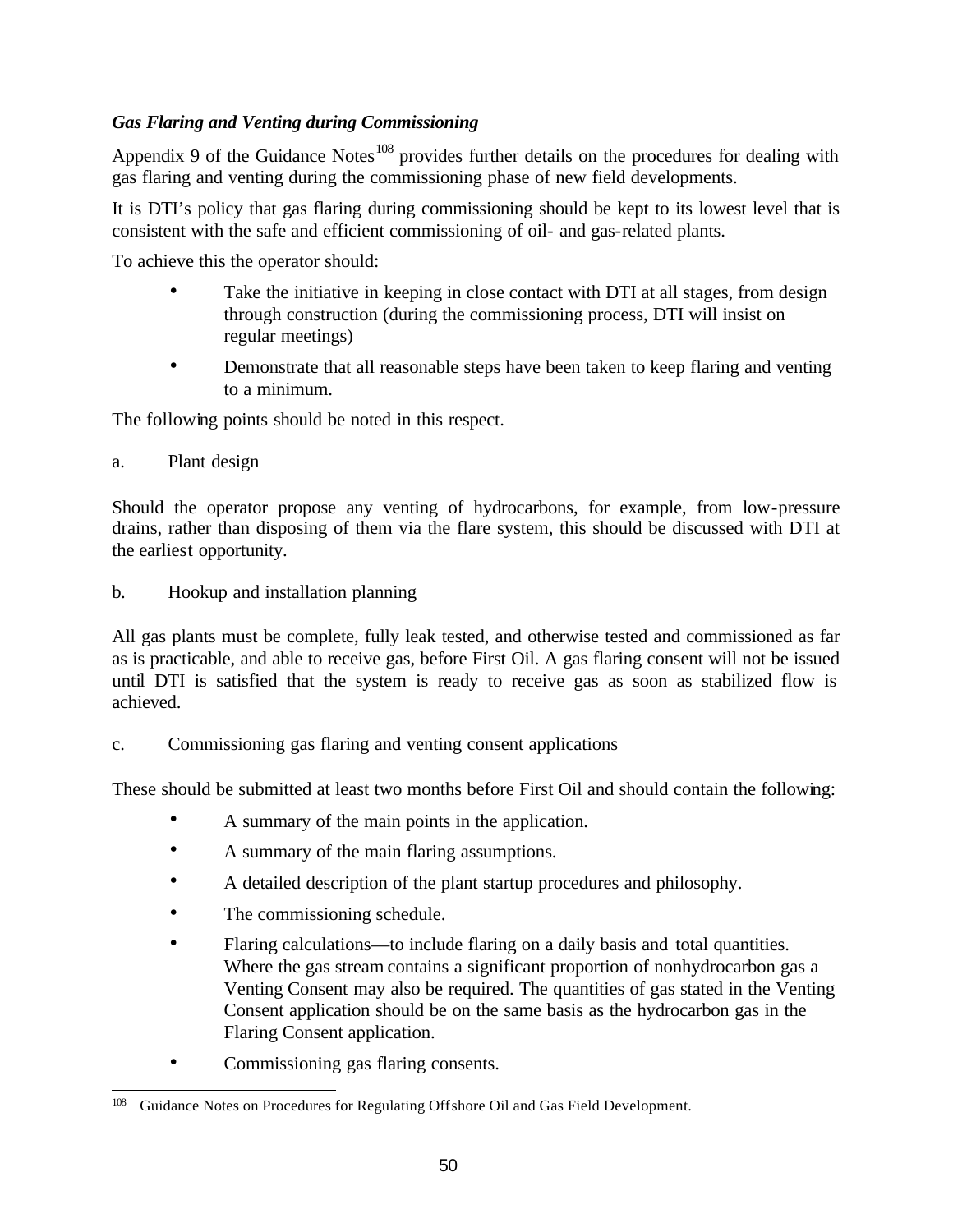Initially, these consents are short term, generally given on a monthly basis until stable plant operation is achieved. During the consent period, the operator is required to e-mail to DTI the following information every Monday relating to the previous week:

- A short technical summary of the gas handling plant's performance, highlighting any features that have affected or could affect the plant's operation
- Daily rates of oil production, gas production, gas export, gas used for fuel, and of gas flare
- Cumulative average for production and flare
- Weekly calculations of gas compression plant efficiency

DTI issued the following gas flaring and venting guidelines:

- During the commissioning of production facilities, flaring consents will usually be restricted to between one and three months and will be for a fixed quantity of gas based on an auditable program.<sup>109</sup>
- Once stable operating conditions have been achieved, the duration of the consent will be increased to 12 months and will be subject to an agreed cumulative maximum for the period.

### *Gas Flaring and Venting at Existing Fields*

A policy requirement for checking gas flaring and venting at existing fields is the Annual Field Report (AFR). Annual Field Reports ensure that operators are carrying out the work agreed in the Field Development Plan and highlight any new plans for the coming year. Production and flare figures are mentioned in the AFRs, but the main objective of the AFR is to supplement the Field Development Plan. Reporting periods for existing fields are annual, and production data, including gas flared and vented, are included in the Annual Field Reports.

Although Appendix 6 of the Guidance Notes<sup>110</sup> illustrate how to prepare an AFR,<sup>111</sup> most operators have been using their own definitions of production metrics, loss analysis, and reporting formats.

To measure the performance of all the fields against a common and consistent set of performance indicators, DTI has recently issued a consultation paper<sup>112</sup> that proposes a wide range of performance indicators for measuring the production efficiency of UKCS offshore oil and gas production facilities. For gas flaring and venting, the following proposed measurements are of particular relevance:

 $\overline{a}$ <sup>109</sup> During the initial commissioning period, monthly reports may be requested, in which case the data should be presented on a monthly basis with rolling averages for the year to date. In regard to gas flaring, reasons must be given for any deviations from the production target flare figure and measures taken to minimize wasteful flaring and venting of gas.

<sup>110</sup> Guidance Notes on Procedures for Regulating Offshore Oil and Gas Field Developments.

<sup>&</sup>lt;sup>111</sup> A field report normally will be required annually, but for simple or well-understood mature fields with minimal flaring, the reporting should become less frequent.

<sup>&</sup>lt;sup>112</sup> Performance Metrics for Measuring the Production Efficiency of UKCS Offshore Oil and Gas Production Facilities.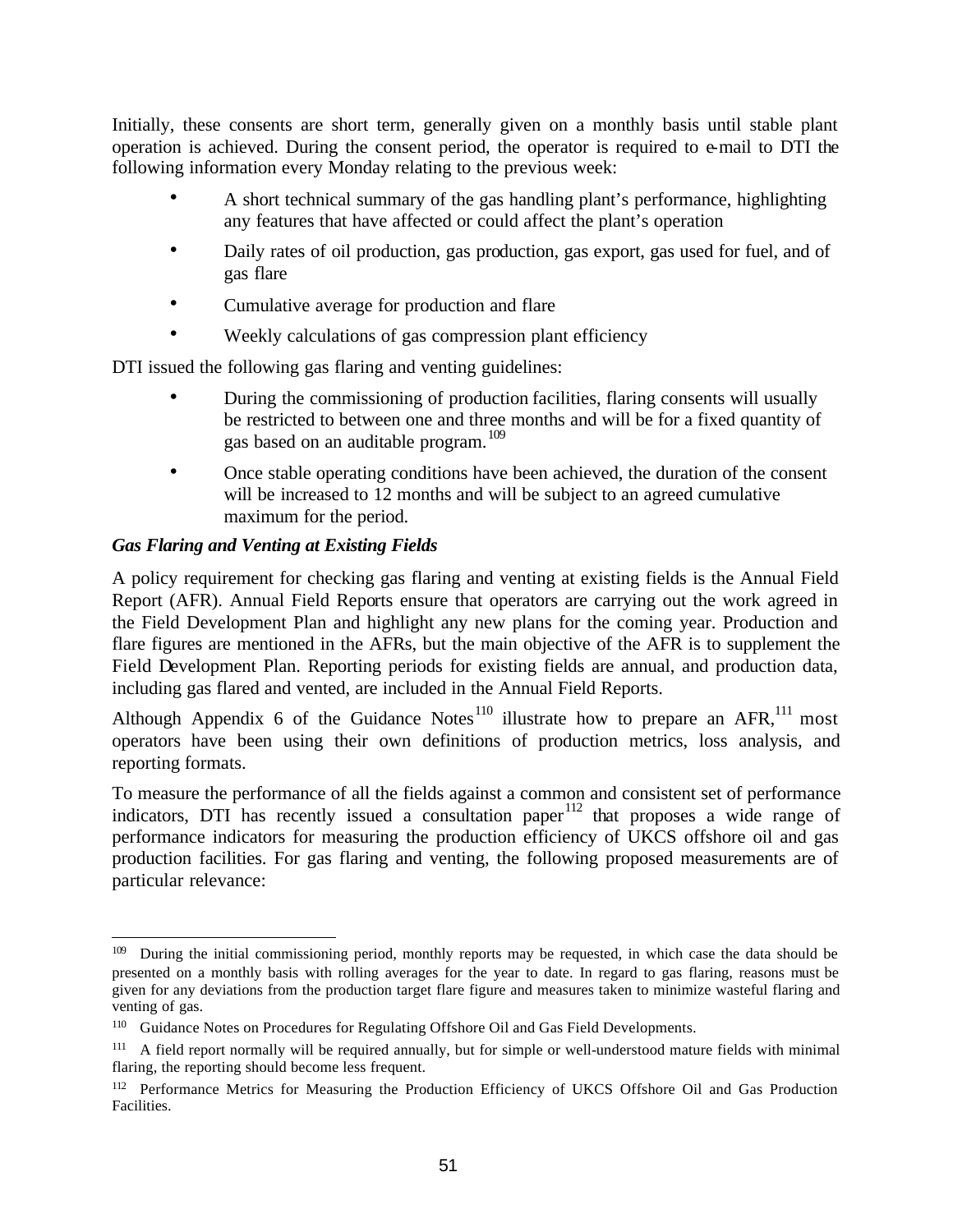

This will be expressed as a daily percentage and presented graphically over the 12-month reporting period. Flaring-related metrics would require daily production and flaring data to be recorded.

#### *Flare Transfer Pilot Trading Scheme*

The above sections describe the current regulatory framework for gas flaring and venting in the United Kingdom and show that over the last decade the U.K. oil industry has achieved substantial reductions in gas flaring without compromising oil production. These reductions have been achieved mostly by regulation of gas flaring and venting, increased plant efficiency, adoption of best working practices, and an increased awareness of the environment.

The government recognized that if the downward trend in flare volumes released was to continue, a further mechanism that created economic incentives for companies to reduce gas flaring would be needed. This consideration has led to the development of the Flare Transfer Pilot Trading Scheme (FTPTS).

### *Launch of FTPTS*

 $\overline{a}$ 

The FTPTS is a voluntary scheme arising from an industry-government initiative and currently encompasses about 50 percent of the commissioned fields within the UKCS.<sup>113</sup>

The aim was to develop a flexible and economically efficient mechanism to create incentives for oil companies to further reduce gas flaring beyond the annual flare consent.

The FTPTS is aligned, as far as possible, with the U.K. Emission Trading Scheme (UKETS), <sup>114</sup> and a longer-term possibility could be to integrate this flare transfer system with the wider domestic and international emission trading schemes. As a consequence, any credits would need to be acceptable in the domestic and international carbon market.

<sup>&</sup>lt;sup>113</sup> Onshore fields were not included because they were already covered by the UKETS run by Department for Environment, Food and Rural Affairs (DEFRA). This scheme involves monetary trades, while the FTPTS is purely voluntary and was introduced to get companies used to the benefits of trading while ensuring that the overall consent amount for those in the scheme was not raised. DTI is currently considering whether onshore terminals should be included in the scheme.

<sup>&</sup>lt;sup>114</sup> DEFRA, The U.K. Emission Trading Scheme, October 2002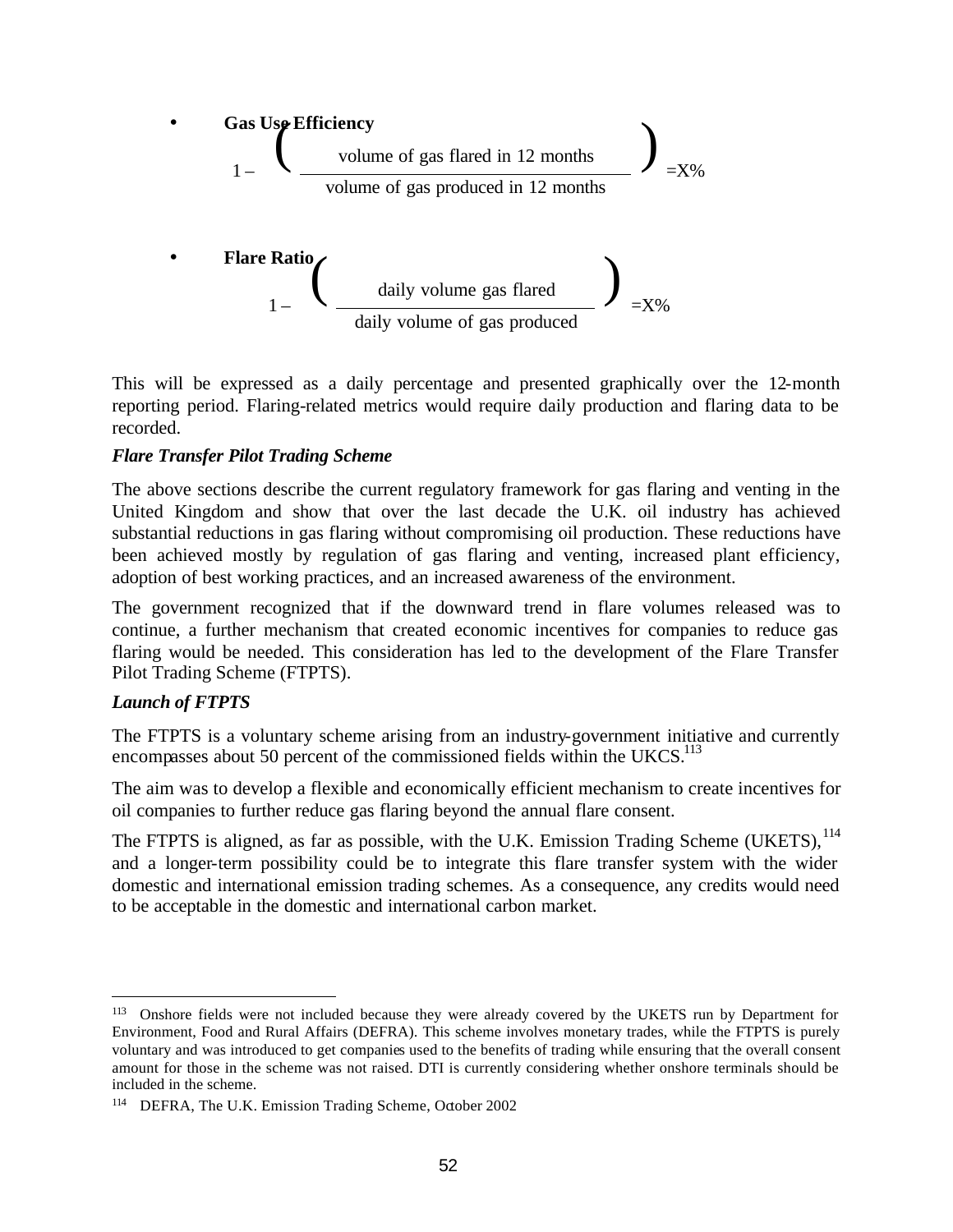A Rules Book<sup>115</sup> was issued in October 2000 (updated annually) that set out the governance of the scheme and definitions of the transfer mechanisms between "buyer" and "seller," and the FTPTS was officially launched on January 1, 2001.

#### *Two Trading Schemes*

Two scenarios exist under which the scheme operates, and both are made possible through a voluntary agreement between operators, including:

- Transfer of flare by assets operating within flare gas volume consents
- Transfer of flare gas volume by revision of flare consents.

Flare consents, which are issued on a field-by-field basis, typically contain an element for safety purposes and for unforeseen contingencies. It is in this contingency element where further flare reductions can be found. The flare-trading scheme provides the framework for operators to trade their unused contingency, while maintaining the flare consent and oil production targets from their fields.

As a first step, "voluntary asset targets" are set by individual companies for their own assets. <sup>116</sup> Those voluntary targets are below the flare consent agreed on with DTI. Voluntary targets set by each company are publicly available. Both consent and voluntary targets may be changed if trades take place. One benefit of the scheme is that companies do not have to come to DTI to justify why an increase in their consent may be necessary, but they can obtain the necessary amounts from members. DTI brokers the transfer and issues the revised legal consents.

Because of a complex operating environment for oil exploration and production, actual flaring might be higher or lower than the voluntary target but still lower than the flare consent agreed with DTI. The scheme provides flexibility for those companies that are below or above the target to transfer (buy and sell) flare between sites and companies. Figure A.6 illustrates how the scheme works.





 $\overline{a}$ <sup>115</sup> In 2000 several workshops were held at which industry representatives met with the government to determine the price mechanisms for governing the scheme.

<sup>116</sup> Operators use internal methodologies to determine the level of contingency element built into their voluntary consents that could be used to contribute to reducing flare volumes below the flare consent issued by the department.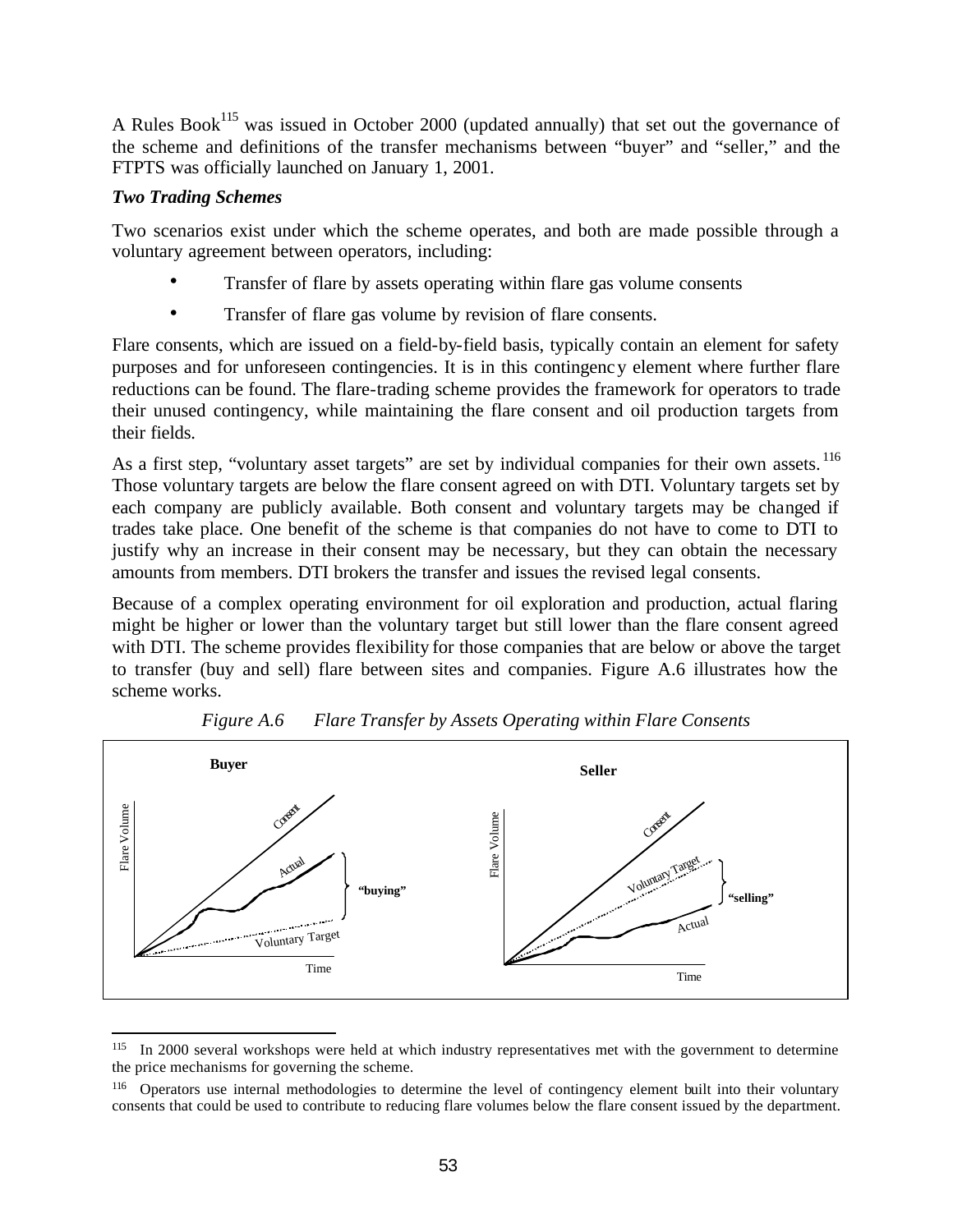The above scenario describes a situation where companies remain within their departmentapproved flare consent. The FTPTS scheme also has provisions for the scenario whereby an operator anticipates that the flare consent could be exceeded because of unforeseen operational upsets. The scheme allows for one or more operators to agree to transfer flare volume to another flare consent, provided the sellers reduce their flare consent by the commensurate amount. As the flare consents regime requires legal compliance, any consent revision requires official approval by the regulator (DTI). Figure A.7 illustrates that scenario.





#### *Monitoring and Measurement*

Currently, a consultation process is being held with the objective of producing guidance for measurement and verification of the FTPTS. A document was produced that proposed three measurement categories be defined, each relating to how accurately a quantity of flared gas can be determined. <sup>117</sup> By applying such categories, a financial incentive is inferred on measuring flare gas more accurately and should warrant an economic case for installing more accurate technology, thereby encouraging more efficient trading.

#### *Other Measures That Affect Gas Flaring and Venting Volumes in the United Kingdom*

The United Kingdom government has created incentives in the upstream and downstream gas market that have improved the economics of gas flaring and venting.<sup>118</sup> Those incentives include:

- Restructuring and unbundling of the downstream gas market
- Third-party access (TPA) to the upstream gas pipeline network
- Wholesale and retail competition in downstream gas and electricity markets.

Restructuring of the U.K. gas market started in 1986 with the privatization of British Gas in 1986. Since then the industry has been fully unbundled into a legally separate network company

<sup>117</sup> Proposal for a Measurement, Verification and Discount Scheme.

The U.K government has not provided any direct fiscal incentives, such as tax breaks, to oil companies to reduce flaring and venting.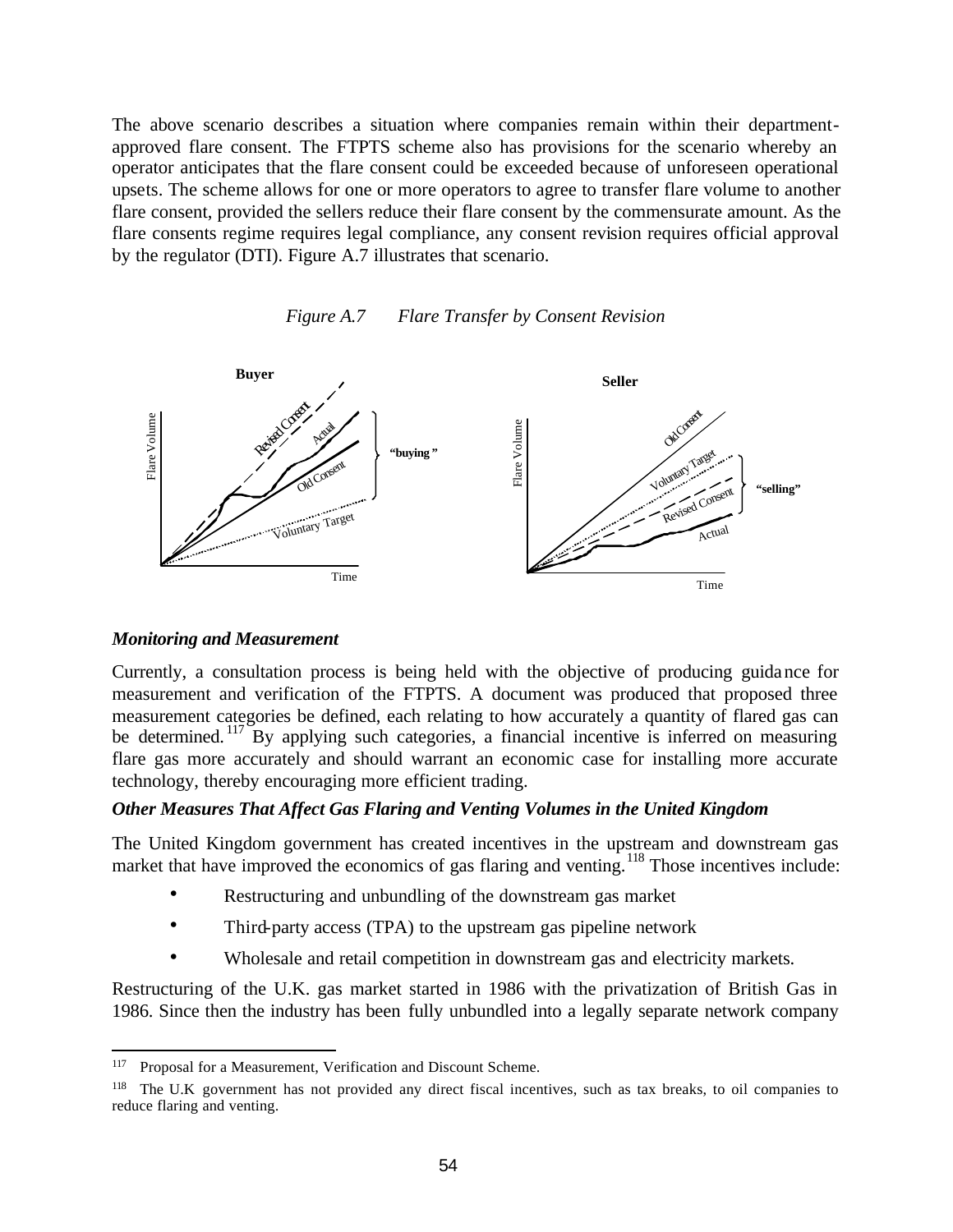and shippers and suppliers. In 1996 domestic gas customers were for the first time able to switch suppliers. With the 1998 opening of the Interconnector gas pipeline between Bacton (U.K.) and Zeebrugge (Belgium), the U.K. gas market was connected to the European gas market.

About the same time the privatization and liberalization of the U.K. electricity market was carried out, which increased the number of gas-fired power generators and created a new market for the U.K. gas industry.

Open access and competition in downstream markets reduces the cost of shipping gas from oil fields to downstream facilities. This implies that producers not only have potential access to upstream and downstream gas pipeline network, but they also can either sell gas directly to importers or act as a shipper in their own rights and supply industrial and domestic customers directly.

Restructuring and liberalization of downstream gas and electricity markets have positive effects on upstream oil and gas exploration and production, improves the economics of associated gas, and creates incentives to reduce gas flaring and venting.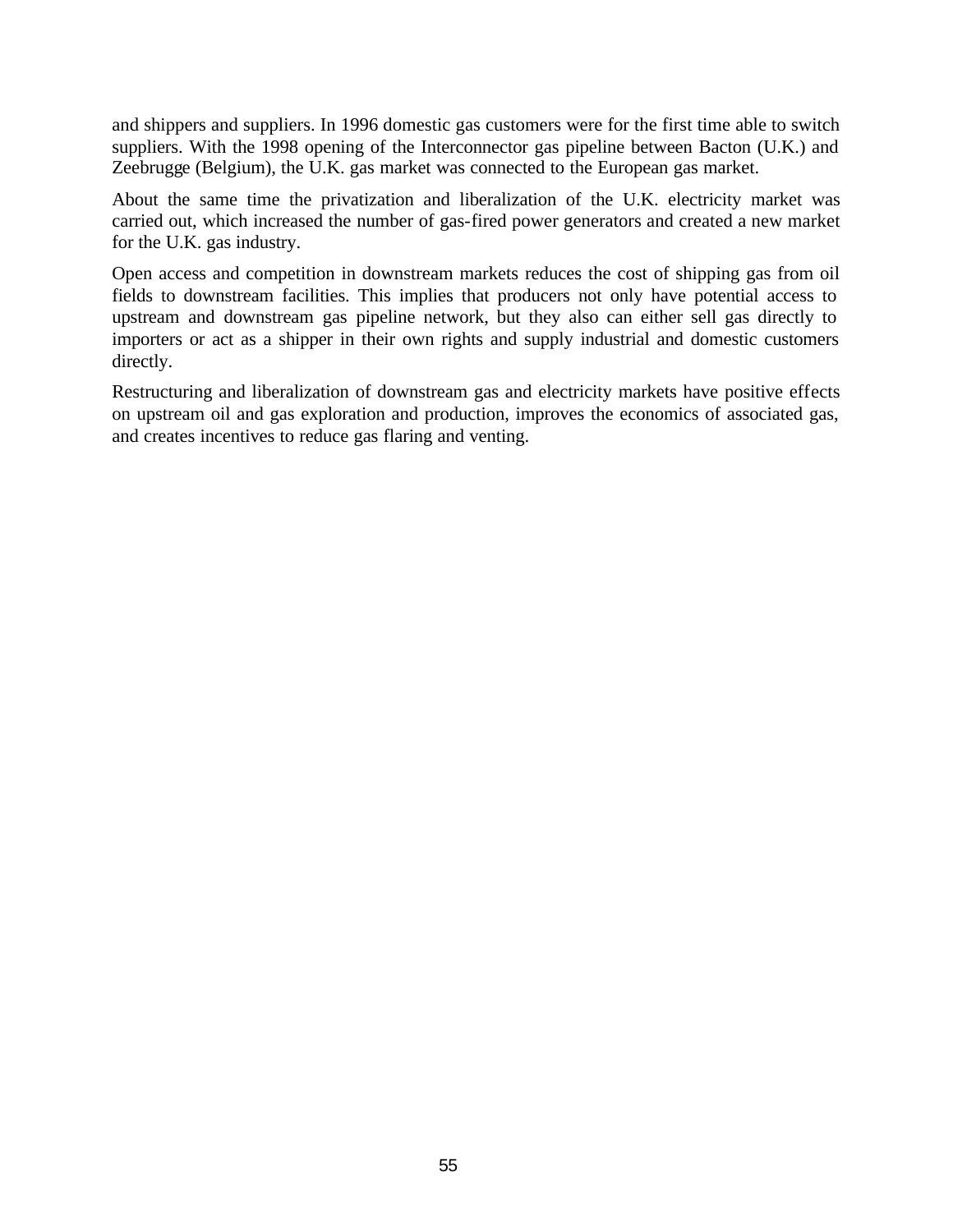# **A.4 North Africa**

# **Algeria**

## *Associated Gas Usage*

The operator may:

- Lift, process, and market associated gas jointly with Sonatrach, the national oil company, subject to a negotiated gas agreement
- Use associated gas in operations or reinject or flare associated gas, subject to relevant consents.

## *Permission to Flare*

Sonatrach grants permission to flare gas that cannot be marketed and that exceeds operational requirements. It is understood that permissions are granted on a case-by-case basis.

## *Flaring Restrictions and Penalties*

To date, no air quality or emission standards have been issued by the government. Instead, Sonatrach issues emission standards on a case-by-case basis. Operational restrictions, too, will be imposed on a case-by-case basis. Noncompliance with any flaring restrictions may constitute grounds for revoking the operator's rights. Currently, no financial penalties are imposed.

## *Legislation*

The following legislation is relevant to gas flaring and venting:

- Hydrocarbons legislation: Laws 86-14 and 91-21 on Exploration and Production (E&P); Decrees 87-158, 87-159, and 96-118
- Environmental legislation: Law No. 83-03 on Environmental Protection, Order No. 93-163; Decree No. 90-78 on Environmental Impact Assessment; Executive Decree No. 93-165 on Regulating Atmospheric Emissions of Smoke, Gases, Dust, Odors, and Particulates

## *Regulating Agencies*

Sonatrach is responsible for regulating gas flaring and venting in Algeria.

In 2000 the Ministry of Energy published a draft hydrocarbons law. Under the proposed new law, a new authority called Alnaft would be responsible for flaring and venting issues, awarding upstream contracts, and approving development plans. A preliminary draft of the law was submitted to parliament in September 2002 for debate and approval but has yet to be passed.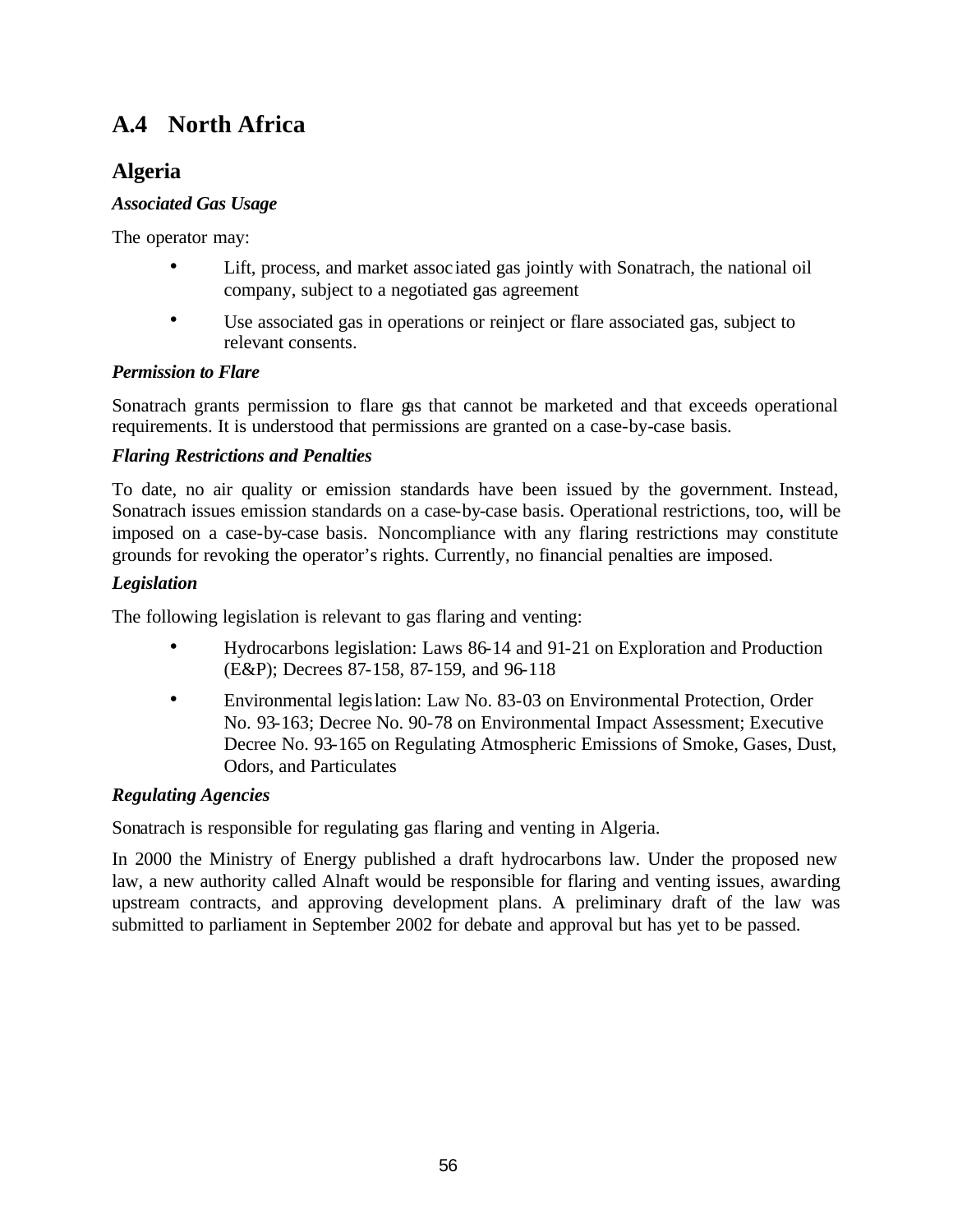# **Egypt**

## *Associated Gas Usage*

The operator may:

- Lift, process, and market associated gas jointly with Egyptian General Petroleum Company (EGPC), the national oil company, subject to a negotiated gas agreement
- Use associated gas in operations or reinject or flare gas, subject to consents.

Priority is given to gas used to optimize oil production. EGPC has preemptive rights to purchase gas from the operator.

## *Permission to Flare*

EGPC grants permission to flare gas that cannot be marketed and that exceeds operational requirements. Permission is given in the context of approval of an Environmental Impact Assessment (EIA) at each operational stage, including well testing. It is understood that as a result of oil sector efforts to minimize both flaring and venting, the EGPC does not perceive them to be a major environmental concern.

## *Flaring Restrictions and Penalties*

Where flaring and venting are necessary, pollutant emission levels must not exceed the maximum permitted limits, set in relation to international standards as approved by EGPC. Generally, operators must ensure that the emissions of noxious and harmful smoke, gases, and fumes are within the following limits: 2,500 mg/m<sup>3</sup> for SO<sub>2</sub>, 300 mg/m<sup>3</sup> for NO<sub>x</sub>, and 200 mg/m<sup>3</sup> for particulates. Measures must be taken to ensure the complete incineration of gas (for example, optimum size and number of burning nozzles, introduction of additional air, or the use of diesel fuel to enhance the incineration). The Egyptian Environmental Affairs Authority (EEAA) is responsible for compliance checking, emissions monitoring, and enforcement, although some degree of internal control has been introduced by the requirement that the operator keep a register showing the impact of activity on the environment. Noncompliance with any flaring restrictions may constitute grounds for revoking the operator's rights.

## *Legislation*

The following legislation is relevant to gas flaring and venting:

- Hydrocarbons legislation: Model Concession Agreement
- Environmental legislation: Law No. 4 of January 27, 1994, concerning the Environment; Decree No. 338 of February 18, 1995, on Regulations for the Law of the Environment

## *Regulating Agencies*

- Egyptian General Petroleum Corporation
- Egyptian Environmental Affairs Authority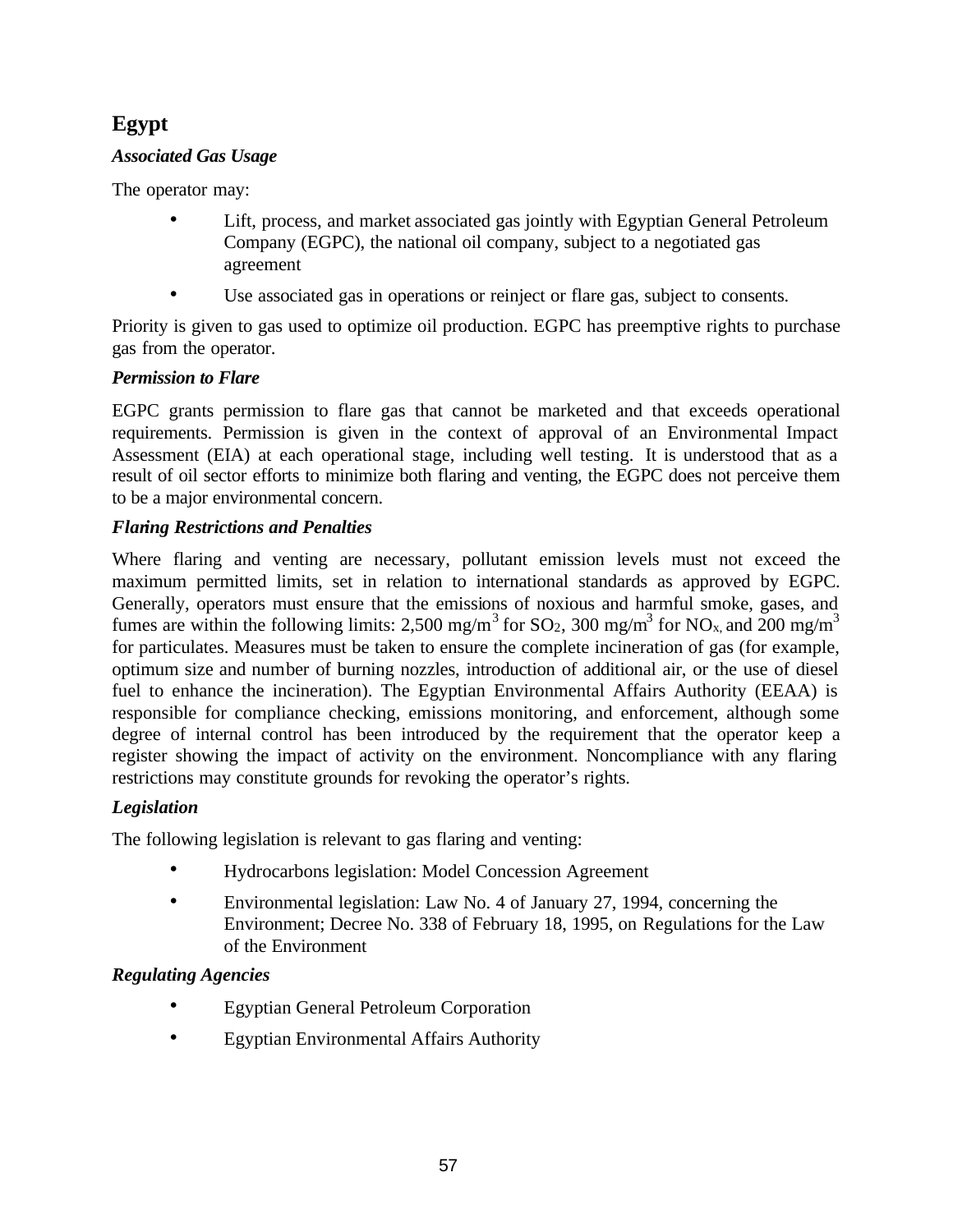# **Libya**

## *Associated Gas Usage*

The operator may:

- Lift, process, and market associated gas jointly with the National Oil Company of Libya (NOCL), the national oil corporation, subject to a negotiated gas agreement
- Use associated gas in operations or reinject or flare gas, subject to relevant consents.

Priority is given to gas used to optimize oil production. The state is entitled to take, free of charge, associated gas that is not marketed and that exceeds operational requirements.

## *Permission to Flare*

Permission to flare gas that cannot be marketed and that exceeds operational requirements is granted by the minister after review by the operator's management committee, that is, NOCL. Permissions are issued on a case-by-case basis.

## *Flaring Restrictions and Penalties*

No information about emission limits and other operational controls that may be applied under hydrocarbons or environmental regulation is available.

## *Legislation*

• Hydrocarbons legislation: Model Petroleum Contract

## *Regulating Agencies*

• National Oil Corporation of Libya

## **Tunisia**

### *Associated Gas Usage*

The operator may:

- Lift, process, and market associated gas, subject to approval of a development plan
- Use associated gas in operations or reinject or flare gas, subject to relevant consents.

Delivery of associated gas to the domestic market is to be given priority over exports. The state is entitled to take, free of charge, associated gas that is not marketed and that exceeds operational requirements. Gas is taken at the outlet of the hydrocarbon separation and processing station. The state will pay for any equipment required to take the gas.

### *Permission to Flare*

Permission to flare gas that cannot be marketed and that exceeds operational requirements is granted by the Ministry of the National Economy. Permission is given in the context of approval of the Environmental Impact Assessment at each operational stage, including well testing and the field development plan.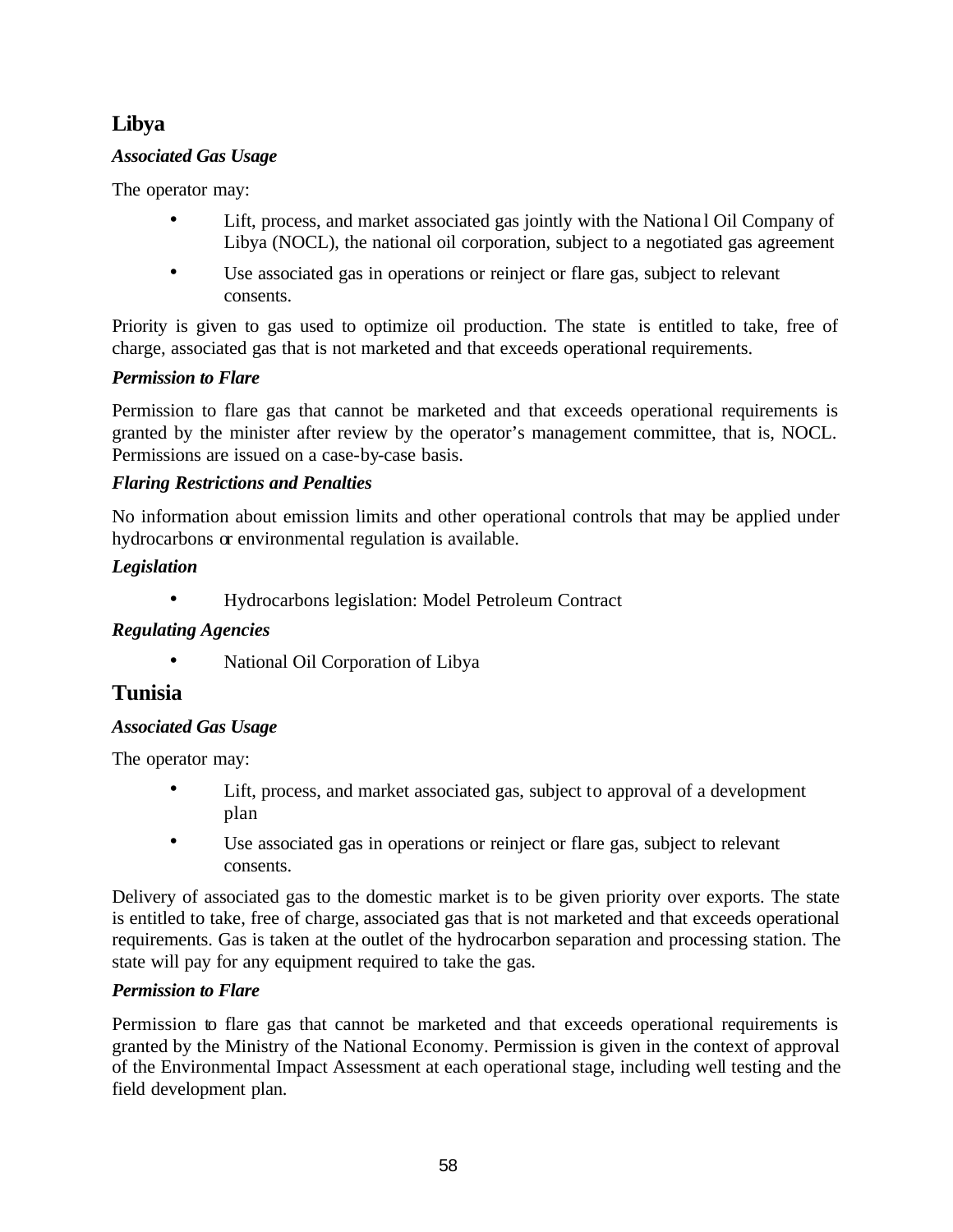#### *Flaring Restrictions and Penalties*

Gas must be flared using "green burn" technologies to ensure full and effective incineration. These technologies include using the optimum size and number of burning nozzles, introducing additional air, or using diesel fuel to enhance the incineration of heavy crude oil. There are no emission standards for E&P activities.

#### *Legislation*

The following legislation is relevant to gas flaring and venting:

- Hydrocarbons Code: Petroleum Law (Law 99-93 of 1999) and Regulations; Model Petroleum Contract
- Environmental legislation: Law No. 88-91 of August 2, 1988, concerning the Creation of a National Environmental Protection Agency; Decree No. 90-2273 of December 25, 1990, concerning the functions of Expert Inspectors of the National Environmental Protection Agency; Decree No. 91-363 of March 13, 1991, concerning Environmental Impact Studies

#### *Regulating Agencies*

- Ministry of the National Economy
- National Environment Protection Agency (ANPE)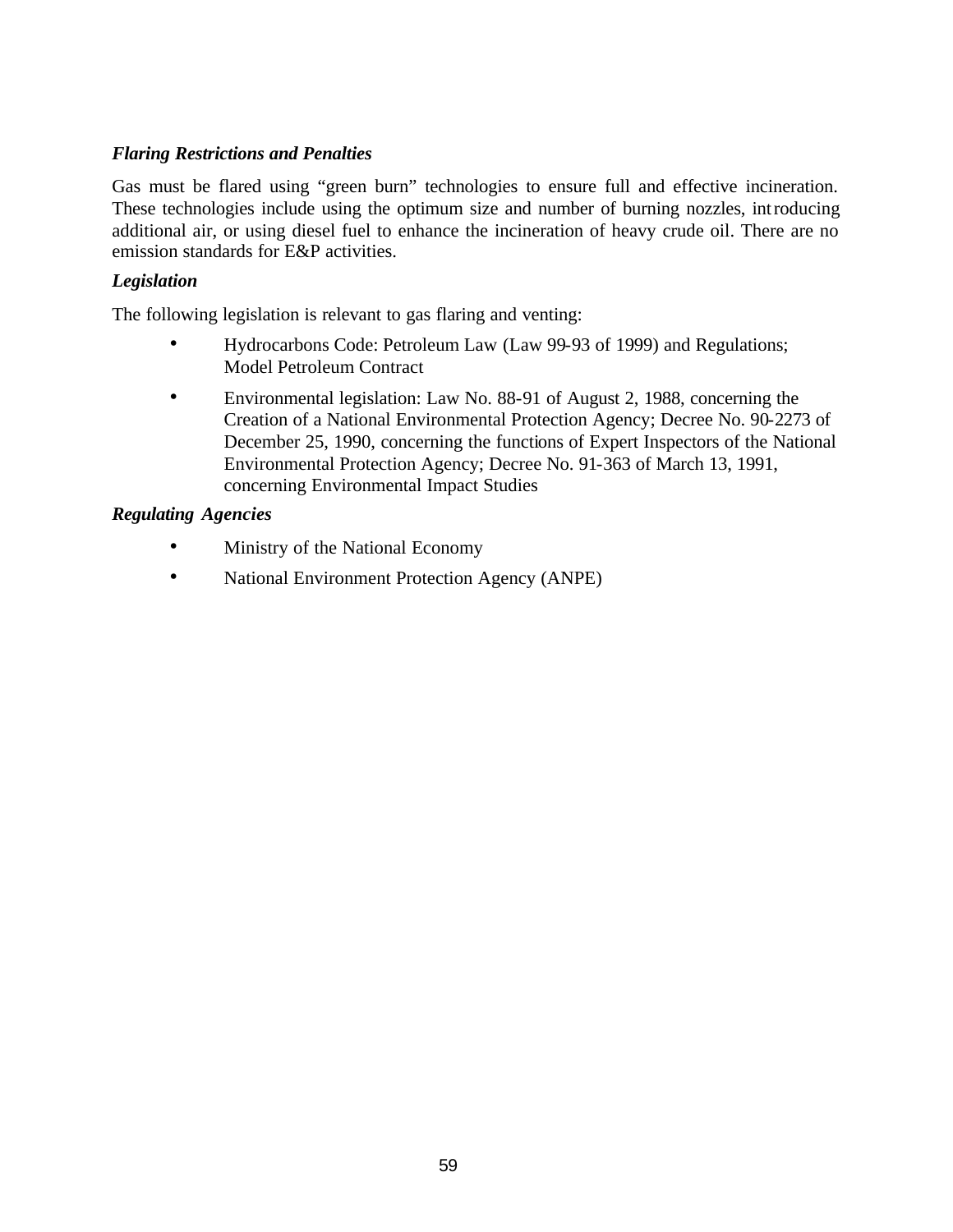# **A.5 Sub-Saharan Africa**

## **Angola**

## *Associated Gas Usage*

The operator may:

- Lift, process, and market associated gas, subject to separate agreement with Sonangol, the national oil company
- Use associated gas in operations or reinject or flare gas, subject to consents.

The state is entitled to take, free of charge, associated gas that is not marketed and that exceeds operational requirements. Gas is taken at the separation point.

## *Permission to Flare*

Except for short-term flaring necessary for testing or other operations, permission to flare gas that cannot be marketed and that exceeds operational requirements is granted by the Ministry of Petroleum. Permission may or may not be granted and is subject to:

- The alternatives to flaring that have been considered
- The quantity and quality of the gas in question
- The duration of the flaring period requested.

In 1995, the minister of petroleum revealed a plan to use associated gas domestically, especially for fertilizer production and to discourage gas flaring. An industrial park (FUTILA) that may be supplied with associated gas from offshore fields is being investigated. More recently, emphasis has been placed on reinjection and the development of an LNG plant to use associated gas for export.

## *Flaring Restrictions and Penalties*

Atmospheric emission standards for flaring have not been specified to date.

## *Legislation*

The following legislation is relevant to gas flaring and venting:

- Hydrocarbons legislation: Petroleum Law 13/78; 1991 Model Concession Decree; 1976 Concession Decree; Deep Water Model Production Sharing Contract (1991); Model Petroleum Contract (1989)
- Environmental legislation: General Environmental Law 1998; Decree 39-00 concerning Environmental Protection in the Petroleum Industry

## *Regulating Agencies*

• Ministry of Petroleum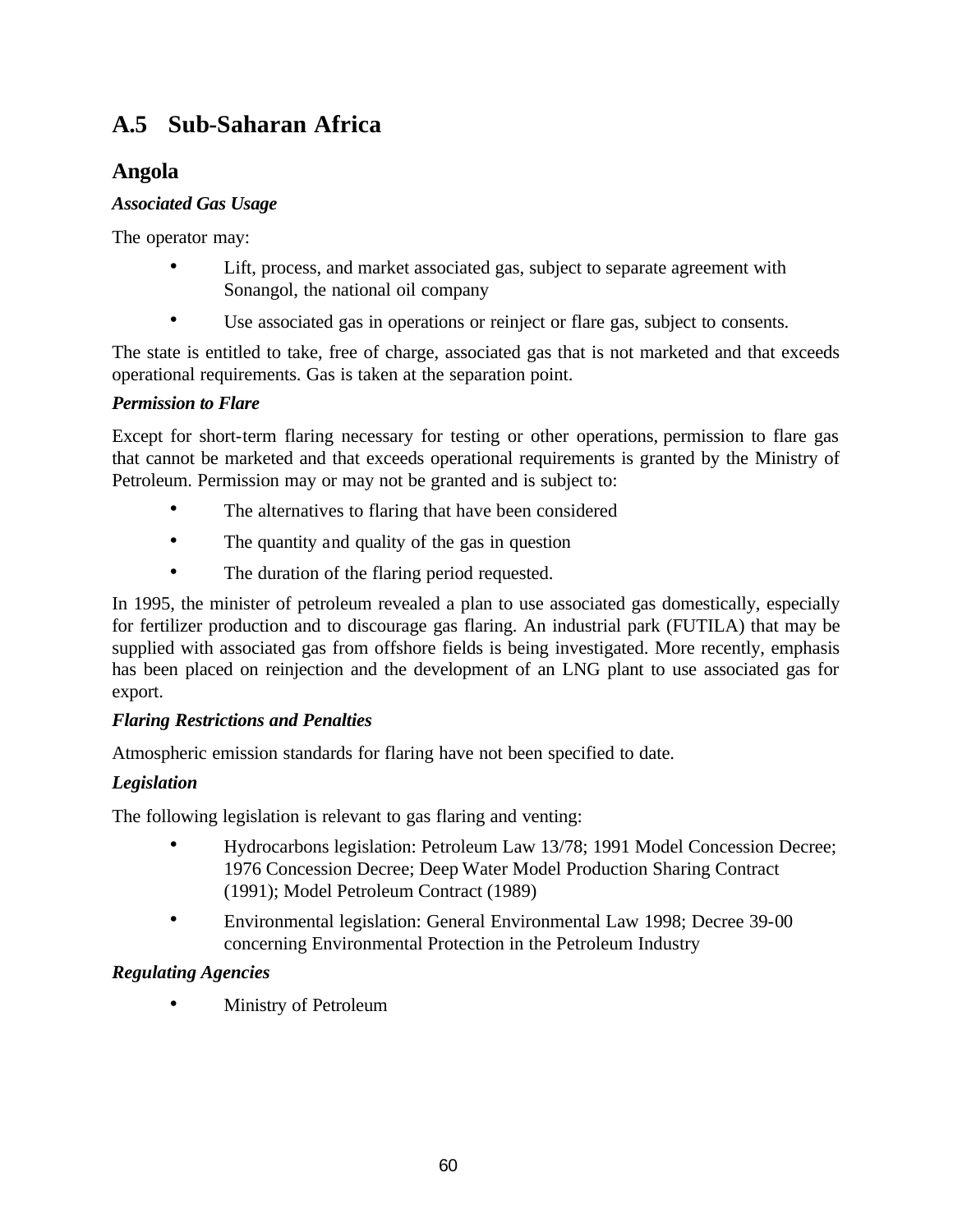## **Cameroon**

## *Associated Gas Usage*

Under the Petroleum Act 1999, the operator and the state may:

- Lift, process, and market associated gas
- Use associated gas in operations or reinject or flare gas that is uneconomic to commercialize, subject to relevant consent.

Associated gas volume exceeding that required for operations and that, in the operator's judgment, has no commercial value can be lifted by the state at any time at the separator outlet and compressed, processed, or piped away at the state's expense.

### *Permission to Flare*

Operators who started oil production in Cameroon before the passing of the Petroleum Code 1999 are required to carry out their upstream operations (including flaring and venting of associated gas) in a manner that is compatible with best international practice for operation applied in the petroleum industry.

Associated gas (and nonassociated gas) can be employed by operators to support various efforts related to oil production, such as gas-lift, fuel for generators, gas for instrumentation, and gas injection for reservoir pressure maintenance. Operators are allowed to flare any excess associated gas without prior approval by the relevant ministry.

Ever since the Petroleum Code was passed, practices have evolved and changed in Cameroon. Contracts signed after 1999 require that excess associated gas that is not used to assist crude oil production be "commercialized" if there is a market or reinjected if that will improve oil recovery.

If commercialization or reinjection for oil recovery is considered uneconomic, then operators are allowed to flare excess associated gas. This has to be approved by the government ministry in charge of hydrocarbon, in a process to be defined by the ministry.

### *Flaring Restrictions and Penalties*

Cameroon currently does not have any emission targets or flaring and venting limits. Operational processes for flaring and venting have to be consistent with best international practice applied in the oil industry.

### *Legislation*

Gas flaring and venting regulation and legislation is still in its infancy in Cameroon, although it has evolved over the years. The following legislation is most relevant to gas flaring and venting:

- *Petroleum Code 1999*. No secondary legislation (such as codes, guidelines) that deals specifically with operational processes or regulatory procedures related to gas flaring and venting currently exists.
- *Gas Code 2002*. The Gas Code of December 2002 and implementing texts (decrees, regulations) cover the downstream side of the gas industry, such as transportation, distribution, transformation, importation, exportation, tariffs, and so forth.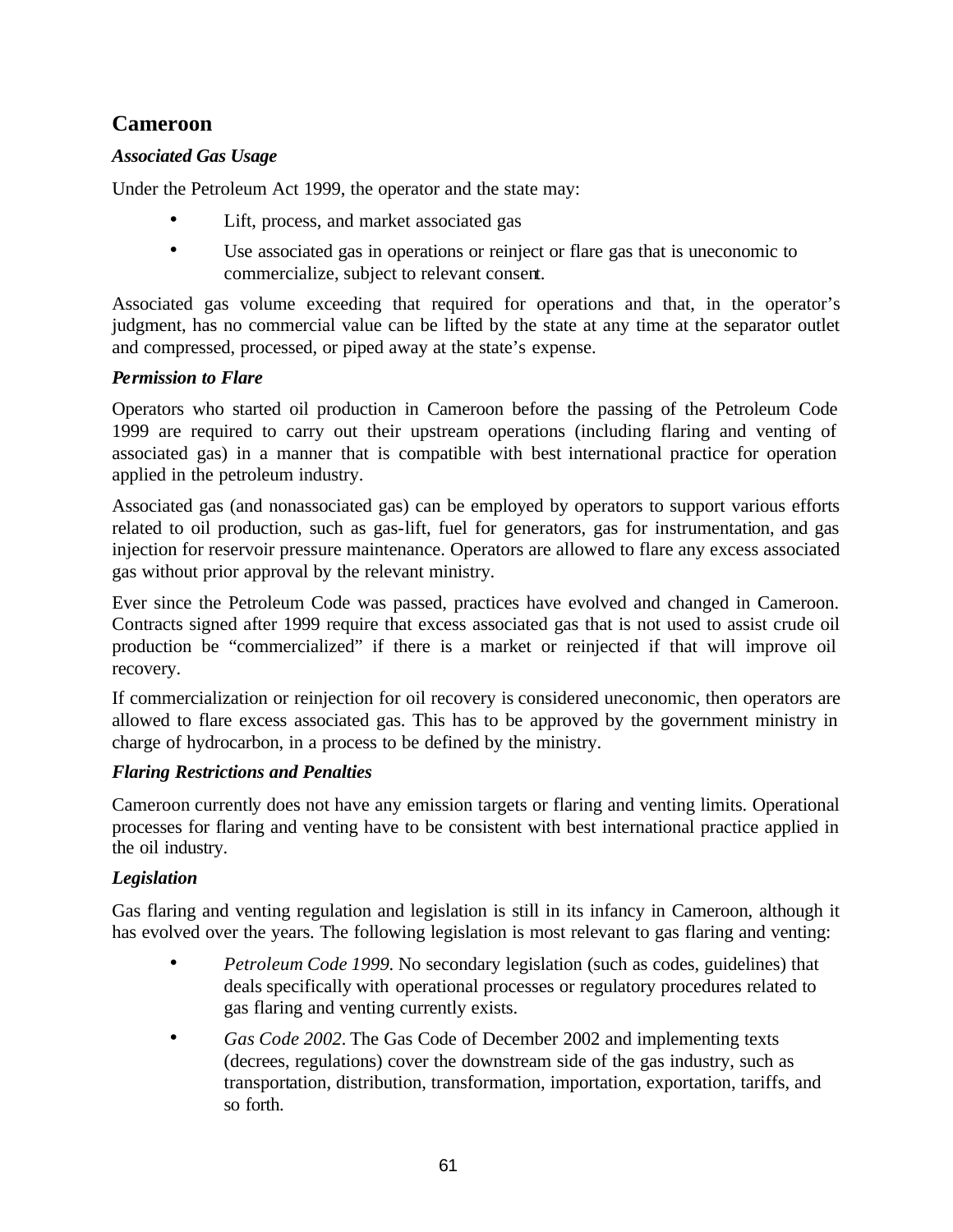## *Regulating Agencies*

The ministry in charge of hydrocarbons.

## **Gabon**

## *Associated Gas Usage*

The operator may:

- Lift, process, and market associated gas, subject to separate agreement with the minister
- Use associated gas in operations or reinject or flare gas, subject to relevant consent.

The state is entitled to take associated gas that is not marketed by the contractor and that exceeds operational requirements, on terms to be agreed.

## *Permission to Flare*

Consent to flare gas may be granted by the minister as part of the production license conditions on a case-by-case basis.

## *Flaring Restrictions and Penalties*

No information about emission limits and other operational controls that may be applied under hydrocarbons or environmental regulation is available.

## *Legislation*

The following legislation is relevant to gas flaring and venting:

- Hydrocarbons legislation: Model Petroleum Contract 1998
- Environmental legislation: Environmental Law 1993

## *Regulating Agencies*

• Ministry of Mines, Energy, and Petroleum

## **Namibia**

### *Associated Gas Usage*

The operator may:

- Lift, process, and market associated gas, subject to approval of a development plan
- Use gas in operations or reinject or flare gas, subject to relevant consents.

The state is entitled to take, free of charge, associated gas that is not marketed and that exceeds operational requirements. Gas is taken at the downstream flange of the separator on the production platform or other agreed delivery point at the collecting and inlet system. The state will pay for any equipment required to take the gas.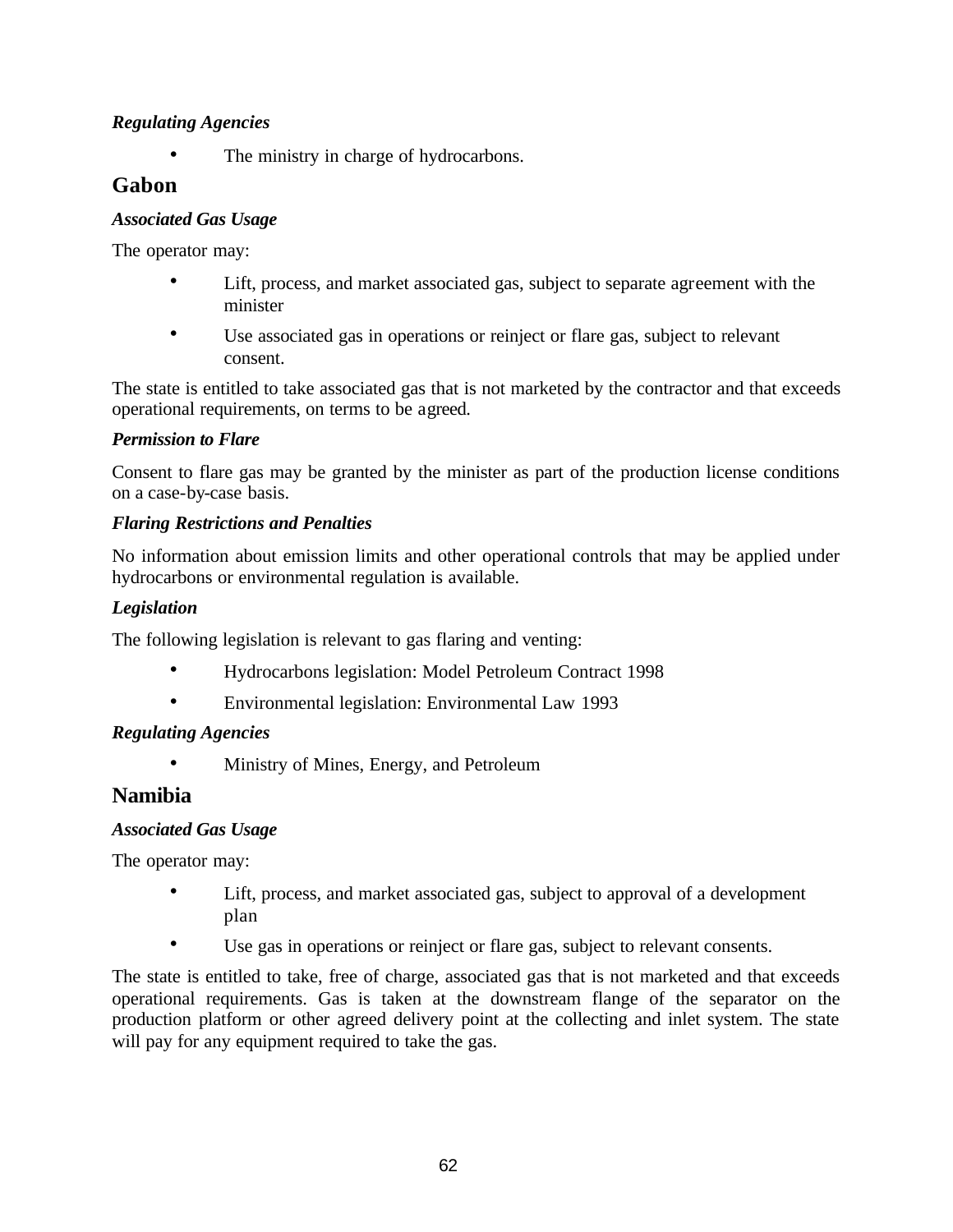## *Permission to Flare*

It is preferred that associated gas be reinjected. Permission to flare gas that cannot be marketed and that exceeds operational requirements is granted by the ministry. Written approval is required.

## *Flaring Restrictions and Penalties*

No information about emission limits and other operational controls that may be applied under hydrocarbons or environmental regulation is available.

### *Legislation*

• Hydrocarbons legislation: Model Petroleum Contract

### *Regulating Agencies*

• Ministry of Mines and Energy

## **Nigeria**

### *Associated Gas Usage*

The operator may:

- Produce, process, and market associated gas, subject to approval of a development plan
- Use associated gas in operations or reinject or flare gas, subject to relevant consents (not to be unreasonably withheld).

Priority is given to gas used to optimize oil production. A development plan for any associated gas not required for operations must be submitted to the Department of Petroleum Resources (DPR) no later than two years after the startup of crude production from the contract area. The state is entitled to take, free of charge, associated gas that is not marketed and that exceeds operational requirements.

### *Permission to Flare*

The Department of Petroleum Resources grants permission to flare gas that cannot be marketed and that exceeds operational requirements by issuing an Associated Gas Flaring Permit. The Associated Gas Reinjection Act 1979 required all operators to prepare programs for gas utilization or reinjection and strictly limited the grounds on which flaring could be permitted. These goals proved to be unrealistic, and in 1984 the legislation was relaxed to provide for continued flaring of associated gas under permits issued by the minister but subject to payment of a penalty.

With the implementation of Decree No. 86 of 1992, EIAs have become an integral part of the planning process and are mandatory for the development of oil and gas fields. Permits to flare are, therefore, now granted in the context of EIA procedures, which are overseen by the Federal Environmental Protection Agency (FEPA) and the DPR. FEPA's *EIA Guidelines for Exploration and Production (E&P) Projects 1994* state that mitigating measures to preserve air quality must specifically include the minimization of venting during production.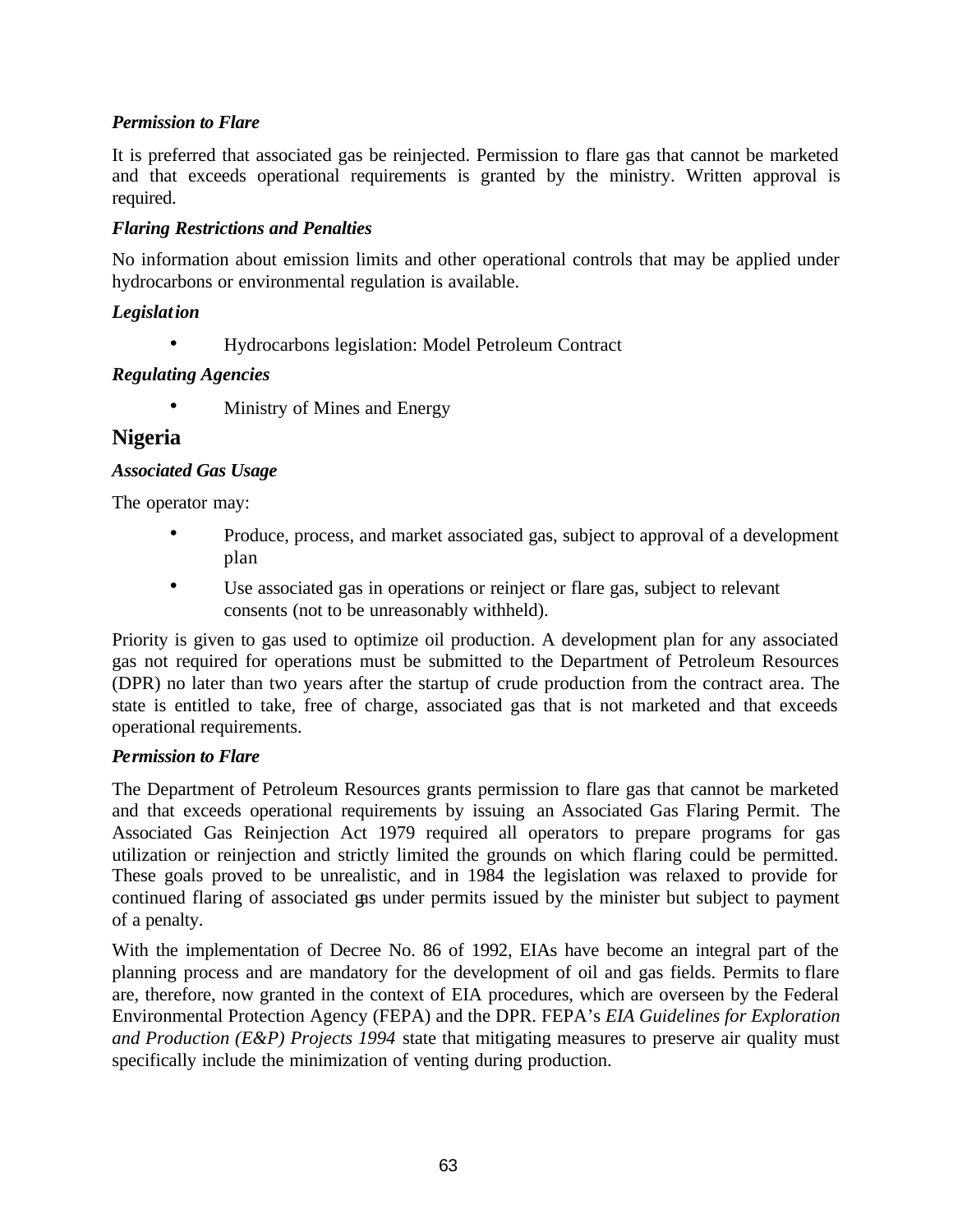In effect, petroleum operators are subject to two sets of regulatory provisions, with no clear precedence of one over the other having been established. Jurisdictional conflicts between FEPA and the Environmental Branch of the Department of Petroleum Resources are currently being addressed. The DPR's Environmental Branch now operates in conjunction with FEPA and it is understood that FEPA has played an active role in the review of the draft *Environmental Guidelines for the Petroleum Industry*. FEPA and DPR have the right to carry out inspections of industrial installations where reasonable grounds exist for believing that environmental degradation is taking place. Furthermore, FEPA and DPR are the competent authorities with regard to managing the EIA procedure.

#### *Flaring Restrictions and Penalties*

The issue of atmospheric emissions must be addressed in the EIA prepared in support of the overall production plan. Standards for gaseous emissions from E&P activities are prescribed by the Effluent Limitation Regulations 1991. In summary, the maximum natural gas emission levels for upstream operations are set at 5,000  $\mu$ g m<sup>-3</sup>, with a flaring emission limit of 5 mg/m<sup>3</sup> hydrocarbons. Other operational restrictions are included in guidelines.

In accordance with the Associated Gas Reinjection Act 1979, a fee is charged for flaring. This was first set at 0.50 Naira per million cubic feet (mcf) but effective January 1998 is 10 Naira per mcf, which at November 2003 exchange rates is equivalent to US\$0.076 per mcf. This sum is payable in the same way as royalty—in foreign currency into the designated foreign account into which royalties are paid. It is worthwhile noting that in recent years oil companies in Nigeria have been charged a total of between 20 million and 50 million Naira (or US\$150,000–370,000) annually for flaring associated gas. However, this has to be seen in the overall context of gas flared. A recent study carried out for the Bureau of Public Enterprises of Nigeria estimated that each year the country loses between US\$500 million and US\$2.5 billion to gas flaring.

In 1992, the Nigerian government announced its plan to adopt a new approach to atmospheric emissions from E&P operations, with an emphasis on encouraging gas utilization rather than penalizing gas flaring. The government says it aims to end all gas flaring in Nigeria by 2008.

### *Legislation*

The following legislation is relevant to gas flaring and venting:

- Hydrocarbons legislation: 1969 Petroleum Act and Regulations, as amended; Model Petroleum Contract; Associated Gas Reinjection Act 1979; Associated Gas Reinjection (Continued Flaring of Gas) Regulations 1985; The Petroleum (Drilling and Production) Amendment Decree 1988
- Environmental legislation: Effluent Limitation Regulations 1991; DPR Environmental Guidelines and Standards for the Petroleum Industry 1991; FEPA EIA Guidelines for E&P Projects 1994, Decree No. 58/88

### *Regulating Agencies*

• Ministry of Petroleum Resources, through the Department of Petroleum **Resources**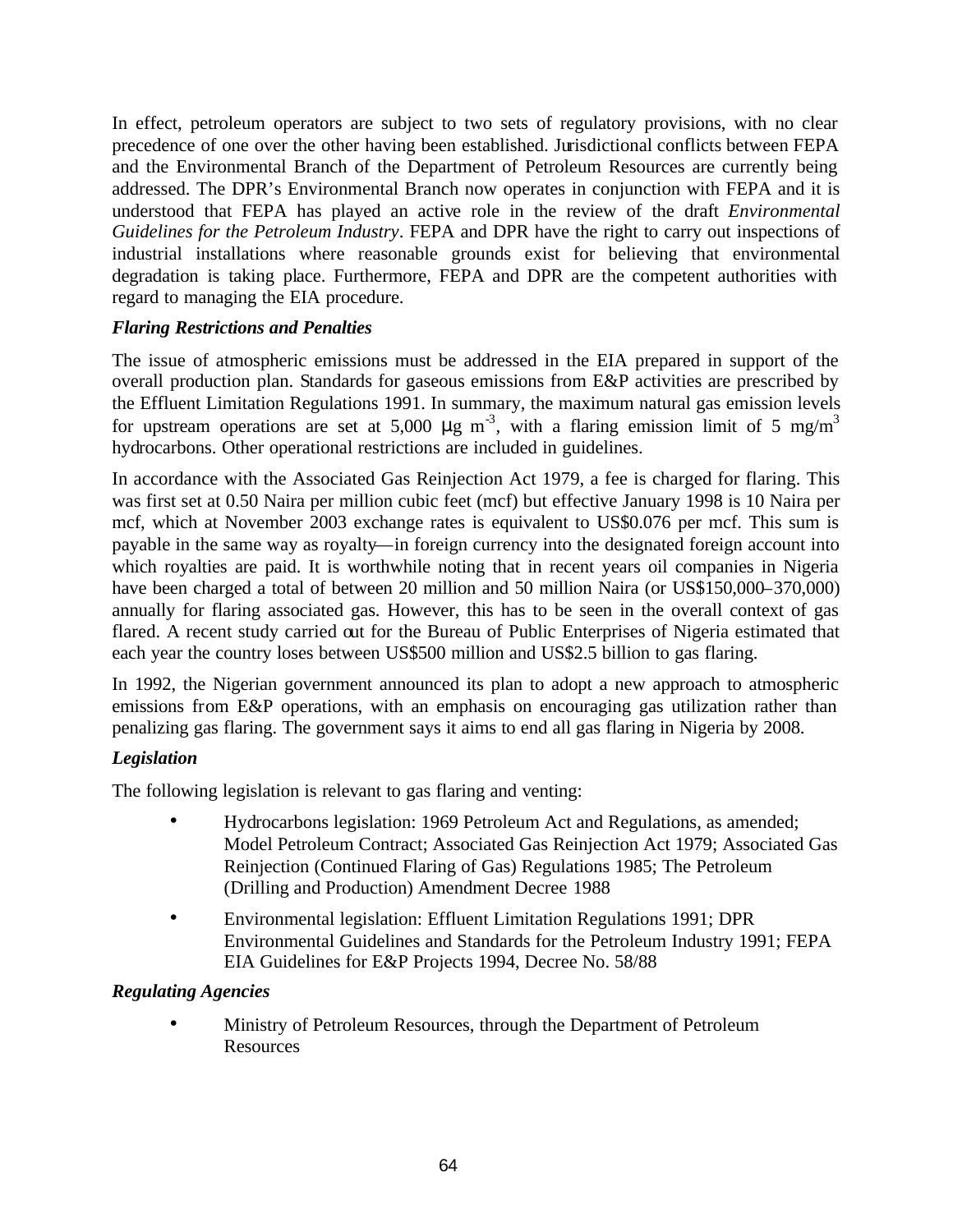# **A.6 Middle East**

## **Oman**

## *Associated Gas Usage*

The operator may:

- Lift, process, and market associated gas jointly with the national oil company, subject to a negotiated gas agreement
- Use associated gas in operations or reinject or flare gas, subject to relevant consents.

The state is entitled to take, free of charge, associated gas that is not marketed and that exceeds operational requirements.

## *Permission to Flare*

Permission to flare gas that cannot be marketed and that exceeds operational requirements is granted by the minister's written consent. Permission is not required to flare during normal well testing.

## *Flaring Restrictions and Penalties*

The ministry may impose volumetric controls via the flaring and venting consent procedure. Emission standards are prescribed by Ministerial Decision 5/86 of May 17, 1986. These standards apply to petroleum operations in which petroleum, associated gas, or condensate is handled, stored, or refined. Products of combustion must not emit smoke as dark, or darker, than shade 1 on the Ringlemann Scale (2 percent opacity). Sulfur recovery units must be at least 95 percent efficient, and emissions of hydrogen sulfide must not exceed 5 ppm by volume. No information regarding penalties is available.

## *Legislation*

The following legislation is relevant to gas flaring and venting:

- Hydrocarbons legislation: Model Petroleum Contract
- Environmental legislation: Royal Decree 10/82 (general environmental law); Regulations for Air Pollution Control from Stationary Sources (MD 5/86) (general)

## *Regulating Agencies*

• Ministry of Oil and Gas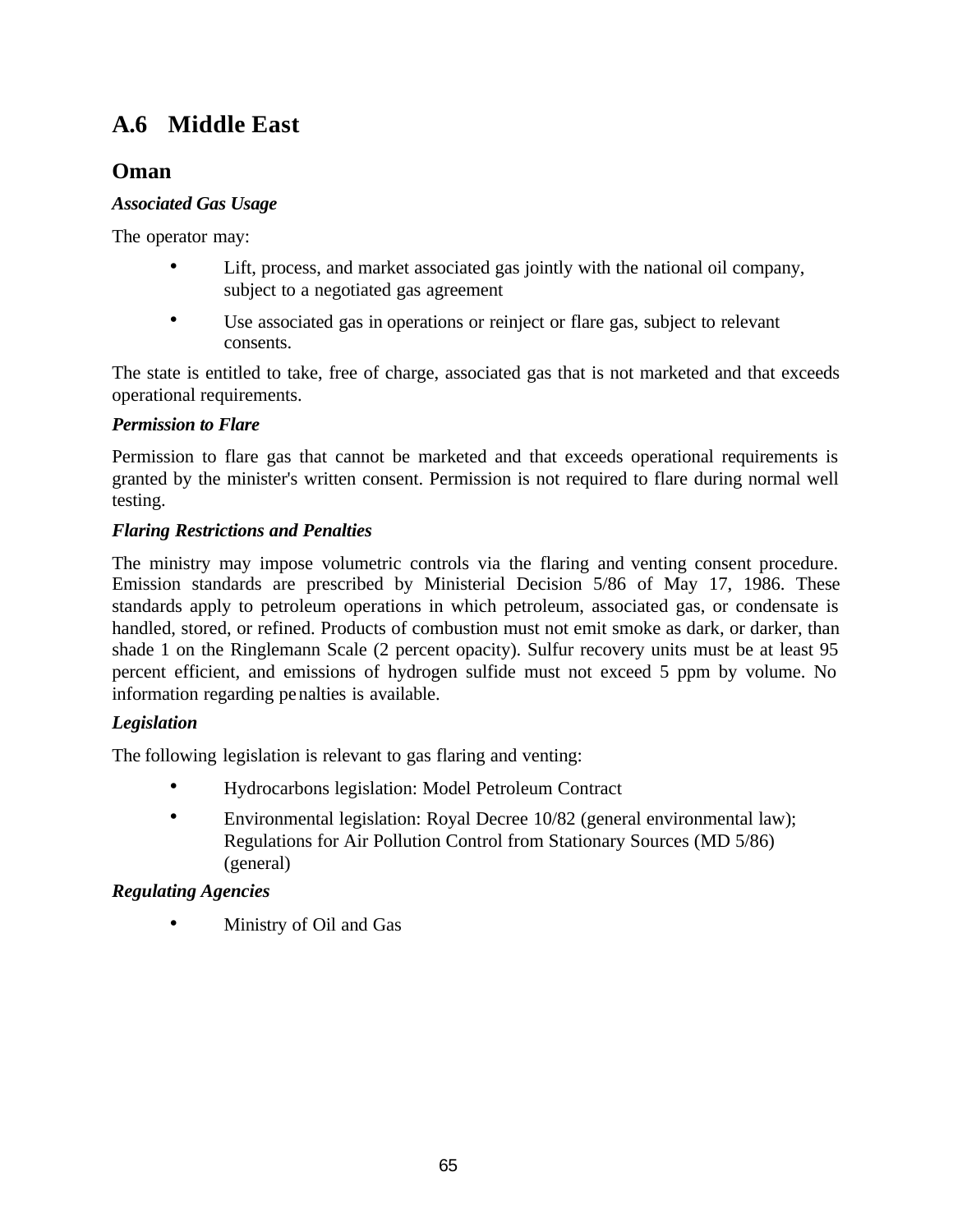# **Qatar**

## *Associated Gas Usage*

The operator may:

- Lift, process, and market associated gas jointly with Qatar General Petroleum Corporation (QGPC), the national oil company, subject to a negotiated gas agreement
- Use associated gas in operations or reinject or flare gas, subject to relevant consents.

Priority is given to gas used to optimize oil production. QGPC is entitled to take, free of charge, associated gas that is not marketed and that exceeds operational requirements at the separation point. The state may require the operator to install and operate gathering and transportation facilities to bring gas ashore. The operator is reimbursed for all costs, subject to separate agreement.

## *Permission to Flare*

Permission to flare gas that cannot be marketed and that exceeds operational requirements is granted by the minister. Flaring must be consistent with good petroleum industry practice.

## *Flaring Restrictions and Penalt ies*

Ministry of Municipal Affairs and Agriculture's (MMAA) Environmental Protection Management Standards state that flares are regulated at the permitting stage and must be smokeless and efficient so that ambient air quality criteria are not violated.

Flaring controls are stipulated in Attachment 8 of QGPC's *Standards Manual*. For onshore operations, flares should be of the ground-level type and should be enclosed. All flares (onshore and offshore) should operate free of smoke except in emergency conditions. Except for drilling operations, sour gas should not be burned in flares except in an emergency, and then, for limited periods only. Attachment 8 also specifies that:

- Emissions during normal operations should be free from visible smoke, and emissions of acid soot should be prevented at all times
- Emissions of hydrogen sulfide should not exceed  $5mg/m<sup>3</sup>$
- All emissions should be free from offensive odors
- Unconfined combustion is prohibited (for example, burn pits, refuse, or waste disposal).

The *Standards Manual* also stipulates emission monitoring requirements. For example, periods of smoky, high volume, emergency, and salt gas flaring must be recorded in a log book, to be submitted to QGPC's Environmental Affairs Department on a monthly basis.

## *Legislation*

The following legislation is relevant to gas flaring and venting:

• Hydrocarbons legislation: Model Petroleum Contract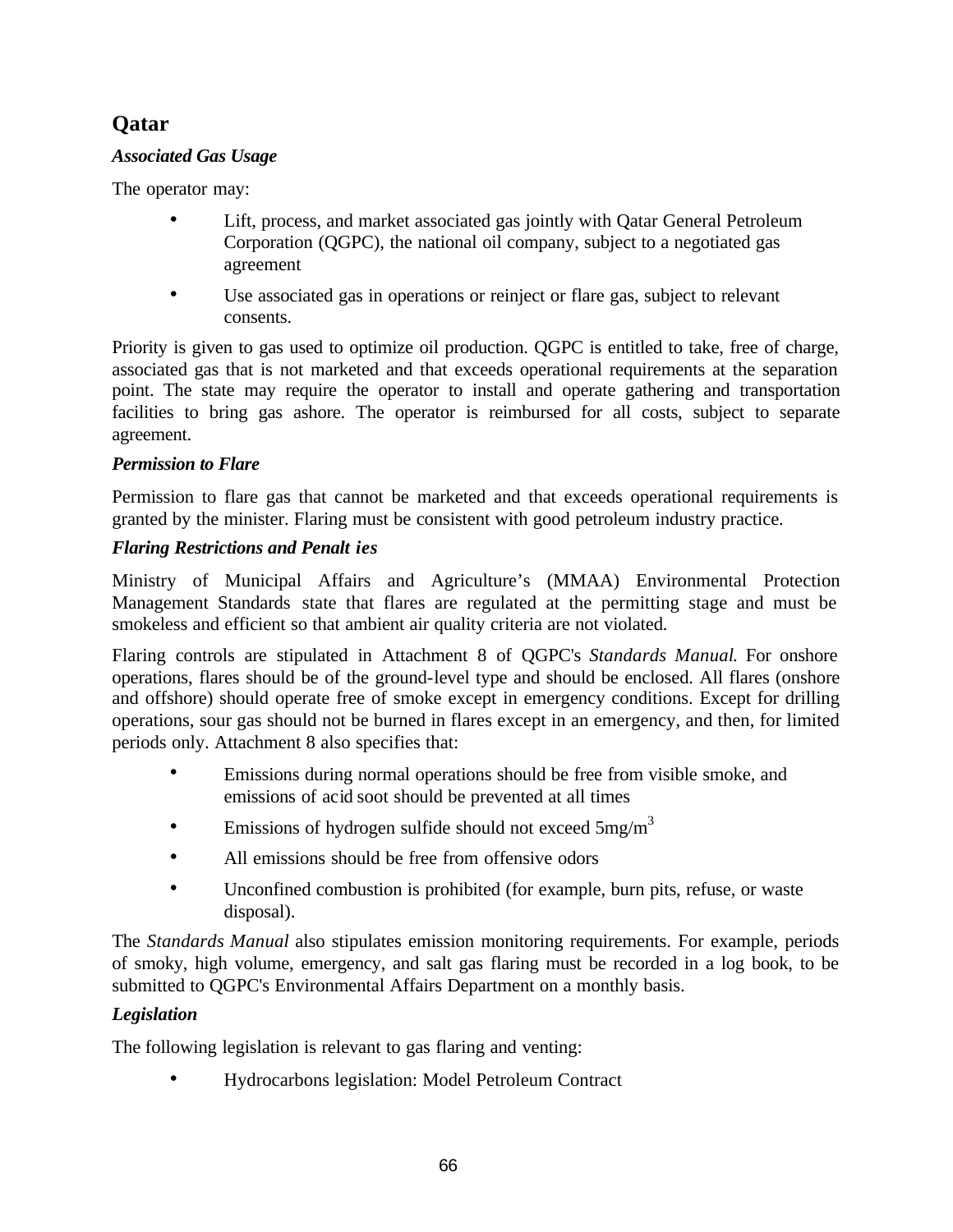• Environmental legislation: MMAA's Environmental Protection Management Standards; QGPC's *Standards Manual*

## *Regulating Agencies*

• Ministry of Energy and Industry

## **Syria**

## *Associated Gas Usage*

The operator may:

- Lift, process, and market associated gas, subject to approval of a development plan
- Use associated gas in operations or reinject or flare gas, subject to relevant consents.

The state has preemptive rights to purchase gas from the operator for domestic use. Otherwise the operator may export gas. Some E&P contracts, however, have guaranteed preferential export rights at the time of signing, while others have provided for the operator to sell gas directly to domestic users.

## *Permission to Flare*

Permission to flare gas that cannot be marketed and that exceeds operational requirements is granted by the minister.

## *Flaring Restrictions and Penalties*

No information about emission limits and other operational controls that may be applied under hydrocarbons or environmental regulation is available.

## *Legislation*

• Hydrocarbons legislation: Model Petroleum Contract

## *Regulating Agencies*

• Ministry of Petroleum and Mineral Resources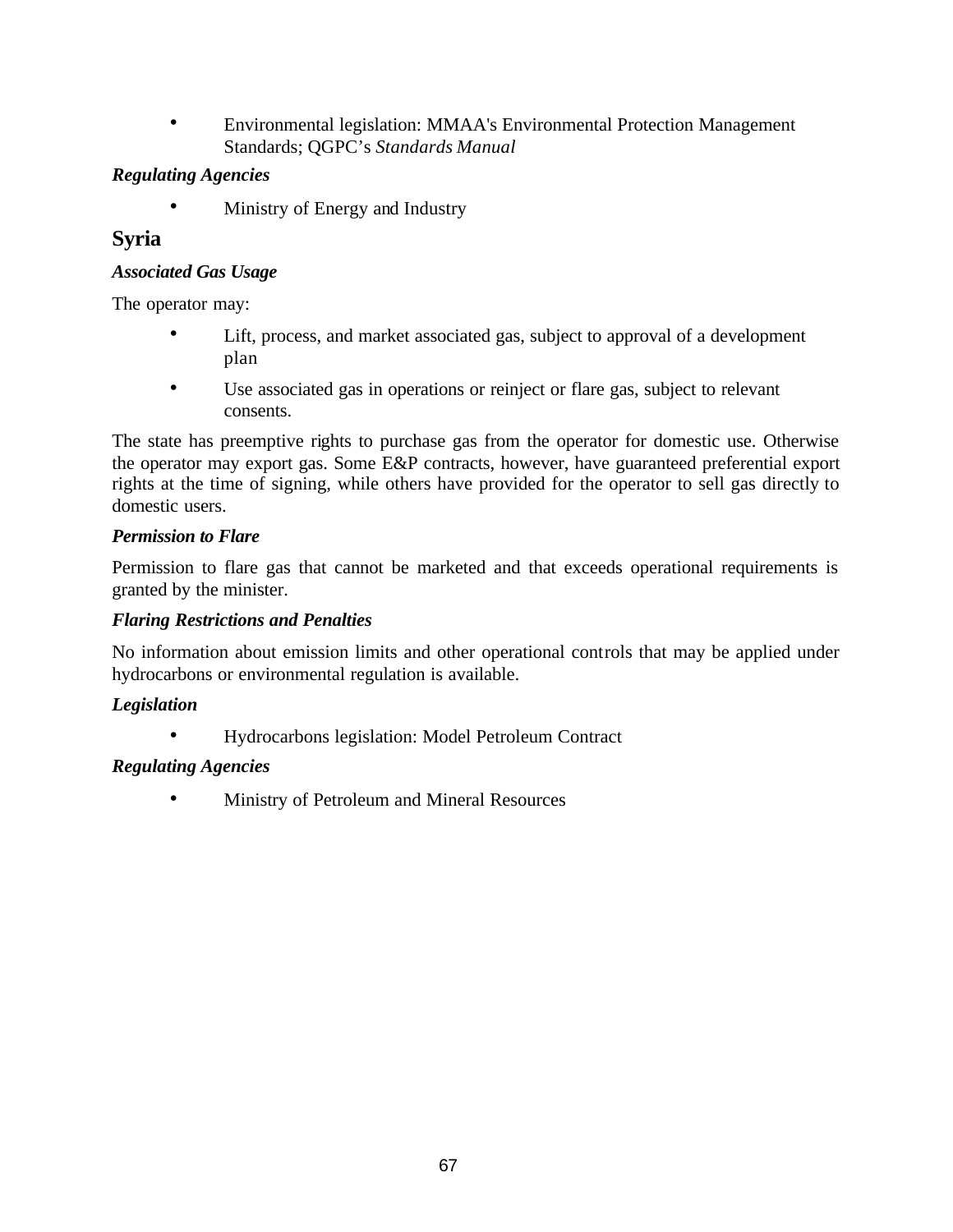# **A.7 Latin America and the Caribbean**

## **Argentina**

## *Associated Gas Usage*

The operator may:

- Lift, process, and market associated gas, subject to approval of a development plan
- Use associated gas in operations or reinject or flare gas, subject to relevant consents.

Gas del Estado, the national gas company, has first option to purchase natural gas for domestic use.

## *Permission to Flare*

Permission to flare gas that cannot be marketed and that exceeds operational requirements is granted by the secretariat of energy.

In August 1993 the secretariat of energy tightened flaring and venting provisions. As of January 1, 1994, the venting of natural gas is prohibited from wells with a gas-oil ratio exceeding  $100m<sup>3</sup>/m<sup>3</sup>$ . The prohibition is being extended to wells with lower gas-oil ratios, as shown in table A.6.

| $\sim$ $\sim$ $\sim$ $\sim$ $\sim$ $\sim$ |                           |
|-------------------------------------------|---------------------------|
| <b>From January 1</b>                     | Gas/oil ratio $(m^3/m^3)$ |
| 1995                                      | 75                        |
| 1996                                      | 50                        |
| 1998                                      | 25                        |
| 2000                                      |                           |
|                                           |                           |

*Table A.6 Gas-Oil Ratios for Flaring*

Certain temporary exceptions from the venting prohibition may be allowed by the energy secretariat. In general, temporary exemptions are granted for any of the following reasons:

- Public interest
- Where improvements that have been required are being implemented
- When the venting results from the testing of wells after their completion or repair
- Where pumps must be unblocked when no pipelines are hooked up
- Where the venting takes place in remote and low-productivity areas
- Where associated gas is contaminated with hydrogen sulfide, nitrogen, carbonic acid gas, and other gases, be they inert or toxic.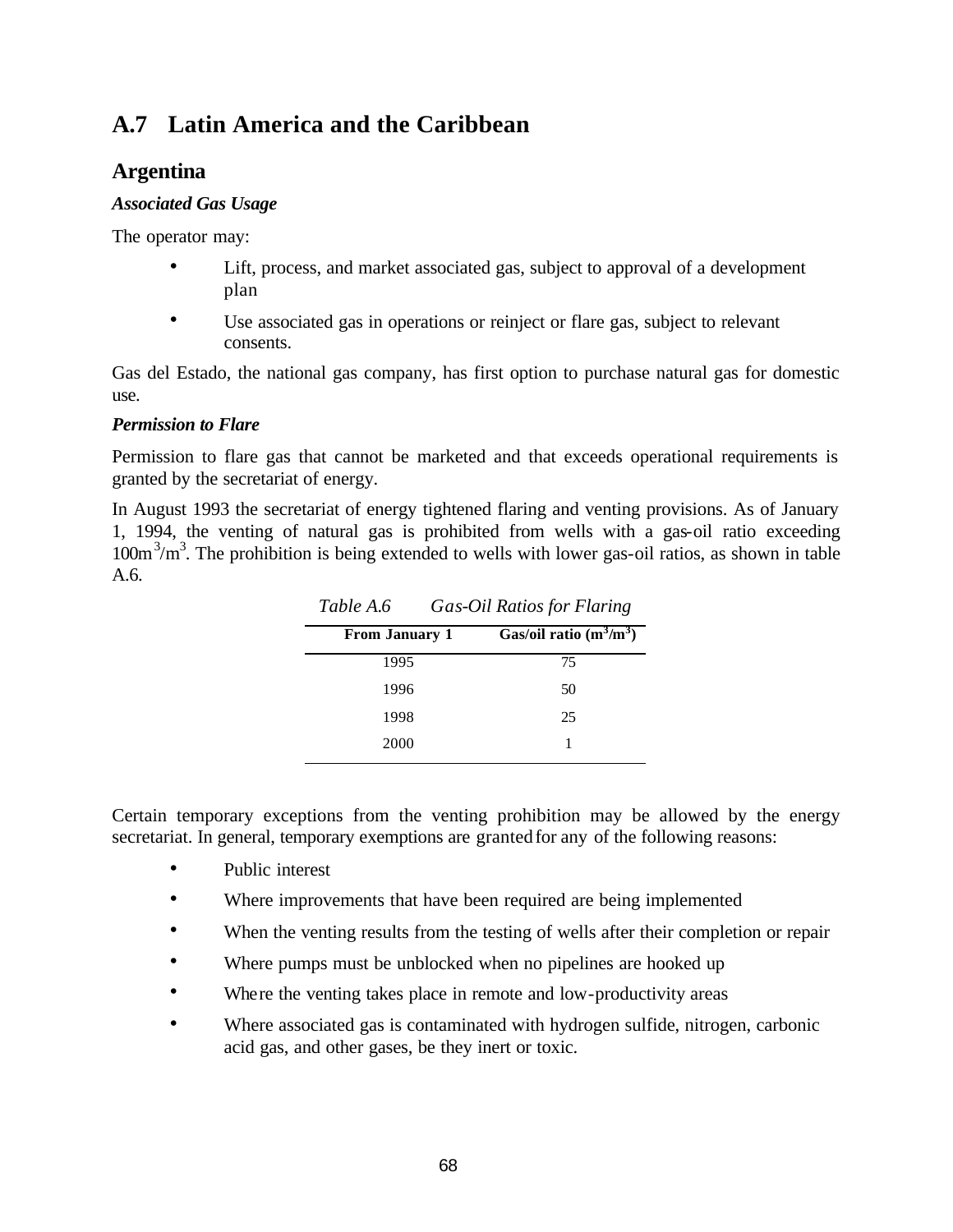Applications must include a technical and economic study that justifies the concept of "remote area"; that is, that underlines the inadvisability, from a technical and economic point of view, of reinjecting, treating, or transporting the gas produced.

National data indicate that between 1994 and 1997 flaring volumes were reduced slightly, even though oil production volumes increased steadily over the same period.

## *Flaring Restrictions and Penalties*

Certain standards apply to the size and structure of the flare terminal and separator gas outlet.

Compliance checking is the responsibility of the secretariat and, where appropriate, the competent provincial authorities. Operators must monitor the quality and the volumes of gas vented at each point of venting. The data must be entered into a computerized data base and must be made available to the secretariat.

Noncompliance with the above conditions can result in the closure of the wells in violation. In general, the penalties established under the hydrocarbons law apply. In severe cases, the exploitation concession can be revoked.

## *Legislation*

The following legislation is relevant to gas flaring and venting:

- Hydrocarbons legislation: Law No. 17,319 (Hydrocarbons Law)
- Environmental legislation: Resolution 236/93 on Gas Flaring and Venting

## *Regulating Agencies*

**Energy Secretariat** 

## **Bolivia**

## *Associated Gas Usage*

The operator may:

- Lift, process, and market associated gas, subject to approval of a development plan
- Use associated gas in operations or reinject or flare gas, subject to relevant consents.

The state is entitled to take, free of charge, associated gas that is not marketed and that exceeds operational requirements.

## *Permission to Flare*

Permission to flare gas that cannot be marketed and that exceeds operational requirements is granted by the National Energy Department. Prior authorization is required except in the case of an emergency. Flaring for gas must be allowed when it is the only remaining alternative.

## *Flaring Restrictions and Penalties*

Supreme Decree No. 24176/1995 fixes emission standards for mobile and stationary sources.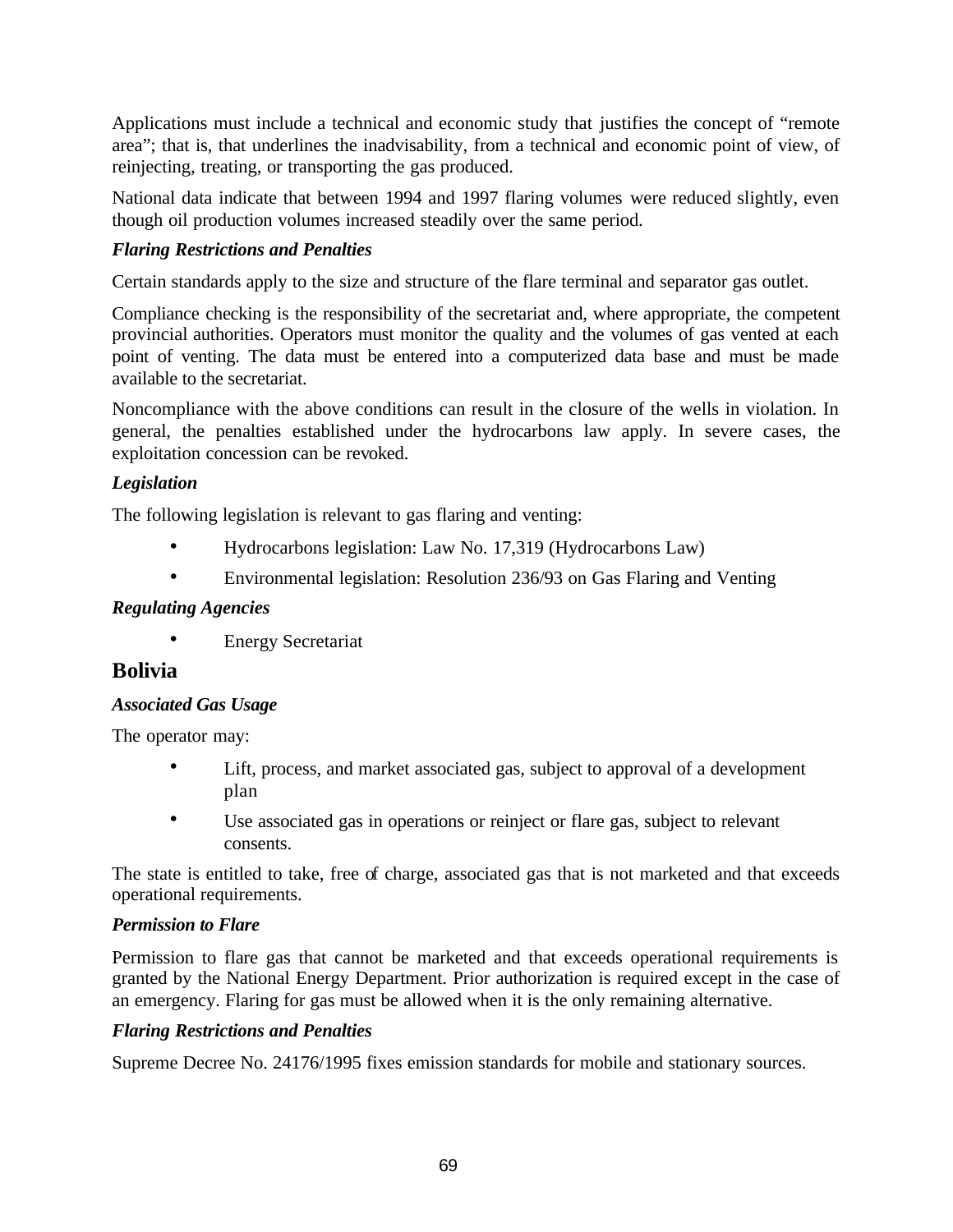## *Legislation*

The following legislation is relevant to gas flaring and venting:

- Hydrocarbons legislation: 1996 Hydrocarbons Law
- Environmental legislation: 1992 Environmental Law; Supreme Decree No. 24176/1995 (Regulations for Atmospheric Pollution); 1996 Environmental Regulation for the Hydrocarbons Section (general operational controls relating to the control of atmospheric emissions)

## *Regulating Agencies*

• National Energy Department

## **Brazil**

## *Associated Gas Usage*

The operator may:

- Lift, process, and market associated gas, subject to approval of a development plan
- Use associated gas in operations or reinject or flare gas, subject to relevant consents.

## *Permission to Flare*

Every year in the Annual Production Program the National Petroleum Agency (ANP) approves the volume of natural gas that may be flared or released for each field and defines which quantities are not subject to royalty payments. The volume of natural gas flared in each field must not exceed 15 percent of the level approved for the month and 10 percent of the level approved for the year in the Annual Production Program.

Natural gas may be burned or released for the following reasons:

- Safety (flaring in safety burner pilots to maintain positive pressure)
- Emergency (emergency stops of production, accidental emptying of production, compression, transportation, and transfer installations)
- Operational limitations (with prior ANP approval)
- Planned maintenance (with prior ANP approval)
- Approval work in progress (where an installation for the use of natural gas is being built) (with prior ANP approval)
- Low production of natural gas (levels of associated natural gas production are insufficient for such gas to be used)
- Approved contamination (associated gas contains levels of contaminating substances that make it impossible to use) (with prior ANP approval)
- Approved economic viability (when the use or injection of associated gas would make the field economically not viable) (with prior ANP approval)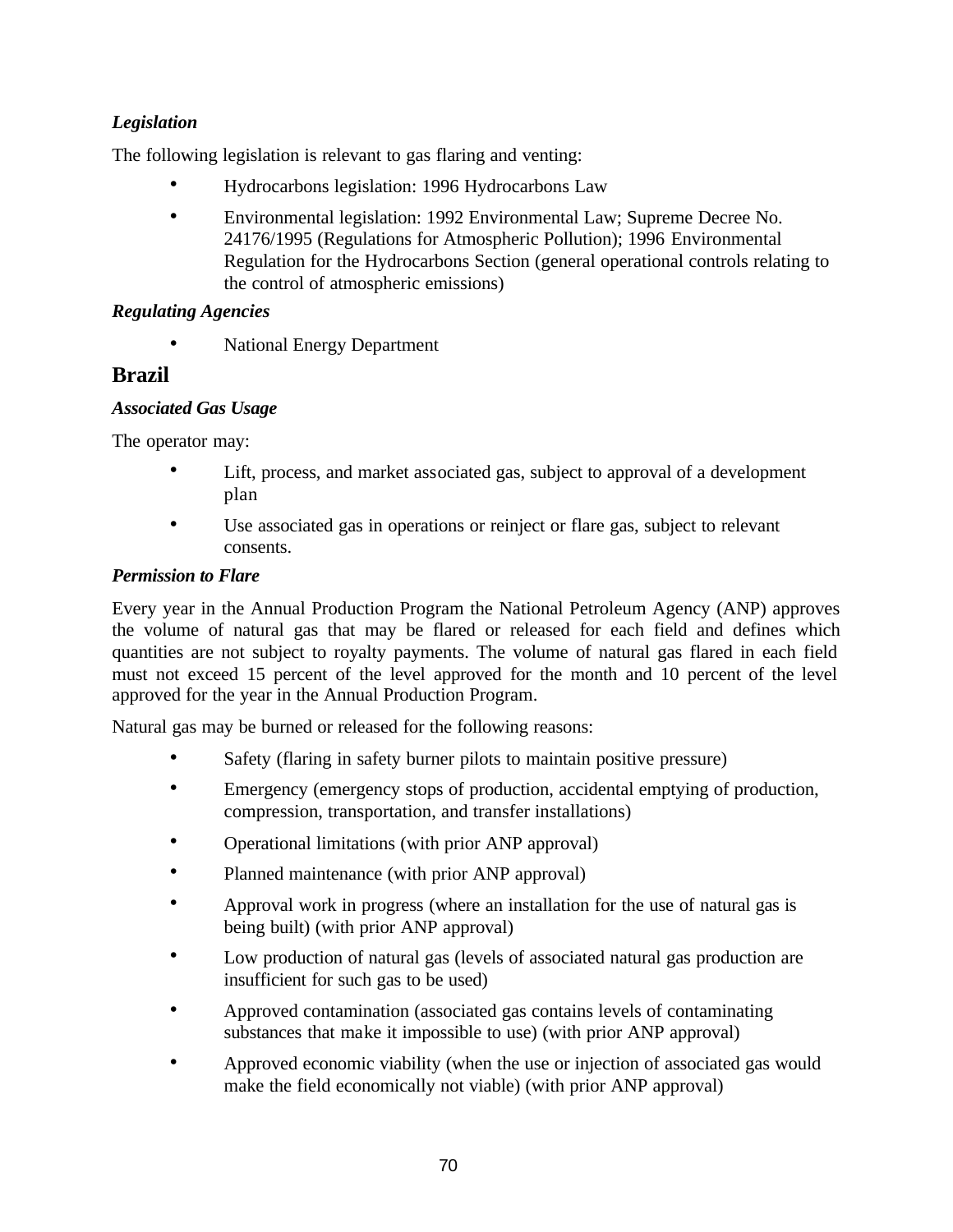• Well testing

Burning and release of natural gas for the following reasons does not require prior ANP authorization:

- Burning or release of natural gas that corresponds to 3 percent of the monthly production of the associated gas
- Burning during well testing, during the exploratory phase, with a flow period of 72 hours or less per interval tested
- Burning for safety reasons limited to 15,000  $m<sup>3</sup>$  per month for the equipment burner pilots,  $30,000 \text{ m}^3$  per month for pilots of land-based flares, and  $60,000 \text{ m}^3$ per month for the pilots of flares on installations at sea
- Burning of gas in fields that produce  $150,000 \text{ m}^3$  or less per month, or in fields with a gas-petroleum ratio of less than 20 m<sup>3</sup>/m<sup>3</sup>
- Burning of gas vapors in land-based tanks or storage ships limited by the solubility ratio of  $15 \text{ m}^3/\text{m}^3$  or less
- Burning for emergency reasons resulting from emergency stoppages of production or accidents caused by uncontrollable events

## *Flaring Restrictions and Penalties*

The flaring or release of natural gas is subject to a royalty payment unless it is undertaken for the following reasons:

- safety reasons
- proven operational need, which includes the following instances: emergency reasons ; or well testing during the exploration phase for a continuous or noncontinuous flow of up to 72 hours.

The state authorities may set air pollution standards without notifying the federal authorities.

Air quality and emission limits set out in Conama Resolution No. 003/90 and Conama Resolution No. 008/90 can be applied on a case-by-case basis to E&P operations.

## *Legislation*

The following legislation is relevant to gas flaring and venting:

- Hydrocarbons legislation: 1997 Hydrocarbons Law
- Administrative Ordinance No. 249 of 2000 concerning the technical norms for the flaring or release of natural gas

- The National Petroleum Agency
- Brazilian Institute of Environmental and Renewable Natural Resources (IBAMA)
- Petrobras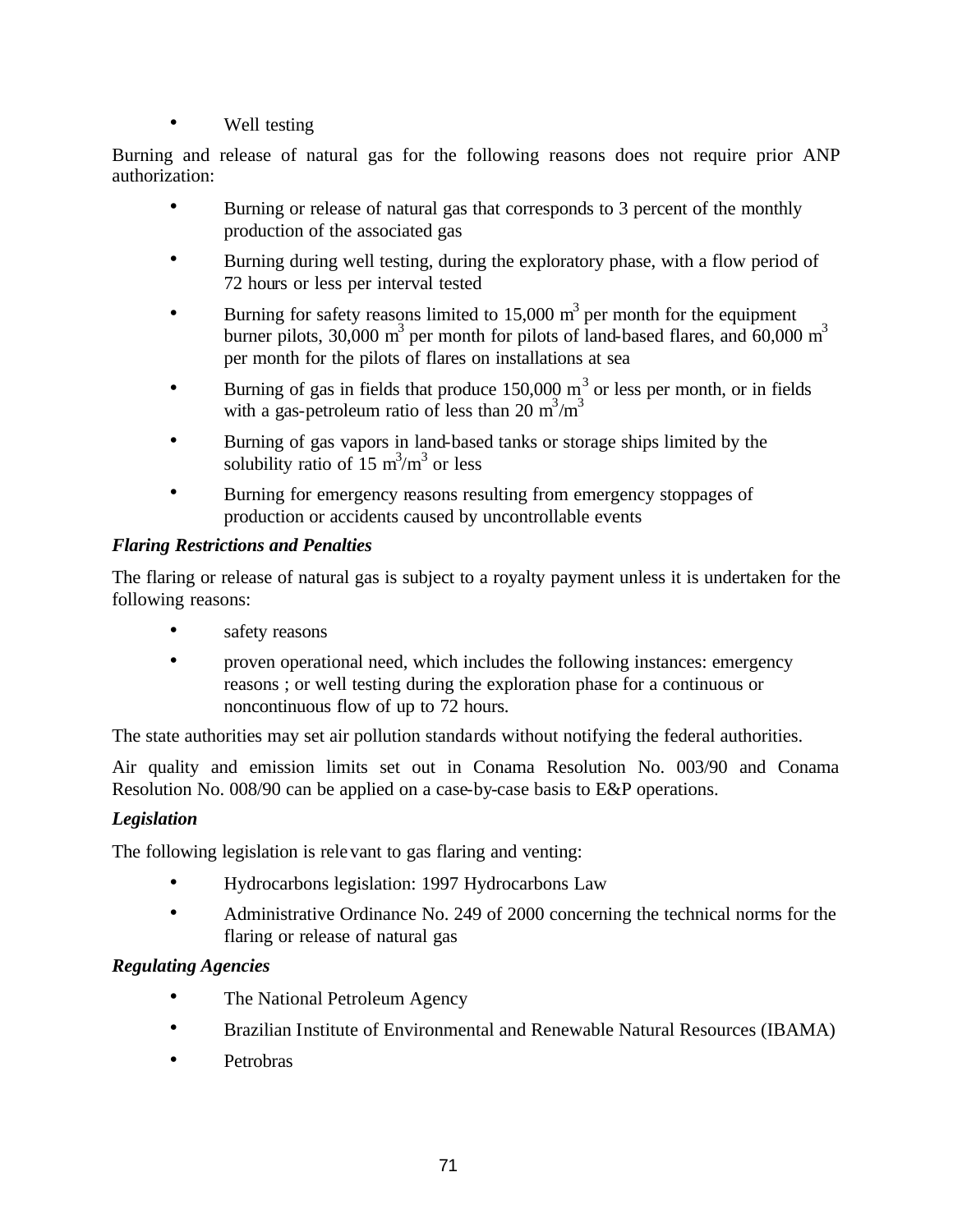## **Columbia**

## *Associated Gas Usage*

The operator may:

- Lift, process, and market associated gas, subject to approval of a development program
- Use associated gas in operations or reinject or flare gas, subject to relevant consents.

Associated gas rights revert to Ecopetrol when the contractor does not submit a utilization plan within two years of commencing field production.

## *Permission to Flare*

Flaring and venting require a permit from the Ministry of Environment. Permits must be obtained for:

- The incineration of solid, liquid, or gaseous wastes
- The operation of furnaces or incinerators.

## *Flaring Restrictions and Penalties*

In the case of atmospheric emissions from E&P activities, the environmental license will contain all relevant restrictions, terms, and conditions and all necessary emission permits.

## *Legislation*

• Hydrocarbons legislation: 1974 Petroleum Decree; Model Association Contract

## *Regulating Agencies*

• Ministry of Environment

## **Ecuador**

## *Associated Gas Usage*

The operator may:

- Lift, process, and market associated gas, subject to a development agreement negotiated with Petroecuador (the national oil company)
- Use associated gas in operations or reinject or flare gas, subject to relevant consents.

## *Permission to Flare*

Flaring or venting is not permitted without authorization. Permission to flare gas that cannot be marketed and that exceeds operational requirements is granted by the sub-secretariat for environmental protection (SMA) of the Ministry of Energy and Mines.

## *Flaring Restrictions and Penalties*

Relevant international standards such as those adopted by the Regional Association of Oil and Natural Gas Companies in Latin America and the Caribbean (ARPEL) have been taken into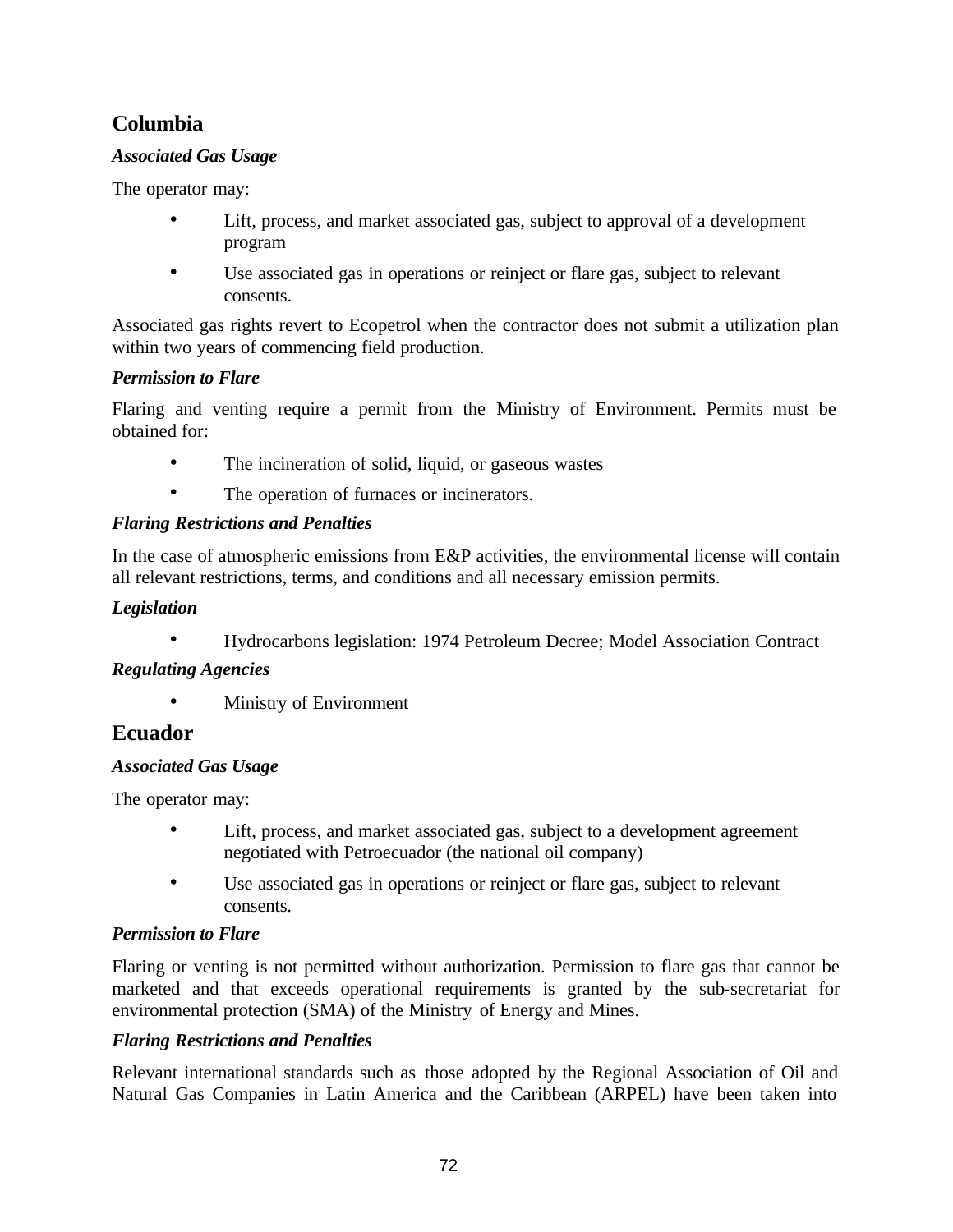account in setting emission and ambient air quality standards. However, the framework for setting operating standards is provided by Decree No. 2982/1995*.* It is understood that additional requirements can be imposed on a case-by-case basis if warranted by the environmental conditions.

In the event of noncompliance, financial penalties may be imposed both under the hydrocarbons legislation (the sums involved are insignificant) and environmental legislation. Noncompliance may also constitute grounds for revoking the operator's rights.

## *Legislation*

- Hydrocarbons legislation: 1992 Hydrocarbons Law, Decree on Contract Bases
- Environmental legislation: Decree No. 2982 of August 17, 1995, on Environmental Regulations for Hydrocarbon Operations; Ministerial Accord No. 1743 of August 5, 1988, on Norms for the Prevention, Control and Rehabilitation of the Environment from Hydrocarbon Exploration and Exploitation Activities in National Parks and similar Areas; Ministerial Accord No. 11336-A of July 15, 1991, on Regulations on the Establishment of Air Quality Standards and Monitoring Methods

#### *Regulating Agencies*

• Ministry of Energy and Mines, specifically the subsecretariat for environmental protection within the ministry

## **Mexico**

## *Associated Gas Usage*

Pemex produces, processes, and markets associa ted gas in accordance with its own development plan. Priority is given to oil production. However, Pemex hopes to maximize associated gas utilization in accordance with best international practice and has achieved substantial reduction in gas flaring and venting, in particular from Sonda de Campeche oil production fields.

Calculations carried out by Pemex show a 47.4 percent reduction in associated gas flared and vented between 1998 and 2001, from 6,821 million  $m^3$  to 3,586 million  $m^3$ .

#### *Permission to Flare*

Pemex does not require any permission to flare associated gas.

#### *Flaring Restrictions and Penalties*

Mexico does not have any restrictions on or penalties for flaring associated gas, and no limits have been set on the amounts of gas being flared.

## *Legislation*

There is currently no specific legislation or regulation in place that deals with gas flaring and venting.

## *Regulating Agencies*

• Pemex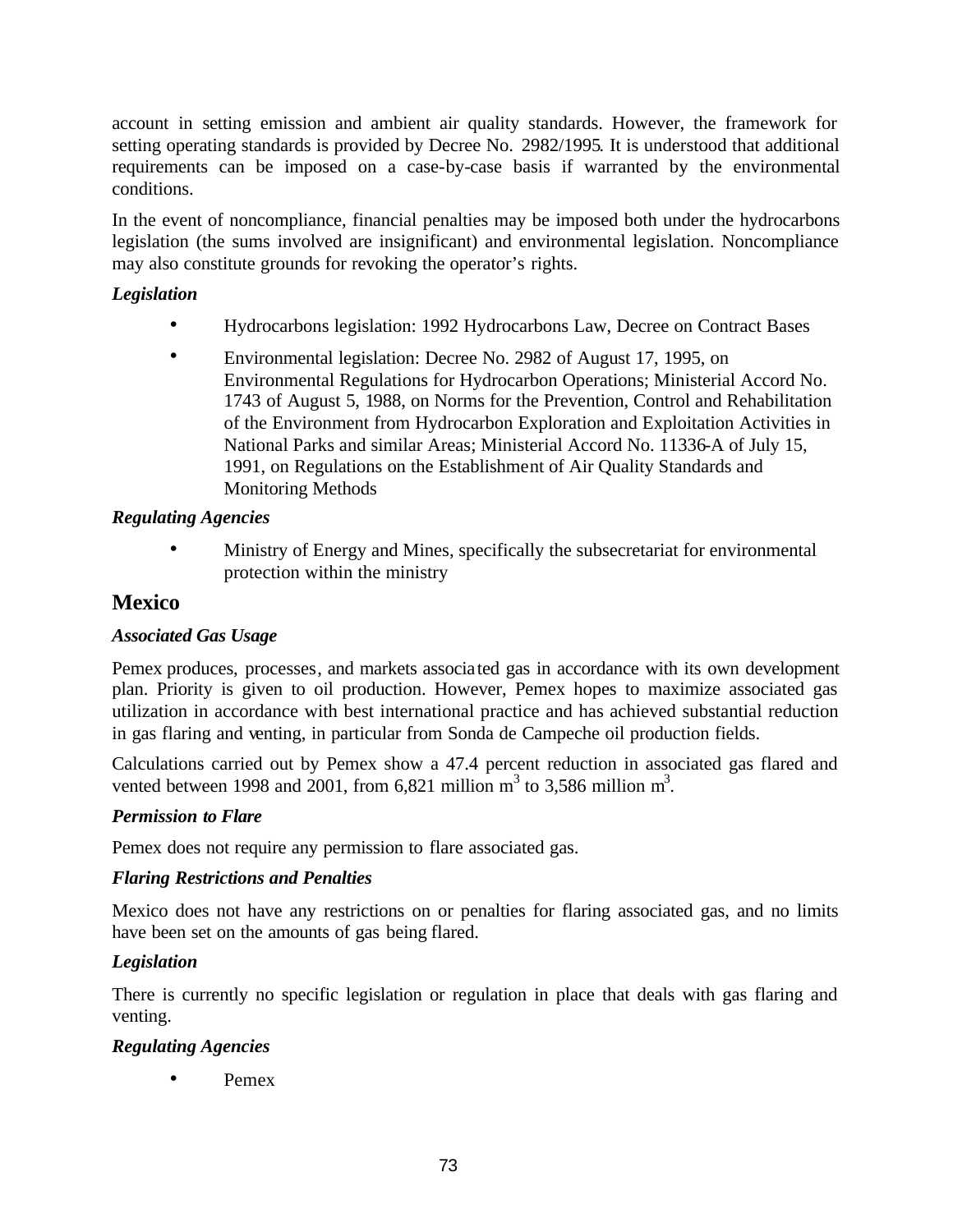# **Peru**

## *Associated Gas Usage*

The operator may:

- Lift, process, and market associated gas, subject to approval of a development plan
- Use associated gas in operations or reinject or flare gas, subject to relevant consents.

## *Permission to Flare*

Authorization from the Ministry of Energy and Mines is required to flare gas. The issue is considered on a case-by-case basis via the EIA and permitting process. International standards are applied.

## *Flaring Restrictions and Penalties*

Emission limits are set on a case-by-case basis using ARPEL guidelines. No specific emission or air quality standards exist. However, the Ministry of Energy and Mines has adopted sectorspecific guidelines and standards. Emission ceilings and operational standards are set out in Supreme Decree No. 045-93-EM and relate to flaring and venting (for example,  $SO<sub>2</sub>$  is limited to 300 ug/m<sup>3</sup>; NO<sub>2</sub> limited to 200 ug/m<sup>3</sup>; CO limited to 35 ug/m<sup>3</sup>). The decree also sets out details of a monitoring program that the operator must undertake.

## *Legislation*

The following legislation is relevant to gas flaring and venting:

- Hydrocarbons legislation: Hydrocarbons Law 1993; Model Petroleum
- Environmental legislation: Environment Code 1990

## *Regulating Agencies*

- Ministry of Energy and Mines
- Perupetro

## **Trinidad and Tobago**

## *Associated Gas Usage*

The operator may:

- Lift, process, and market associated gas, subject to approval of a development plan
- Use associated gas in operations or reinject or flare gas, subject to relevant consents.

Delivery of gas to the domestic market has priority over exports. The state exercises a near monopoly of the purchase and sale of gas for domestic use through the National Gas Company of Trinidad and Tobago Ltd. For exports to be approved the operator must demonstrate that the price of gas at the measurement point: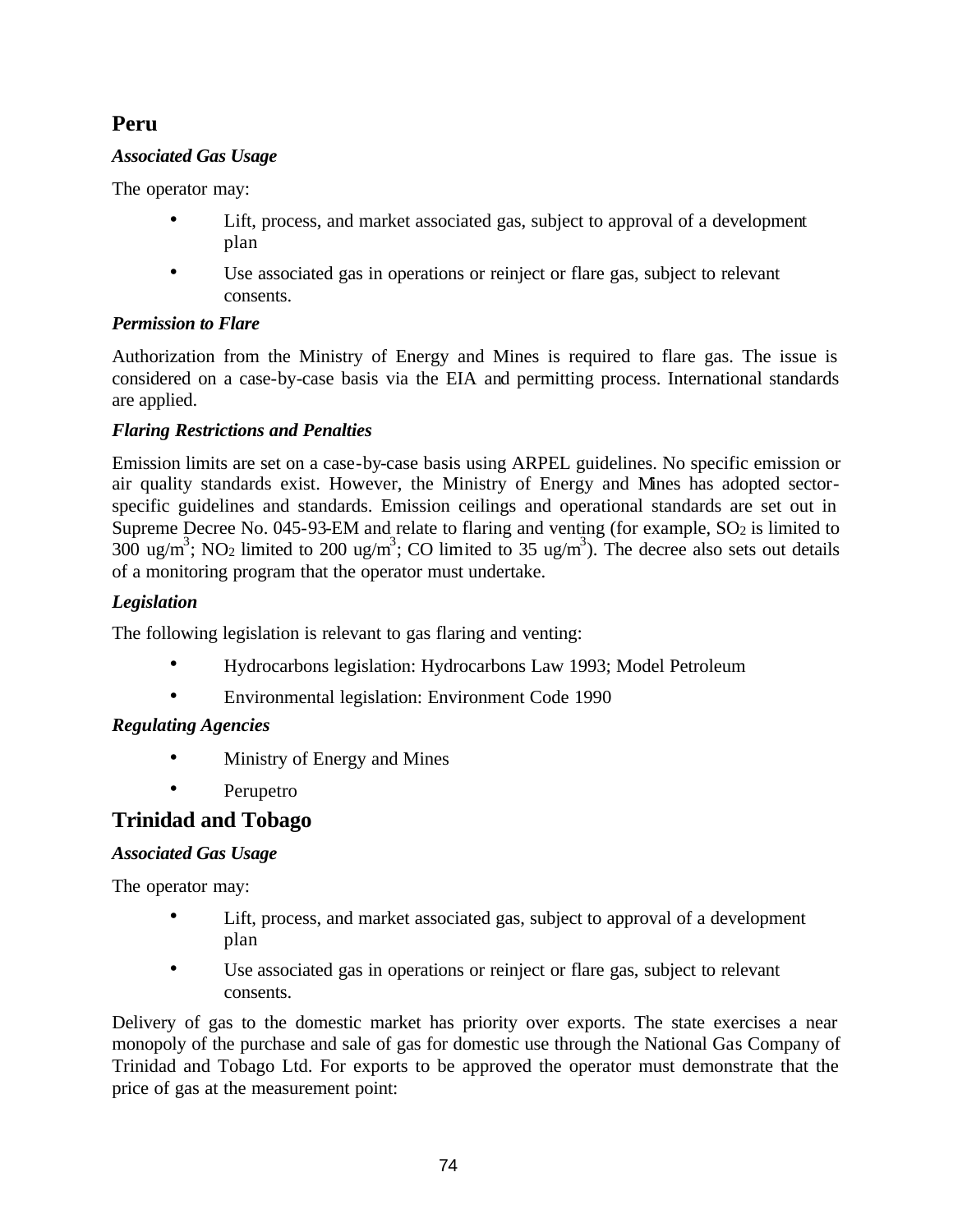- Represents fair market value, taking into account fair market transport costs to the user
- Is equal to or exceeds the reasonable replacement cost of gas to supply the internal market from the lowest-cost new sources, on the basis of those costs for the five years following the expected start of the export project.

The state is entitled to take, free of charge, associa ted gas that is not marketed and that exceeds operational requirements.

### *Permission to Flare*

Permission to flare gas that cannot be marketed and that exceeds operational requirements is granted by the Ministry of Energy. Gas flaring is permitted provided that the operator has reinjected as much gas for storage as is consistent with good petroleum industry practice and has taken reasonable measures in agreement with the minister to recover natural gasoline and other liquids contained in the gas.

#### *Flaring Restrictions and Penalties*

No information about emission limits and other operational controls that may be applied under hydrocarbons or environmental regulation is available.

#### *Legislation*

• Hydrocarbons legislation: 1969 Petroleum Act and 1969 Regulations, Model Petroleum Contract

#### *Regulating Agencies*

• Ministry of Energy and Energy Industries

## **Venezuela**

#### *Associated Gas Usage*

The operator may:

- Lift, process, and market associated gas jointly with PDVSA (the national oil company), subject to approval of a development plan and negotiation of a gas agreement
- Use associated gas in operations or reinject or flare gas, subject to relevant consents.

#### *Permission to Flare*

Permission to flare gas that cannot be marketed and that exceeds operational requirements is granted by the Ministry of Environment and Renewable Natural Resources (MARNR). Permits are granted on a case-by-case basis.

#### *Flaring Restrictions and Penalties*

There are no specific regulations pertaining to flaring and venting. Instead, the MARNR sets conditions on a case-by-case basis, in accordance with Decree No. 2.225/1992, Decree No. 638/1995 (norms on Air Quality and Atmospheric Pollution), and Decree No. 883/1995. It is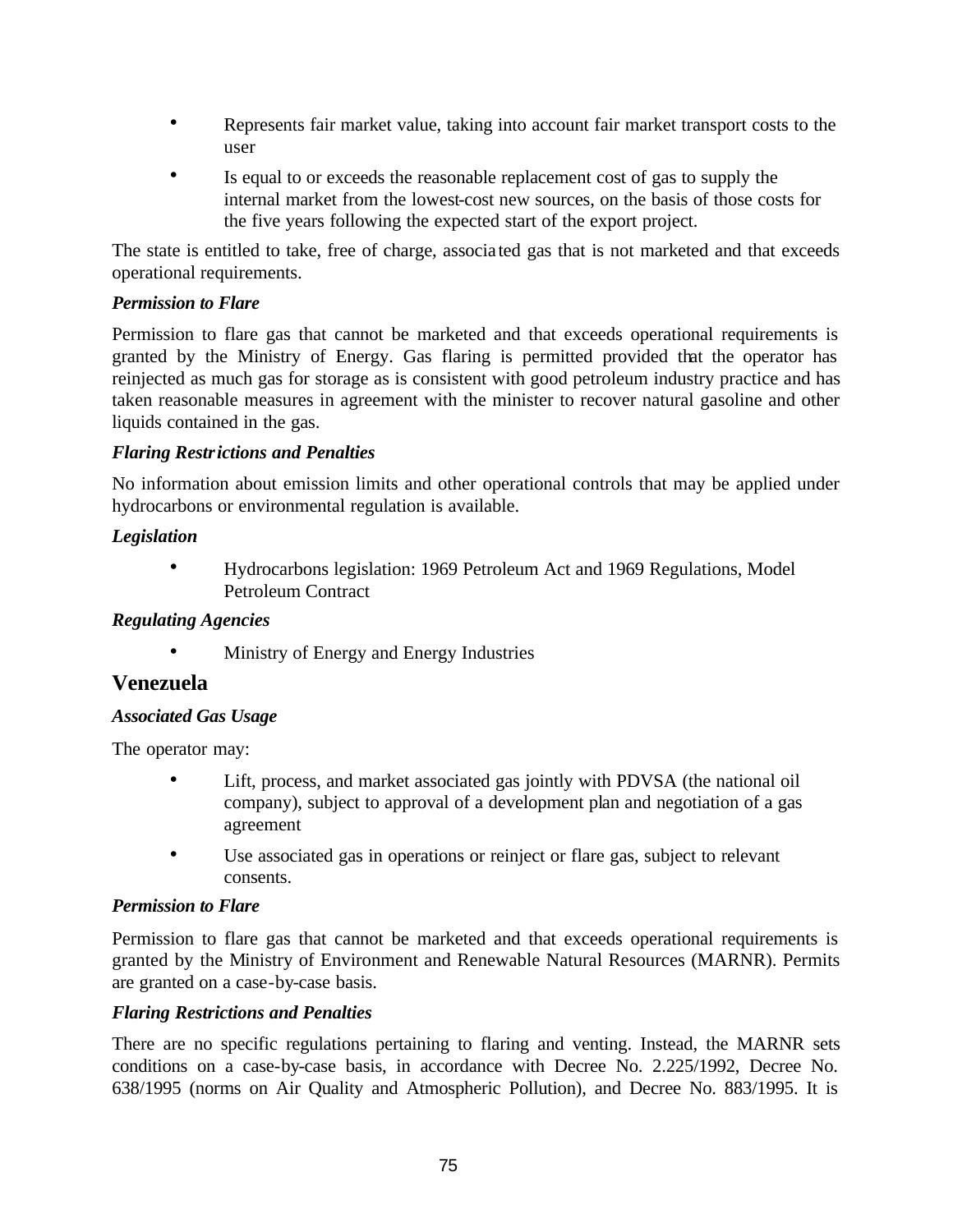understood that the oil industry in Venezuela follows its own guidelines. Where applicable, appropriate international standards (for example, those of American Petroleum Institute [API] and ARPEL) are taken into account.

Broadly speaking, Venezuelan air pollution control regulations parallel U.S. regulations, in particular the U.S. Clean Air Act. Indeed, ambient air quality standards are very similar in both cases. The principal difference between U.S. and Venezuelan regulations is that Venezuela has not yet adopted technology-based requirements. Moreover, unlike in the United States, where emission standards are set out in the regulations, the Venezuelan regulations provide only a list of pollutants, leaving the setting of standards to the MARNR on a case-by-case basis.

Decree No. 638/1995 does, however, set out air quality limits and permitted maximum air emission levels for all major organic and inorganic pollutants from both fixed and mobile sources. This, of course, applies generally to all sources of atmospheric emissions. The Penal Environment Law of 1991 places breaches of emission standards and other environmental requirements within the jurisdiction of civil court judges who may impose severe penalties and terms of imprisonment on individuals and shut down operations.

## *Legislation*

The following legislation is relevant to gas flaring and venting:

- Hydrocarbons legislation: Model Association Agreement
- Environmental legislation: Law of December 5, 1991 on penalties relating to environmental controls; Decree No. 2.225 of April 23, 1992 on Atmospheric Pollution Control; Organic Environment Law 1976, the Penal Environment Law 1991, Decree No. 638/1995 (provides current permitting framework for atmospheric emissions), Decree No. 883/1995

## *Regulating Agencies*

Ministry of Environment and Renewable Natural Resources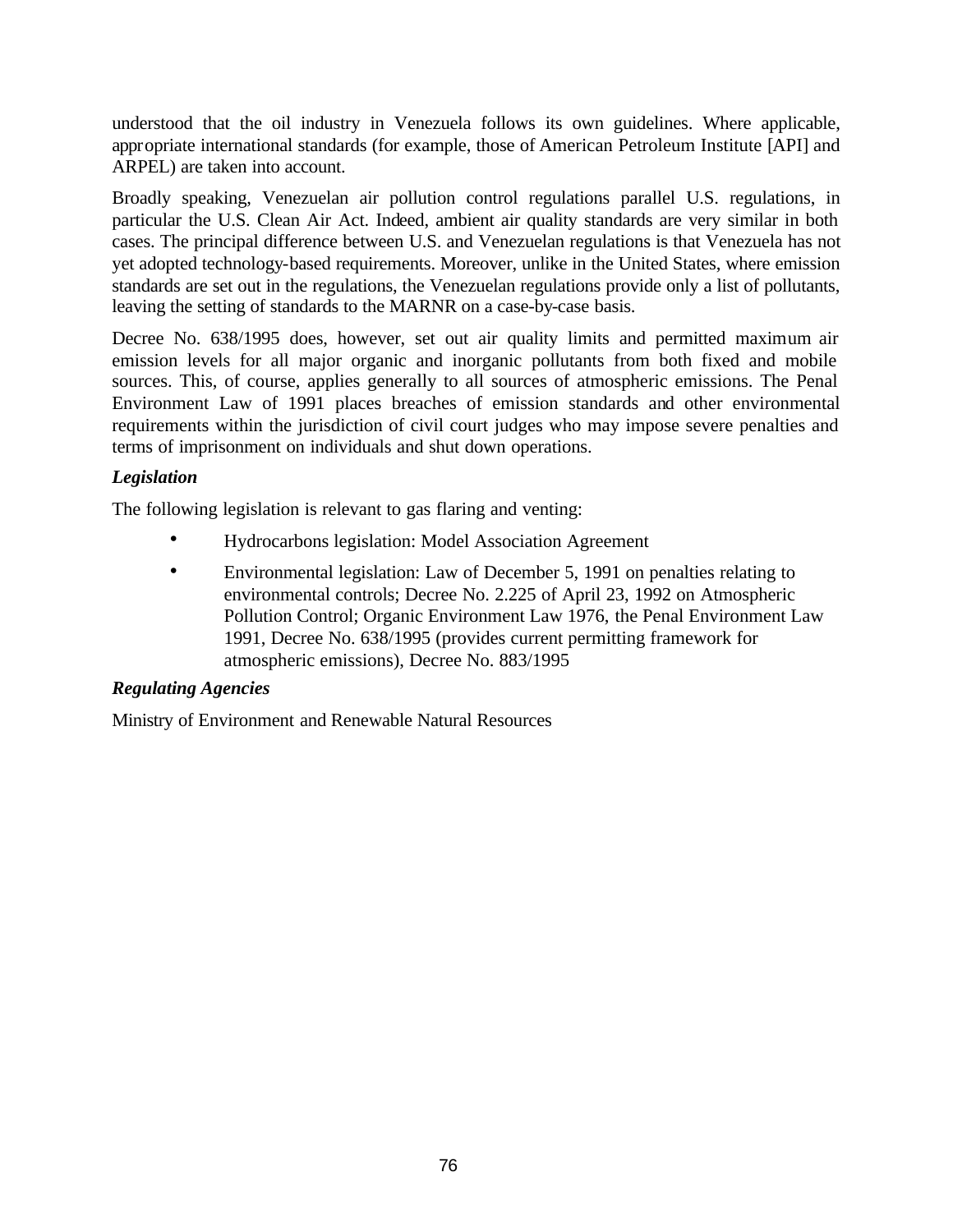# **A.8 Europe and Central Asia**

## **Azerbaijan**

## *Associated Gas Usage*

The operator may:

- Lift, process, and market associated gas, subject to approval of a development plan and negotiation of a gas agreement
- Use associated gas in operations or reinject or flare gas, subject to relevant consents.

Priority is given to associated gas used to optimize oil production. The state is entitled to take, free of charge, associated gas that is not marketed and that exceeds operational requirements.

A draft oil and gas law requires the operator to deliver residual assoc iated gas to the proper executive authority, free of charge. Furthermore, the operator may temporarily flare or vent the requisite amount of associated gas in the event of emergencies, equipment malfunctions, repairs or maintenance of any facilities including delivery systems, or as necessary in the event that the state does not accept delivery of the nonassociated gas.

## *Permission to Flare*

Permission to flare gas that cannot be used in operations or marketed is granted by The National Petroleum Agency (SOCAR). Consent is granted on a case-by-case basis. Flaring offshore is subject to environmental authorization requirements.

## *Flaring Restrictions and Penalties*

There is no legislative framework for the control of atmospheric emissions.

## *Legislation*

The draft oil and gas law was scheduled to be passed in autumn 2001. To date, this has not occurred.

## *Regulating Agencies*

• The National Petroleum Agency

## **Denmark**

## *Associated Gas Usage*

The operator may:

- Lift, process, and market associated gas, subject to approval of a development plan
- Use associated gas in operations or reinject or flare gas, subject to relevant consents.

In 1989 the state relinquished preemptive rights to purchase associated gas for domestic use.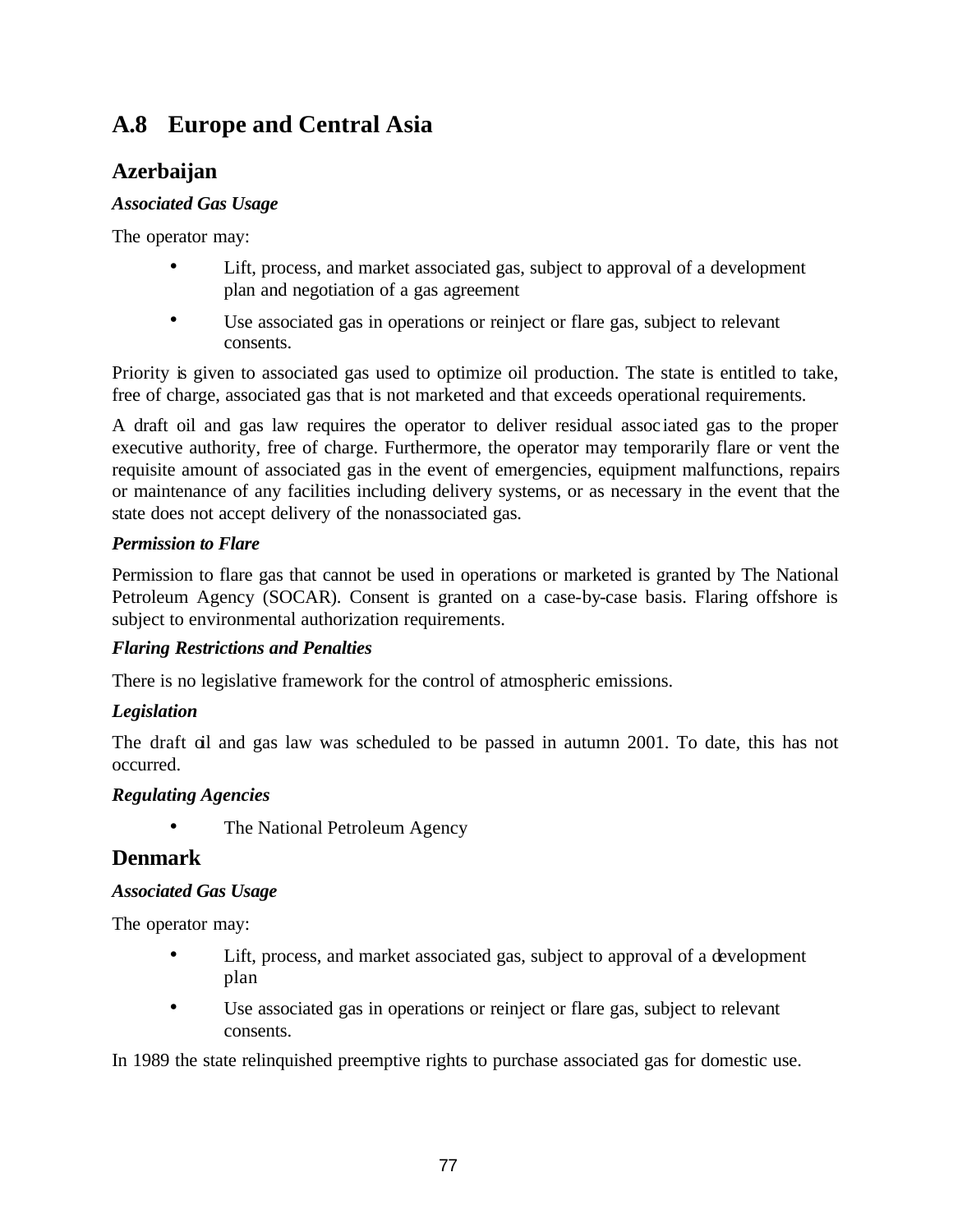## *Permission to Flare*

Permission to flare gas that cannot be marketed and that exceeds operational requirements is granted by the Ministry for Environment and Energy. Gas flaring is subject to specific limits, though exemptions may be established on a case-by-case basis (for example, for the flaring of poisonous gas).

The OSPAR Commission is in the process of expanding descriptions of best available techniques (BATs) and best environmental practice (BEP) related to oil and gas condensate flaring from well testing. A draft OSPAR recommendation on BAT and BEP for oil, condensate, and gas flaring from well testing is due to be presented for discussion at the meeting of the Offshore Industry Committee in 2004.

## *Flaring Restrictions and Penalties*

No information about emission limits and operational restrictions imposed by hydrocarbons and environmental regulation is available.

## *Legislation*

• Hydrocarbons legislation: Use of the Underground Act; Model License for Exploration and Production

## *Regulating Agencies*

Ministry for Environment and Energy

## **Italy**

## *Associated Gas Usage*

The operator may:

- Lift, process, and market associated gas, subject to approval of a development plan
- Use associated gas in operations or reinject or flare gas, subject to relevant consents.

The state has no preemptive rights to purchase associated gas for domestic use.

#### *Permission to Flare*

Permission to flare gas that cannot be marketed and that exceeds operational requirements is granted in onshore areas by the competent regional authorities, after consultation with interested and affected municipal authorities. In the case of offshore operations, the Ministry of Environment issues the permits. In both cases, permits are processed on the basis of Presidential Decree 203/88.

#### *Flaring Restrictions and Penalties*

Specific conditions are set in the decree issuing the permit on a case-by-case basis. Such conditions typically include the duty to maintain a register of flaring indicating parameters such as time, location, meteorological conditions, and duration of emissions, as well as an estimate of the amounts emitted. The startup of operations must also be communicated to the competent authorities.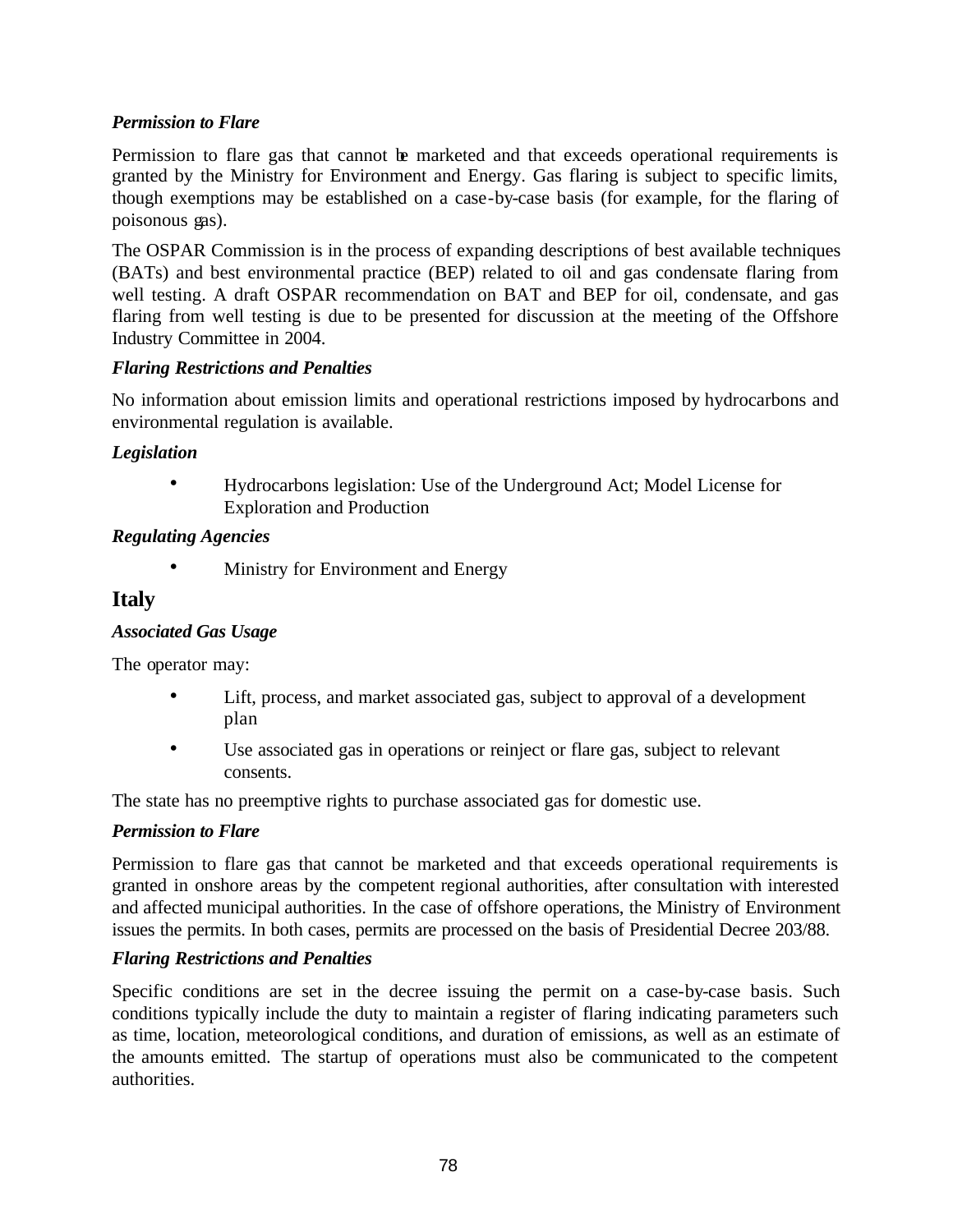It is understood that recent permits have included provisions that gas flaring for nonemergency reasons is to be curtailed and that gas be used only as a source of energy for operations where no other forms of energy are available. Particular attention is paid to regional air quality and the impact of additional fields coming onstream to overall emissions in a given area (multiple emission sources).

Gaseous emissions from oil and gas installations located in the territorial sea or on the continental shelf must be limited at the source using best available technology net entailing excessive costs (BATNEEC). Where the location of the platforms ensures the optimal dispersion of such emissions, such that adjacent centers of population are not affected, emission limits are intended as satisfied, when the flare is burning natural gas exclusively. Where such conditions do not persist, the emission limits for inorganic gaseous substances set out in the Ministerial Decree of July 12, 1990 must be observed. It specifies the following emission limits for flaring:

- CO:  $100 \text{ mg/m}^3$
- $NO<sub>x</sub> : 350$  mg/m<sup>3</sup>
- Particulates:  $10 \text{ mg/m}^3$
- $SO_2: 1200 \text{ mg/m}^3$
- $H_2S : 10 \text{ mg/m}^3$
- $VOC : 20 mg/m<sup>3</sup>$

Companies operating a plant without a valid emission permit are liable to a term of imprisonment between two months and two years or fines. Unauthorized emissions of gas are punishable with imprisonment up to one month or a fine.

## *Legislation*

The following legislation is relevant to gas flaring and venting:

- Hydrocarbons legislation: Laws No. 6 1957, No. 613 1967, No. 9 1991, Ministerial Decree of August 6, 1991; Presidential Decree No. 484 94; Legislative Decree 625 1996
- Environmental legislation: Presidential Decree 203/1988 on Guidelines on Air Quality and Air Pollution from industrial plants; Ministerial Decree of July 12, 1990 on Guidelines for the Limitation of Polluting Emissions from Industrial Plants and the Fixing of Minimum Emission Limits

- Onshore: Regional environmental authorities
- Offshore: Ministry of Environment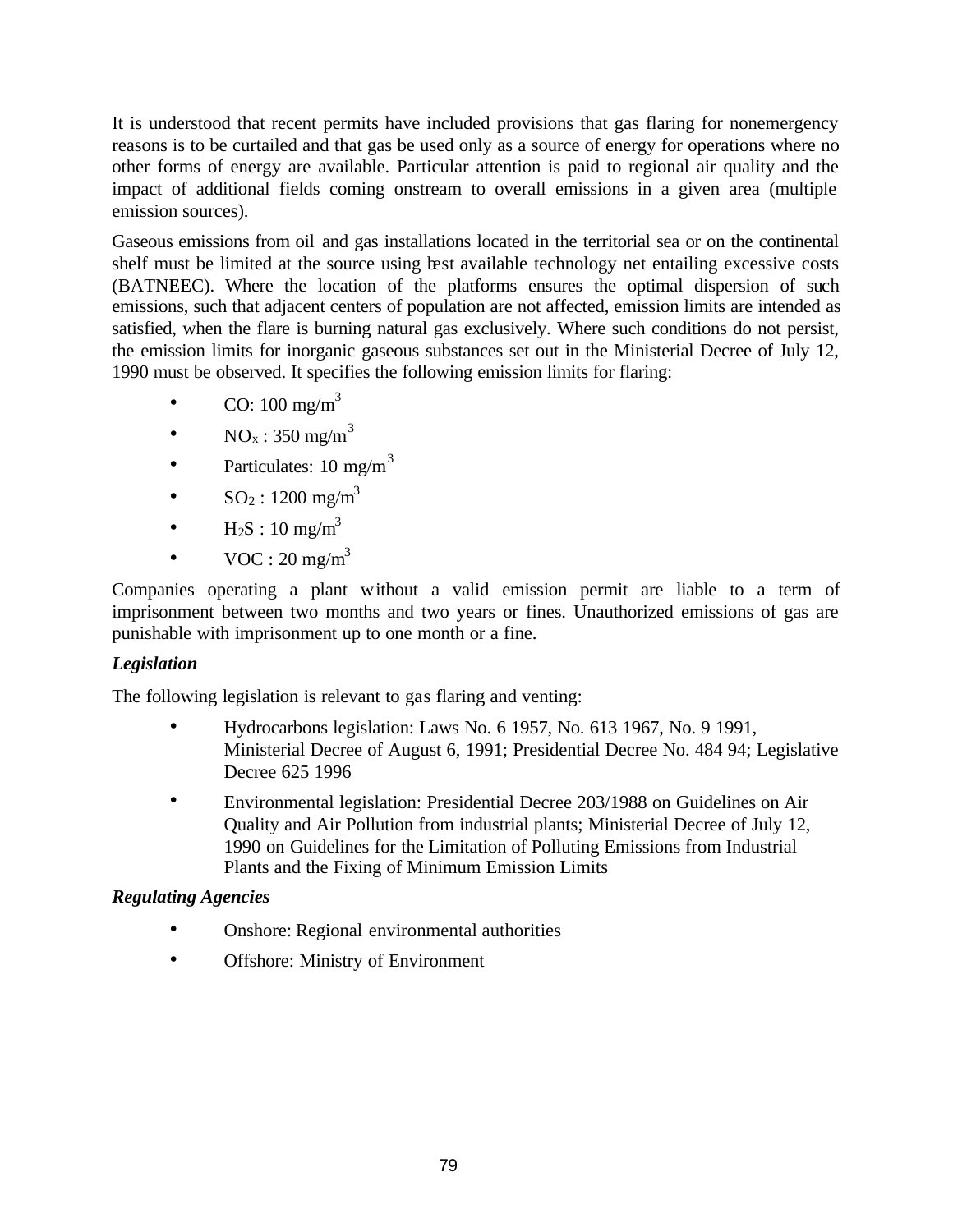## **Kazakhstan**

## *Associated Gas Usage*

The operator may:

- Lift, process, and market associated gas, subject to approval of a development plan and negotiation of a gas agreement
- Use associated gas in operations or reinject or flare gas, subject to relevant consents.

Priority is given to associated gas used to optimize oil production. Rights to market gas and the treatment of gas that cannot be marketed are subject to negotiation.

## *Permission to Flare*

Permission to flare gas that cannot be used in operations or marketed is granted by the Ministry of Energy and Natural Resources. Consent is granted on a case-by-case basis. In a recent contract the following was agreed: namely, where a reservoir contains assoc iated gas that, in the opinion of the contractor-joint venture, has commercial value, then the development plan for the reservoir must include a plan for the development and marketing of associated gas. If the reservoir is commercial but the associated gas cannot be used commercially, then the development plan must at least include provisions for the collection, disposal, usage, reinjection, or venting of associated gas.

## *Flaring Restrictions and Penalties*

There is no legislative framework for the control of atmospheric emissions.

## *Legislation*

• Hydrocarbons legislation: Regulations on Licensing the Use of Natural Resources 1994

## *Regulating Agencies*

Ministry of Energy and Natural Resources

## **Netherlands**

## *Associated Gas Usage*

The operator may:

- Lift, process, and market associated gas, subject to approval of a development plan
- Use associated gas in operations or reinject or flare gas, subject to consents.

Until the provisions of the EU Gas Directive are introduced, gas intended for use in the Netherlands must continue to be supplied to Gasunie (national gas supplier). The minister must approve the sales price of exported gas.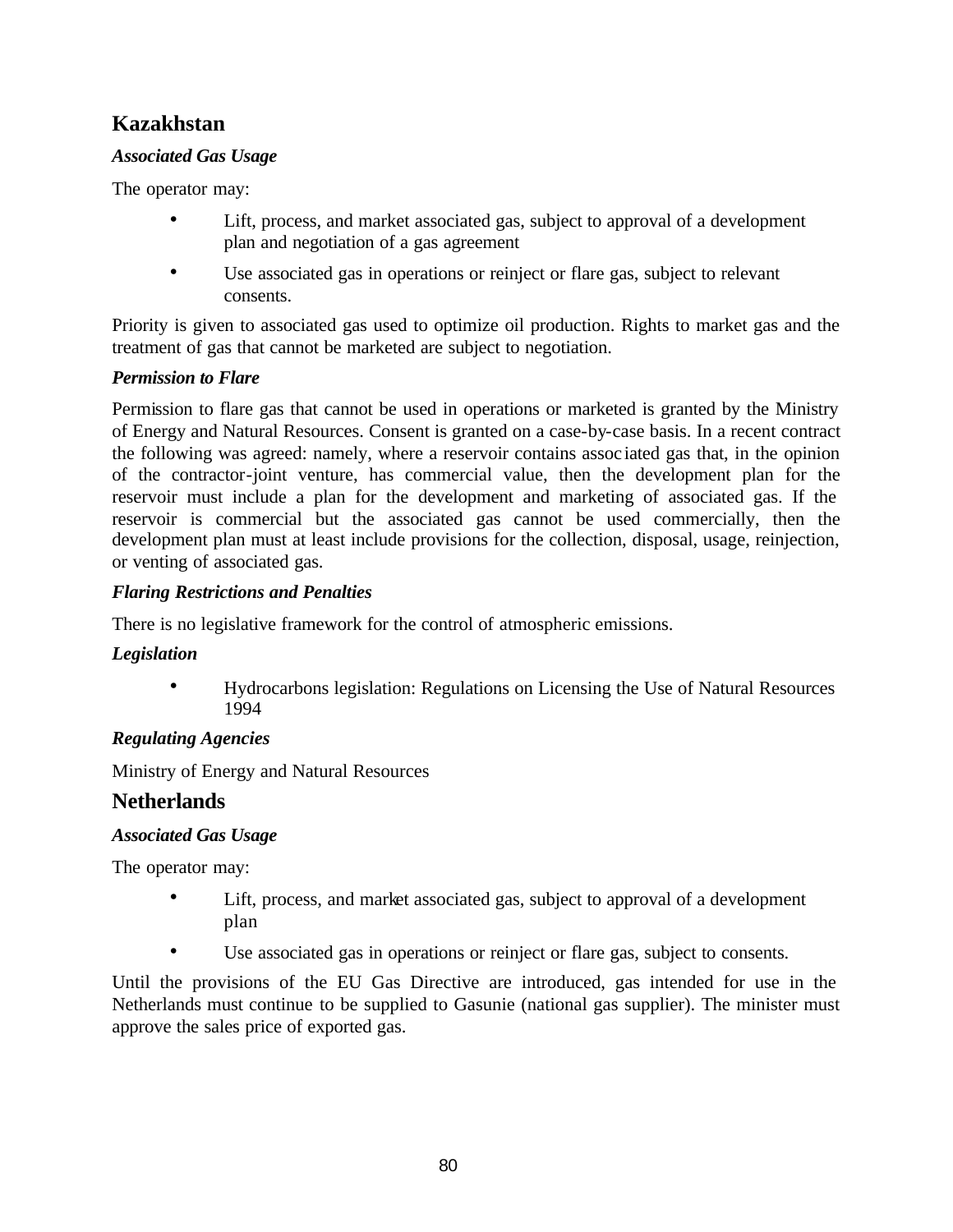## *Permission to Flare*

Permission to flare gas that cannot be marketed and that exceeds operational requirements is granted by the Oil and Gas Directorate. Associated gas may be used in petroleum operations, reinjected for storage, or commercialized. Gas may be flared and vented for normal operational safety reasons but must otherwise be approved by the ministry. The ministry imposes strict restrictions on how flaring and venting take place.

At an international level the OSPAR Commission is in the process of expanding descriptions of best available techniques (BAT) and best environmental practice (BEP) related to oil and gas condensate flaring from well testing. A draft OSPAR Recommendation on BAT and BEP for oil, condensate, and gas flaring from well testing is due to be presented for discussion at the meeting of the Offshore Industry Committee in 2004.

## *Flaring Restrictions and Penalties*

Special emission guidelines exist for onshore and offshore operators. These are included in licenses issued for onshore operations. In the case of offshore operations, there is a voluntary covenant between operators and the state to try to meet the standards established in the guidelines. Failure to achieve this in a fixed period may result in legislative imposition of emission standards.

## *Legislation*

The following legislation is relevant to gas flaring and venting:

- Hydrocarbons legislation: Royal Decree on Licensing Terms 1976
- Environmental legislation: Air Pollution Act No. 580 1970; Netherlands Emission Regulations 1992; Environmental Management Act 1993

## *Regulating Authority*

• Oil and Gas Directorate

## **Poland**

## *Associated Gas Usage*

The operator may:

- Lift, process, and market associated gas, subject to approval of a development plan
- Use associated gas in operations or reinject or flare gas, subject to relevant consents.

The state has the first option to acquire associated gas for domestic use. The operator may elect to participate in delivery to the domestic market. If it does not elect to participate, the state is entitled to take gas, free of charge, at the initial separation facilities.

## *Permission to Flare*

The operator is permitted to flare gas that cannot be marketed and that exceeds operational requirements, without obtaining express permission from the licensing agency.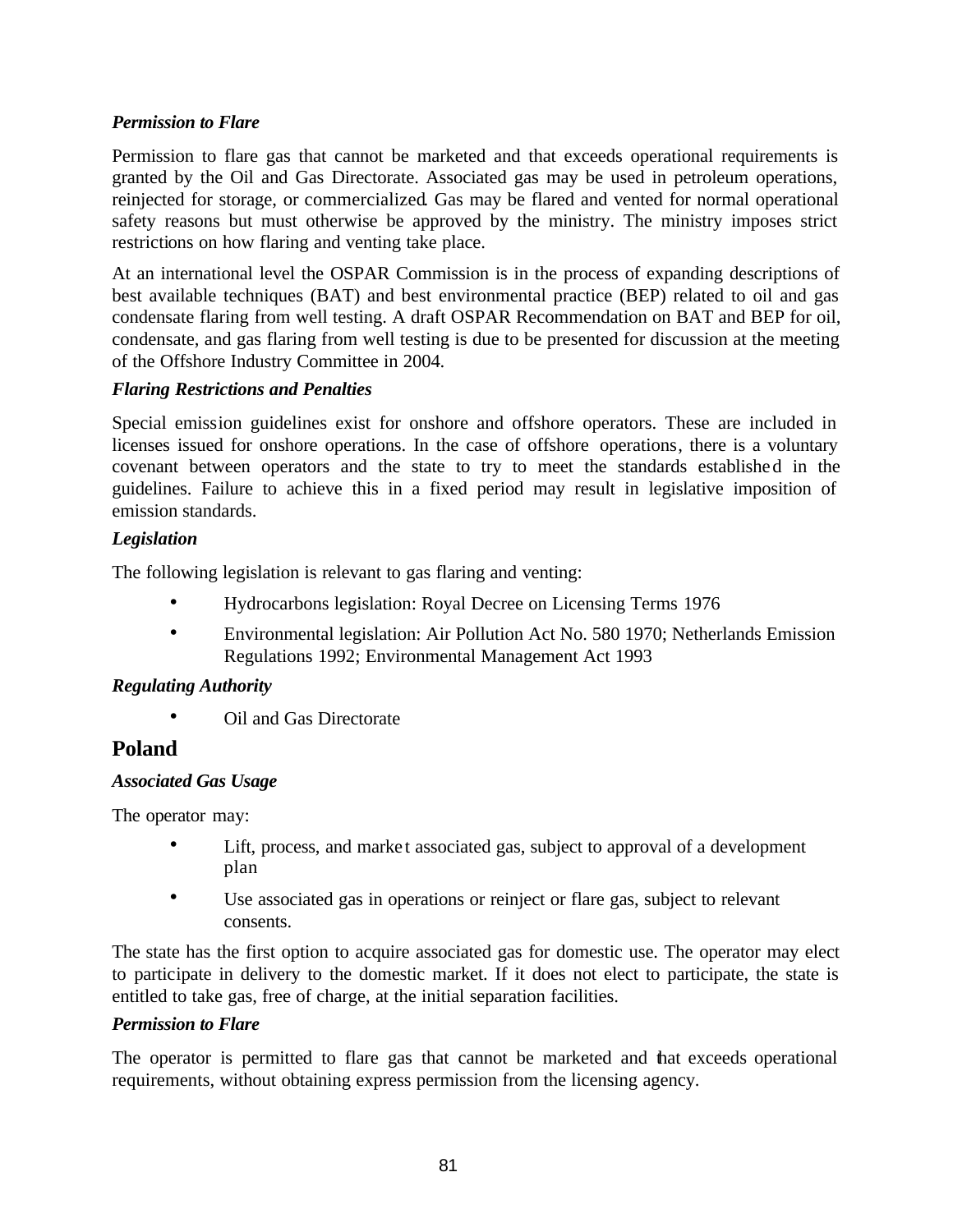### *Flaring Restrictions and Penalties*

No information about emission limits and other operational controls that may be applied under hydrocarbons or environmental regulation is available.

#### *Legislation*

The following legislation is relevant to gas flaring and venting:

- Hydrocarbons legislation: Geological and Mining Law 1994; Model Petroleum Agreement
- Environmental legislation: Ministerial Ordinance on Environmental Impact Assessment 1990; the Law on Environmental Protection 1980

#### *Regulating Agencies*

• Ministry of Environmental Protection, Natural Resources, and Forestry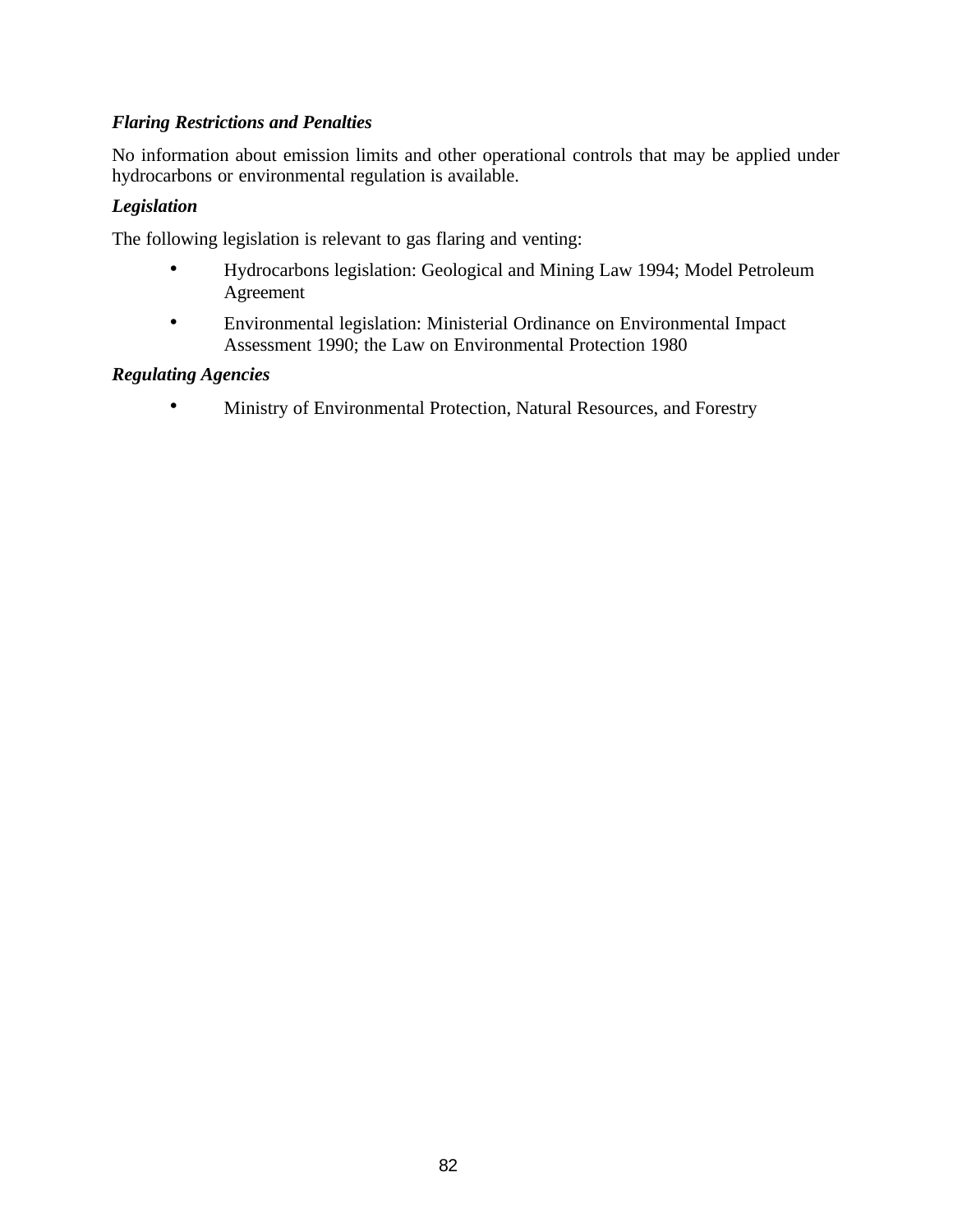## **Romania**

## *Associated Gas Usage*

The operator may:

- Lift, process, and market associated gas, subject to approval of a development plan
- Use associated gas in operations or reinject or flare gas, subject to relevant consents.

Priority is given to gas used to optimize oil production. The state has the first option to acquire associated gas for domestic use. Otherwise, the operator may freely market gas domestically or for export. The state is entitled to take, free of charge, associated gas that is not marketed and that exceeds operational requirements.

## *Permission to Flare*

Permission to flare gas that cannot be marketed and that exceeds operational requirements is granted by the National Agency for Mineral Resources (NAMR).

## *Flaring Restrictions and Penalties*

No information about emission limits and other operational controls that may be applied under hydrocarbons or environmental regulation is available.

## *Legislation*

• Hydrocarbons legislation: Petroleum Law 1995; Model Petroleum Contract 1996

## *Regulating Agencies*

• National Agency for Mineral Resources

## **Russia**

## *Associated Gas Usage*

The Russian State owns all mineral resources, and licenses, issued jointly by the Ministry of Natural Resources and the regional authorities, are required to extract oil, natural gas, and associated gas. Licensed operators may:

- Lift, process, and market associated gas
- Use associated gas in operations or reinject or flare gas.

## *Permission to Flare*

In Russia, gas flaring restrictions vary from region to region as the federal Mineral Resource Act, which sets standard license terms, does not require the condition on associated gas flaring and usage to be included in the oil production license or license agreement.

As a result, the issue of dealing with gas flaring has been left to the regional authorities. To date, only a few regions have included special provisions on associated gas flaring and usage in their regional mineral acts. For example, under the mineral acts of Khanty-Mansijsk and Yamalo-Nenetz—two major oil- and gas-producing regions in West Siberia—the usage rate of associated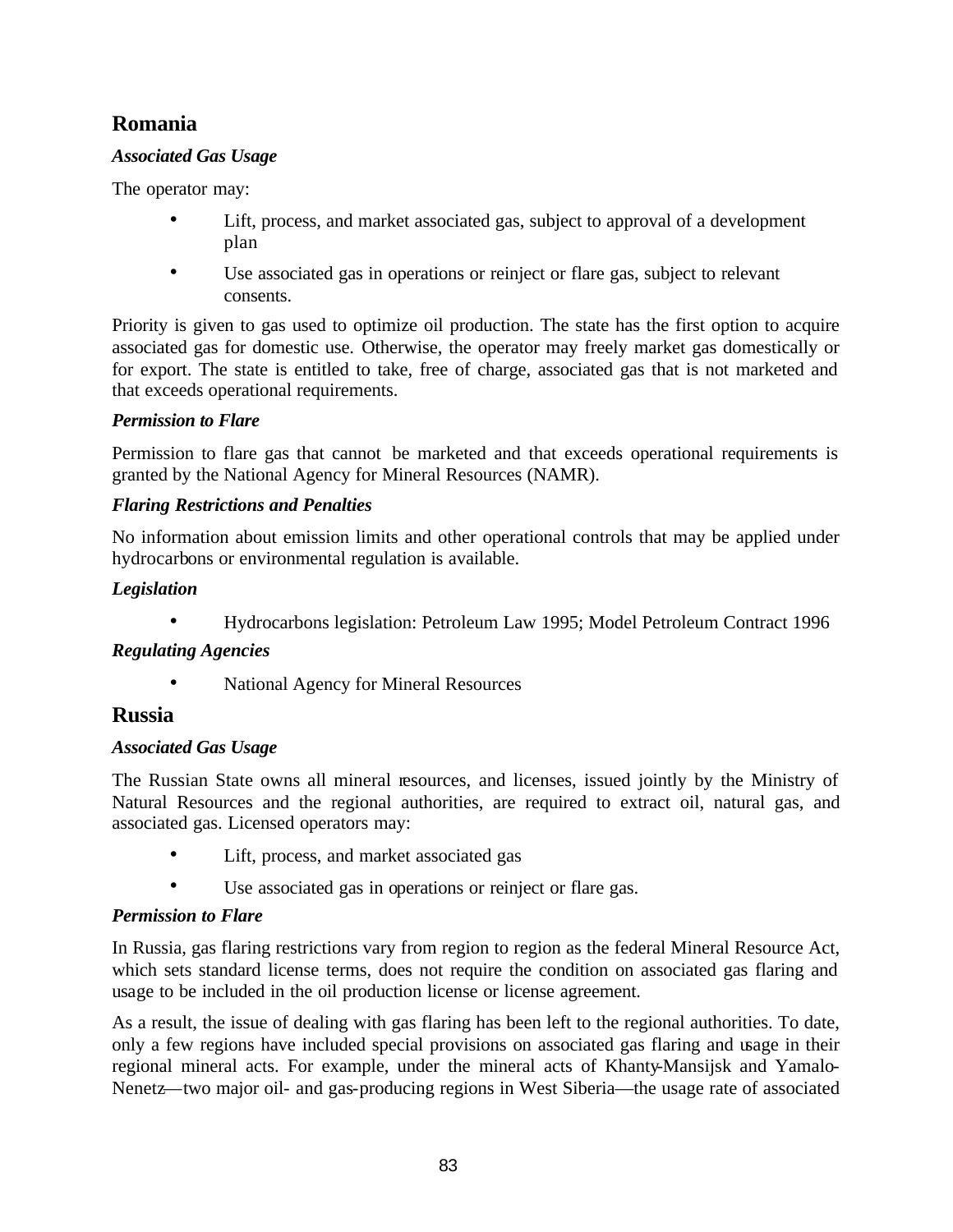gas is a mandatory license condition that the operator and the regional authorities have to agree on before signing the license agreement.

Khanty-Mansijsk went even further by setting a mandatory 5 percent cap on gas flaring (95 percent of associated gas has to be used). However, this 5 percent limit might be increased if the operator's feasibility study can prove this threshold is unrealistic. Often oil companies opt not to negotiate for a higher limit since their compliance with the gas flaring condition is unlikely to be scrupulously monitored.

#### *Flaring Restricti ons and Penalties*

The Resolution of the Federal Government No. 344 from June 12, 2003, lists pollutants and corresponding pollution fees producers have to pay. The list includes  $SO<sub>X</sub>$ ,  $NO<sub>X</sub>$ , sulfur, and ashes, but not CO2.

#### *Monitoring and Reporting*

In theory the licensed operators are supervised by both the Ministry of Natural Resources and regional authorities, and either of the two can initiate license withdrawal in case of noncompliance with a condition stipulated in the license. To date neither regional authorities nor the ministry have revoked any license because of excessive gas flaring, which can be partly blamed on the lack of clearly defined authority (powers) as well as clearly assigned (divided) roles and responsibilities among government supervisory agencies. The lack of standardized reporting, monitoring, and enforcement procedures make the task of ensuring compliance with license conditions even more difficult.

Data on associated gas are reported to several government agencies, including the State Statistical Committee, the Ministry of Taxation, the Ministry of Energy, and the Ministry on Natural Resources, as well as to the committees within the regional governments in charge of natural resources. Since there has been little coordination among these recipients of statistical information, data are not systematically cross-checked or synchronized, and consequently they are to a large degree inconsistent. The comparison of data received and collected by different government agencies reveals that often the volume of flared gas reported by a producer to the Ministry of Natural Resources exceeds the associated gas production reported by the same producer to the Statistical Committee and the Ministry of Taxation.

The Khanty-Mansijsk government has been working on creating guidelines that, if introduced, will result in stricter requirements on associated gas measuring and reporting, and improved and standardized procedures in monitoring associated gas flaring and usage.

## *Legislation*

At the federal level, the legislation that is most relevant to gas flaring and venting is the:

• Mineral Resource Act—Federal Law No. 2395-1 (adopted on February 21, 1992, updated on March 3, 1995; February 10, 1999; January 2, 2000; May 14, 2001; August 8, 2001; May 29, 2002; and June 6, 2003)

Examples of the regional legislation regulating gas utilization and flaring are:

• Crude Oil and Gas Act of Tyumen Oblast (adopted on February 26, 1999, updated on June 3, 1999; May 6, 2000; and June 5, 2000)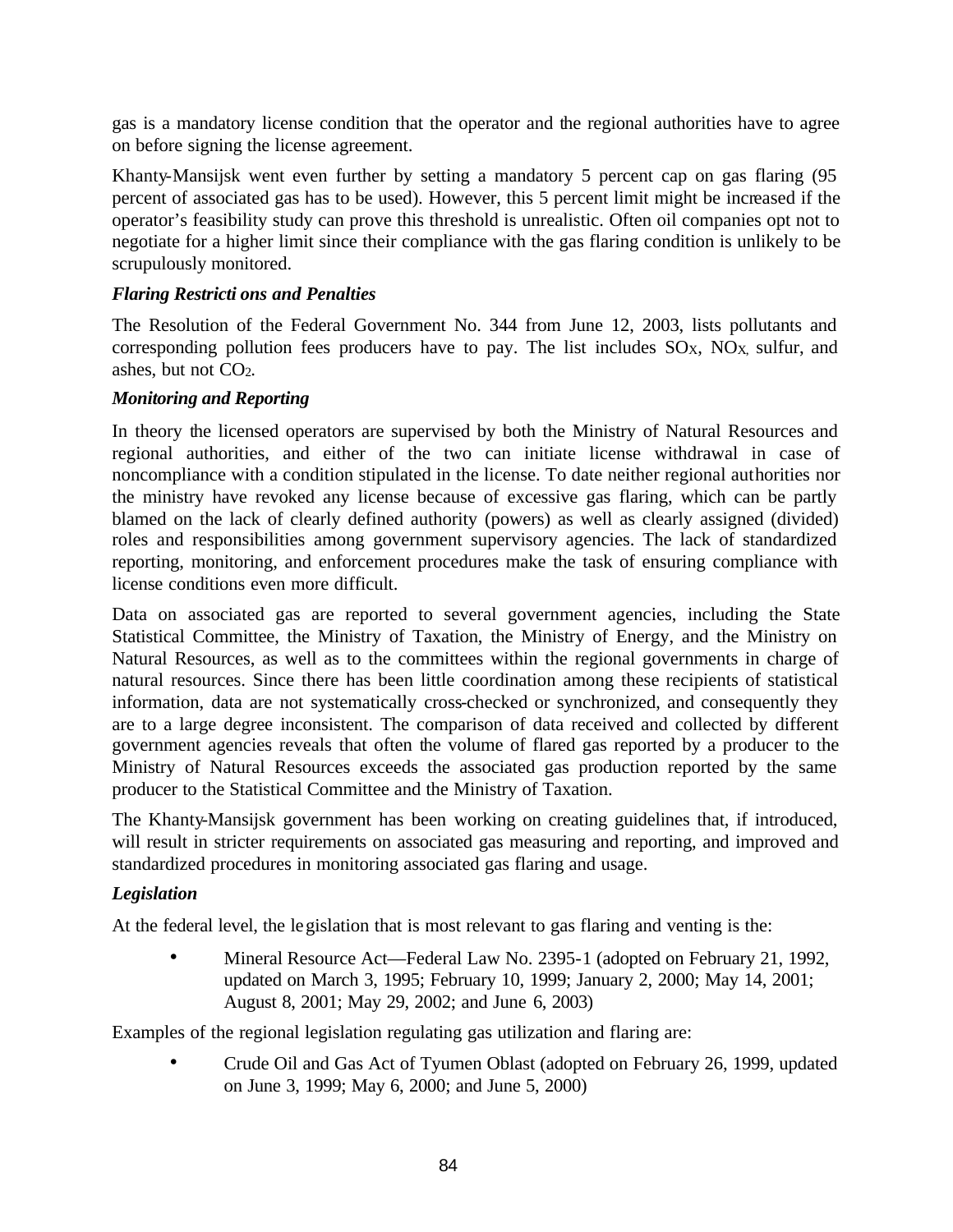- Mineral Resource Act of Khanty-Mansijsk Autonomous Okrug
- Khanty-Mansijsk Act on Hydrocarbon Development in Autonomous Okrug (adopted June 16, 1998, updated June 20, 2000, and October 9, 2000)
- Mineral Resource Act of Yamalo-Nenetz Autonomous Okrug

Currently, no secondary legislation (such as codes, guidelines) exists at the federal level that deals specifically with operational processes or regulatory procedures related to gas flaring and venting. However, some general requirements at the regional level are in place. For example, a decision of Khanty-Mansijsk regional Environmental Committee on Environmental Protection No. 278-? dated October 15, 1997 that requires associated gas usage of not less than 95 percent.

## *Regulating Agencies*

- Ministry of Natural Resources
- Regional authorities (departments and committees of local governments)

## **Uzbekistan**

## *Associated Gas Usage*

The operator may:

- Lift, process, and market associated gas, subject to approval of a development plan and negotiation of a gas agreement
- Use associated gas in operations or reinject or flare gas, subject to relevant consents.

Priority is given to associated gas used to optimize oil production.

## *Permission to Flare*

Permission to flare gas that cannot be used in operations or marketed is granted by the State Committee of Geology and Mineral Resources. Consent is granted on a case-by-case basis. It is not clear whether specific consents are required. There is, however, a general restriction that flaring must be kept to a minimum.

## *Flaring Restrictions and Penalties*

There is no legislative framework for the control of atmospheric emissions.

## *Legislation*

• Hydrocarbons Legislation: Model License Agreement

## *Regulating Agencies*

• State Committee of Geology and Mineral Resources (Goskomgeologiya)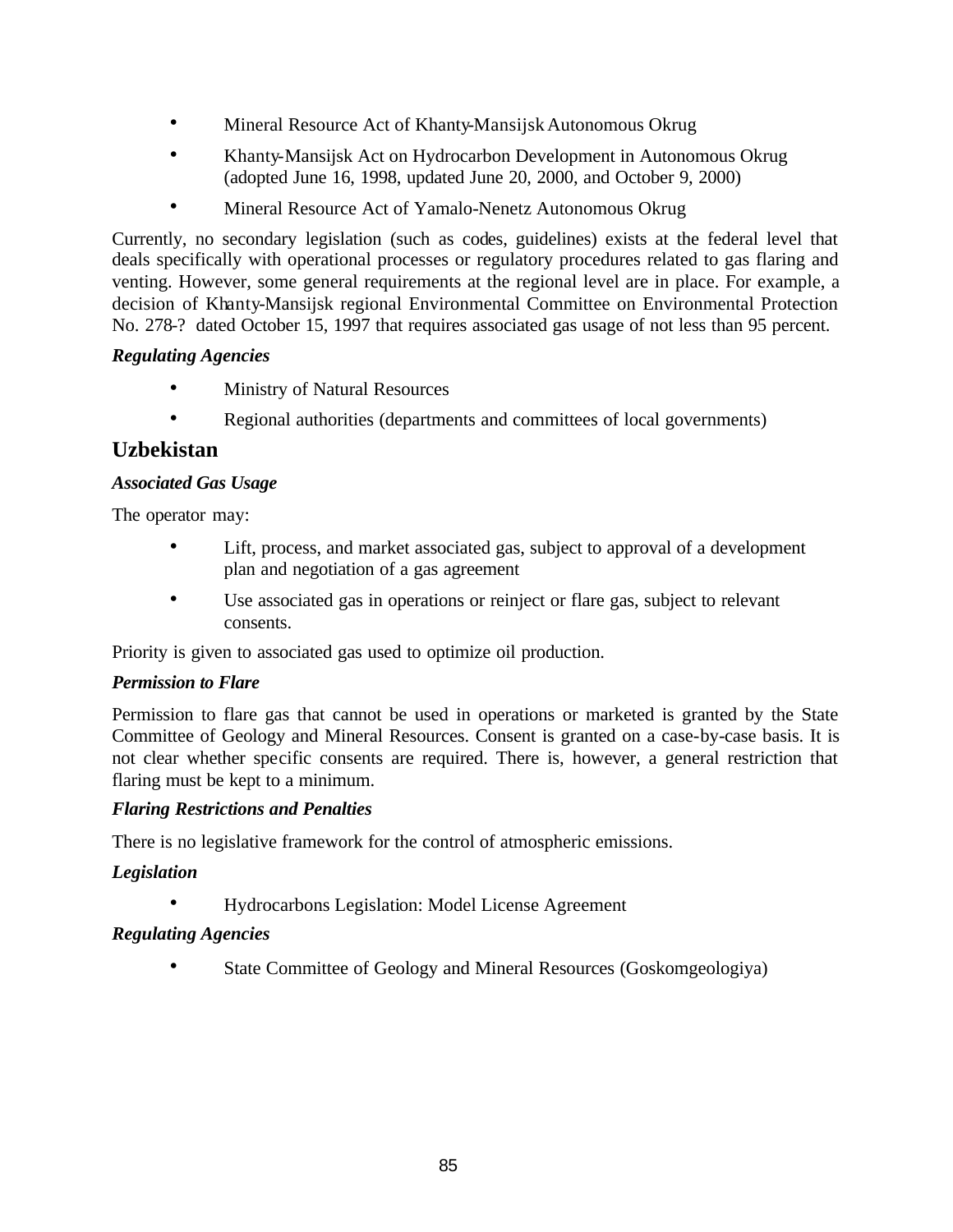# **A.9 Far East and Australia**

## **Australia (Offshore)**

## *Associated Gas Usage*

The operator may:

- Lift, process, and market associated gas, subject to approval of a development plan
- Use associated gas in operations or reinject or flare gas, subject to consents.

## *Permission to Flare*

Permission to flare gas that cannot be marketed and that exceeds operational requirements is granted by the ministry except in the case of an emergency.

## *Flaring Restrictions and Penalties*

The Schedule on Specific Requirements as to Offshore Petroleum Exploration and Production in Waters under Commonwealth Jurisdiction 1997 under federal legislation states that the volume of gaseous petroleum flared or vented must be reported on a monthly basis.

For new petroleum activities, and from October 1, 2000, for all activities in commonwealth waters, atmospheric emissions are to be addressed as part of the Environmental Plan under the Petroleum (Submerged Lands) (Management of Environment) Regulations 1999.

In accordance with the National Pollutant Inventory (NPI and the *Emission Estimation Technique Manual for Oil & Gas Exploration & Production*, both offshore and onshore oil and gas exploration and production facilities are required to report yearly atmosphere emissions. Point-source emissions (for example, fuel combustion, flares), where the release is through single point sources into the atmosphere, as well as fugitive emissions (for example, volatilization of vapor from open vessels, and equipment leaks such as valves and flanges) must be included.

## *Legislation*

The following legislation is relevant to gas flaring and venting:

- Hydrocarbons legislation: The Petroleum Act 1967
- Environmental legislation: The Environmental Protection Impact of Proposals Act 1974; Schedule 1997; Petroleum Submerged Lands Management of Environment Regulations 1999

- E&P licensing: Federal Department of Primary Industries and Energy
- EIA procedure: Environmental Protection Agency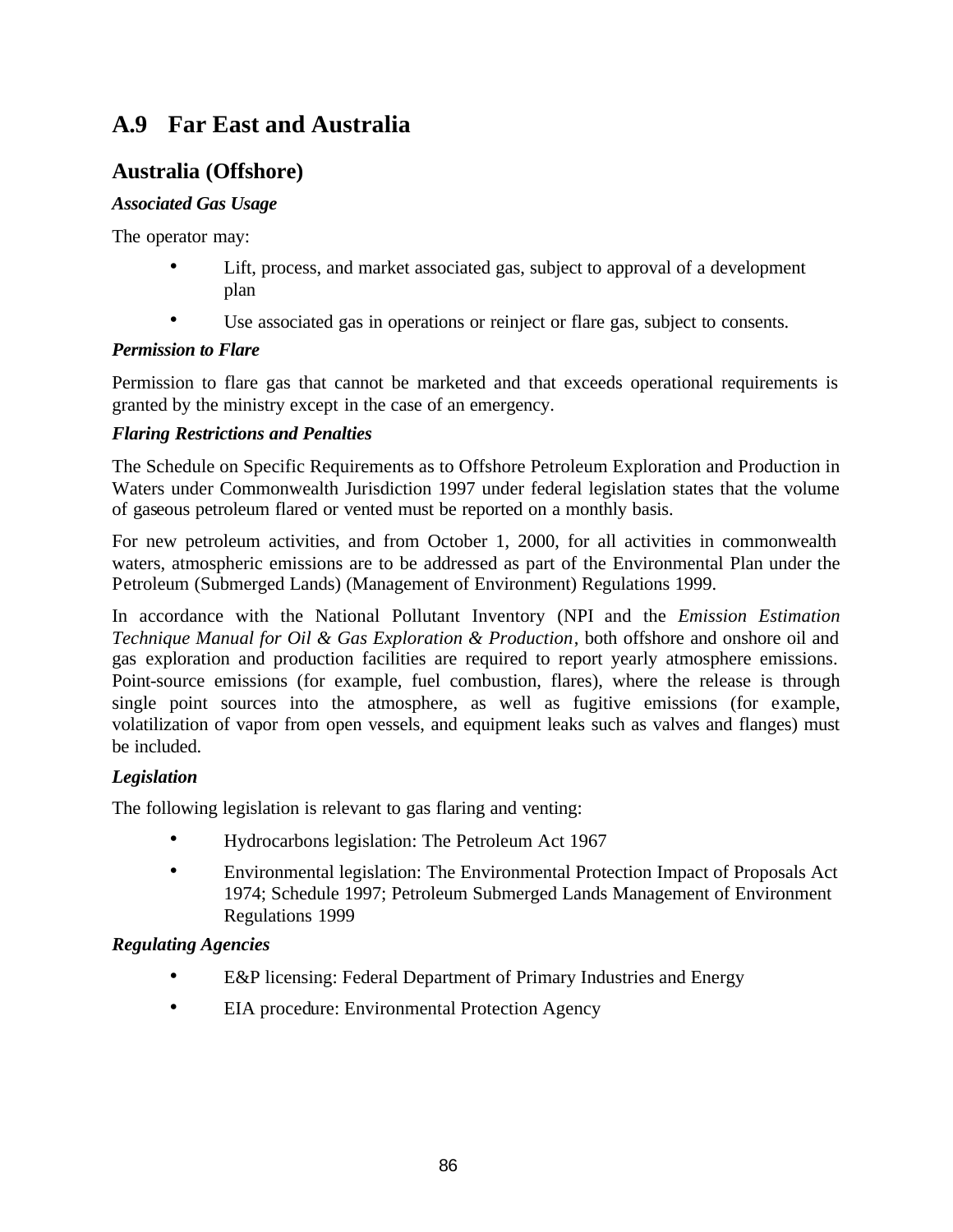## **Bangladesh**

## *Associated Gas Usage*

The operator may:

- Lift, process, and market associated gas, subject to approval of a development plan
- Use gas in operations or reinject or flare gas, subject to relevant consents.

Priority is given to associated gas used to optimize oil production. The operator's right to export gas is subject to Petrobangla's right to retain its profit gas in kind (but not more than 20 percent of total marketable gas). After 10 years of gas exports, the upper limit may be increased to 30 percent. If the contractor does not export, it may sell its gas to Petrobangla, with pricing based on cost-plus.

## *Permission to Flare*

Permission to flare gas that cannot be marketed and that exceeds operational requirements is granted by the minister. The contractor may flare uneconomical associated gas that Petrobangla does not wish to take provided that such flaring is included in the development plan.

## *Flaring Restrictions and Penalties*

The Environment Conservation Rules 1997 prescribe relevant emission standards for a range of industries, but no specific standards are defined for E&P activities.

## *Legislation*

The following legislation is relevant to gas flaring and venting:

- Hydrocarbons legislation: Model Petroleum Contract
- Environmental legislation: Bangladesh Environment Conservation Act 1995 (BECA); Environmental Conservation Rules 1997 (ECR)

## *Regulating Agencies*

- Ministry of Energy and Mineral Resources
- Petrobangla

## **China**

## *Associated Gas Usage*

The operator may:

- Lift, process, and market associated gas jointly with national oil companies, subject to a negotiated gas agreement
- Use associated gas in operations or reinject or flare gas, subject to relevant consents.

Priority is given to associated gas used to optimize oil production. In the event that the parties cannot agree to terms for marketing excess gas, they must continue to negotiate. Failing agreement, the National Oil Company (NOCC) retains the right to dispose of excess gas unilaterally (though the contractor may later back in to the project on payment of a premium).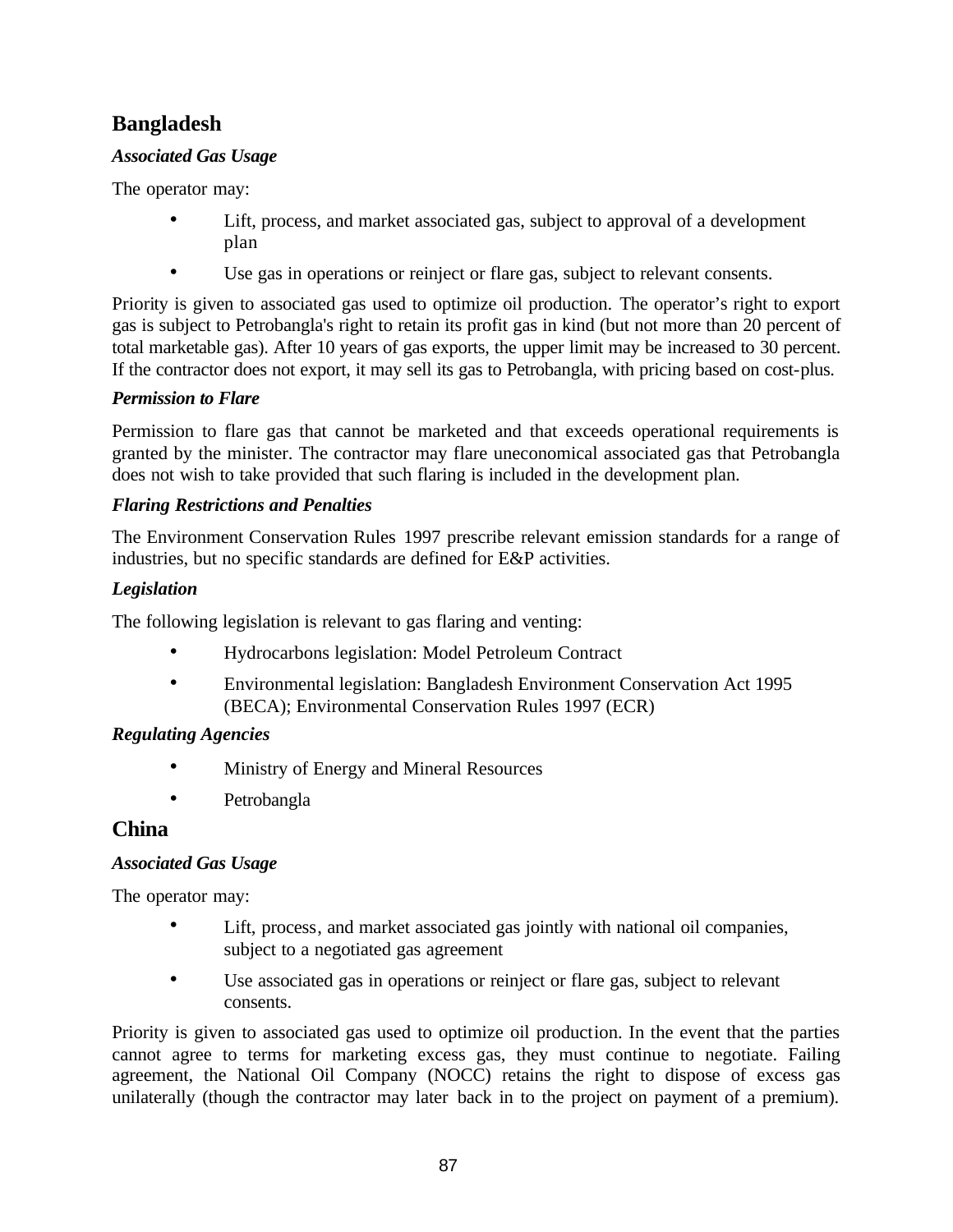CNOOC (offshore) will purchase gas produced from a contract area provided that the total volume purchased is enough to supply 3.5 billion  $m<sup>3</sup>$  per year at prices to be agreed. In any offshore well testing, oil and gas must be thoroughly flared to prevent pollution of the marine environment.

## *Permission to Flare*

Permission to flare gas that cannot be marketed and that exceeds operational requirements is granted in the context of development plan approvals, based on agreement between the operator and the NOCC. Flaring of gas onshore is permitted in circumstances where gas recovery facilities have not been installed.

## *Flaring Restrictions and Penalties*

Measures must be taken to ensure that the gas is incinerated efficiently.

Management of air quality and atmospheric emissions is provided by the Air Pollution Prevention and Control Law, which was amended most recently in 2000 and entered into force on September 1, 2000. Among the key provisions:

- Where atmospheric pollutants are discharged, the concentration of the said pollutants may not exceed the standards prescribed by the state and local authorities.
- An environmental impact statement on construction projects shall include an assessment of the atmospheric pollution and be submitted to the administrative department of environmental protection concerned for examination and approval.
- Units that discharge atmospheric pollutants must report to the local administrative department of environmental protection their existing discharge and treatment facilities for pollutants and the categories, quantities, and concentrations of pollutants discharged under normal operating conditions and submit to the same department relevant technical data concerning the prevention and control of atmospheric pollution.

## *Legislation*

The following legislation is relevant to gas flaring and venting:

- Hydrocarbons legislation: Model Petroleum Contract
- Environmental legislation: Regulations of the People's Republic of China Concerning Environmental Protection from Offshore Oil Exploration and Exploitation 1989; Law for the Prevention of Air Pollution 1987; Regulations for the Administration of Environmental Protection 1991
- Marine Environment Protection Law 1999; Air Pollution Prevention and Control Law 2000

- National Oil Companies
- Environmental Regulation (onshore): National Environmental Protection Agency (NEPA)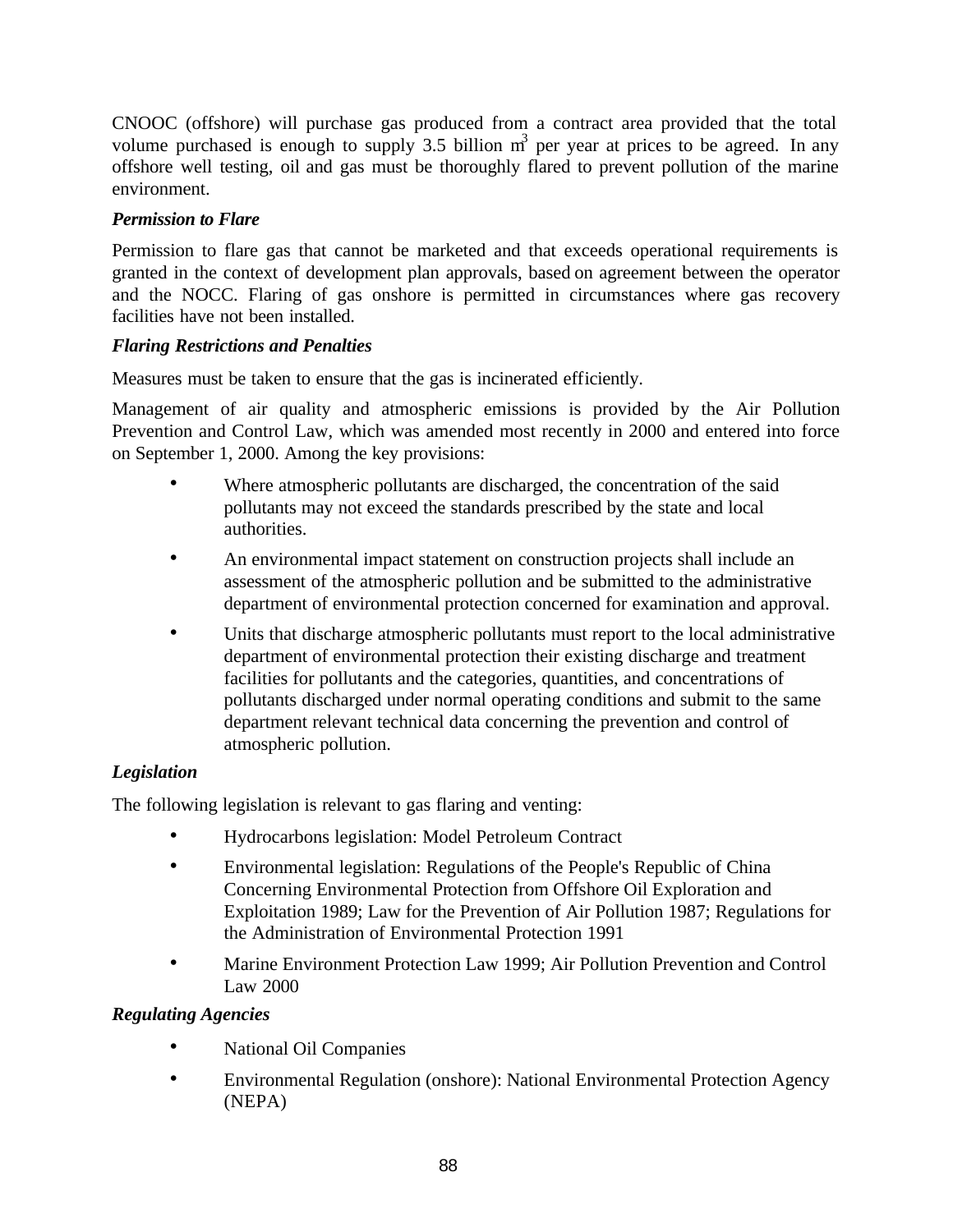• Environmental Regulation (offshore): State Oceanic Administration (SOA)

## **India**

## *Associated Gas Usage*

The operator may:

- Lift, process, and market associated gas, subject to approval of a development plan
- Use associated gas in operations or reinject or flare gas, subject to relevant consents.

Priority is given to associated gas used to optimize oil production.

In the event of the discovery of associated gas in an oil field, operators must indicate whether they have reasonable grounds for believing that any excess over that used for operations could be commercially exploited. In this event, the oil field development plan should include the proposed associated gas exploitation plans, including estimated quantities to be flared, reinjected, and used for petroleum operations (based on the principle of full utilization and minimum flaring). If the operators wish to exploit the excess associated gas, they shall be free to explore markets for commercial exploitation and submit these proposals to the government.

If the contractor decides that the excess associated gas cannot be used commercially or is unable to find a market, the government may take and use it, free of charge, at the outlet flange of the gas and oil separation facilities. The contractor must install any facilities necessary to secure, as far as possible, an uninterrupted supply to the government. Relevant costs are recoverable via cost recovery as if they were crude oil costs. Costs beyond the outlet flange are borne by the government.

## *Permission to Flare*

Associated gas that is not commercially developed or taken by the government must be reinjected. It may be flared only if approved in the oil field development plan and only for small quantities and as a last resort. As soon as is practicable after submission of the proposed development plan, the contractor and the government or its nominee shall meet to discuss the sale or disposal of any associated gas in a timely manner.

## *Flaring Restrictions and Penalties*

No information about emission limits and other operational controls that may be applied under hydrocarbons or environmental regulation is available.

## *Legislation*

• Hydrocarbons legislation: Model Petroleum Contract

## *Regulating Agencies*

• Ministry of Petroleum and Natural Gas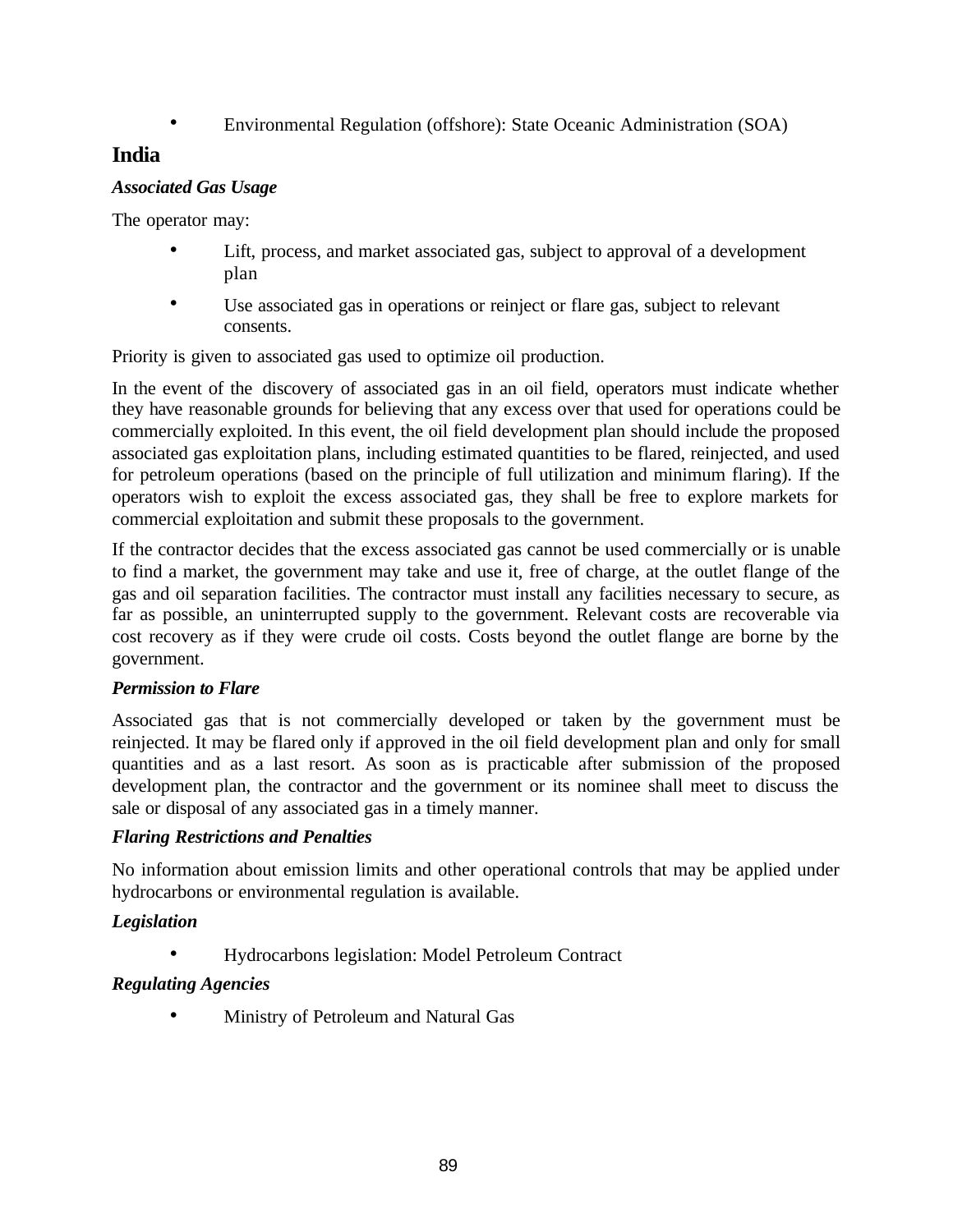## **Indonesia**

## *Associated Gas Usage*

The operator may:

- Lift, process, and market associated gas jointly with BP Migas, subject to a negotiated gas agreement
- Use associated gas in operations or reinject or flare gas, subject to relevant consents.

Priority is given to associated gas used to optimize oil production. BP Migas is entitled to take, free of charge, associated gas that is not marketed and that exceeds operational requirements.

## *Permission to Flare*

Permission to flare gas that cannot be marketed and that exceeds operational requirements is granted by the ministry in the context of development plan approvals. Sources of atmospheric pollution, including flaring and venting, would be addressed in an Environmental Impact Assessment, regulated by the Environmental Management Law 1997 and by the EIA Review Commission. Flaring is not permitted if the gas may be used to enhance secondary recovery operations.

## *Flaring Restrictions and Penalties*

The regulation of air pollution and setting of emission standards is scattered through a number of national legislative instruments, supported by legislation introduced at a provincial level. A legislative framework, as such, does not exist. The Environmental Management Act 1982, however, provides the legislative basis for EIA requirements, and atmospheric emissions must be included within the scope of EIA studies. Sector-specific atmospheric emission standards apply, which impose an opacity limit on smoke from flaring of 20 percent from January 1, 1997, and 10 percent from January 1, 2002.

## *Legislation*

The following legislation is relevant to gas flaring and venting:

- Hydrocarbons legislation: Model Petroleum Contract
- Environmental legislation: Environmental Management Act 1982; Environmental Management Law 1997; Environmental Act No. 129/2003

- The Ministry of Mining and Energy
- The Central EIA Review Commission is responsible for the review of EIAs submitted in support of the authorization process
- The Ministry of Environment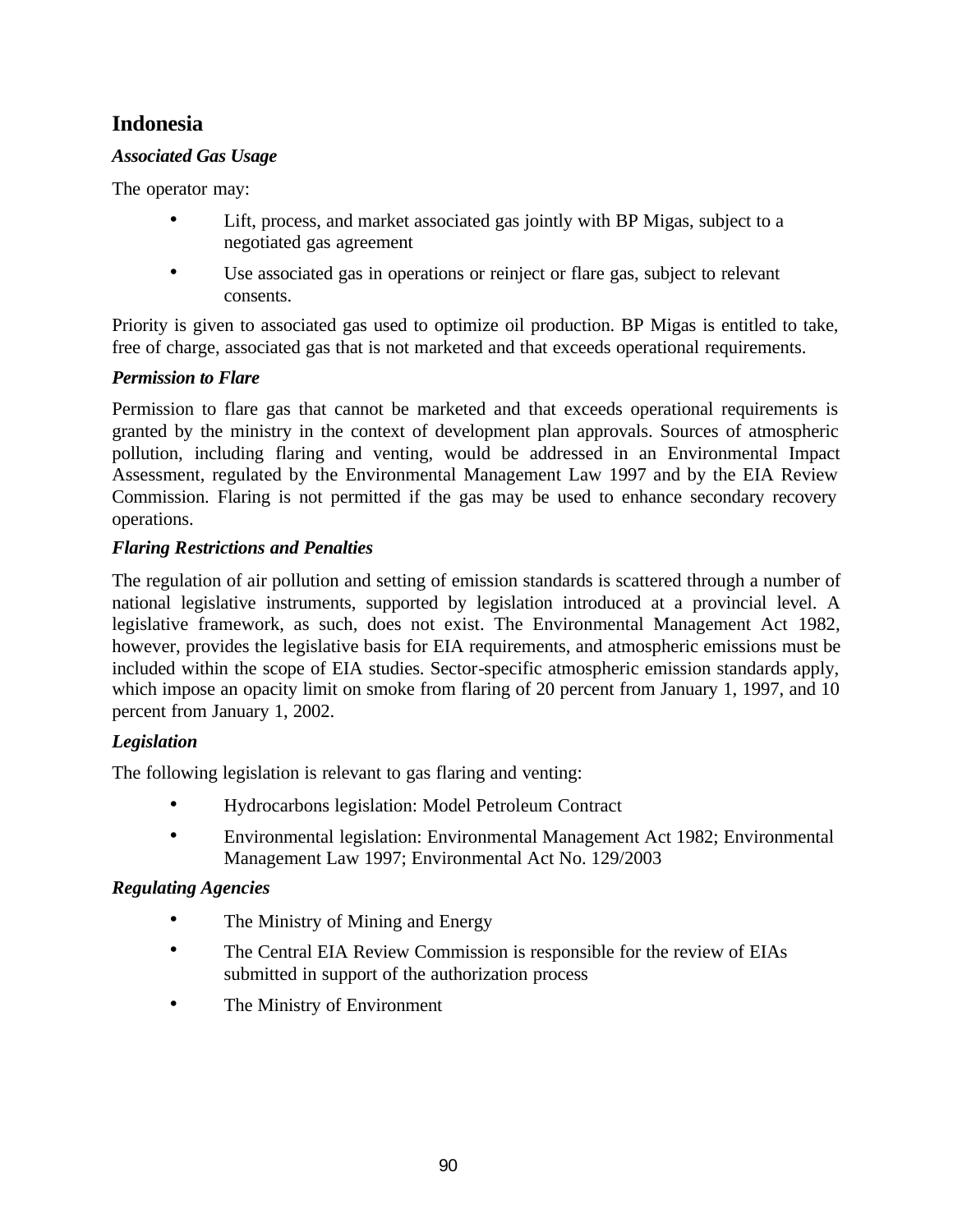## **Malaysia**

## *Associated Gas Usage*

The operator may:

- Lift, process, and market associated gas, subject to approval of a development plan
- Use associated gas in operations or reinject or flare gas, subject to relevant consents (not to be unreasonably withheld).

Priority is given to associated gas used to optimize oil production. The state is entitled to take, free of charge, associated gas that is not marketed and that exceeds operational requirements. This may include reinjection. If reinjection facilities are not in place, Petronas (the national oil company) may request another operator to provide them so as long as they do not interfere with petroleum operations.

## *Permission to Flare*

Permission to flare gas that cannot be marketed and that exceeds operational requirements is granted by Petronas in the context of development plan approvals, provided the operator has taken measures to extract NGLs that are, in the operator's opinion, economically justifiable. The contractor may request permission to flare gas if it cannot be reinjected because of reservoir conditions or other reasons in line with acceptable international oil industry practice. Under these circumstances, Petronas shall not unreasonably withhold consent.

## *Flaring Restrictions and Penalties*

In accordance with the national gas conservation policy, offshore production facilities are not permitted to continuously flare or vent gas for more than 72 hours.

A legislative basis for air quality standards has not yet been established, but guideline standards have been adopted for a number of pollutants. Industrial emissions are covered by the Environmental Quality (Clean Air) Regulations 1978, which include emission limits for smoke, hydrogen sulfide (H2S), and noxious and offensive substances.

In accordance with these regulations, smoke emissions during normal operational conditions must not be darker than shade 1 on the Ringlemann Scale. The regulations also include standards for gaseous emissions, and a limit of 5 ppm is prescribed for the emission of H2S from new installations.

Standards for atmospheric emissions in offshore areas beyond territorial waters do not currently exist. However, it is understood that the possibility of extending the Clean Air Regulations 1978 to cover the Exclusive Economic Zone (EEZ) is under review. If this occurs, it will have a significant impact on offshore operations, particularly with regard to smoke emissions from flaring and cold process venting.

Noncompliance may constitute grounds for revoking the operator's rights under the petroleum contract. The environmental legislation also provides for a range of fines (up to about US\$30,000) and terms of imprisonment for infractions of environmental permit conditions.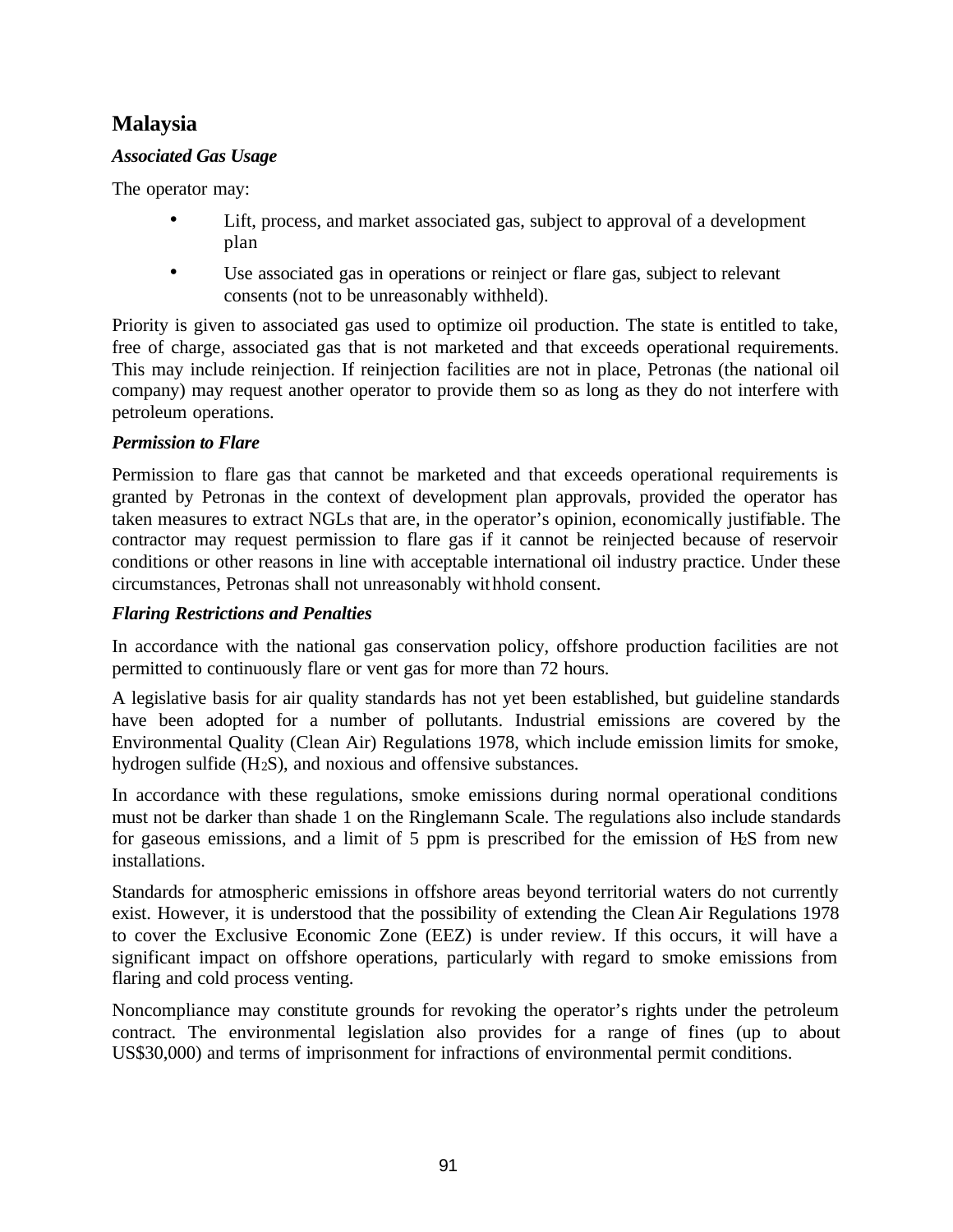## *Legislation*

The following legislation is relevant to gas flaring and venting:

- Hydrocarbons legislation: Model Petroleum Contract
- Environmental legislation: Environmental Quality Act 1974; Environmental Quality (Clean Air) Regulations 1978; Environmental Quality (Prescribed Activity) (Environmental Impact Assessment) Order 1988

- Petronas
- Department of Environment is responsible for managing the EIA review and approval process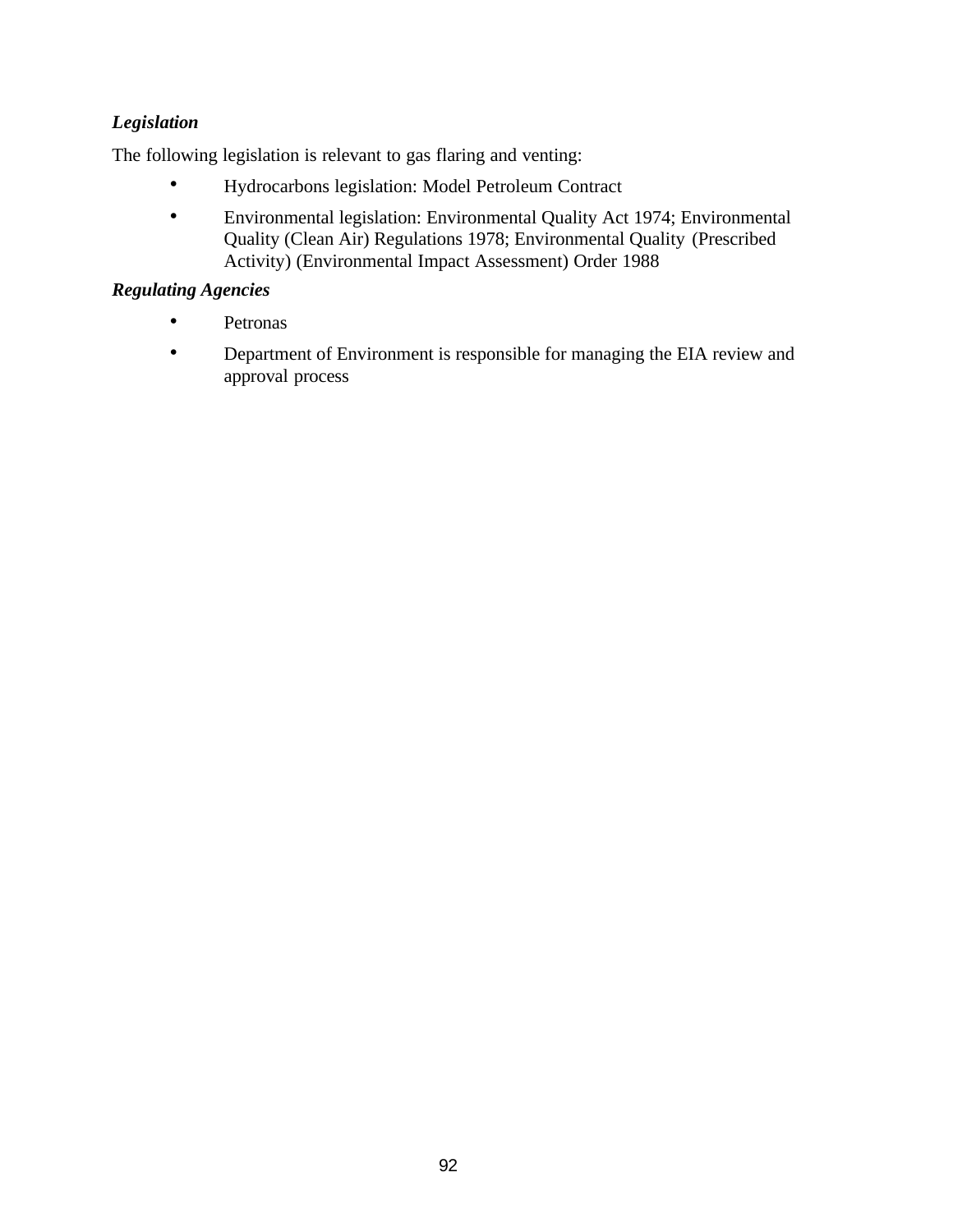## **New Zealand**

## *Associated Gas Usage*

The operator may:

- Lift, process, and market associated gas, subject to approval of a development plan
- Use associated gas in operations or reinject or flare gas, subject to relevant consents.

## *Permission to Flare*

Permission to flare gas that cannot be marketed and that exceeds operational requirements is granted by the Ministry of Commerce in the context of development plan approvals. Permission to flare will be granted only if the minister is satisfied that under sound engineering principles gas could not be gathered and marketed or reinjected on a commercial basis.

## *Flaring Restrictions and Penalties*

E&P-specific atmospheric emission standards do not exist. Atmospheric emissions from flaring are regulated through resource consent requirements under the Resources Management Act 1991. They set down flaring restrictions such as:

- The operator must adopt the best practical option to prevent or minimize any actual or potential effects on the environment from flaring.
- Smoke emissions during gas flaring must be minimized through effective liquid separation and recovery.
- The consent holder must keep, and make available, logs of all flaring activities and include the time, duration, and, as far as is practical, volumes of substances flared.
- Before the burning of oil, residents within 1 kilometer of the flare station must be given 24 hours' notice of the commencement of flaring and smoke emissions.

Restrictions on the flaring duration may also be imposed. In accordance with Section 25 of the Crown Minerals (Petroleum) Regulations 1999, a permit holder may flare petroleum under any one of the following circumstances:

- The flaring of petroleum is a consequence of effecting an emergency shutdown.
- The flaring of petroleum is in connection with initial well-testing operations and the petroleum flaring does not occur on more than 30 days during initial welltesting operations.
- The flaring of petroleum occurs as a consequence of equipment failure, and the petroleum flaring does not exceed seven days
- The flaring of petroleum is in accordance with a mining permit work program approved by the minister.
- On written application by the permit holder, the secretary consents in writing to the flaring of petroleum on such terms and conditions as the secretary thinks fit.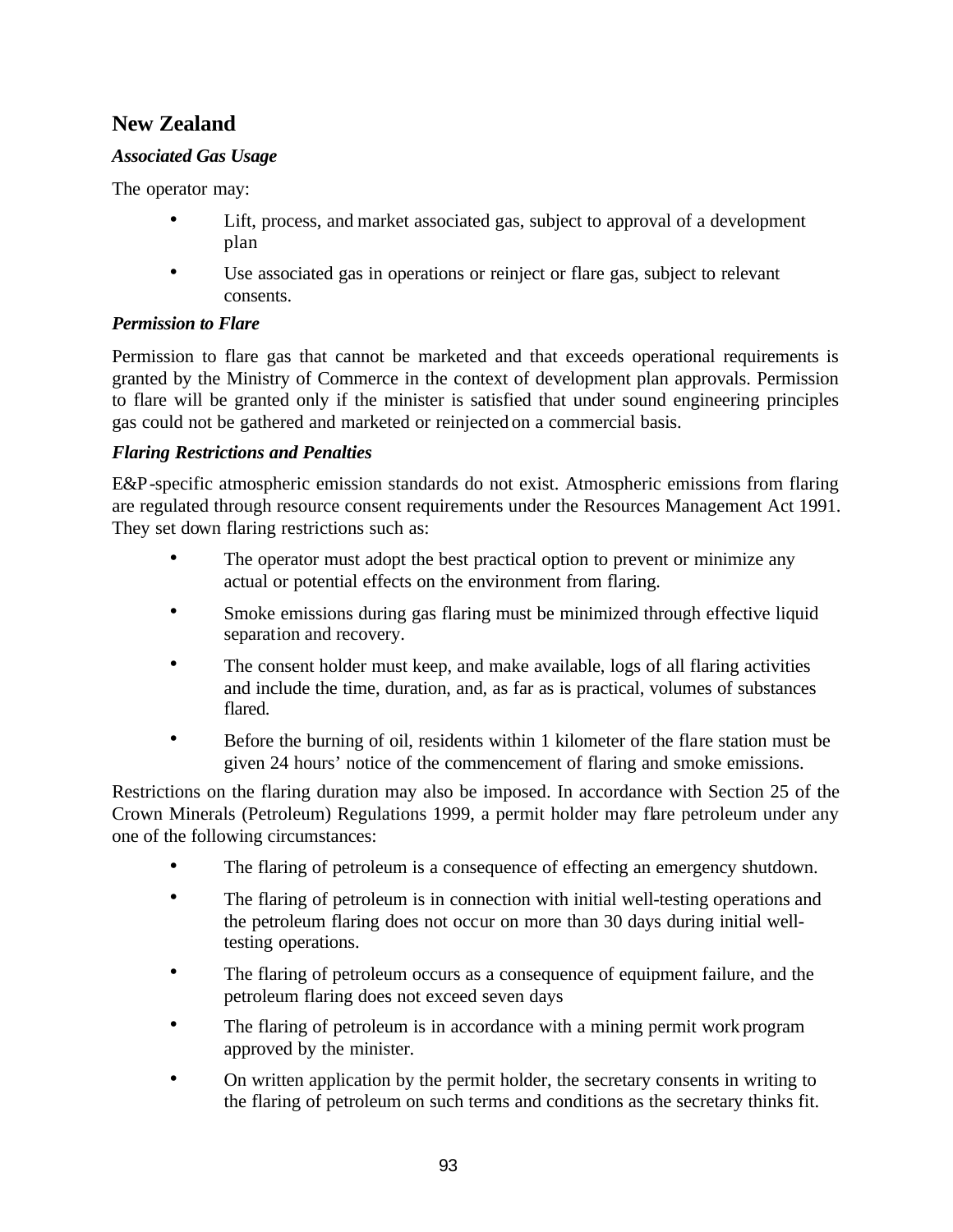## *Legislation*

The following legislation is relevant to gas flaring and venting:

- Hydrocarbons legislation: Minerals Program for Petroleum 1995
- Environmental legislation: Resource Management Act 1991; Crown Minerals (Petroleum) Regulations 1999

## *Regulating Agencies*

• Ministry of Commerce, Energy and Resources Division

## **Pakistan**

## *Associated Gas Usage*

The operator may:

- Lift, process, and market associated gas, subject to approval of a development plan
- Use associated gas in operations or reinject or flare gas, subject to consents.

Priority is given to associated gas used to optimize oil production. The operator is free to market associated gas as it wishes in frontier or high-risk areas, but in traditional lower-risk areas, the state may direct gas to be marketed to specified domestic entities (unless negotiations fail after a fixed period). The state is entitled to take, free of charge, associated gas that is not marketed and that exceeds operational requirements at the downstream flange of the oil and gas separation facilities.

## *Permission to Flare*

Permission to flare gas that cannot be marketed and that exceeds operational requirements is granted by the Directorate General of Petroleum Concessions (DGPC), provided reinjection is not possible.

## *Flaring Restrictions and Penalties*

Volumetric controls may be attached to flaring and venting permits by the DGPC on a case-bycase basis. Under the Pakistan Environmental Protection Ordinance 1997 it is prohibited to emit any air pollutant in excess of the standards set out in the National Environmental Quality Standards 1993.

These standards include:

- Smoke opacity not exceeding 40 percent (or shade 2 on the Ringlemann Scale)
- Emissions of hydrogen sulfide must not exceed  $10mg/m<sup>3</sup>$
- Emissions of carbon monoxide must not exceed 800 mg/m<sup>3</sup>
- Emissions of sulfur and nitrogen oxides must not exceed 400 mg/m<sup>3</sup>

Under the Exploration and Production Rules 1986, a record must be kept of the quantity of gas flared. Operators must prepare an annual inventory of gaseous waste.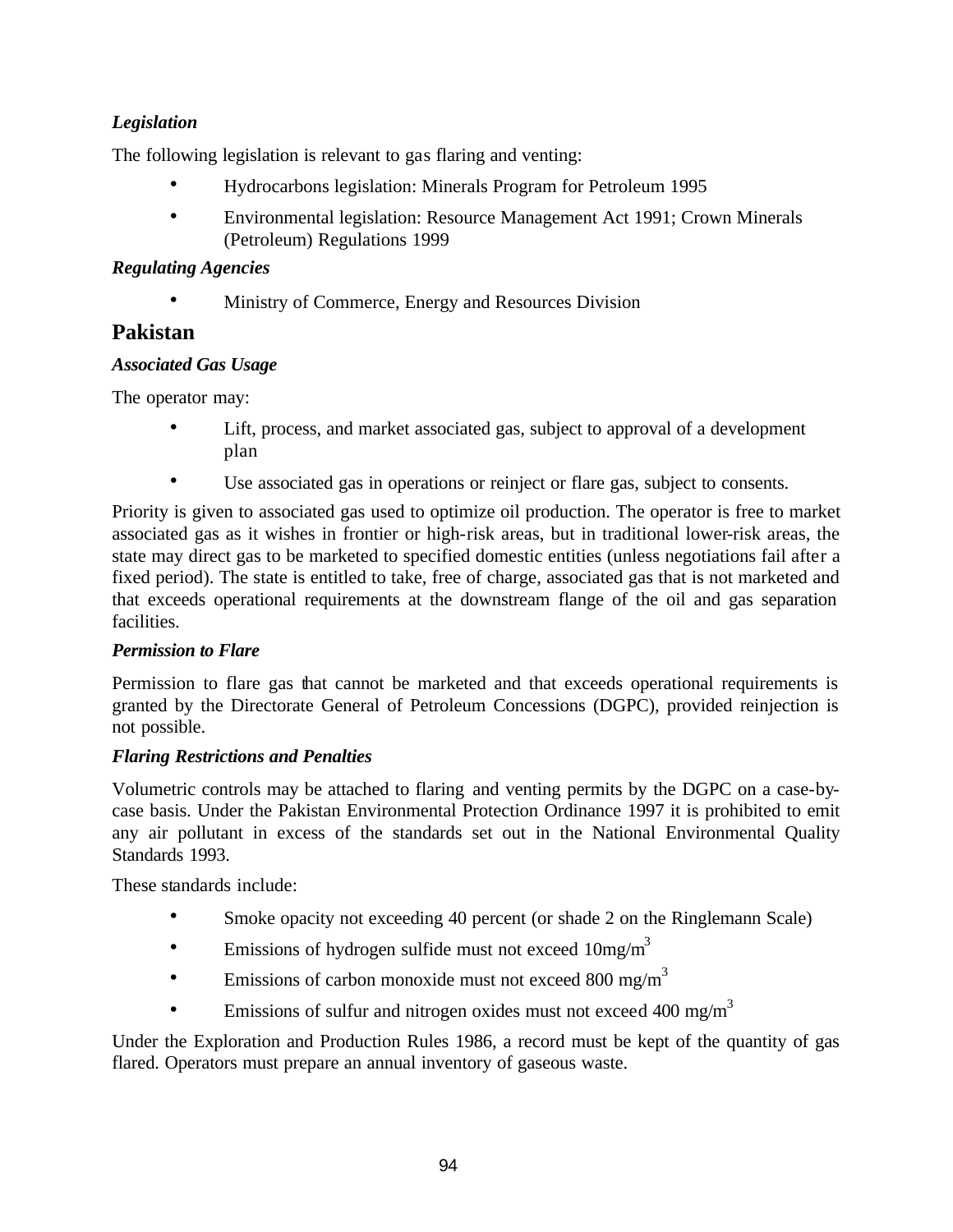## *Legislation*

The following legislation is relevant to gas flaring and venting:

- Hydrocarbons legislation: Petroleum Rules; Model Petroleum Contract
- Environmental legislation: Pakistan Environmental Protection Ordinance 1997

## *Regulating Agencies*

• DGPC within the Ministry of Petroleum and Natural Resources

## **Thailand**

## *Associated Gas Usage*

The operator may:

- Lift, process, and market associated gas, subject to approval of a development plan
- Use associated gas in operations or reinject or flare gas, subject to relevant consents.

Priority is given to associated gas used to optimize oil production, including that of other operators. The state has preemptive rights over excess associated gas, through Petroleum Authority of Thailand. Subject to the state's preemption rights, the operator may export gas.

## *Permission to Flare*

Permission to flare gas that cannot be marketed and that exceeds operational requirements is granted by the Department of Mineral Resources, in the context of development plan approvals.

## *Flaring Restrictions and Penalties*

Flaring should be carried out in accordance with international oil industry practice (for example, use of clean-burn technologies and others). To date, however, E&P sector-specific atmospheric emission standards have not been prescribed. Atmospheric emissions must be addressed in the EIA prepared as part of development plan approval. If the presence of shallow gas represents a potential drilling hazard, flaring and venting is permitted.

## *Legislation*

The following legislation is relevant to gas flaring and venting:

- Hydrocarbons legislation: Mineral Regulations, Model Petroleum Contract
- Environmental legislation: National Industrial Atmospheric Emission Standards 1993

- Department of Mineral Resources
- Office of Environmental Planning and Policy, responsible for EIA review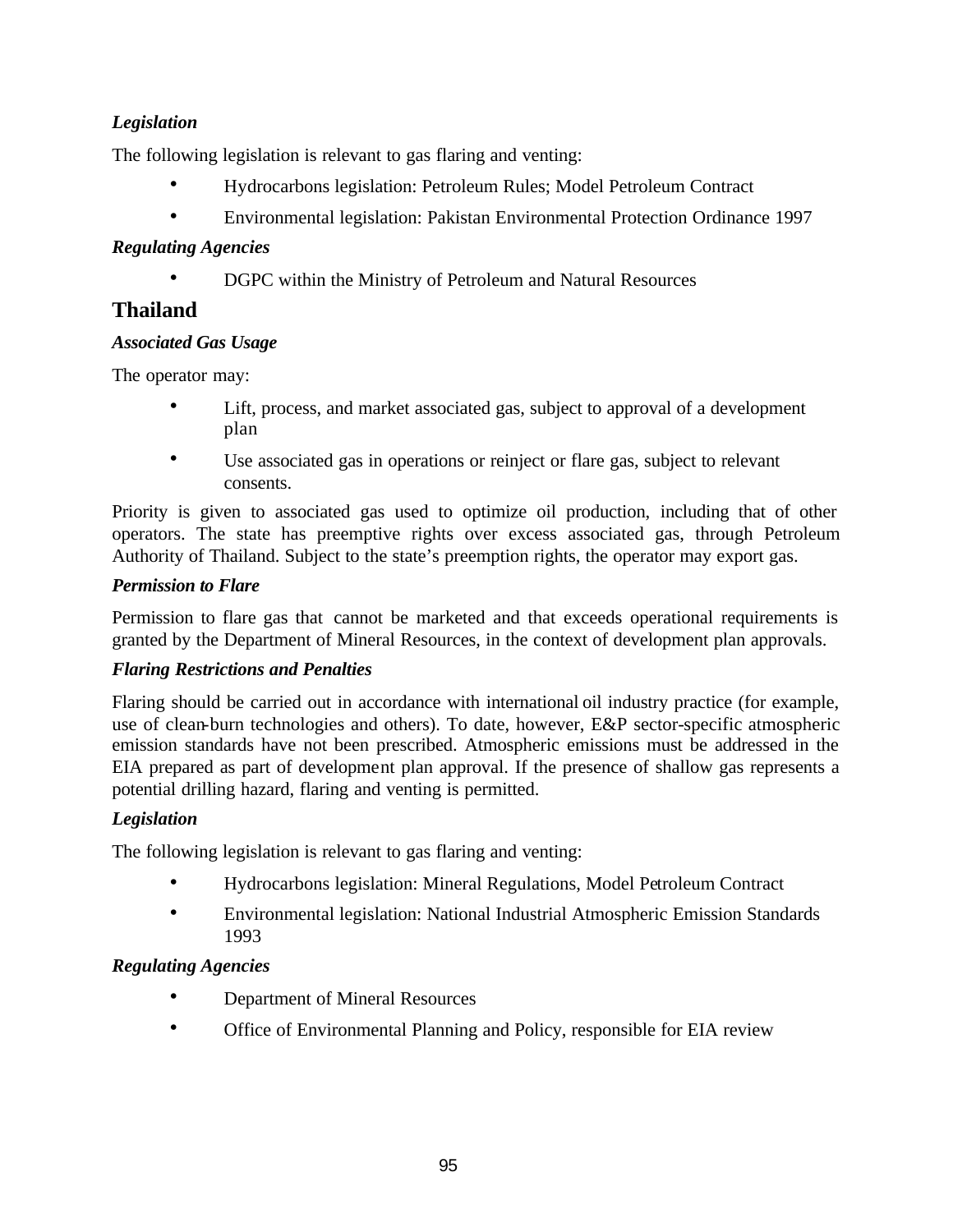## **Vietnam**

## *Associated Gas Usage*

The operator may:

- Lift, process, and market associated gas, subject to approval of a development plan
- Use associated gas in operations or reinject or flare gas, subject to relevant consents.

Priority is given to associated gas used to optimize oil production. The operator may use associated gas collected from the contract area as fuel for petroleum operations within the field or may pump it back into the field. The Vietnamese government has the right to use, free of charge, any associated gas that the operator wishes to flare provided that there is no interference with the operator's operations. In such cases, the operator must create favorable conditions for the above to be carried out.

Associated gas may be flared only after approval has been granted by the state administrative body in charge of petroleum. Associated gas should be flared only in the absence of other costeffective solutions or in case of emergency or for well maintenance or appraisal, in accordance with accepted international oil industry practices.

Specific operational requirements relating to flaring and venting are defined in Decision No. 395-1998 (Article 18) and Decision No. 163-1998 (Articles 30–31), as summarized below:

- Flaring is permitted during reservoir testing for a period not exceeding 48 hours, with a flow and volume not exceeding the flow and volume required to vent the well for cleanup purposes.
- Flaring is permitted during a period of reservoir testing or well clean-up that is permitted to exceed 48 hours, with flow and volume approved by PetroVietnam, or upon completion, work over, or treatment of a well.

PetroVietnam shall have the right to dispose of, at its own risk and cost and without interfering with the operations, all the natural gas intended for flaring.

## *Permission to Flare*

Gas may be flared only if approved by PetroVietnam. Flaring is generally dealt with via the EIA and licensing processes.

## *Flaring Restrictions and Penalties*

There are no E&P sector-specific atmospheric emission standards. The Vietnamese authorities have prepared draft regulations on environmental protection in the petroleum industry. These regulations provide, among other things, for unused associated gas to be burned off in furnaces. The furnace must be placed in such a location that its fumes do not affect the working conditions on the installation.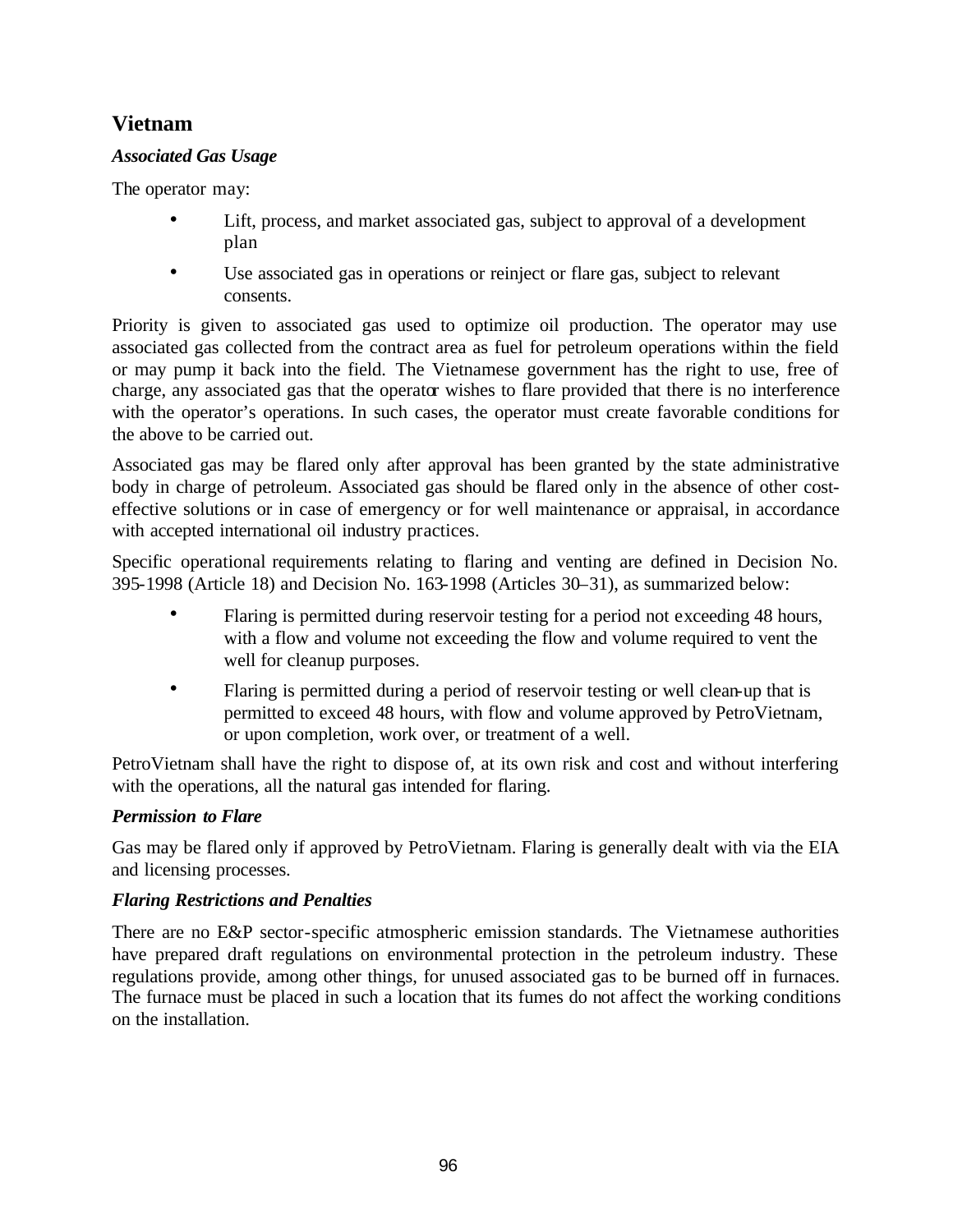## *Legislation*

The following legislation is relevant to gas flaring and venting:

- Hydrocarbons legislation: Petroleum Law 1993; Model Petroleum Contract
- Environmental legislation: Regulations on Environmental Protection in Marine Petroleum Operations 1990; Law on Protection of the Environment 1993 and Decree on Protection of the Environment 1994; Decision Issuing Vietnamese Standards TCVN 5937-40 (1995) Air Quality; Petroleum Decree 1996; Decision No. 395-1998; Decision No. 163-1998.

- PetroVietnam
- Ministry of Science, Technology, and Environment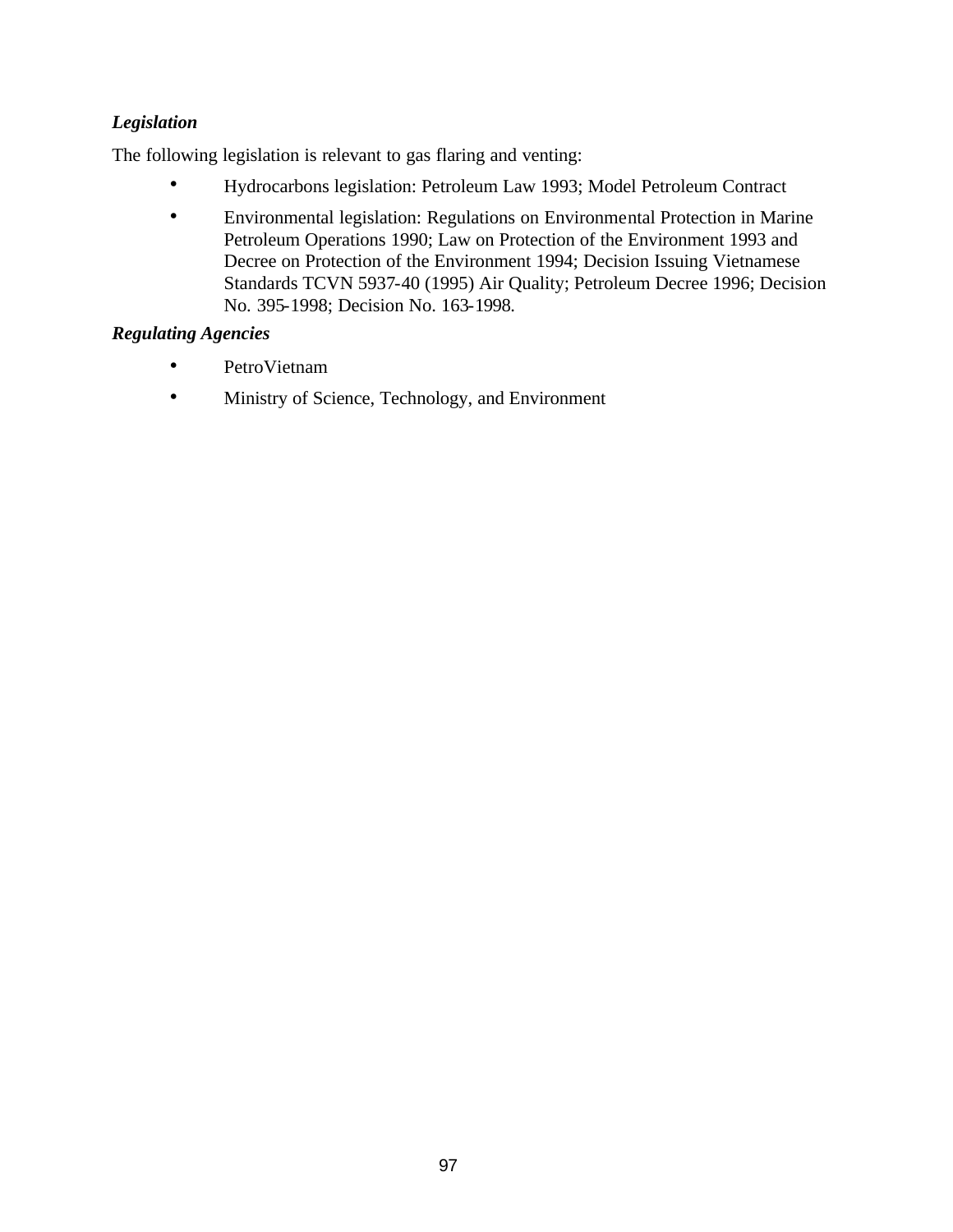# **A.10 North America**

## **United States of America**

## *Associated Gas Usage*

Methane emissions, including venting from oil and gas production operations, are not regulated as a pollutant in the United States. Therefore, the Environmental Protection Agency (EPA) does not require companies to report the flared or vented methane emissions. However, the natural gas stream often contains many other constituents (that is, nonmethane volatile organic compounds and hazardous air pollutants [HAPs] such as benzene, toluene, and mixed xylenes, and H2S gas). These substances are regulated by EPA, and, consequently, their release exceeds regulatory thresholds; reporting and flaring and controlling these releases is required.

## *Offshore:*

Operators must either market produced gas to a pipeline company or transport the gas to shore for sale, use the gas for power generation, or temporarily reinject gas to enhance oil recovery. Gas must be produced for sale after the oil production objectives have been achieved. The Gulf of Mexico has a well-established pipeline infrastructure, and U.S. gas demand exceeds current production. Therefore, it is in the national interest to minimize flaring.

## *Permission to Flare*

## *Offshore Regulations (30 CFR 250.1105):*

Gas may be flared for up to 48 consecutive hours but not more than 144 hours in a calendar month as a result of equipment failures or upset conditions. Gas may be flared for up to 48 hours during well-testing or well-cleaning operations. Any longer periods of flaring require Minerals Management Service (MMS) approval.

Small volumes of gas vapors (generally less than 50 mcfd) from storage vessels or other lowpressure production vessels may also be flared or vented if the vapors cannot be economically recovered and transported.

The MMS may also allow operators to flare approved volumes of gas for periods of up to one year as necessary to install equipment that would eliminate the need for such flaring. However, operators must keep detailed flaring records, which are subject to MMS inspection.

## *Legislation*

## *Offshore***:**

Flared gas volumes must be reported to the MMS as a part of monthly production statements.

## *Regulating Agencies*

There are several entities that are involved in regulatory issues associated with onshore venting and flaring in the United States:

• Bureau of Land Management (BLM)—Part of the Department of the Interior, it regulates siting, drilling, and production activities on federal lands. The BLM imposes some regulatory reporting requirements on gas flaring and venting, which pertain mostly to resource conservation issues.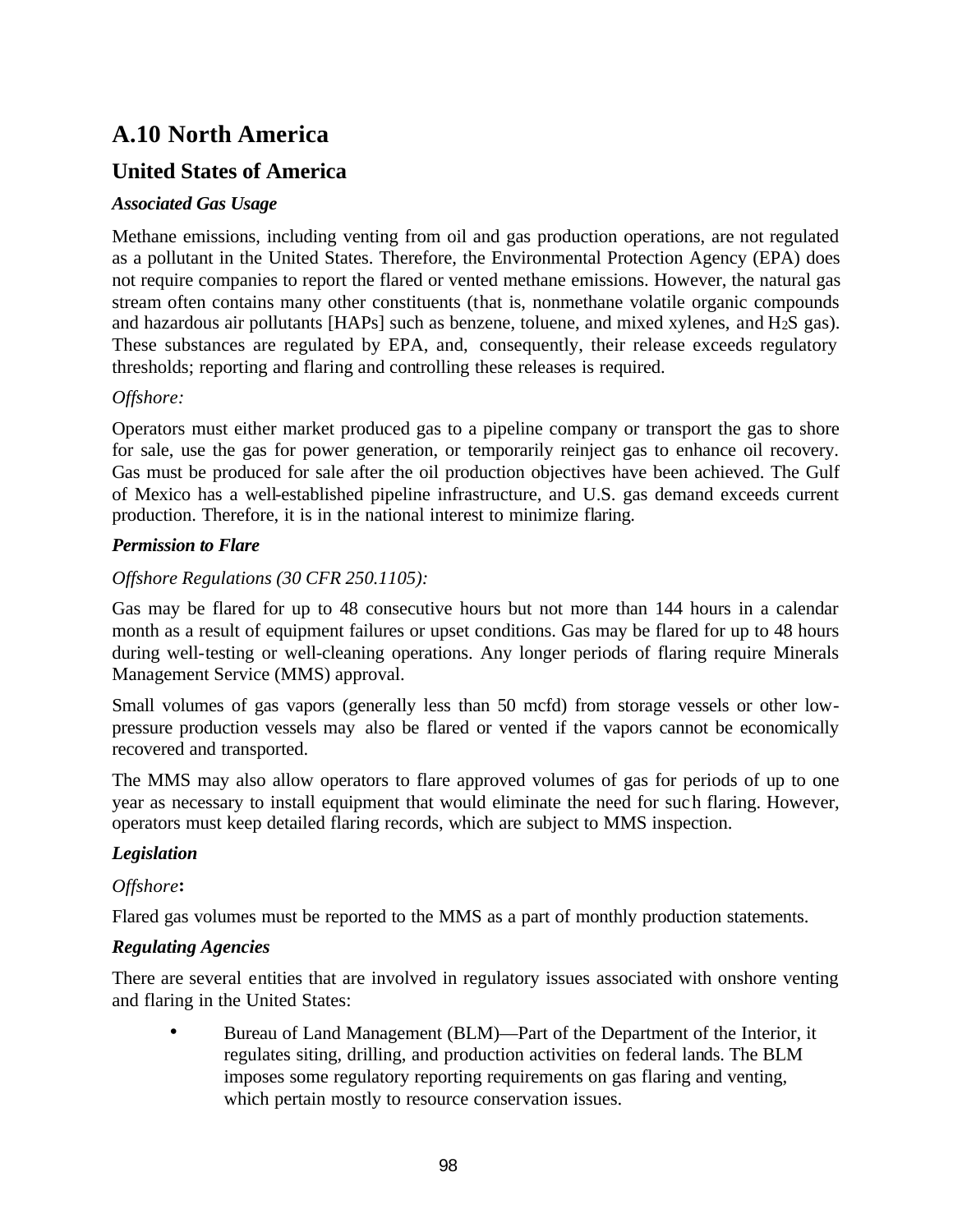- The Environmental Protection Agency—The EPA regulates releases of HAPs and nonmethane volatile organic compounds (VOCs) from oil and gas production operations through National Emission Standards for Hazardous Air Pollutants (NESHAPs) and New Source Performance Standards (NSPS). See, for example, the Federal Register Notice for the NESHAP regulations. With regard to NSPS regulations, Section 111 of the Clean Air Act, "Standards of Performance of New Stationary Sources," requires the EPA to establish federal emission standards for source categories that cause or contribute significantly to air pollution. These standards are intended to promote use of the best air pollution control technologies, taking into account the cost of such technology, energy requirements, and any nonair quality, health, and environmental impact. For oil and gas operations, this often means controlling vented releases from storage tanks.
- Individual States—In addition to federal air quality regulations, many oil- and gas-producing states will often have their own set of rules and standards. In some cases, they may be more stringent than the federal standards. Some states, such as Alaska, also have reporting requirements (similar to BLM) for venting and flaring.

#### **Offshore:**

• Minerals Management Service—The MMS has very restrictive gas flaring policies, and, therefore, on a percentage basis, the volume of gas flared is very low. The MMS seeks to minimize emissions from flaring and venting.